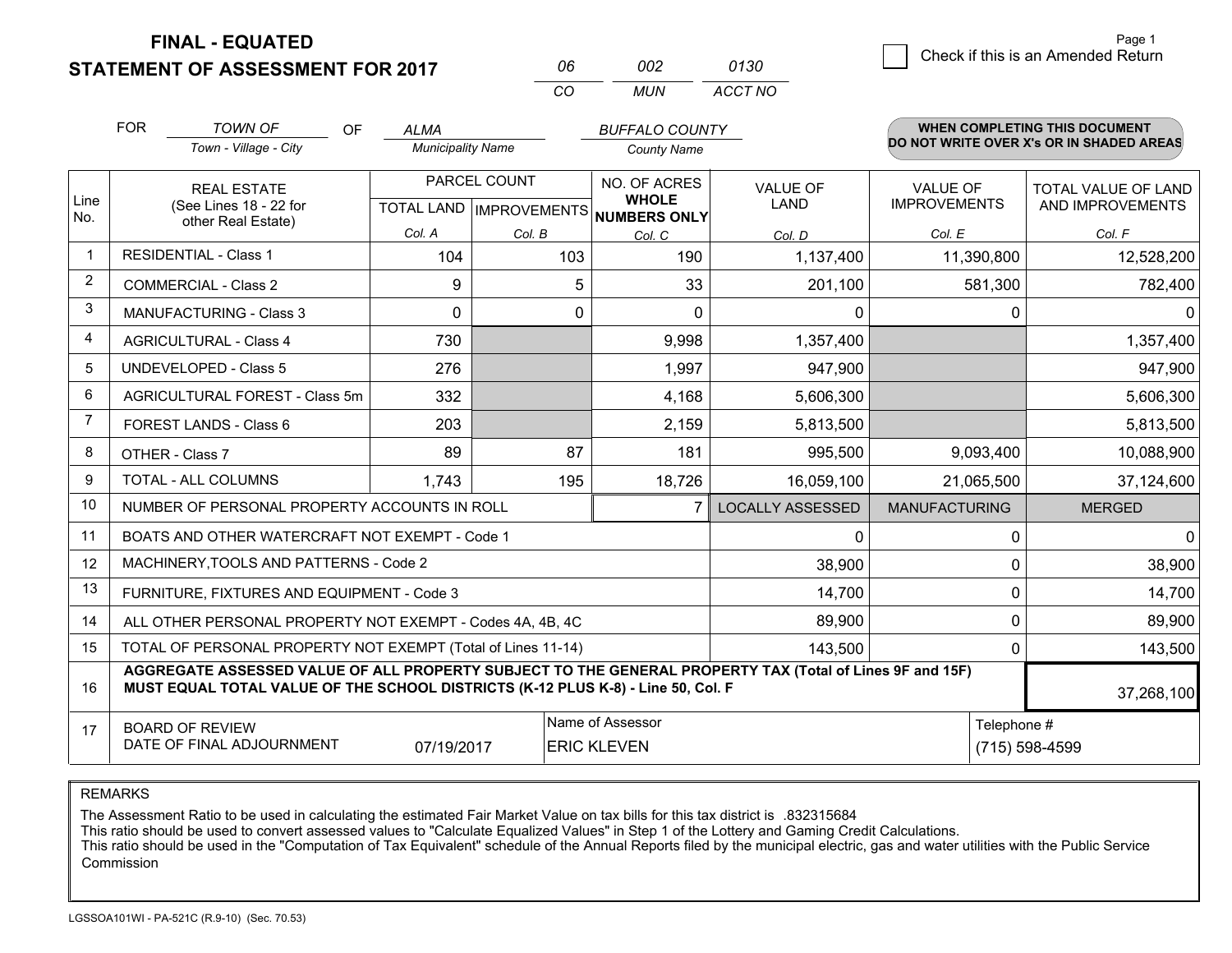*YEAR CO MUN ACCT NO* <sup>2017</sup> <sup>06</sup> <sup>002</sup> <sup>0130</sup> Page 2

Do not confuse FOREST LANDS (Line 7) with FOREST CROPS (in this section) - They are **NOT** the same

|                                            |             |                                                     |                                                  |                                                                                                                    | Private Forest Crop - Reg Class @ \$2.52 per acre                                                                                                                                                                                                                                                                                               |                                                        |                                      |                                                                                                                                                                                                                                                                                                                                                                                               |  |
|--------------------------------------------|-------------|-----------------------------------------------------|--------------------------------------------------|--------------------------------------------------------------------------------------------------------------------|-------------------------------------------------------------------------------------------------------------------------------------------------------------------------------------------------------------------------------------------------------------------------------------------------------------------------------------------------|--------------------------------------------------------|--------------------------------------|-----------------------------------------------------------------------------------------------------------------------------------------------------------------------------------------------------------------------------------------------------------------------------------------------------------------------------------------------------------------------------------------------|--|
|                                            |             |                                                     |                                                  |                                                                                                                    |                                                                                                                                                                                                                                                                                                                                                 | (e) ACRES                                              |                                      | (f) ASSESSED VALUE                                                                                                                                                                                                                                                                                                                                                                            |  |
|                                            |             |                                                     |                                                  |                                                                                                                    |                                                                                                                                                                                                                                                                                                                                                 |                                                        |                                      |                                                                                                                                                                                                                                                                                                                                                                                               |  |
|                                            |             |                                                     |                                                  |                                                                                                                    |                                                                                                                                                                                                                                                                                                                                                 |                                                        |                                      |                                                                                                                                                                                                                                                                                                                                                                                               |  |
| (a) PARCELS                                |             |                                                     |                                                  |                                                                                                                    | (d) PARCELS                                                                                                                                                                                                                                                                                                                                     | (e) ACRES                                              |                                      | (f) ASSESSED VALUE                                                                                                                                                                                                                                                                                                                                                                            |  |
|                                            |             |                                                     |                                                  |                                                                                                                    |                                                                                                                                                                                                                                                                                                                                                 |                                                        |                                      |                                                                                                                                                                                                                                                                                                                                                                                               |  |
|                                            |             |                                                     |                                                  |                                                                                                                    |                                                                                                                                                                                                                                                                                                                                                 |                                                        |                                      |                                                                                                                                                                                                                                                                                                                                                                                               |  |
| (a) PARCELS                                |             |                                                     |                                                  |                                                                                                                    | (d) PARCELS                                                                                                                                                                                                                                                                                                                                     | (e) ACRES                                              |                                      | (f) ASSESSED VALUE                                                                                                                                                                                                                                                                                                                                                                            |  |
|                                            |             |                                                     |                                                  |                                                                                                                    | 190                                                                                                                                                                                                                                                                                                                                             | 3,993.83                                               |                                      | 7,509,300                                                                                                                                                                                                                                                                                                                                                                                     |  |
| Entered After 2004 Managed Forest - OPEN @ |             |                                                     |                                                  |                                                                                                                    |                                                                                                                                                                                                                                                                                                                                                 |                                                        |                                      |                                                                                                                                                                                                                                                                                                                                                                                               |  |
| (a) PARCELS                                |             |                                                     | (c) ASSESSED VALUE                               |                                                                                                                    |                                                                                                                                                                                                                                                                                                                                                 | (e) ACRES                                              |                                      | (f) ASSESSED VALUE                                                                                                                                                                                                                                                                                                                                                                            |  |
|                                            |             |                                                     |                                                  |                                                                                                                    |                                                                                                                                                                                                                                                                                                                                                 |                                                        |                                      |                                                                                                                                                                                                                                                                                                                                                                                               |  |
|                                            |             |                                                     |                                                  |                                                                                                                    | 209                                                                                                                                                                                                                                                                                                                                             | 4,695.74                                               |                                      | 10,720,300                                                                                                                                                                                                                                                                                                                                                                                    |  |
|                                            |             |                                                     |                                                  |                                                                                                                    |                                                                                                                                                                                                                                                                                                                                                 |                                                        |                                      | (e) Other Acres                                                                                                                                                                                                                                                                                                                                                                               |  |
|                                            |             |                                                     | 87.83                                            |                                                                                                                    |                                                                                                                                                                                                                                                                                                                                                 | 31.89                                                  |                                      | 51.01                                                                                                                                                                                                                                                                                                                                                                                         |  |
|                                            |             |                                                     |                                                  |                                                                                                                    |                                                                                                                                                                                                                                                                                                                                                 |                                                        |                                      |                                                                                                                                                                                                                                                                                                                                                                                               |  |
|                                            |             |                                                     |                                                  |                                                                                                                    |                                                                                                                                                                                                                                                                                                                                                 |                                                        |                                      | (c2) PERSONAL                                                                                                                                                                                                                                                                                                                                                                                 |  |
|                                            |             |                                                     |                                                  |                                                                                                                    |                                                                                                                                                                                                                                                                                                                                                 |                                                        |                                      |                                                                                                                                                                                                                                                                                                                                                                                               |  |
|                                            |             |                                                     |                                                  |                                                                                                                    |                                                                                                                                                                                                                                                                                                                                                 |                                                        |                                      |                                                                                                                                                                                                                                                                                                                                                                                               |  |
| (d) REAL ESTATE                            |             |                                                     |                                                  |                                                                                                                    |                                                                                                                                                                                                                                                                                                                                                 |                                                        |                                      | (f2) PERSONAL                                                                                                                                                                                                                                                                                                                                                                                 |  |
|                                            |             |                                                     |                                                  |                                                                                                                    |                                                                                                                                                                                                                                                                                                                                                 |                                                        |                                      |                                                                                                                                                                                                                                                                                                                                                                                               |  |
|                                            | (a) PARCELS | (a) County Forest Cropland Acres<br>(a) REAL ESTATE | (b) ACRES<br>(b) ACRES<br>(b) ACRES<br>(b) ACRES | Private Forest Crop - Reg Class @ 10¢ per acre<br>Entered Before 2005 Managed Forest - OPEN @<br>(b) Federal Acres | (c) ASSESSED VALUE<br>Private Forest Crop - Special Class @ 20¢ per acre<br>(c) ASSESSED VALUE<br>\$.79 per acre<br>(c) ASSESSED VALUE<br>\$2.14 per acre<br>Assessed Value of Omitted Property From Prior Years (Sec. 70.44)<br>(b) PERSONAL<br>Manufacturing Equated Value of Omitted Property From Prior Years (Sec. 70.995)<br>(e) PERSONAL | (d) PARCELS<br>(d) PARCELS<br>(c) State Acres<br>67.02 | (c1) REAL ESTATE<br>(f1) REAL ESTATE | Entered Before 2005 Managed Forest - Ferrous Mining CLOSED @ \$8.27 per acre<br>Entered Before 2005 Managed Forest - CLOSED @ \$1.87 per acre<br>Entered After 2004 Managed Forest - CLOSED @ \$10.68 per acre<br>(d) County (NOT FOREST CROP) Acres<br>Assessed Value of Sec. 70.43 Corrections of Errors by Assessors<br>Mfg. Equated Value of Sec.70.43 Corrections of Errors by Assessors |  |

## **SPECIAL DISTRICTS**

| Line<br>No. | Enter 6-digit<br>Special District<br>Code (Col. A) | <b>Account</b><br><b>Number</b> | <b>Special District Name</b> | <b>Locally Assessed Value</b><br>of Real Estate and | Mfg Value of Real Estate<br>and Personal Property | <b>Merged Value of</b><br><b>Real Estate and</b><br>Personal Property (Col. F) |
|-------------|----------------------------------------------------|---------------------------------|------------------------------|-----------------------------------------------------|---------------------------------------------------|--------------------------------------------------------------------------------|
|             |                                                    | (Col. B)                        | (Col. C)                     | Personal Property (Col. D)                          | (Col. E)                                          |                                                                                |
| 24          |                                                    |                                 |                              |                                                     |                                                   |                                                                                |
| 25          |                                                    |                                 |                              |                                                     |                                                   |                                                                                |
| 26          |                                                    |                                 |                              |                                                     |                                                   |                                                                                |
| 27          |                                                    |                                 |                              |                                                     |                                                   |                                                                                |
| 28          |                                                    |                                 |                              |                                                     |                                                   |                                                                                |
| 29          |                                                    |                                 |                              |                                                     |                                                   |                                                                                |
| 30          |                                                    |                                 |                              |                                                     |                                                   |                                                                                |
| 31          |                                                    |                                 |                              |                                                     |                                                   |                                                                                |
| 32          |                                                    |                                 |                              |                                                     |                                                   |                                                                                |
| 33          |                                                    |                                 |                              |                                                     |                                                   |                                                                                |
| 34          |                                                    |                                 |                              |                                                     |                                                   |                                                                                |
| 35          |                                                    |                                 |                              |                                                     |                                                   |                                                                                |

LGSSOA101WI-PA - 521C (R. 9-10) (Sec. 70.53)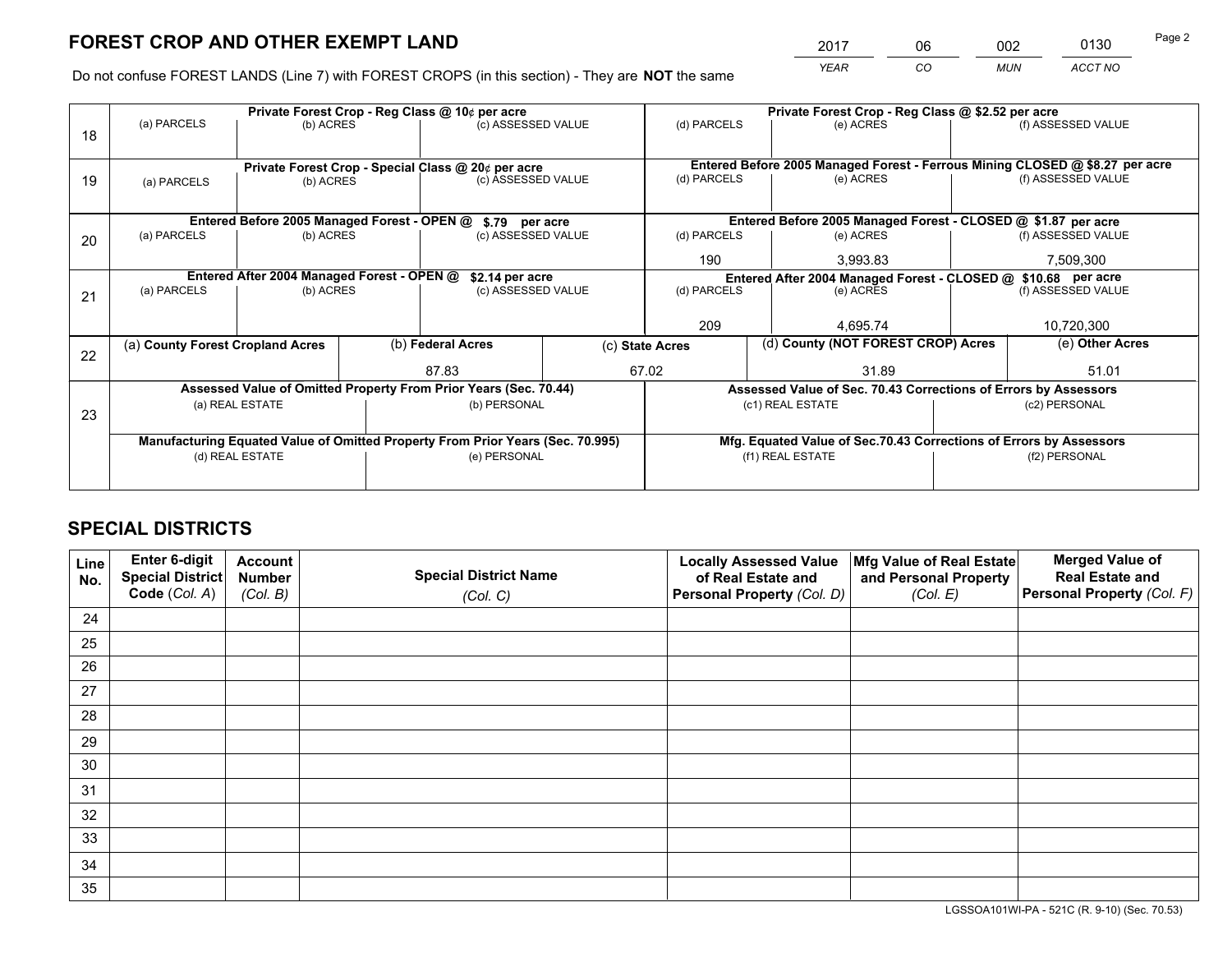|             |                                                          |                                             |                                                         | <b>YEAR</b>                                                                       | CO<br><b>MUN</b>                                              | ACCT NO                                                                        |
|-------------|----------------------------------------------------------|---------------------------------------------|---------------------------------------------------------|-----------------------------------------------------------------------------------|---------------------------------------------------------------|--------------------------------------------------------------------------------|
| Line<br>No. | Enter 6-digit<br><b>School District</b><br>Code (Col. A) | <b>Account</b><br><b>Number</b><br>(Col. B) | <b>School District Name</b><br>(Col. C)                 | <b>Locally Assessed Value</b><br>of Real Estate and<br>Personal Property (Col. D) | Mfg Value of Real Estate<br>and Personal Property<br>(Col. E) | <b>Merged Value of</b><br><b>Real Estate and</b><br>Personal Property (Col. F) |
|             | A. SCHOOL DISTRICTS (K-8 and K-12)                       |                                             |                                                         |                                                                                   |                                                               |                                                                                |
| 36          | 060084                                                   | 0041                                        | SCH D OF ALMA                                           | 32,551,200                                                                        |                                                               | 32,551,200                                                                     |
| 37          | 062142                                                   | 0043                                        | <b>SCH D OF GILMANTON</b>                               | 4,716,900                                                                         |                                                               | 4,716,900                                                                      |
| 38          |                                                          |                                             |                                                         |                                                                                   |                                                               |                                                                                |
| 39          |                                                          |                                             |                                                         |                                                                                   |                                                               |                                                                                |
| 40          |                                                          |                                             |                                                         |                                                                                   |                                                               |                                                                                |
| 41          |                                                          |                                             |                                                         |                                                                                   |                                                               |                                                                                |
| 42          |                                                          |                                             |                                                         |                                                                                   |                                                               |                                                                                |
| 43          |                                                          |                                             |                                                         |                                                                                   |                                                               |                                                                                |
| 44          |                                                          |                                             |                                                         |                                                                                   |                                                               |                                                                                |
| 45          |                                                          |                                             |                                                         |                                                                                   |                                                               |                                                                                |
| 46          |                                                          |                                             |                                                         |                                                                                   |                                                               |                                                                                |
| 47          |                                                          |                                             |                                                         |                                                                                   |                                                               |                                                                                |
| 48          |                                                          |                                             |                                                         |                                                                                   |                                                               |                                                                                |
| 49          |                                                          |                                             | TOTAL ASSESSED VALUE OF SCHOOL DISTRICTS (K-8 and K-12) |                                                                                   |                                                               |                                                                                |
| 50          | <b>B.</b><br><b>UNION HIGH SCHOOL DISTRICTS</b>          |                                             |                                                         | 37,268,100                                                                        |                                                               | 37,268,100                                                                     |
| 51          |                                                          |                                             |                                                         |                                                                                   |                                                               |                                                                                |
| 52          |                                                          |                                             |                                                         |                                                                                   |                                                               |                                                                                |
| 53          |                                                          |                                             |                                                         |                                                                                   |                                                               |                                                                                |
| 54          |                                                          |                                             |                                                         |                                                                                   |                                                               |                                                                                |
| 55          |                                                          |                                             | TOTAL ASSESSED VALUE OF UNION HIGH SCHOOLS              |                                                                                   |                                                               |                                                                                |
|             | C. TECHNICAL COLLEGE DISTRICTS                           |                                             |                                                         |                                                                                   |                                                               |                                                                                |
| 56          | 000100                                                   | 0001                                        | CHIPPEWA VALLEY TECHNICAL COLLEGE EAUC                  | 37,268,100                                                                        |                                                               | 37,268,100                                                                     |
| 57          |                                                          |                                             |                                                         |                                                                                   |                                                               |                                                                                |
| 58          |                                                          |                                             |                                                         |                                                                                   |                                                               |                                                                                |
| 59          |                                                          |                                             | TOTAL ASSESSED VALUE OF TECHNICAL COLLEGES              | 37,268,100                                                                        |                                                               | 37,268,100                                                                     |

2017

06

002

 *I hereby certify, to the best of my knowledge and belief, this form is complete and correct.*

**SCHOOL DISTRICTS**

| Print name of preparer | Title                    |                | Date (MM / DD / CCYY) |
|------------------------|--------------------------|----------------|-----------------------|
|                        |                          |                |                       |
| Signature of preparer  | Contact Telephone Number | E-mail address |                       |
|                        | $\sim$                   |                |                       |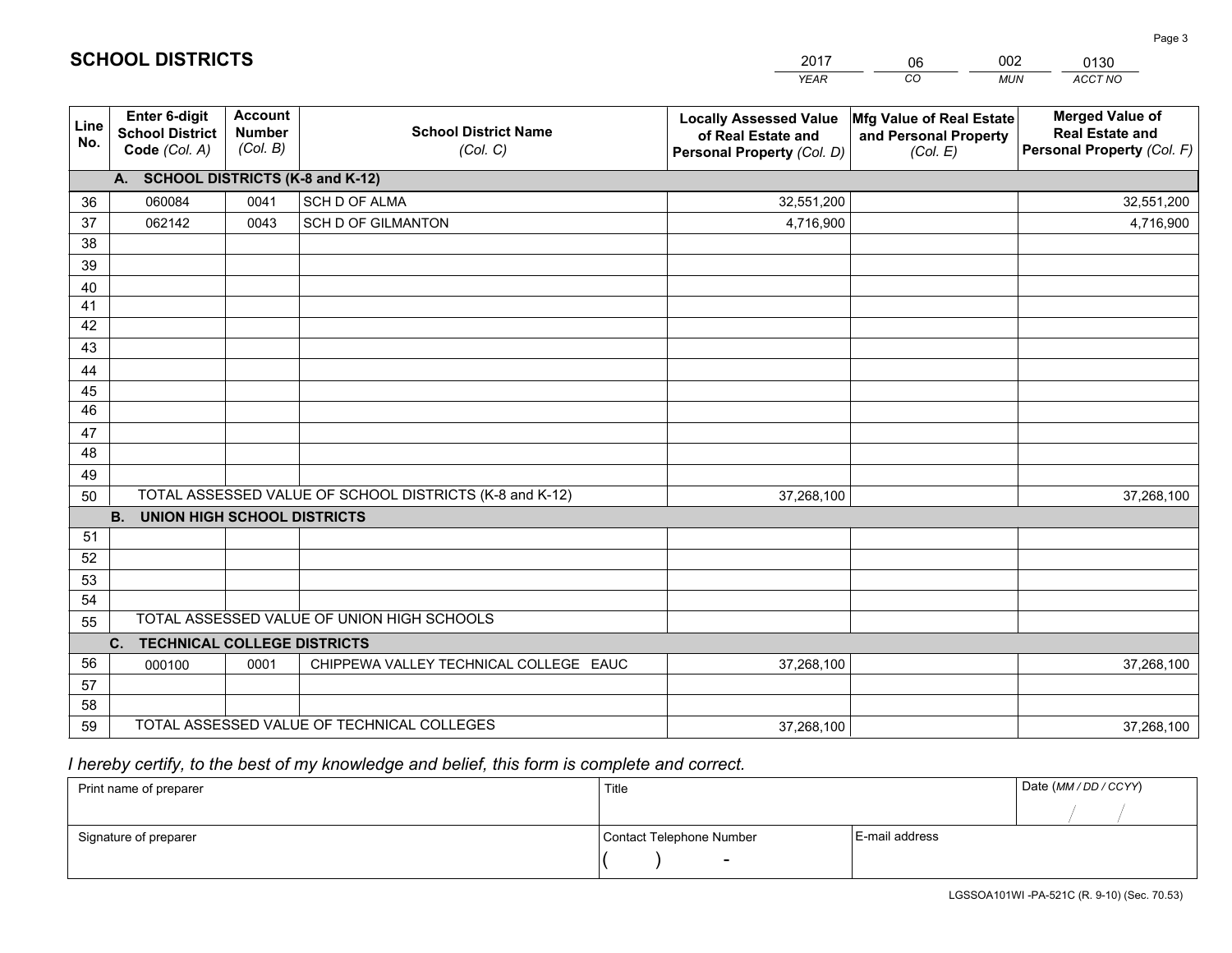#### **HIGHLIGHTS**

- 1. Complete the Statement of Assessment after the Board of Review. Reflect any changes made there.
- 2. Use black ink to complete.
- 3. Line 16 must equal Line 50, Col D.
- 4. Line 55 must equal the total of K-8 schools listed on lines 36-49. Do not include K-12 schools in this comparision.
- 5. Line 59, Col. D must equal Line 16.
- 6. Special District, School District and Technical College District values must include both real estate and personal property. Examples of Special districts are: town sanitary districts, public inland lake protection and rehabilitation districts, and metropolitan sewerage districts.
- 7. DO NOT INCLUDE Manufacturing property values.DOR will print these values on the final SOA.

MARY LISOWSKI TOWN OF ALMA S1345 COUNTY RD NN ALMA, WI 54610 - 8367

MARY LISOWSKI<br>TOWN OF ALMA

S1345 COUNTY RD NN ALMA, WI 54610 - 8367

 8. Accuracy of this form is very important. The values reported directly affect the equalized value DOR calculates for school and special districts.

#### **Page 1:**

 If not prefilled, enter the tax year,county and municipal code,municipal type, municipal name and county name on the top of form.

Check the Amended box, if filing an amended / corrected SOA.

 Report the parcel count, acres and assessed value of taxable general property, total parcel count, (real and personal), total acres, and values from final figures set by the Board of Review.

- A. Real Estate land and improvements (buildings, etc.) is reported on lines 1 8, total line 9.
- B. Personal Property is reported on lines 11 14, Column D, total line 15.
- C. To complete this report, use the computer produced summary of the assessment roll that shows these amounts.
- D. Use whole numbers only.
- E. Add each line across and each column down to verify entries.

#### **Page 2:**

- A. Report Special Items (not subject to general property tax).
- 1. Private Forest Croplands and Managed Forest Lands are reported on lines 18,19, 20 and 21. Be sure to report assessed values **NOT** taxes.
- 2. You should have copies of the orders of entry, orders of withdrawal, etc., to update your assessment roll.
	- 3. Show hundredths of acres (e.g. 39.75).
- 4. Tax exempt lands are reported on line 22.
- 5. Omitted property and sec. 70.43, Wis. Stats., corrections of errors by assessor are reported on line 23. Report real estate and personal property separately. These should be for **prior years**, not something found on the current assessment roll after the board of review.
- B. Special District (Lines 24-35) Include the value of both real and personal property.
- The Department of Revenue (DOR) preprints much of the information regarding names and codes for schools, special districts,etc. If a district is not listed, enter the name and value only, DOR will enter the proper code.

### **Page 3 School Districts:**

Include the value of both real and personal property.

Report School District (regular, elementary, union high school, and technical college).

- 1. Regular (K-12) and Elementary (K-8) school values are reported on lines 36-49, total on line 50.
- 2. Union High School (UHS) (use only if elementary schools are listed on lines 36-49) are reported on lines 51-54. UHS total value (line 55) must equal to the total **elementary school** values reported on lines 36-49. Do notinclude K-12 schools in this comparison.
- 3. Technical College values are reported on lines 56-58, total on line 59.
- 4. Use the computer summary that shows these amounts to complete this report.

#### **This form is due the second Monday in June. File this report only after your Board of Review is complete.**

 *If you have questions: Return forms to:*

 Email: lgs@wisconsin.gov Wisconsin Department of RevenueCall:  $(608)$  266-2569 or  $(608)$  264-6892 Fax number: (608) 264-6887 PO Box 8971

Local Government Services Section 6-97 Madison WI 53708-8971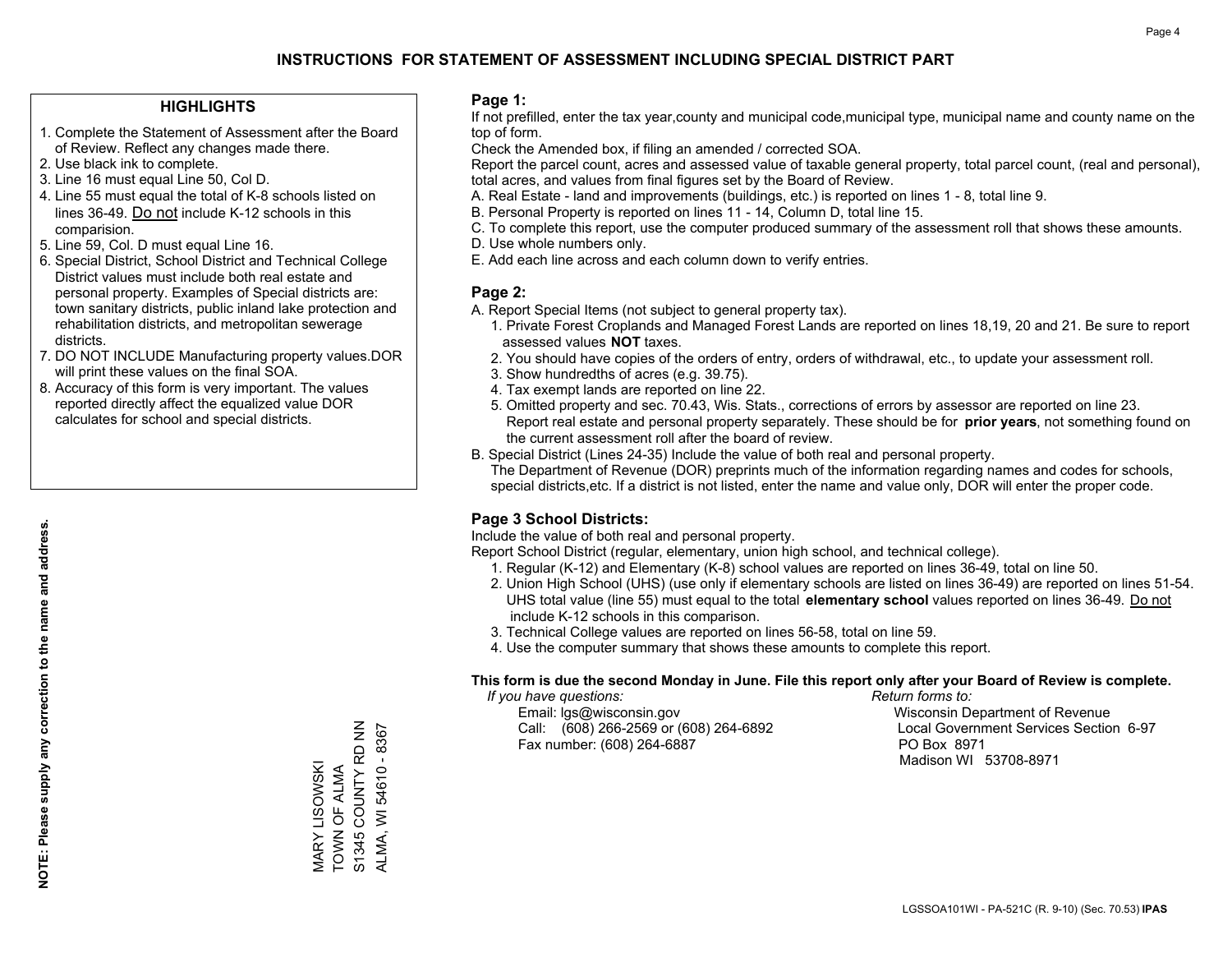**STATEMENT OF ASSESSMENT FOR 2017** 

**FINAL - EQUATED**

| Page 1                             |
|------------------------------------|
| Check if this is an Amended Return |
|                                    |

|                | <b>FOR</b>                                                   | <b>TOWN OF</b><br>OF.                                                                                                                                                                        | <b>BELVIDERE</b>         |              | <b>BUFFALO COUNTY</b>                                |                         |                                          | <b>WHEN COMPLETING THIS DOCUMENT</b> |  |
|----------------|--------------------------------------------------------------|----------------------------------------------------------------------------------------------------------------------------------------------------------------------------------------------|--------------------------|--------------|------------------------------------------------------|-------------------------|------------------------------------------|--------------------------------------|--|
|                |                                                              | Town - Village - City                                                                                                                                                                        | <b>Municipality Name</b> |              | <b>County Name</b>                                   |                         | DO NOT WRITE OVER X's OR IN SHADED AREAS |                                      |  |
|                |                                                              | <b>REAL ESTATE</b>                                                                                                                                                                           |                          | PARCEL COUNT | NO. OF ACRES                                         | <b>VALUE OF</b>         | <b>VALUE OF</b>                          | TOTAL VALUE OF LAND                  |  |
| Line<br>No.    | (See Lines 18 - 22 for<br>other Real Estate)                 |                                                                                                                                                                                              |                          |              | <b>WHOLE</b><br>TOTAL LAND IMPROVEMENTS NUMBERS ONLY | LAND                    | <b>IMPROVEMENTS</b>                      | AND IMPROVEMENTS                     |  |
|                |                                                              |                                                                                                                                                                                              | Col. A                   | Col. B       | Col. C                                               | Col. D                  | Col. E                                   | Col. F                               |  |
|                |                                                              | <b>RESIDENTIAL - Class 1</b>                                                                                                                                                                 | 209                      | 159          | 226                                                  | 5,086,900               | 18,471,700                               | 23,558,600                           |  |
| 2              |                                                              | COMMERCIAL - Class 2                                                                                                                                                                         | 12                       | 8            | 120                                                  | 888,500                 | 709,300                                  | 1,597,800                            |  |
| 3              |                                                              | <b>MANUFACTURING - Class 3</b>                                                                                                                                                               | $\Omega$                 | 0            | $\Omega$                                             | 0                       | 0                                        | $\Omega$                             |  |
| 4              |                                                              | <b>AGRICULTURAL - Class 4</b>                                                                                                                                                                | 575                      |              | 9,549                                                | 1,265,850               |                                          | 1,265,850                            |  |
| 5              | <b>UNDEVELOPED - Class 5</b>                                 |                                                                                                                                                                                              | 194                      |              | 635                                                  | 407,900                 |                                          | 407,900                              |  |
| 6              | AGRICULTURAL FOREST - Class 5m                               |                                                                                                                                                                                              | 286                      |              | 3,994                                                | 6,397,900               |                                          | 6,397,900                            |  |
| $\overline{7}$ | FOREST LANDS - Class 6                                       |                                                                                                                                                                                              | 148                      |              | 2,055                                                | 6,555,500               |                                          | 6,555,500                            |  |
| 8              |                                                              | OTHER - Class 7                                                                                                                                                                              | 108                      | 106          | 257                                                  | 1,504,300               | 9,671,300                                | 11,175,600                           |  |
| 9              |                                                              | TOTAL - ALL COLUMNS                                                                                                                                                                          | 1,532                    | 273          | 16,836                                               | 22,106,850              | 28,852,300                               | 50,959,150                           |  |
| 10             |                                                              | NUMBER OF PERSONAL PROPERTY ACCOUNTS IN ROLL                                                                                                                                                 |                          |              | 10                                                   | <b>LOCALLY ASSESSED</b> | <b>MANUFACTURING</b>                     | <b>MERGED</b>                        |  |
| 11             |                                                              | BOATS AND OTHER WATERCRAFT NOT EXEMPT - Code 1                                                                                                                                               |                          |              |                                                      | 37,100                  | $\mathbf 0$                              | 37,100                               |  |
| 12             |                                                              | MACHINERY, TOOLS AND PATTERNS - Code 2                                                                                                                                                       |                          |              |                                                      | 15,700                  | 11,400                                   | 27,100                               |  |
| 13             |                                                              | FURNITURE, FIXTURES AND EQUIPMENT - Code 3                                                                                                                                                   |                          |              |                                                      | 67,200                  | $\mathbf 0$                              | 67,200                               |  |
| 14             |                                                              | ALL OTHER PERSONAL PROPERTY NOT EXEMPT - Codes 4A, 4B, 4C                                                                                                                                    |                          |              |                                                      | 17,000                  | $\Omega$                                 | 17,000                               |  |
| 15             | TOTAL OF PERSONAL PROPERTY NOT EXEMPT (Total of Lines 11-14) |                                                                                                                                                                                              |                          |              |                                                      | 137,000                 | 11,400                                   | 148,400                              |  |
| 16             |                                                              | AGGREGATE ASSESSED VALUE OF ALL PROPERTY SUBJECT TO THE GENERAL PROPERTY TAX (Total of Lines 9F and 15F)<br>MUST EQUAL TOTAL VALUE OF THE SCHOOL DISTRICTS (K-12 PLUS K-8) - Line 50, Col. F |                          |              |                                                      |                         |                                          | 51,107,550                           |  |
| 17             |                                                              | <b>BOARD OF REVIEW</b>                                                                                                                                                                       |                          |              | Name of Assessor                                     |                         | Telephone #                              |                                      |  |
|                |                                                              | DATE OF FINAL ADJOURNMENT                                                                                                                                                                    | 05/24/2017               |              | <b>ERIC KLEVEN</b>                                   |                         |                                          | (715) 598-4599                       |  |

*CO*

*MUN*

*ACCT NO0131*

*<sup>06</sup> <sup>004</sup>*

REMARKS

The Assessment Ratio to be used in calculating the estimated Fair Market Value on tax bills for this tax district is .860775498<br>This ratio should be used to convert assessed values to "Calculate Equalized Values" in Step 1 Commission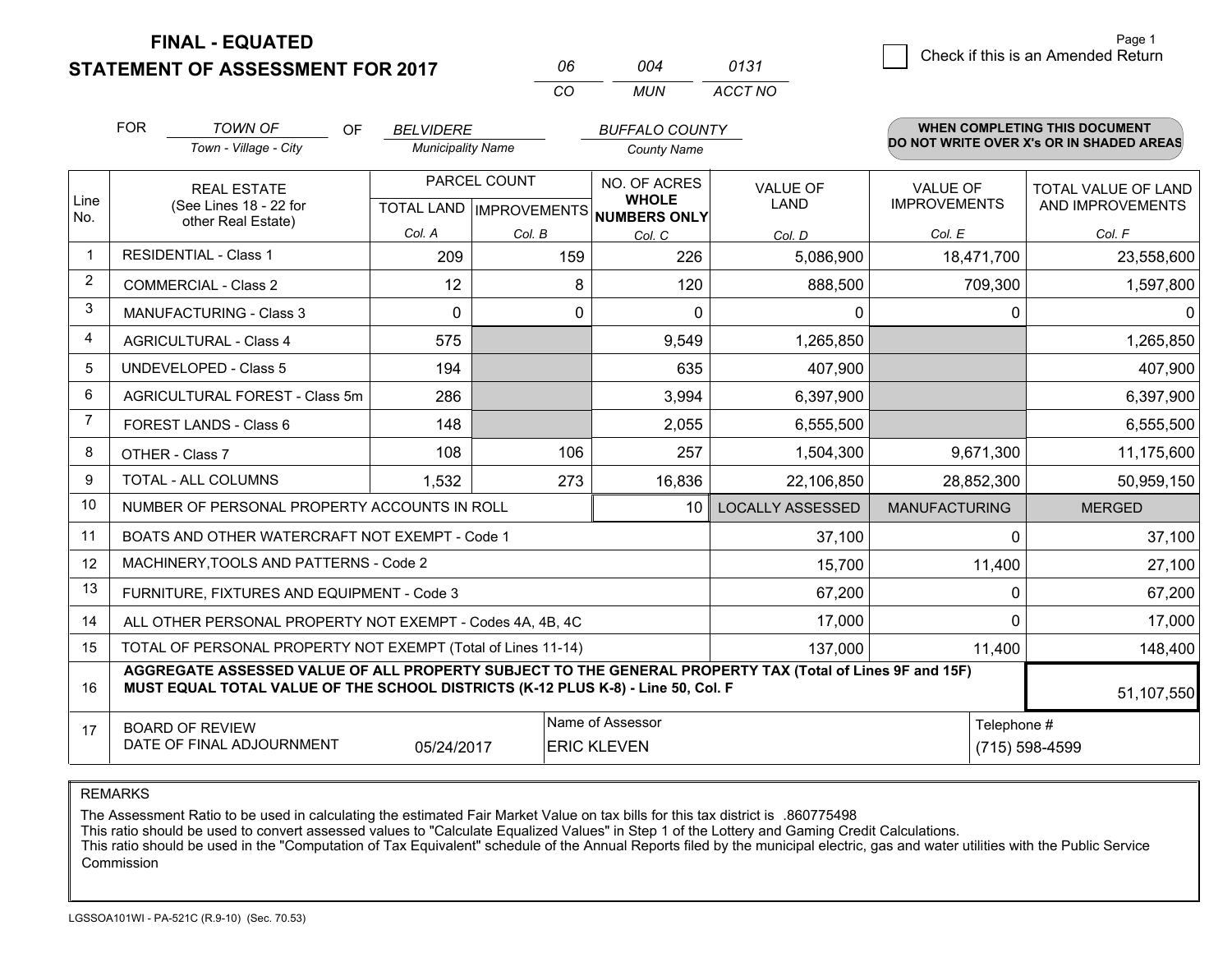*YEAR CO MUN ACCT NO* <sup>2017</sup> <sup>06</sup> <sup>004</sup> <sup>0131</sup> Page 2

Do not confuse FOREST LANDS (Line 7) with FOREST CROPS (in this section) - They are **NOT** the same

|    |                                                                                |                                             |  | Private Forest Crop - Reg Class @ 10¢ per acre                   |  | Private Forest Crop - Reg Class @ \$2.52 per acre                                   |                                                                              |  |                    |
|----|--------------------------------------------------------------------------------|---------------------------------------------|--|------------------------------------------------------------------|--|-------------------------------------------------------------------------------------|------------------------------------------------------------------------------|--|--------------------|
| 18 | (a) PARCELS<br>(b) ACRES                                                       |                                             |  | (c) ASSESSED VALUE                                               |  | (d) PARCELS                                                                         | (e) ACRES                                                                    |  | (f) ASSESSED VALUE |
|    |                                                                                |                                             |  |                                                                  |  |                                                                                     |                                                                              |  |                    |
|    |                                                                                |                                             |  | Private Forest Crop - Special Class @ 20¢ per acre               |  |                                                                                     | Entered Before 2005 Managed Forest - Ferrous Mining CLOSED @ \$8.27 per acre |  |                    |
| 19 | (a) PARCELS                                                                    | (b) ACRES                                   |  | (c) ASSESSED VALUE                                               |  | (d) PARCELS                                                                         | (e) ACRES                                                                    |  | (f) ASSESSED VALUE |
|    |                                                                                |                                             |  |                                                                  |  |                                                                                     |                                                                              |  |                    |
|    |                                                                                | Entered Before 2005 Managed Forest - OPEN @ |  | \$.79 per acre                                                   |  |                                                                                     | Entered Before 2005 Managed Forest - CLOSED @ \$1.87 per acre                |  |                    |
| 20 | (a) PARCELS                                                                    | (b) ACRES                                   |  | (c) ASSESSED VALUE                                               |  | (d) PARCELS                                                                         | (e) ACRES                                                                    |  | (f) ASSESSED VALUE |
|    |                                                                                |                                             |  |                                                                  |  | 92                                                                                  | 2,175.58                                                                     |  | 5,685,600          |
|    | Entered After 2004 Managed Forest - OPEN @                                     |                                             |  | \$2.14 per acre                                                  |  | Entered After 2004 Managed Forest - CLOSED @ \$10.68 per acre<br>(f) ASSESSED VALUE |                                                                              |  |                    |
| 21 | (a) PARCELS                                                                    | (b) ACRES                                   |  | (c) ASSESSED VALUE                                               |  | (d) PARCELS                                                                         | (e) ACRES                                                                    |  |                    |
|    |                                                                                |                                             |  |                                                                  |  |                                                                                     |                                                                              |  |                    |
|    |                                                                                |                                             |  |                                                                  |  | 54                                                                                  | 1.270.75                                                                     |  | 3,122,700          |
| 22 | (a) County Forest Cropland Acres                                               |                                             |  | (b) Federal Acres                                                |  | (d) County (NOT FOREST CROP) Acres<br>(c) State Acres                               |                                                                              |  | (e) Other Acres    |
|    |                                                                                |                                             |  | 2.640.97                                                         |  | 25.93                                                                               | 6.66                                                                         |  | 280.33             |
|    |                                                                                |                                             |  | Assessed Value of Omitted Property From Prior Years (Sec. 70.44) |  |                                                                                     | Assessed Value of Sec. 70.43 Corrections of Errors by Assessors              |  |                    |
|    |                                                                                | (a) REAL ESTATE                             |  | (b) PERSONAL                                                     |  |                                                                                     | (c1) REAL ESTATE                                                             |  | (c2) PERSONAL      |
| 23 |                                                                                |                                             |  |                                                                  |  |                                                                                     |                                                                              |  |                    |
|    | Manufacturing Equated Value of Omitted Property From Prior Years (Sec. 70.995) |                                             |  |                                                                  |  |                                                                                     | Mfg. Equated Value of Sec.70.43 Corrections of Errors by Assessors           |  |                    |
|    |                                                                                | (d) REAL ESTATE                             |  | (e) PERSONAL                                                     |  |                                                                                     | (f1) REAL ESTATE                                                             |  | (f2) PERSONAL      |
|    |                                                                                |                                             |  |                                                                  |  |                                                                                     |                                                                              |  |                    |

## **SPECIAL DISTRICTS**

| Line<br>No. | Enter 6-digit<br><b>Special District</b> | <b>Account</b><br><b>Number</b> | <b>Special District Name</b> | <b>Locally Assessed Value</b><br>of Real Estate and | Mfg Value of Real Estate<br>and Personal Property | <b>Merged Value of</b><br><b>Real Estate and</b> |
|-------------|------------------------------------------|---------------------------------|------------------------------|-----------------------------------------------------|---------------------------------------------------|--------------------------------------------------|
|             | Code (Col. A)                            | (Col. B)                        | (Col. C)                     | Personal Property (Col. D)                          | (Col. E)                                          | Personal Property (Col. F)                       |
| 24          |                                          |                                 |                              |                                                     |                                                   |                                                  |
| 25          |                                          |                                 |                              |                                                     |                                                   |                                                  |
| 26          |                                          |                                 |                              |                                                     |                                                   |                                                  |
| 27          |                                          |                                 |                              |                                                     |                                                   |                                                  |
| 28          |                                          |                                 |                              |                                                     |                                                   |                                                  |
| 29          |                                          |                                 |                              |                                                     |                                                   |                                                  |
| 30          |                                          |                                 |                              |                                                     |                                                   |                                                  |
| 31          |                                          |                                 |                              |                                                     |                                                   |                                                  |
| 32          |                                          |                                 |                              |                                                     |                                                   |                                                  |
| 33          |                                          |                                 |                              |                                                     |                                                   |                                                  |
| 34          |                                          |                                 |                              |                                                     |                                                   |                                                  |
| 35          |                                          |                                 |                              |                                                     |                                                   |                                                  |

LGSSOA101WI-PA - 521C (R. 9-10) (Sec. 70.53)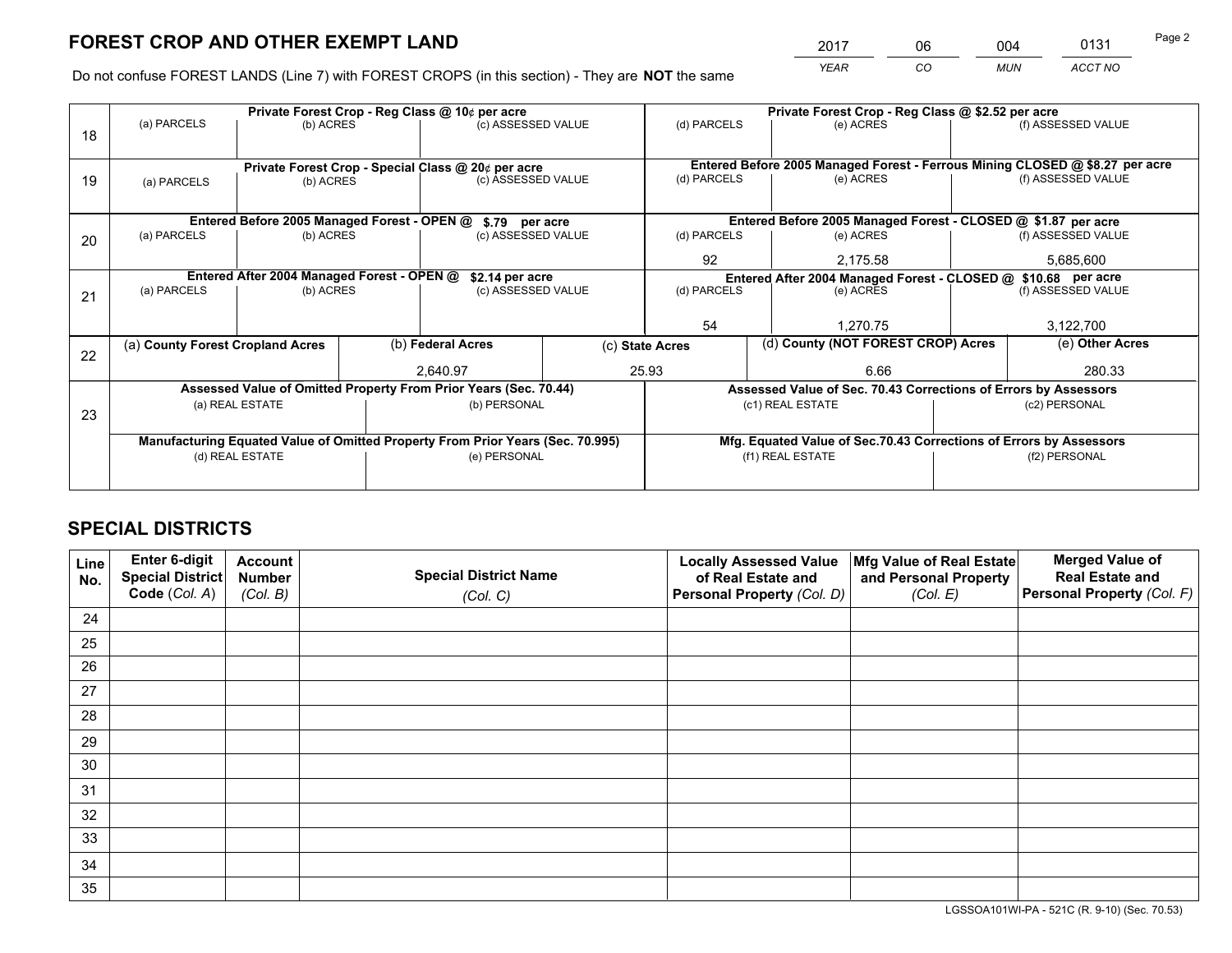|             |                                                          |                                             |                                                         | <b>YEAR</b>                                                                       | CO.<br><b>MUN</b>                                             | <b>ACCT NO</b>                                                                 |
|-------------|----------------------------------------------------------|---------------------------------------------|---------------------------------------------------------|-----------------------------------------------------------------------------------|---------------------------------------------------------------|--------------------------------------------------------------------------------|
| Line<br>No. | Enter 6-digit<br><b>School District</b><br>Code (Col. A) | <b>Account</b><br><b>Number</b><br>(Col. B) | <b>School District Name</b><br>(Col. C)                 | <b>Locally Assessed Value</b><br>of Real Estate and<br>Personal Property (Col. D) | Mfg Value of Real Estate<br>and Personal Property<br>(Col. E) | <b>Merged Value of</b><br><b>Real Estate and</b><br>Personal Property (Col. F) |
|             | A. SCHOOL DISTRICTS (K-8 and K-12)                       |                                             |                                                         |                                                                                   |                                                               |                                                                                |
| 36          | 060084                                                   | 0041                                        | <b>SCH D OF ALMA</b>                                    | 10,096,150                                                                        |                                                               | 10,096,150                                                                     |
| 37          | 061155                                                   | 0042                                        | SCH D OF COCHRANE-FOUNTAIN CITY                         | 41,000,000                                                                        | 11,400                                                        | 41,011,400                                                                     |
| 38          |                                                          |                                             |                                                         |                                                                                   |                                                               |                                                                                |
| 39          |                                                          |                                             |                                                         |                                                                                   |                                                               |                                                                                |
| 40          |                                                          |                                             |                                                         |                                                                                   |                                                               |                                                                                |
| 41          |                                                          |                                             |                                                         |                                                                                   |                                                               |                                                                                |
| 42          |                                                          |                                             |                                                         |                                                                                   |                                                               |                                                                                |
| 43          |                                                          |                                             |                                                         |                                                                                   |                                                               |                                                                                |
| 44          |                                                          |                                             |                                                         |                                                                                   |                                                               |                                                                                |
| 45          |                                                          |                                             |                                                         |                                                                                   |                                                               |                                                                                |
| 46          |                                                          |                                             |                                                         |                                                                                   |                                                               |                                                                                |
| 47<br>48    |                                                          |                                             |                                                         |                                                                                   |                                                               |                                                                                |
|             |                                                          |                                             |                                                         |                                                                                   |                                                               |                                                                                |
| 49          |                                                          |                                             | TOTAL ASSESSED VALUE OF SCHOOL DISTRICTS (K-8 and K-12) |                                                                                   |                                                               |                                                                                |
| 50          | <b>B.</b><br><b>UNION HIGH SCHOOL DISTRICTS</b>          |                                             |                                                         | 51,096,150                                                                        | 11,400                                                        | 51,107,550                                                                     |
| 51          |                                                          |                                             |                                                         |                                                                                   |                                                               |                                                                                |
| 52          |                                                          |                                             |                                                         |                                                                                   |                                                               |                                                                                |
| 53          |                                                          |                                             |                                                         |                                                                                   |                                                               |                                                                                |
| 54          |                                                          |                                             |                                                         |                                                                                   |                                                               |                                                                                |
| 55          |                                                          |                                             | TOTAL ASSESSED VALUE OF UNION HIGH SCHOOLS              |                                                                                   |                                                               |                                                                                |
|             | C.<br><b>TECHNICAL COLLEGE DISTRICTS</b>                 |                                             |                                                         |                                                                                   |                                                               |                                                                                |
| 56          | 000100                                                   | 0001                                        | CHIPPEWA VALLEY TECHNICAL COLLEGE EAUC                  | 10,096,150                                                                        |                                                               | 10,096,150                                                                     |
| 57          | 000200                                                   | 0002                                        | WESTERN TECHNICAL COLLEGE LACR                          | 41,000,000                                                                        | 11,400                                                        | 41,011,400                                                                     |
| 58          |                                                          |                                             |                                                         |                                                                                   |                                                               |                                                                                |
| 59          |                                                          |                                             | TOTAL ASSESSED VALUE OF TECHNICAL COLLEGES              | 51,096,150                                                                        | 11,400                                                        | 51,107,550                                                                     |

2017

06

004

## *I hereby certify, to the best of my knowledge and belief, this form is complete and correct.*

**SCHOOL DISTRICTS**

| Print name of preparer | Title                    |                | Date (MM / DD / CCYY) |
|------------------------|--------------------------|----------------|-----------------------|
|                        |                          |                |                       |
| Signature of preparer  | Contact Telephone Number | E-mail address |                       |
|                        | $\overline{\phantom{0}}$ |                |                       |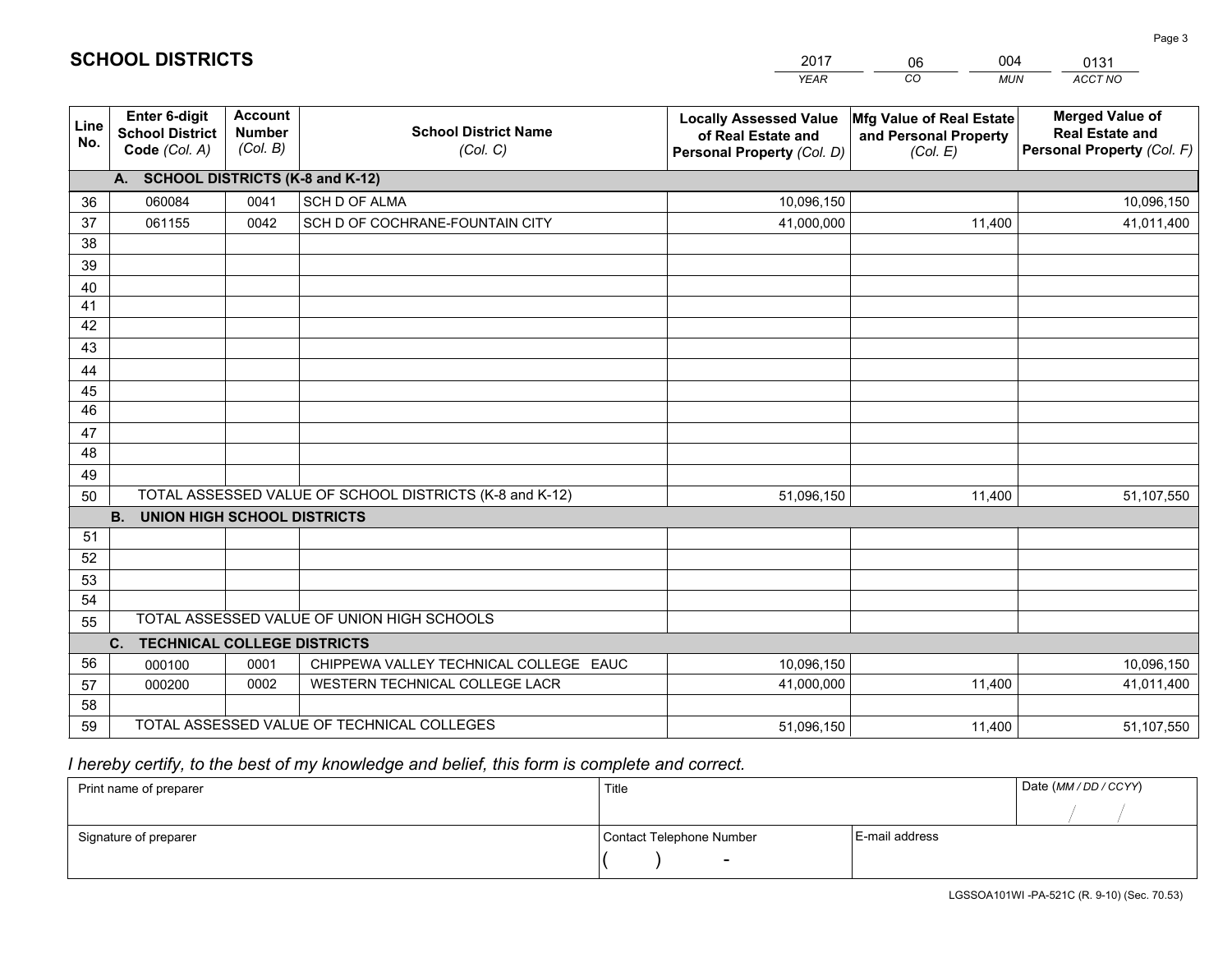#### **HIGHLIGHTS**

- 1. Complete the Statement of Assessment after the Board of Review. Reflect any changes made there.
- 2. Use black ink to complete.
- 3. Line 16 must equal Line 50, Col D.
- 4. Line 55 must equal the total of K-8 schools listed on lines 36-49. Do not include K-12 schools in this comparision.
- 5. Line 59, Col. D must equal Line 16.
- 6. Special District, School District and Technical College District values must include both real estate and personal property. Examples of Special districts are: town sanitary districts, public inland lake protection and rehabilitation districts, and metropolitan sewerage districts.
- 7. DO NOT INCLUDE Manufacturing property values.DOR will print these values on the final SOA.

DEBORAH RUFF TOWN OF BELVIDERE S2050 HICKORY LN ALMA, WI 54610 - 8015

DEBORAH RUFF

TOWN OF BELVIDERE S2050 HICKORY LN ALMA, WI 54610 - 8015

 8. Accuracy of this form is very important. The values reported directly affect the equalized value DOR calculates for school and special districts.

#### **Page 1:**

 If not prefilled, enter the tax year,county and municipal code,municipal type, municipal name and county name on the top of form.

Check the Amended box, if filing an amended / corrected SOA.

 Report the parcel count, acres and assessed value of taxable general property, total parcel count, (real and personal), total acres, and values from final figures set by the Board of Review.

- A. Real Estate land and improvements (buildings, etc.) is reported on lines 1 8, total line 9.
- B. Personal Property is reported on lines 11 14, Column D, total line 15.
- C. To complete this report, use the computer produced summary of the assessment roll that shows these amounts.
- D. Use whole numbers only.
- E. Add each line across and each column down to verify entries.

#### **Page 2:**

- A. Report Special Items (not subject to general property tax).
- 1. Private Forest Croplands and Managed Forest Lands are reported on lines 18,19, 20 and 21. Be sure to report assessed values **NOT** taxes.
- 2. You should have copies of the orders of entry, orders of withdrawal, etc., to update your assessment roll.
	- 3. Show hundredths of acres (e.g. 39.75).
- 4. Tax exempt lands are reported on line 22.
- 5. Omitted property and sec. 70.43, Wis. Stats., corrections of errors by assessor are reported on line 23. Report real estate and personal property separately. These should be for **prior years**, not something found on the current assessment roll after the board of review.
- B. Special District (Lines 24-35) Include the value of both real and personal property.

 The Department of Revenue (DOR) preprints much of the information regarding names and codes for schools, special districts,etc. If a district is not listed, enter the name and value only, DOR will enter the proper code.

### **Page 3 School Districts:**

Include the value of both real and personal property.

Report School District (regular, elementary, union high school, and technical college).

- 1. Regular (K-12) and Elementary (K-8) school values are reported on lines 36-49, total on line 50.
- 2. Union High School (UHS) (use only if elementary schools are listed on lines 36-49) are reported on lines 51-54. UHS total value (line 55) must equal to the total **elementary school** values reported on lines 36-49. Do notinclude K-12 schools in this comparison.
- 3. Technical College values are reported on lines 56-58, total on line 59.
- 4. Use the computer summary that shows these amounts to complete this report.

#### **This form is due the second Monday in June. File this report only after your Board of Review is complete.**

 *If you have questions: Return forms to:*

 Email: lgs@wisconsin.gov Wisconsin Department of RevenueCall:  $(608)$  266-2569 or  $(608)$  264-6892 Fax number: (608) 264-6887 PO Box 8971

Local Government Services Section 6-97 Madison WI 53708-8971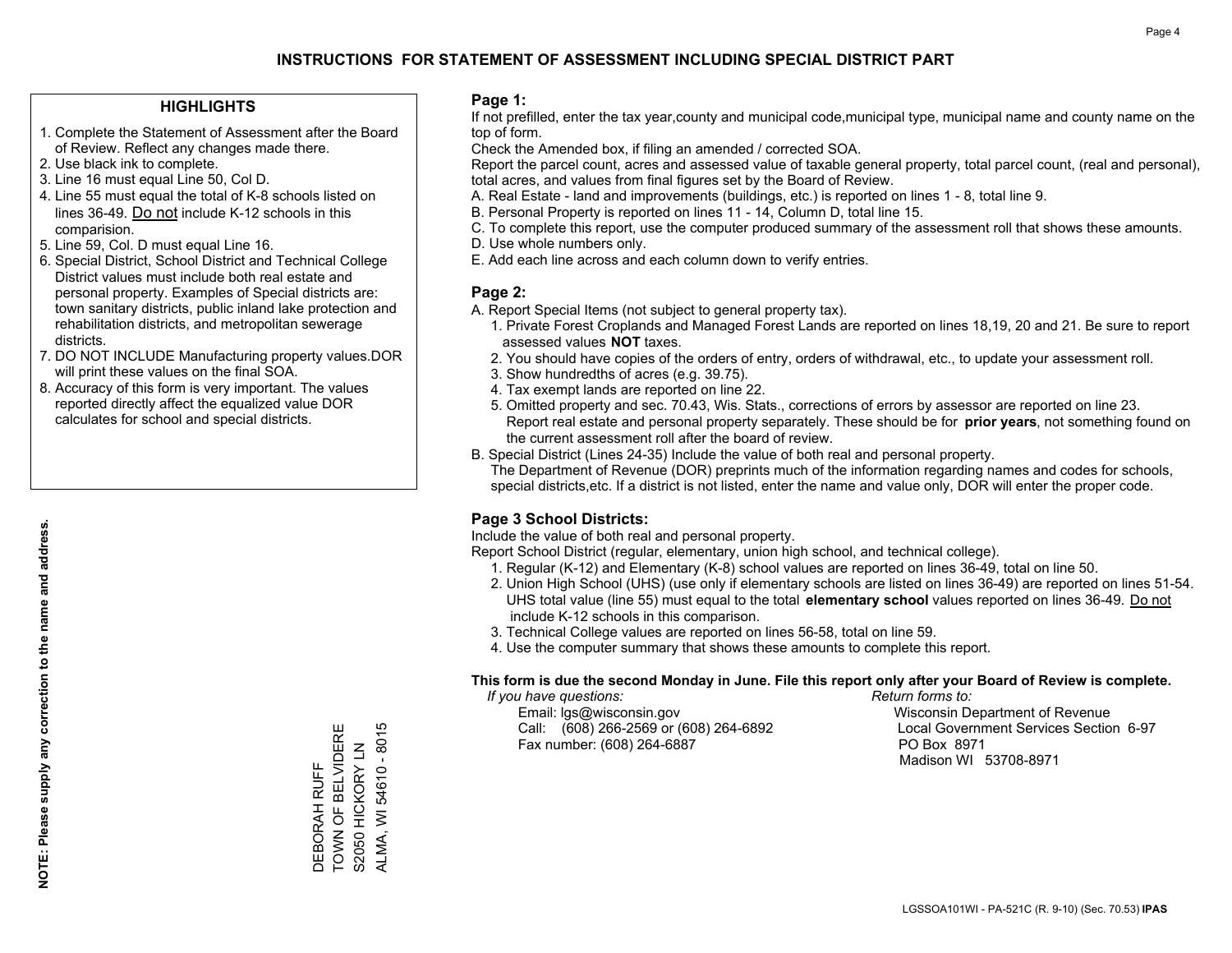**FINAL - EQUATED**

**STATEMENT OF ASSESSMENT FOR 2017** 

| 06  | NUE  | 0132    |
|-----|------|---------|
| CO. | MUN. | ACCT NO |

|                | <b>FOR</b>                                                                                                                                                                                   | <b>TOWN OF</b><br><b>OF</b><br>Town - Village - City | <b>BUFFALO</b><br><b>Municipality Name</b>           |          | <b>BUFFALO COUNTY</b><br><b>County Name</b> |                              |                                | <b>WHEN COMPLETING THIS DOCUMENT</b><br>DO NOT WRITE OVER X's OR IN SHADED AREAS |                                                |
|----------------|----------------------------------------------------------------------------------------------------------------------------------------------------------------------------------------------|------------------------------------------------------|------------------------------------------------------|----------|---------------------------------------------|------------------------------|--------------------------------|----------------------------------------------------------------------------------|------------------------------------------------|
| Line<br>No.    | <b>REAL ESTATE</b><br>(See Lines 18 - 22 for                                                                                                                                                 |                                                      | PARCEL COUNT<br>TOTAL LAND IMPROVEMENTS NUMBERS ONLY |          |                                             | NO. OF ACRES<br><b>WHOLE</b> | <b>VALUE OF</b><br><b>LAND</b> | <b>VALUE OF</b><br><b>IMPROVEMENTS</b>                                           | <b>TOTAL VALUE OF LAND</b><br>AND IMPROVEMENTS |
|                |                                                                                                                                                                                              | other Real Estate)                                   | Col. A                                               | Col. B   | Col. C                                      | Col. D                       | Col. E                         | Col. F                                                                           |                                                |
| -1             |                                                                                                                                                                                              | <b>RESIDENTIAL - Class 1</b>                         | 378                                                  | 266      | 662                                         | 7,216,600                    | 29,549,400                     | 36,766,000                                                                       |                                                |
| 2              |                                                                                                                                                                                              | <b>COMMERCIAL - Class 2</b>                          | 29                                                   | 18       | 52                                          | 568,800                      | 1,721,000                      | 2,289,800                                                                        |                                                |
| 3              |                                                                                                                                                                                              | <b>MANUFACTURING - Class 3</b>                       |                                                      | $\Omega$ | 30                                          | 68,100                       | $\Omega$                       | 68,100                                                                           |                                                |
| 4              |                                                                                                                                                                                              | <b>AGRICULTURAL - Class 4</b>                        | 435                                                  |          | 6,866                                       | 725,100                      |                                | 725,100                                                                          |                                                |
| 5              |                                                                                                                                                                                              | UNDEVELOPED - Class 5                                | 216                                                  |          | 1,669                                       | 967,550                      |                                | 967,550                                                                          |                                                |
| 6              | <b>AGRICULTURAL FOREST - Class 5m</b>                                                                                                                                                        |                                                      | 219                                                  |          | 3,106                                       | 5,804,200                    |                                | 5,804,200                                                                        |                                                |
| $\overline{7}$ |                                                                                                                                                                                              | FOREST LANDS - Class 6                               | 112                                                  |          | 1,390                                       | 3,873,100                    |                                | 3,873,100                                                                        |                                                |
| 8              |                                                                                                                                                                                              | OTHER - Class 7                                      | 114                                                  | 108      | 223                                         | 1,119,500                    | 7,996,800                      | 9,116,300                                                                        |                                                |
| 9              |                                                                                                                                                                                              | TOTAL - ALL COLUMNS                                  | 1,504                                                | 392      | 13,998                                      | 20,342,950                   | 39,267,200                     | 59,610,150                                                                       |                                                |
| 10             |                                                                                                                                                                                              | NUMBER OF PERSONAL PROPERTY ACCOUNTS IN ROLL         |                                                      |          | 91                                          | <b>LOCALLY ASSESSED</b>      | <b>MANUFACTURING</b>           | <b>MERGED</b>                                                                    |                                                |
| 11             |                                                                                                                                                                                              | BOATS AND OTHER WATERCRAFT NOT EXEMPT - Code 1       |                                                      |          |                                             | 10,000                       | $\Omega$                       | 10,000                                                                           |                                                |
| 12             |                                                                                                                                                                                              | MACHINERY, TOOLS AND PATTERNS - Code 2               |                                                      |          |                                             | 356,300                      | 0                              | 356,300                                                                          |                                                |
| 13             |                                                                                                                                                                                              | FURNITURE, FIXTURES AND EQUIPMENT - Code 3           |                                                      |          |                                             | 104,600                      | 0                              | 104,600                                                                          |                                                |
| 14             | 948,700<br>ALL OTHER PERSONAL PROPERTY NOT EXEMPT - Codes 4A, 4B, 4C                                                                                                                         |                                                      |                                                      |          |                                             |                              | $\Omega$                       | 948,700                                                                          |                                                |
| 15             | TOTAL OF PERSONAL PROPERTY NOT EXEMPT (Total of Lines 11-14)<br>1,419,600<br>0                                                                                                               |                                                      |                                                      |          |                                             |                              | 1,419,600                      |                                                                                  |                                                |
| 16             | AGGREGATE ASSESSED VALUE OF ALL PROPERTY SUBJECT TO THE GENERAL PROPERTY TAX (Total of Lines 9F and 15F)<br>MUST EQUAL TOTAL VALUE OF THE SCHOOL DISTRICTS (K-12 PLUS K-8) - Line 50, Col. F |                                                      |                                                      |          |                                             |                              | 61,029,750                     |                                                                                  |                                                |
| 17             | Name of Assessor<br>Telephone #<br><b>BOARD OF REVIEW</b><br>DATE OF FINAL ADJOURNMENT<br>(715) 836-0966<br>06/12/2017<br><b>KEVIN IRWIN</b>                                                 |                                                      |                                                      |          |                                             |                              |                                |                                                                                  |                                                |

REMARKS

The Assessment Ratio to be used in calculating the estimated Fair Market Value on tax bills for this tax district is .82564146

This ratio should be used to convert assessed values to "Calculate Equalized Values" in Step 1 of the Lottery and Gaming Credit Calculations.<br>This ratio should be used in the "Computation of Tax Equivalent" schedule of the Commission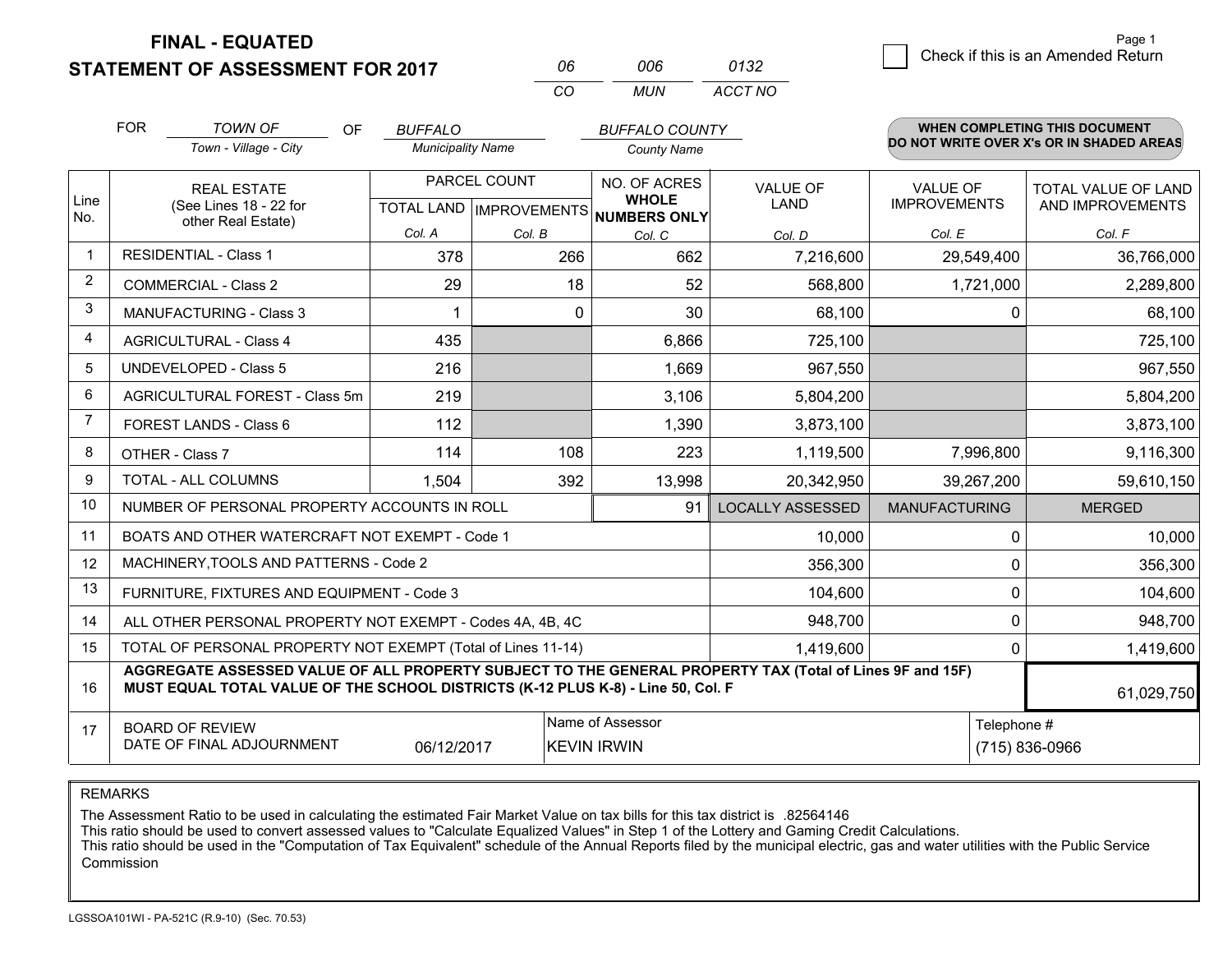*YEAR CO MUN ACCT NO* <sup>2017</sup> <sup>06</sup> <sup>006</sup> <sup>0132</sup> Page 2

Do not confuse FOREST LANDS (Line 7) with FOREST CROPS (in this section) - They are **NOT** the same

|    |                                                                                |                                             |  | Private Forest Crop - Reg Class @ 10¢ per acre                   |               | Private Forest Crop - Reg Class @ \$2.52 per acre             |                                                                                           |           |                    |  |
|----|--------------------------------------------------------------------------------|---------------------------------------------|--|------------------------------------------------------------------|---------------|---------------------------------------------------------------|-------------------------------------------------------------------------------------------|-----------|--------------------|--|
| 18 | (a) PARCELS                                                                    | (b) ACRES                                   |  | (c) ASSESSED VALUE                                               |               | (d) PARCELS                                                   | (e) ACRES                                                                                 |           | (f) ASSESSED VALUE |  |
|    |                                                                                |                                             |  |                                                                  |               |                                                               |                                                                                           |           |                    |  |
|    | Private Forest Crop - Special Class @ 20¢ per acre                             |                                             |  |                                                                  |               | (d) PARCELS                                                   | Entered Before 2005 Managed Forest - Ferrous Mining CLOSED @ \$8.27 per acre<br>(e) ACRES |           | (f) ASSESSED VALUE |  |
| 19 | (a) PARCELS                                                                    | (b) ACRES                                   |  | (c) ASSESSED VALUE                                               |               |                                                               |                                                                                           |           |                    |  |
|    |                                                                                |                                             |  |                                                                  |               |                                                               |                                                                                           |           |                    |  |
|    |                                                                                | Entered Before 2005 Managed Forest - OPEN @ |  | \$.79 per acre                                                   |               |                                                               | Entered Before 2005 Managed Forest - CLOSED @ \$1.87 per acre                             |           |                    |  |
| 20 | (a) PARCELS                                                                    | (b) ACRES                                   |  | (c) ASSESSED VALUE                                               |               | (d) PARCELS                                                   | (e) ACRES                                                                                 |           | (f) ASSESSED VALUE |  |
|    |                                                                                |                                             |  |                                                                  |               |                                                               |                                                                                           |           |                    |  |
|    |                                                                                | 35,200                                      |  |                                                                  | 43<br>1,144.1 |                                                               |                                                                                           | 4,305,100 |                    |  |
|    | Entered After 2004 Managed Forest - OPEN @                                     |                                             |  | \$2.14 per acre                                                  |               | Entered After 2004 Managed Forest - CLOSED @ \$10.68 per acre |                                                                                           |           | (f) ASSESSED VALUE |  |
| 21 | (a) PARCELS                                                                    | (b) ACRES                                   |  | (c) ASSESSED VALUE                                               |               | (d) PARCELS                                                   | (e) ACRES                                                                                 |           |                    |  |
|    |                                                                                |                                             |  |                                                                  |               |                                                               |                                                                                           |           |                    |  |
|    |                                                                                |                                             |  |                                                                  |               | 48                                                            | 932                                                                                       |           | 2,552,900          |  |
|    | (a) County Forest Cropland Acres                                               |                                             |  | (b) Federal Acres                                                |               | (c) State Acres                                               | (d) County (NOT FOREST CROP) Acres                                                        |           | (e) Other Acres    |  |
| 22 |                                                                                |                                             |  |                                                                  |               |                                                               |                                                                                           |           |                    |  |
|    |                                                                                |                                             |  | 2.825.36                                                         |               | 122.96                                                        | 39.68                                                                                     |           | 1.184.58           |  |
|    |                                                                                |                                             |  | Assessed Value of Omitted Property From Prior Years (Sec. 70.44) |               |                                                               | Assessed Value of Sec. 70.43 Corrections of Errors by Assessors                           |           |                    |  |
| 23 |                                                                                | (a) REAL ESTATE                             |  | (b) PERSONAL                                                     |               |                                                               | (c1) REAL ESTATE                                                                          |           | (c2) PERSONAL      |  |
|    |                                                                                |                                             |  |                                                                  |               |                                                               |                                                                                           |           | $-264.300$         |  |
|    | Manufacturing Equated Value of Omitted Property From Prior Years (Sec. 70.995) |                                             |  |                                                                  |               |                                                               | Mfg. Equated Value of Sec.70.43 Corrections of Errors by Assessors                        |           |                    |  |
|    |                                                                                | (d) REAL ESTATE                             |  | (e) PERSONAL                                                     |               |                                                               | (f1) REAL ESTATE                                                                          |           | (f2) PERSONAL      |  |
|    |                                                                                |                                             |  |                                                                  |               |                                                               |                                                                                           |           |                    |  |
|    |                                                                                |                                             |  |                                                                  |               |                                                               |                                                                                           |           |                    |  |

## **SPECIAL DISTRICTS**

| Line<br>No. | Enter 6-digit<br><b>Special District</b> | <b>Account</b><br><b>Number</b> | <b>Special District Name</b> | <b>Locally Assessed Value</b><br>of Real Estate and | Mfg Value of Real Estate<br>and Personal Property | <b>Merged Value of</b><br><b>Real Estate and</b> |
|-------------|------------------------------------------|---------------------------------|------------------------------|-----------------------------------------------------|---------------------------------------------------|--------------------------------------------------|
|             | Code (Col. A)                            | (Col. B)                        | (Col. C)                     | Personal Property (Col. D)                          | (Col. E)                                          | Personal Property (Col. F)                       |
| 24          |                                          |                                 |                              |                                                     |                                                   |                                                  |
| 25          |                                          |                                 |                              |                                                     |                                                   |                                                  |
| 26          |                                          |                                 |                              |                                                     |                                                   |                                                  |
| 27          |                                          |                                 |                              |                                                     |                                                   |                                                  |
| 28          |                                          |                                 |                              |                                                     |                                                   |                                                  |
| 29          |                                          |                                 |                              |                                                     |                                                   |                                                  |
| 30          |                                          |                                 |                              |                                                     |                                                   |                                                  |
| 31          |                                          |                                 |                              |                                                     |                                                   |                                                  |
| 32          |                                          |                                 |                              |                                                     |                                                   |                                                  |
| 33          |                                          |                                 |                              |                                                     |                                                   |                                                  |
| 34          |                                          |                                 |                              |                                                     |                                                   |                                                  |
| 35          |                                          |                                 |                              |                                                     |                                                   |                                                  |

LGSSOA101WI-PA - 521C (R. 9-10) (Sec. 70.53)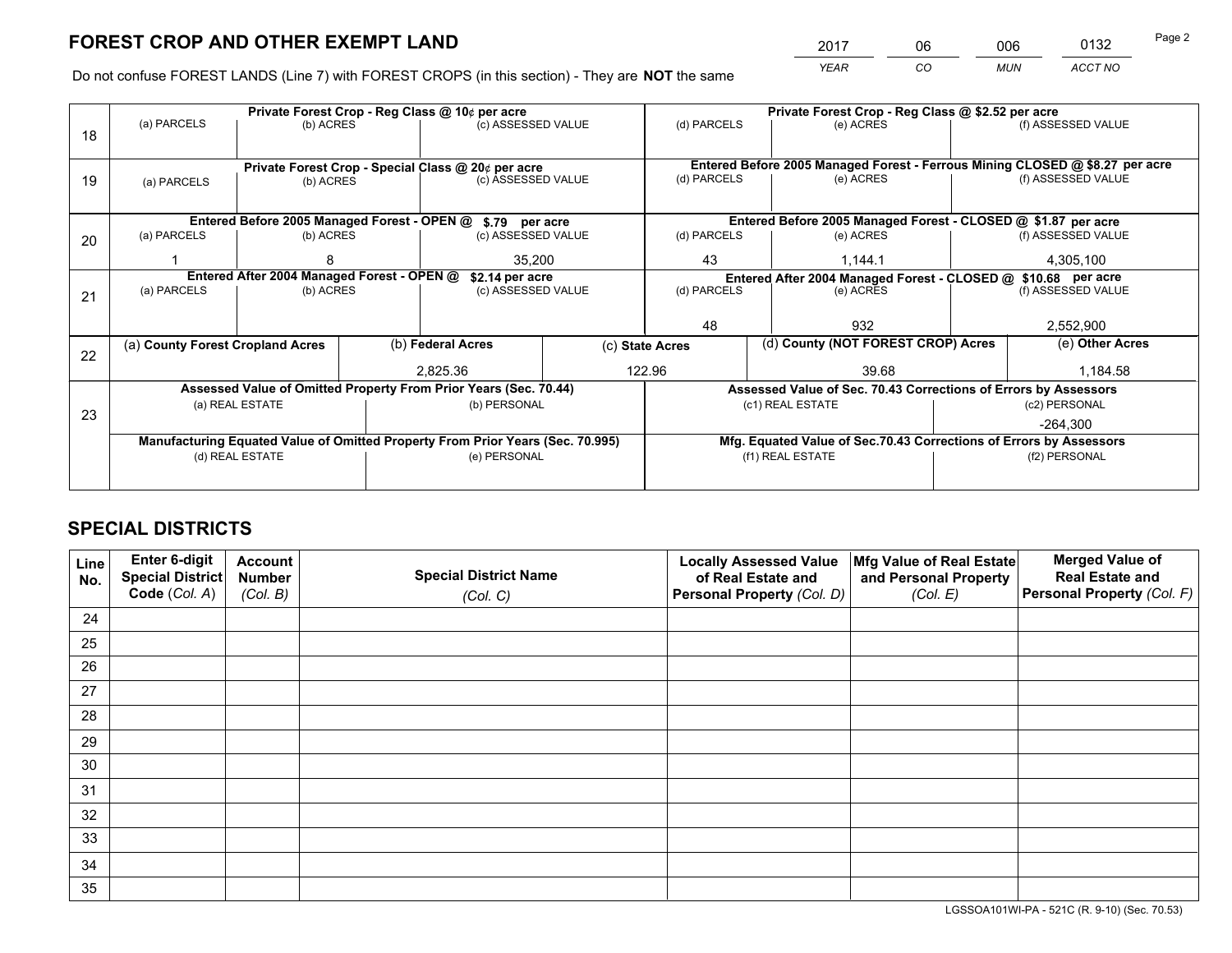|             |                                                          |                                             |                                                         | <b>YEAR</b>                                                                       | CO<br><b>MUN</b>                                              | ACCT NO                                                                        |
|-------------|----------------------------------------------------------|---------------------------------------------|---------------------------------------------------------|-----------------------------------------------------------------------------------|---------------------------------------------------------------|--------------------------------------------------------------------------------|
| Line<br>No. | Enter 6-digit<br><b>School District</b><br>Code (Col. A) | <b>Account</b><br><b>Number</b><br>(Col. B) | <b>School District Name</b><br>(Col. C)                 | <b>Locally Assessed Value</b><br>of Real Estate and<br>Personal Property (Col. D) | Mfg Value of Real Estate<br>and Personal Property<br>(Col. E) | <b>Merged Value of</b><br><b>Real Estate and</b><br>Personal Property (Col. F) |
|             | <b>SCHOOL DISTRICTS (K-8 and K-12)</b><br>А.             |                                             |                                                         |                                                                                   |                                                               |                                                                                |
| 36          | 061155                                                   | 0042                                        | SCH D OF COCHRANE-FOUNTAIN CITY                         | 60,961,650                                                                        | 68,100                                                        | 61,029,750                                                                     |
| 37          |                                                          |                                             |                                                         |                                                                                   |                                                               |                                                                                |
| 38          |                                                          |                                             |                                                         |                                                                                   |                                                               |                                                                                |
| 39          |                                                          |                                             |                                                         |                                                                                   |                                                               |                                                                                |
| 40          |                                                          |                                             |                                                         |                                                                                   |                                                               |                                                                                |
| 41<br>42    |                                                          |                                             |                                                         |                                                                                   |                                                               |                                                                                |
| 43          |                                                          |                                             |                                                         |                                                                                   |                                                               |                                                                                |
| 44          |                                                          |                                             |                                                         |                                                                                   |                                                               |                                                                                |
| 45          |                                                          |                                             |                                                         |                                                                                   |                                                               |                                                                                |
| 46          |                                                          |                                             |                                                         |                                                                                   |                                                               |                                                                                |
| 47          |                                                          |                                             |                                                         |                                                                                   |                                                               |                                                                                |
| 48          |                                                          |                                             |                                                         |                                                                                   |                                                               |                                                                                |
| 49          |                                                          |                                             |                                                         |                                                                                   |                                                               |                                                                                |
| 50          |                                                          |                                             | TOTAL ASSESSED VALUE OF SCHOOL DISTRICTS (K-8 and K-12) | 60,961,650                                                                        | 68,100                                                        | 61,029,750                                                                     |
|             | <b>B.</b><br><b>UNION HIGH SCHOOL DISTRICTS</b>          |                                             |                                                         |                                                                                   |                                                               |                                                                                |
| 51          |                                                          |                                             |                                                         |                                                                                   |                                                               |                                                                                |
| 52          |                                                          |                                             |                                                         |                                                                                   |                                                               |                                                                                |
| 53<br>54    |                                                          |                                             |                                                         |                                                                                   |                                                               |                                                                                |
| 55          |                                                          |                                             | TOTAL ASSESSED VALUE OF UNION HIGH SCHOOLS              |                                                                                   |                                                               |                                                                                |
|             | C.<br><b>TECHNICAL COLLEGE DISTRICTS</b>                 |                                             |                                                         |                                                                                   |                                                               |                                                                                |
| 56          | 000200                                                   | 0002                                        | WESTERN TECHNICAL COLLEGE LACR                          | 60,961,650                                                                        | 68,100                                                        | 61,029,750                                                                     |
| 57          |                                                          |                                             |                                                         |                                                                                   |                                                               |                                                                                |
| 58          |                                                          |                                             |                                                         |                                                                                   |                                                               |                                                                                |
| 59          |                                                          |                                             | TOTAL ASSESSED VALUE OF TECHNICAL COLLEGES              | 60,961,650                                                                        | 68,100                                                        | 61,029,750                                                                     |

## *I hereby certify, to the best of my knowledge and belief, this form is complete and correct.*

| Print name of preparer | Title                    |                | Date (MM / DD / CCYY) |
|------------------------|--------------------------|----------------|-----------------------|
|                        |                          |                |                       |
| Signature of preparer  | Contact Telephone Number | E-mail address |                       |
|                        | $\overline{\phantom{0}}$ |                |                       |

## **SCHOOL DISTRICTS**

201706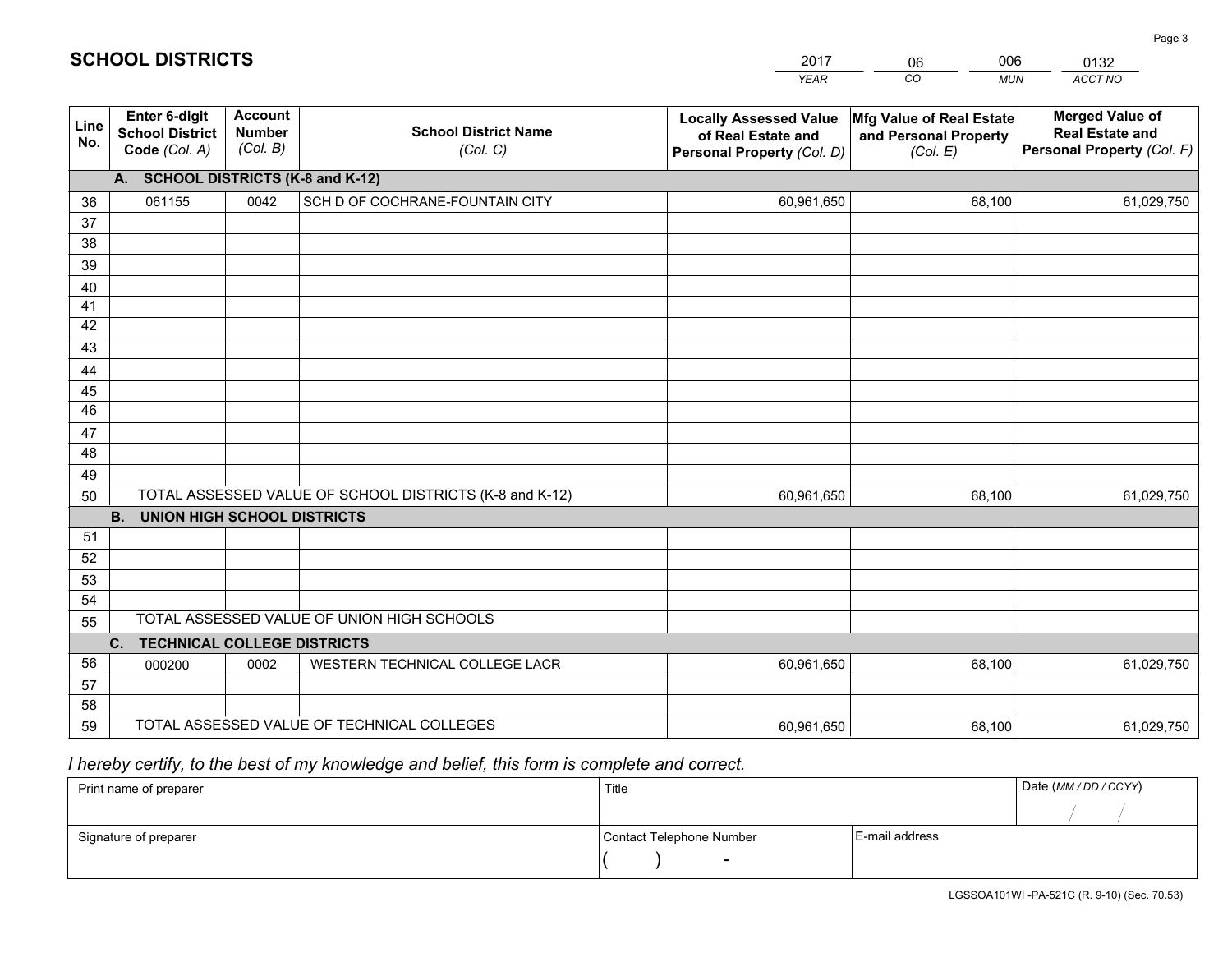#### **HIGHLIGHTS**

- 1. Complete the Statement of Assessment after the Board of Review. Reflect any changes made there.
- 2. Use black ink to complete.
- 3. Line 16 must equal Line 50, Col D.
- 4. Line 55 must equal the total of K-8 schools listed on lines 36-49. Do not include K-12 schools in this comparision.
- 5. Line 59, Col. D must equal Line 16.
- 6. Special District, School District and Technical College District values must include both real estate and personal property. Examples of Special districts are: town sanitary districts, public inland lake protection and rehabilitation districts, and metropolitan sewerage districts.
- 7. DO NOT INCLUDE Manufacturing property values.DOR will print these values on the final SOA.

LISA BRAATEN TOWN OF BUFFALO W394 BLUFF SIDING RD FOUNTAIN CITY, WI 54629 - 7328

FOUNTAIN CITY, WI 54629 - 7328

W394 BLUFF SIDING RD **TOWN OF BUFFALO JSA BRAATEN** 

 8. Accuracy of this form is very important. The values reported directly affect the equalized value DOR calculates for school and special districts.

#### **Page 1:**

 If not prefilled, enter the tax year,county and municipal code,municipal type, municipal name and county name on the top of form.

Check the Amended box, if filing an amended / corrected SOA.

 Report the parcel count, acres and assessed value of taxable general property, total parcel count, (real and personal), total acres, and values from final figures set by the Board of Review.

- A. Real Estate land and improvements (buildings, etc.) is reported on lines 1 8, total line 9.
- B. Personal Property is reported on lines 11 14, Column D, total line 15.
- C. To complete this report, use the computer produced summary of the assessment roll that shows these amounts.
- D. Use whole numbers only.
- E. Add each line across and each column down to verify entries.

### **Page 2:**

- A. Report Special Items (not subject to general property tax).
- 1. Private Forest Croplands and Managed Forest Lands are reported on lines 18,19, 20 and 21. Be sure to report assessed values **NOT** taxes.
- 2. You should have copies of the orders of entry, orders of withdrawal, etc., to update your assessment roll.
	- 3. Show hundredths of acres (e.g. 39.75).
- 4. Tax exempt lands are reported on line 22.
- 5. Omitted property and sec. 70.43, Wis. Stats., corrections of errors by assessor are reported on line 23. Report real estate and personal property separately. These should be for **prior years**, not something found on the current assessment roll after the board of review.
- B. Special District (Lines 24-35) Include the value of both real and personal property.
- The Department of Revenue (DOR) preprints much of the information regarding names and codes for schools, special districts,etc. If a district is not listed, enter the name and value only, DOR will enter the proper code.

## **Page 3 School Districts:**

Include the value of both real and personal property.

Report School District (regular, elementary, union high school, and technical college).

- 1. Regular (K-12) and Elementary (K-8) school values are reported on lines 36-49, total on line 50.
- 2. Union High School (UHS) (use only if elementary schools are listed on lines 36-49) are reported on lines 51-54. UHS total value (line 55) must equal to the total **elementary school** values reported on lines 36-49. Do notinclude K-12 schools in this comparison.
- 3. Technical College values are reported on lines 56-58, total on line 59.
- 4. Use the computer summary that shows these amounts to complete this report.

#### **This form is due the second Monday in June. File this report only after your Board of Review is complete.**

 *If you have questions: Return forms to:*

 Email: lgs@wisconsin.gov Wisconsin Department of RevenueCall:  $(608)$  266-2569 or  $(608)$  264-6892 Fax number: (608) 264-6887 PO Box 8971

Local Government Services Section 6-97 Madison WI 53708-8971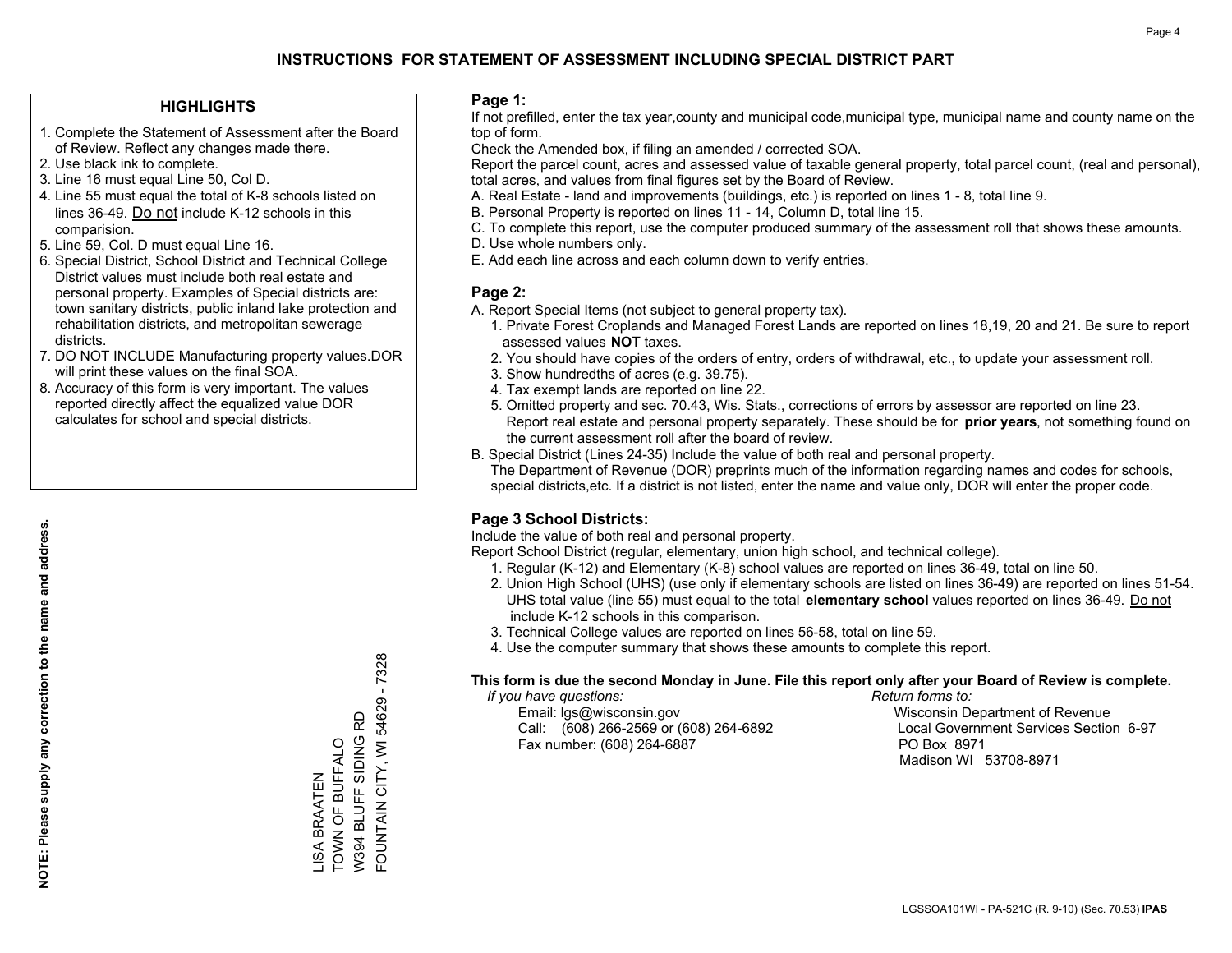**STATEMENT OF ASSESSMENT FOR 2017 FINAL - EQUATED**

3 Check if this is an Amended Return<br>3 Page 1

|             | <b>FOR</b>                                                                                                                                                                                   | TOWN OF<br><b>OF</b><br>Town - Village - City             | <b>CANTON</b><br><b>Municipality Name</b> |              | <b>BUFFALO COUNTY</b>                               |                         |                      | <b>WHEN COMPLETING THIS DOCUMENT</b><br>DO NOT WRITE OVER X's OR IN SHADED AREAS |
|-------------|----------------------------------------------------------------------------------------------------------------------------------------------------------------------------------------------|-----------------------------------------------------------|-------------------------------------------|--------------|-----------------------------------------------------|-------------------------|----------------------|----------------------------------------------------------------------------------|
|             |                                                                                                                                                                                              |                                                           |                                           |              | <b>County Name</b>                                  |                         |                      |                                                                                  |
|             |                                                                                                                                                                                              | <b>REAL ESTATE</b>                                        |                                           | PARCEL COUNT | NO. OF ACRES                                        | <b>VALUE OF</b>         | <b>VALUE OF</b>      | <b>TOTAL VALUE OF LAND</b>                                                       |
| Line<br>No. |                                                                                                                                                                                              | (See Lines 18 - 22 for                                    |                                           |              | <b>WHOLE</b><br>TOTAL LAND MPROVEMENTS NUMBERS ONLY | <b>LAND</b>             | <b>IMPROVEMENTS</b>  | AND IMPROVEMENTS                                                                 |
|             |                                                                                                                                                                                              | other Real Estate)                                        | Col. A                                    | Col. B       | Col. C                                              | Col. D                  | Col. E               | Col. F                                                                           |
|             |                                                                                                                                                                                              | <b>RESIDENTIAL - Class 1</b>                              | 76                                        | 70           | 207                                                 | 383,700                 | 6,921,700            | 7,305,400                                                                        |
| 2           |                                                                                                                                                                                              | <b>COMMERCIAL - Class 2</b>                               |                                           |              |                                                     | 3,800                   | 29,800               | 33,600                                                                           |
| 3           |                                                                                                                                                                                              | <b>MANUFACTURING - Class 3</b>                            | $\overline{2}$                            |              | 0<br>21                                             | 46,800                  | 0                    | 46,800                                                                           |
| 4           |                                                                                                                                                                                              | <b>AGRICULTURAL - Class 4</b>                             | 609                                       |              | 12,487                                              | 1,459,400               |                      | 1,459,400                                                                        |
| 5           |                                                                                                                                                                                              | <b>UNDEVELOPED - Class 5</b>                              | 279                                       |              | 1,037                                               | 332,300                 |                      | 332,300                                                                          |
| 6           |                                                                                                                                                                                              | AGRICULTURAL FOREST - Class 5m                            | 236                                       |              | 3,400                                               | 4,112,700               |                      | 4,112,700                                                                        |
| 7           |                                                                                                                                                                                              | FOREST LANDS - Class 6                                    | 30                                        |              | 355                                                 | 853,050                 |                      | 853,050                                                                          |
| 8           |                                                                                                                                                                                              | OTHER - Class 7                                           | 99                                        | 96           | 181                                                 | 607,400                 | 9,008,800            | 9,616,200                                                                        |
| 9           |                                                                                                                                                                                              | <b>TOTAL - ALL COLUMNS</b>                                | 1,332                                     | 167          | 17,689                                              | 7,799,150               | 15,960,300           | 23,759,450                                                                       |
| 10          |                                                                                                                                                                                              | NUMBER OF PERSONAL PROPERTY ACCOUNTS IN ROLL              |                                           |              |                                                     | <b>LOCALLY ASSESSED</b> | <b>MANUFACTURING</b> | <b>MERGED</b>                                                                    |
| 11          |                                                                                                                                                                                              | BOATS AND OTHER WATERCRAFT NOT EXEMPT - Code 1            |                                           |              |                                                     | $\Omega$                | $\Omega$             | 0                                                                                |
| 12          |                                                                                                                                                                                              | MACHINERY, TOOLS AND PATTERNS - Code 2                    |                                           |              |                                                     | $\mathbf 0$             | 2,000                | 2,000                                                                            |
| 13          |                                                                                                                                                                                              | FURNITURE, FIXTURES AND EQUIPMENT - Code 3                |                                           |              |                                                     | 0                       | 900                  | 900                                                                              |
| 14          |                                                                                                                                                                                              | ALL OTHER PERSONAL PROPERTY NOT EXEMPT - Codes 4A, 4B, 4C |                                           |              |                                                     | 150,998                 | 200                  | 151,198                                                                          |
| 15          | TOTAL OF PERSONAL PROPERTY NOT EXEMPT (Total of Lines 11-14)<br>150,998                                                                                                                      |                                                           |                                           |              |                                                     |                         | 3,100                | 154,098                                                                          |
| 16          | AGGREGATE ASSESSED VALUE OF ALL PROPERTY SUBJECT TO THE GENERAL PROPERTY TAX (Total of Lines 9F and 15F)<br>MUST EQUAL TOTAL VALUE OF THE SCHOOL DISTRICTS (K-12 PLUS K-8) - Line 50, Col. F |                                                           |                                           |              |                                                     | 23,913,548              |                      |                                                                                  |
| 17          | Name of Assessor<br>Telephone #<br><b>BOARD OF REVIEW</b><br>DATE OF FINAL ADJOURNMENT<br>(715) 287-3376<br>06/12/2017<br><b>CHIMNEY ROCK APPRAISAL</b>                                      |                                                           |                                           |              |                                                     |                         |                      |                                                                                  |

*CO*

*MUN*

*ACCT NO0133*

*<sup>06</sup> <sup>008</sup>*

REMARKS

The Assessment Ratio to be used in calculating the estimated Fair Market Value on tax bills for this tax district is .809895368<br>This ratio should be used to convert assessed values to "Calculate Equalized Values" in Step 1 Commission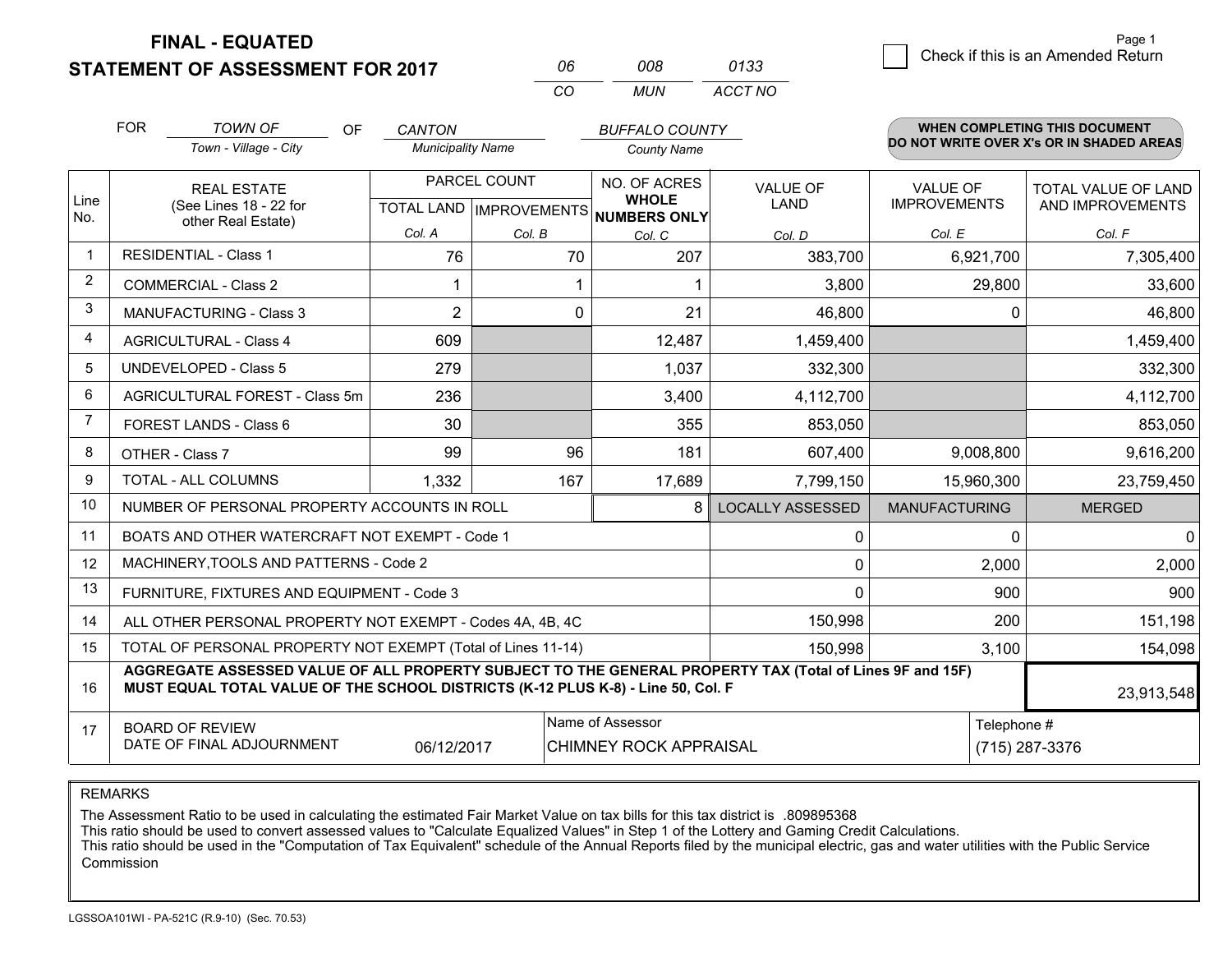*YEAR CO MUN ACCT NO* <sup>2017</sup> <sup>06</sup> <sup>008</sup> <sup>0133</sup> Page 2

Do not confuse FOREST LANDS (Line 7) with FOREST CROPS (in this section) - They are **NOT** the same

|    |                                                                                |                                             |                                                    | Private Forest Crop - Reg Class @ 10¢ per acre                   |                  | Private Forest Crop - Reg Class @ \$2.52 per acre                            |                                                                 |  |                    |  |
|----|--------------------------------------------------------------------------------|---------------------------------------------|----------------------------------------------------|------------------------------------------------------------------|------------------|------------------------------------------------------------------------------|-----------------------------------------------------------------|--|--------------------|--|
| 18 | (a) PARCELS                                                                    | (b) ACRES                                   |                                                    | (c) ASSESSED VALUE                                               |                  | (d) PARCELS                                                                  | (e) ACRES                                                       |  | (f) ASSESSED VALUE |  |
|    |                                                                                |                                             |                                                    |                                                                  |                  |                                                                              |                                                                 |  |                    |  |
|    |                                                                                |                                             | Private Forest Crop - Special Class @ 20¢ per acre |                                                                  |                  | Entered Before 2005 Managed Forest - Ferrous Mining CLOSED @ \$8.27 per acre |                                                                 |  |                    |  |
| 19 | (a) PARCELS                                                                    | (b) ACRES                                   |                                                    | (c) ASSESSED VALUE                                               |                  | (d) PARCELS                                                                  | (e) ACRES                                                       |  | (f) ASSESSED VALUE |  |
|    |                                                                                |                                             |                                                    |                                                                  |                  |                                                                              |                                                                 |  |                    |  |
|    |                                                                                | Entered Before 2005 Managed Forest - OPEN @ |                                                    | \$.79 per acre                                                   |                  |                                                                              | Entered Before 2005 Managed Forest - CLOSED @ \$1.87 per acre   |  |                    |  |
| 20 | (a) PARCELS                                                                    | (b) ACRES                                   |                                                    | (c) ASSESSED VALUE                                               |                  | (d) PARCELS                                                                  | (e) ACRES                                                       |  | (f) ASSESSED VALUE |  |
|    |                                                                                |                                             |                                                    |                                                                  |                  | 162                                                                          | 3,722.68                                                        |  | 6,617,000          |  |
|    | Entered After 2004 Managed Forest - OPEN @<br>\$2.14 per acre                  |                                             |                                                    |                                                                  |                  | Entered After 2004 Managed Forest - CLOSED @ \$10.68 per acre                |                                                                 |  |                    |  |
| 21 | (a) PARCELS                                                                    | (b) ACRES                                   |                                                    | (c) ASSESSED VALUE                                               |                  | (d) PARCELS<br>(e) ACRES                                                     |                                                                 |  | (f) ASSESSED VALUE |  |
|    |                                                                                |                                             |                                                    |                                                                  |                  |                                                                              |                                                                 |  |                    |  |
|    |                                                                                |                                             |                                                    |                                                                  |                  | 38                                                                           | 936.28                                                          |  | 1,881,000          |  |
| 22 | (a) County Forest Cropland Acres                                               |                                             |                                                    | (b) Federal Acres                                                |                  | (c) State Acres                                                              | (d) County (NOT FOREST CROP) Acres                              |  | (e) Other Acres    |  |
|    |                                                                                |                                             |                                                    |                                                                  |                  | 810.36                                                                       | 5.12                                                            |  | 14.7               |  |
|    |                                                                                |                                             |                                                    | Assessed Value of Omitted Property From Prior Years (Sec. 70.44) |                  |                                                                              | Assessed Value of Sec. 70.43 Corrections of Errors by Assessors |  |                    |  |
| 23 |                                                                                | (a) REAL ESTATE                             |                                                    | (b) PERSONAL                                                     |                  |                                                                              | (c1) REAL ESTATE                                                |  | (c2) PERSONAL      |  |
|    |                                                                                |                                             |                                                    |                                                                  |                  |                                                                              |                                                                 |  |                    |  |
|    | Manufacturing Equated Value of Omitted Property From Prior Years (Sec. 70.995) |                                             |                                                    |                                                                  |                  | Mfg. Equated Value of Sec.70.43 Corrections of Errors by Assessors           |                                                                 |  |                    |  |
|    | (e) PERSONAL<br>(d) REAL ESTATE                                                |                                             |                                                    |                                                                  | (f1) REAL ESTATE |                                                                              | (f2) PERSONAL                                                   |  |                    |  |
|    |                                                                                |                                             |                                                    |                                                                  |                  |                                                                              |                                                                 |  |                    |  |

## **SPECIAL DISTRICTS**

| Line<br>No. | Enter 6-digit<br>Special District<br>Code (Col. A) | <b>Account</b><br><b>Number</b> | <b>Special District Name</b> | <b>Locally Assessed Value</b><br>of Real Estate and | Mfg Value of Real Estate<br>and Personal Property | <b>Merged Value of</b><br><b>Real Estate and</b><br>Personal Property (Col. F) |
|-------------|----------------------------------------------------|---------------------------------|------------------------------|-----------------------------------------------------|---------------------------------------------------|--------------------------------------------------------------------------------|
|             |                                                    | (Col. B)                        | (Col. C)                     | Personal Property (Col. D)                          | (Col. E)                                          |                                                                                |
| 24          |                                                    |                                 |                              |                                                     |                                                   |                                                                                |
| 25          |                                                    |                                 |                              |                                                     |                                                   |                                                                                |
| 26          |                                                    |                                 |                              |                                                     |                                                   |                                                                                |
| 27          |                                                    |                                 |                              |                                                     |                                                   |                                                                                |
| 28          |                                                    |                                 |                              |                                                     |                                                   |                                                                                |
| 29          |                                                    |                                 |                              |                                                     |                                                   |                                                                                |
| 30          |                                                    |                                 |                              |                                                     |                                                   |                                                                                |
| 31          |                                                    |                                 |                              |                                                     |                                                   |                                                                                |
| 32          |                                                    |                                 |                              |                                                     |                                                   |                                                                                |
| 33          |                                                    |                                 |                              |                                                     |                                                   |                                                                                |
| 34          |                                                    |                                 |                              |                                                     |                                                   |                                                                                |
| 35          |                                                    |                                 |                              |                                                     |                                                   |                                                                                |

LGSSOA101WI-PA - 521C (R. 9-10) (Sec. 70.53)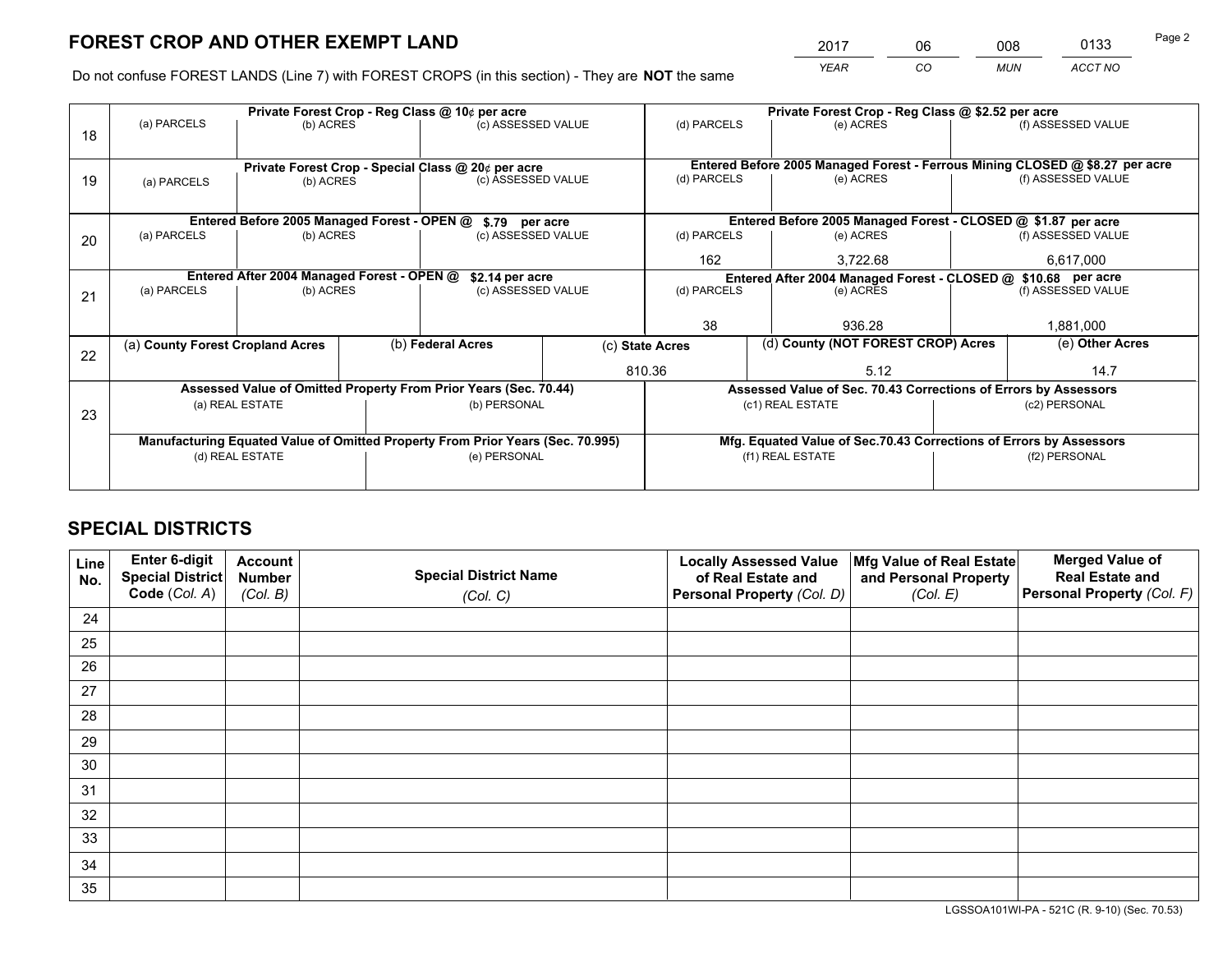|             |                                                                 |                                             |                                                         | <b>YEAR</b>                                                                       | CO<br><b>MUN</b>                                              | ACCT NO                                                                        |
|-------------|-----------------------------------------------------------------|---------------------------------------------|---------------------------------------------------------|-----------------------------------------------------------------------------------|---------------------------------------------------------------|--------------------------------------------------------------------------------|
| Line<br>No. | <b>Enter 6-digit</b><br><b>School District</b><br>Code (Col. A) | <b>Account</b><br><b>Number</b><br>(Col. B) | <b>School District Name</b><br>(Col. C)                 | <b>Locally Assessed Value</b><br>of Real Estate and<br>Personal Property (Col. D) | Mfg Value of Real Estate<br>and Personal Property<br>(Col. E) | <b>Merged Value of</b><br><b>Real Estate and</b><br>Personal Property (Col. F) |
|             | A. SCHOOL DISTRICTS (K-8 and K-12)                              |                                             |                                                         |                                                                                   |                                                               |                                                                                |
| 36          | 063668                                                          | 0044                                        | SCH D OF MONDOVI                                        | 17,773,548                                                                        | 49,900                                                        | 17,823,448                                                                     |
| 37          | 461499                                                          | 0278                                        | SCH D OF DURAND                                         | 6,090,100                                                                         |                                                               | 6,090,100                                                                      |
| 38          |                                                                 |                                             |                                                         |                                                                                   |                                                               |                                                                                |
| 39          |                                                                 |                                             |                                                         |                                                                                   |                                                               |                                                                                |
| 40          |                                                                 |                                             |                                                         |                                                                                   |                                                               |                                                                                |
| 41          |                                                                 |                                             |                                                         |                                                                                   |                                                               |                                                                                |
| 42          |                                                                 |                                             |                                                         |                                                                                   |                                                               |                                                                                |
| 43          |                                                                 |                                             |                                                         |                                                                                   |                                                               |                                                                                |
| 44          |                                                                 |                                             |                                                         |                                                                                   |                                                               |                                                                                |
| 45<br>46    |                                                                 |                                             |                                                         |                                                                                   |                                                               |                                                                                |
| 47          |                                                                 |                                             |                                                         |                                                                                   |                                                               |                                                                                |
| 48          |                                                                 |                                             |                                                         |                                                                                   |                                                               |                                                                                |
| 49          |                                                                 |                                             |                                                         |                                                                                   |                                                               |                                                                                |
| 50          |                                                                 |                                             | TOTAL ASSESSED VALUE OF SCHOOL DISTRICTS (K-8 and K-12) | 23,863,648                                                                        | 49,900                                                        | 23,913,548                                                                     |
|             | <b>B.</b><br><b>UNION HIGH SCHOOL DISTRICTS</b>                 |                                             |                                                         |                                                                                   |                                                               |                                                                                |
| 51          |                                                                 |                                             |                                                         |                                                                                   |                                                               |                                                                                |
| 52          |                                                                 |                                             |                                                         |                                                                                   |                                                               |                                                                                |
| 53          |                                                                 |                                             |                                                         |                                                                                   |                                                               |                                                                                |
| 54          |                                                                 |                                             |                                                         |                                                                                   |                                                               |                                                                                |
| 55          |                                                                 |                                             | TOTAL ASSESSED VALUE OF UNION HIGH SCHOOLS              |                                                                                   |                                                               |                                                                                |
|             | C.<br><b>TECHNICAL COLLEGE DISTRICTS</b>                        |                                             |                                                         |                                                                                   |                                                               |                                                                                |
| 56          | 000100                                                          | 0001                                        | CHIPPEWA VALLEY TECHNICAL COLLEGE EAUC                  | 23,863,648                                                                        | 49,900                                                        | 23,913,548                                                                     |
| 57          |                                                                 |                                             |                                                         |                                                                                   |                                                               |                                                                                |
| 58          |                                                                 |                                             |                                                         |                                                                                   |                                                               |                                                                                |
| 59          |                                                                 |                                             | TOTAL ASSESSED VALUE OF TECHNICAL COLLEGES              | 23,863,648                                                                        | 49,900                                                        | 23,913,548                                                                     |

 *I hereby certify, to the best of my knowledge and belief, this form is complete and correct.*

| Print name of preparer | Title                    |                | Date (MM / DD / CCYY) |
|------------------------|--------------------------|----------------|-----------------------|
|                        |                          |                |                       |
| Signature of preparer  | Contact Telephone Number | E-mail address |                       |
|                        | $\overline{\phantom{0}}$ |                |                       |

201706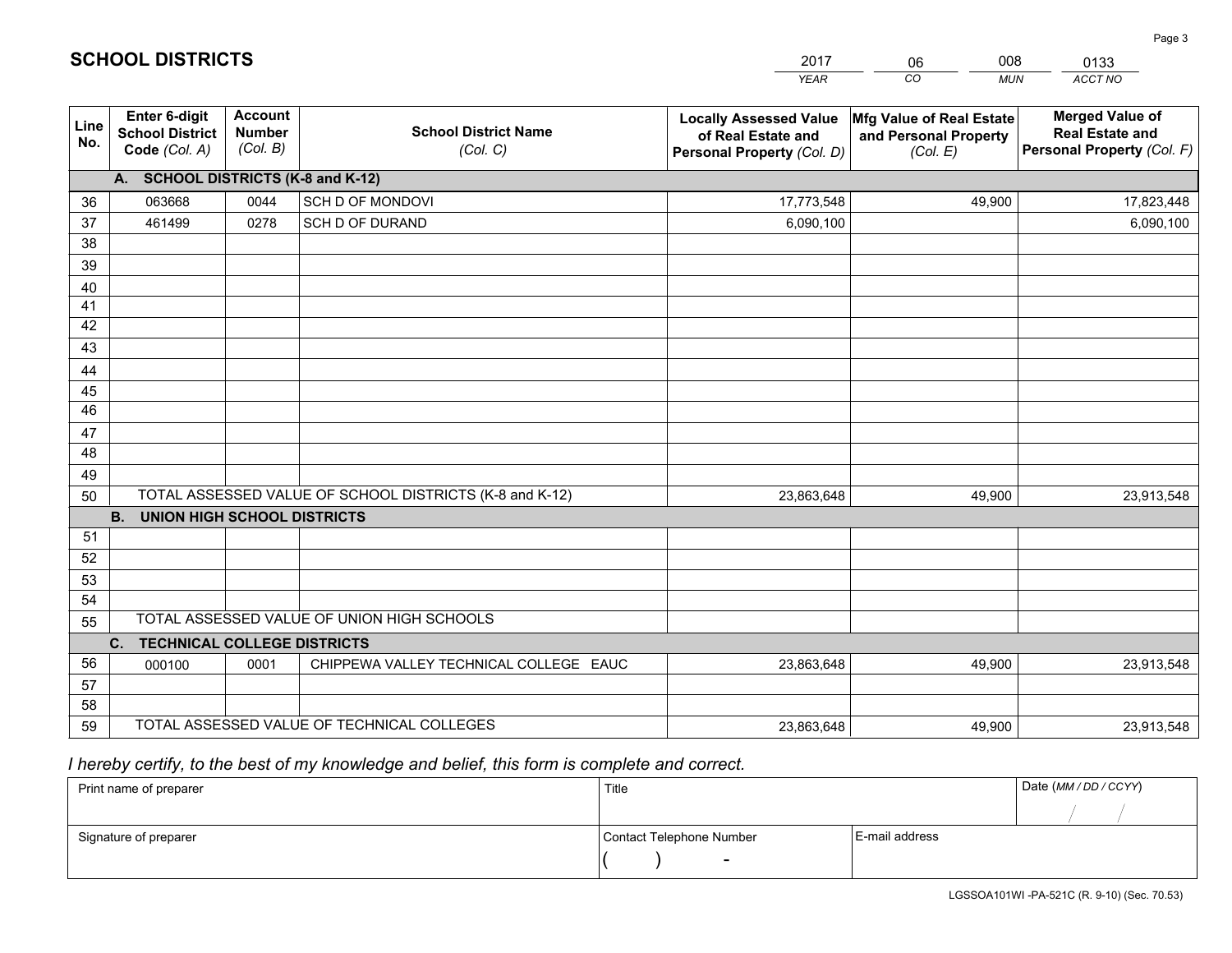#### **HIGHLIGHTS**

- 1. Complete the Statement of Assessment after the Board of Review. Reflect any changes made there.
- 2. Use black ink to complete.
- 3. Line 16 must equal Line 50, Col D.
- 4. Line 55 must equal the total of K-8 schools listed on lines 36-49. Do not include K-12 schools in this comparision.
- 5. Line 59, Col. D must equal Line 16.
- 6. Special District, School District and Technical College District values must include both real estate and personal property. Examples of Special districts are: town sanitary districts, public inland lake protection and rehabilitation districts, and metropolitan sewerage districts.
- 7. DO NOT INCLUDE Manufacturing property values.DOR will print these values on the final SOA.
- 8. Accuracy of this form is very important. The values reported directly affect the equalized value DOR calculates for school and special districts.

#### **Page 1:**

 If not prefilled, enter the tax year,county and municipal code,municipal type, municipal name and county name on the top of form.

Check the Amended box, if filing an amended / corrected SOA.

 Report the parcel count, acres and assessed value of taxable general property, total parcel count, (real and personal), total acres, and values from final figures set by the Board of Review.

- A. Real Estate land and improvements (buildings, etc.) is reported on lines 1 8, total line 9.
- B. Personal Property is reported on lines 11 14, Column D, total line 15.
- C. To complete this report, use the computer produced summary of the assessment roll that shows these amounts.
- D. Use whole numbers only.
- E. Add each line across and each column down to verify entries.

#### **Page 2:**

- A. Report Special Items (not subject to general property tax).
- 1. Private Forest Croplands and Managed Forest Lands are reported on lines 18,19, 20 and 21. Be sure to report assessed values **NOT** taxes.
- 2. You should have copies of the orders of entry, orders of withdrawal, etc., to update your assessment roll.
	- 3. Show hundredths of acres (e.g. 39.75).
- 4. Tax exempt lands are reported on line 22.
- 5. Omitted property and sec. 70.43, Wis. Stats., corrections of errors by assessor are reported on line 23. Report real estate and personal property separately. These should be for **prior years**, not something found on the current assessment roll after the board of review.
- B. Special District (Lines 24-35) Include the value of both real and personal property.

 The Department of Revenue (DOR) preprints much of the information regarding names and codes for schools, special districts,etc. If a district is not listed, enter the name and value only, DOR will enter the proper code.

### **Page 3 School Districts:**

Include the value of both real and personal property.

Report School District (regular, elementary, union high school, and technical college).

- 1. Regular (K-12) and Elementary (K-8) school values are reported on lines 36-49, total on line 50.
- 2. Union High School (UHS) (use only if elementary schools are listed on lines 36-49) are reported on lines 51-54. UHS total value (line 55) must equal to the total **elementary school** values reported on lines 36-49. Do notinclude K-12 schools in this comparison.
- 3. Technical College values are reported on lines 56-58, total on line 59.
- 4. Use the computer summary that shows these amounts to complete this report.

#### **This form is due the second Monday in June. File this report only after your Board of Review is complete.**

 *If you have questions: Return forms to:*

 Email: lgs@wisconsin.gov Wisconsin Department of RevenueCall:  $(608)$  266-2569 or  $(608)$  264-6892 Fax number: (608) 264-6887 PO Box 8971

Local Government Services Section 6-97 Madison WI 53708-8971

DURAND, WI 54736 - 8317 DURAND, WI 54736 - 8317 TOWN OF CANTON S145 COUNTY RD V S145 COUNTY RD V \_AUREL GRUBER<br>TOWN OF CANTON LAUREL GRUBER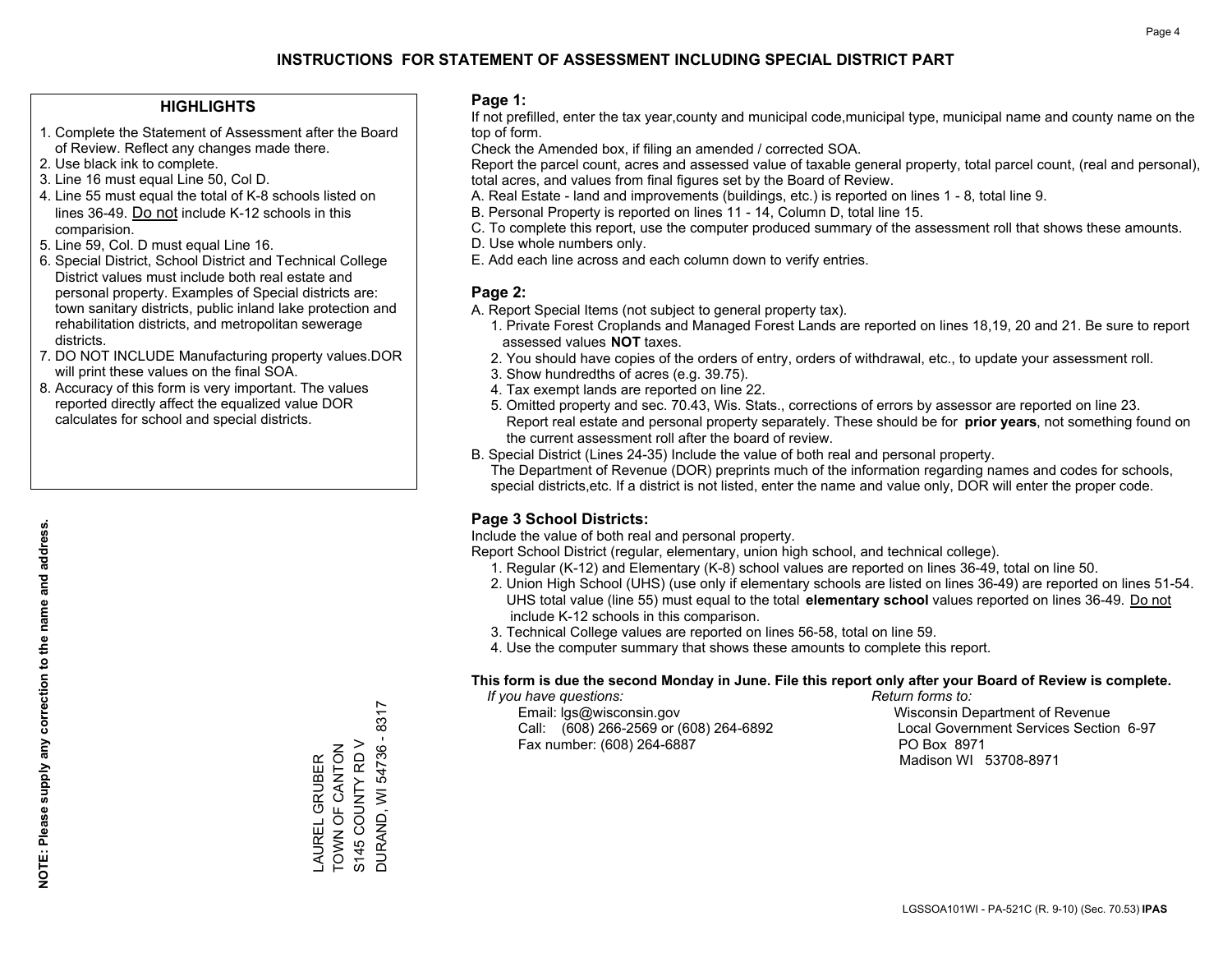**FINAL - EQUATED**

**STATEMENT OF ASSESSMENT FOR 2017** 

| Пĥ       | 01 O | 0134    |
|----------|------|---------|
| $\alpha$ | MUN  | ACCT NO |

|                | <b>FOR</b>                                                                                                                                                                                   | <b>TOWN OF</b><br><b>OF</b>                               | <b>CROSS</b>                                         |                | <b>BUFFALO COUNTY</b>        |                                |                                        | WHEN COMPLETING THIS DOCUMENT                  |
|----------------|----------------------------------------------------------------------------------------------------------------------------------------------------------------------------------------------|-----------------------------------------------------------|------------------------------------------------------|----------------|------------------------------|--------------------------------|----------------------------------------|------------------------------------------------|
|                |                                                                                                                                                                                              | Town - Village - City                                     | <b>Municipality Name</b>                             |                | <b>County Name</b>           |                                |                                        | DO NOT WRITE OVER X's OR IN SHADED AREAS       |
| Line<br>No.    |                                                                                                                                                                                              | <b>REAL ESTATE</b><br>(See Lines 18 - 22 for              | PARCEL COUNT<br>TOTAL LAND IMPROVEMENTS NUMBERS ONLY |                | NO. OF ACRES<br><b>WHOLE</b> | <b>VALUE OF</b><br><b>LAND</b> | <b>VALUE OF</b><br><b>IMPROVEMENTS</b> | <b>TOTAL VALUE OF LAND</b><br>AND IMPROVEMENTS |
|                | other Real Estate)                                                                                                                                                                           |                                                           | Col. A                                               | Col. B         | Col. C                       | Col. D                         | Col. E                                 | Col. F                                         |
| $\mathbf 1$    |                                                                                                                                                                                              | <b>RESIDENTIAL - Class 1</b>                              | 162                                                  | 146            | 291                          | 1,391,700                      | 14,084,700                             | 15,476,400                                     |
| 2              |                                                                                                                                                                                              | <b>COMMERCIAL - Class 2</b>                               | 5                                                    | $\overline{2}$ | 12                           | 48,000                         | 256,000                                | 304,000                                        |
| 3              |                                                                                                                                                                                              | <b>MANUFACTURING - Class 3</b>                            | $\Omega$                                             | 0              | $\Omega$                     | 0                              | $\Omega$                               | $\mathbf{0}$                                   |
| 4              |                                                                                                                                                                                              | <b>AGRICULTURAL - Class 4</b>                             | 712                                                  |                | 9,965                        | 1,428,750                      |                                        | 1,428,750                                      |
| 5              |                                                                                                                                                                                              | <b>UNDEVELOPED - Class 5</b>                              | 405                                                  |                | 2,351                        | 1,386,800                      |                                        | 1,386,800                                      |
| 6              |                                                                                                                                                                                              | AGRICULTURAL FOREST - Class 5m                            | 279                                                  |                | 3,936                        | 6,297,300                      |                                        | 6,297,300                                      |
| $\overline{7}$ |                                                                                                                                                                                              | <b>FOREST LANDS - Class 6</b>                             | 90                                                   |                | 929                          | 2,972,100                      |                                        | 2,972,100                                      |
| 8              |                                                                                                                                                                                              | OTHER - Class 7                                           | 86                                                   | 85             | 207                          | 874,100                        | 7,776,400                              | 8,650,500                                      |
| 9              |                                                                                                                                                                                              | TOTAL - ALL COLUMNS                                       | 1,739                                                | 233            | 17,691                       | 14,398,750                     | 22,117,100                             | 36,515,850                                     |
| 10             |                                                                                                                                                                                              | NUMBER OF PERSONAL PROPERTY ACCOUNTS IN ROLL              |                                                      |                | 11                           | <b>LOCALLY ASSESSED</b>        | <b>MANUFACTURING</b>                   | <b>MERGED</b>                                  |
| 11             |                                                                                                                                                                                              | BOATS AND OTHER WATERCRAFT NOT EXEMPT - Code 1            |                                                      |                |                              | 0                              | $\Omega$                               | $\mathbf{0}$                                   |
| 12             |                                                                                                                                                                                              | MACHINERY, TOOLS AND PATTERNS - Code 2                    |                                                      |                |                              | 2,800                          | 2,700                                  | 5,500                                          |
| 13             |                                                                                                                                                                                              | FURNITURE, FIXTURES AND EQUIPMENT - Code 3                |                                                      |                |                              | 18,000                         | $\Omega$                               | 18,000                                         |
| 14             |                                                                                                                                                                                              | ALL OTHER PERSONAL PROPERTY NOT EXEMPT - Codes 4A, 4B, 4C |                                                      |                |                              | 146,800                        | $\Omega$                               | 146,800                                        |
| 15             | TOTAL OF PERSONAL PROPERTY NOT EXEMPT (Total of Lines 11-14)                                                                                                                                 |                                                           |                                                      |                |                              |                                | 2,700                                  | 170,300                                        |
| 16             | AGGREGATE ASSESSED VALUE OF ALL PROPERTY SUBJECT TO THE GENERAL PROPERTY TAX (Total of Lines 9F and 15F)<br>MUST EQUAL TOTAL VALUE OF THE SCHOOL DISTRICTS (K-12 PLUS K-8) - Line 50, Col. F |                                                           |                                                      |                |                              |                                | 36,686,150                             |                                                |
| 17             | Name of Assessor<br>Telephone #<br><b>BOARD OF REVIEW</b><br>DATE OF FINAL ADJOURNMENT<br>(715) 926-3199<br>05/30/2017<br><b>CHIMNEY ROCK APPRAISAL</b>                                      |                                                           |                                                      |                |                              |                                |                                        |                                                |

REMARKS

The Assessment Ratio to be used in calculating the estimated Fair Market Value on tax bills for this tax district is .914609944<br>This ratio should be used to convert assessed values to "Calculate Equalized Values" in Step 1 Commission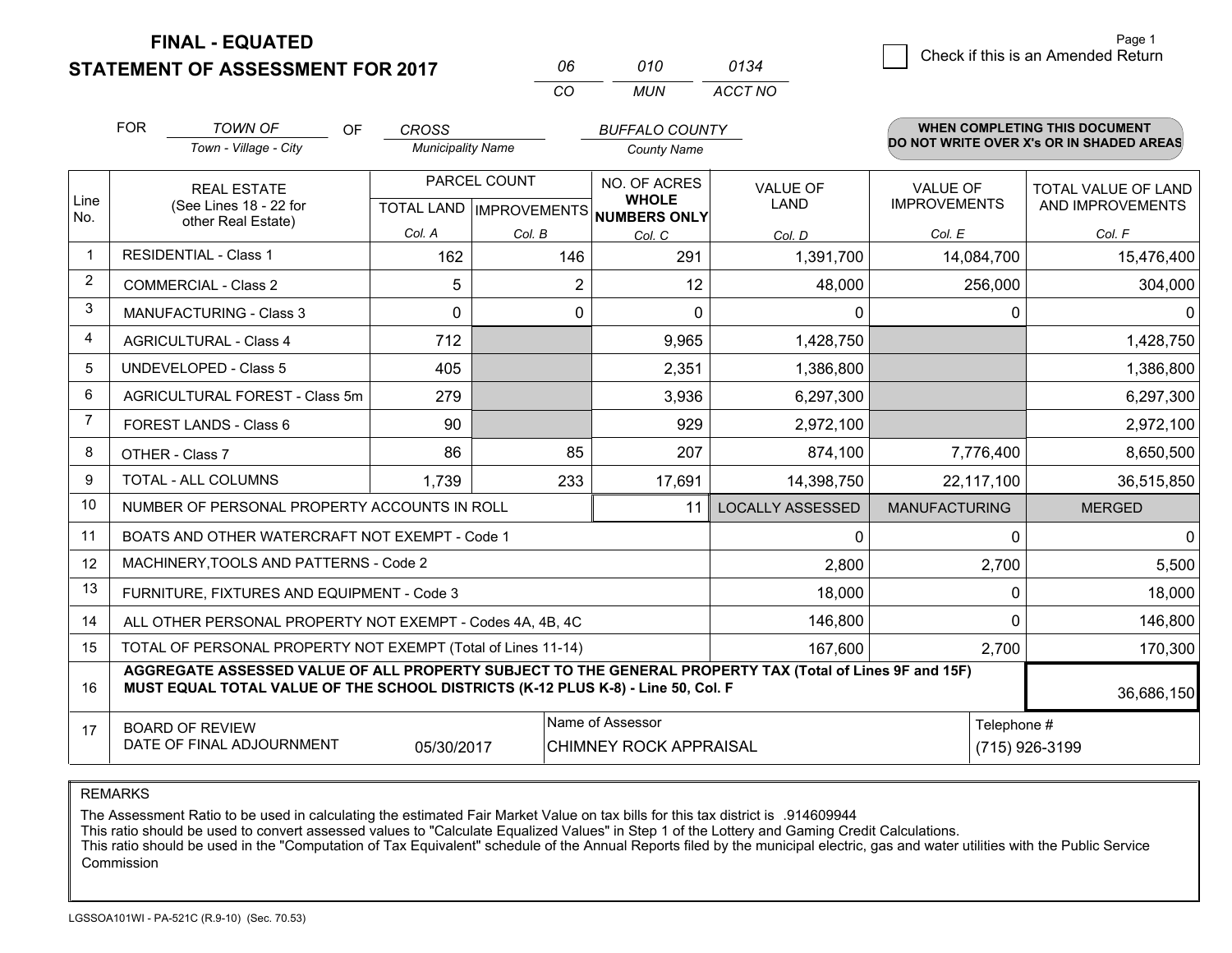*YEAR CO MUN ACCT NO* <sup>2017</sup> <sup>06</sup> <sup>010</sup> <sup>0134</sup> Page 2

Do not confuse FOREST LANDS (Line 7) with FOREST CROPS (in this section) - They are **NOT** the same

|    |                                                               |                                             |  | Private Forest Crop - Reg Class @ 10¢ per acre                                 |          | Private Forest Crop - Reg Class @ \$2.52 per acre             |                                                                              |  |                    |  |
|----|---------------------------------------------------------------|---------------------------------------------|--|--------------------------------------------------------------------------------|----------|---------------------------------------------------------------|------------------------------------------------------------------------------|--|--------------------|--|
| 18 | (a) PARCELS                                                   | (b) ACRES                                   |  | (c) ASSESSED VALUE                                                             |          | (d) PARCELS                                                   | (e) ACRES                                                                    |  | (f) ASSESSED VALUE |  |
|    |                                                               |                                             |  |                                                                                |          |                                                               |                                                                              |  |                    |  |
|    |                                                               |                                             |  | Private Forest Crop - Special Class @ 20¢ per acre                             |          |                                                               | Entered Before 2005 Managed Forest - Ferrous Mining CLOSED @ \$8.27 per acre |  |                    |  |
| 19 | (a) PARCELS                                                   | (b) ACRES                                   |  | (c) ASSESSED VALUE                                                             |          | (d) PARCELS                                                   | (e) ACRES                                                                    |  | (f) ASSESSED VALUE |  |
|    |                                                               |                                             |  |                                                                                |          |                                                               |                                                                              |  |                    |  |
|    |                                                               | Entered Before 2005 Managed Forest - OPEN @ |  | \$.79 per acre                                                                 |          |                                                               | Entered Before 2005 Managed Forest - CLOSED @ \$1.87 per acre                |  |                    |  |
| 20 | (a) PARCELS                                                   | (b) ACRES                                   |  | (c) ASSESSED VALUE                                                             |          | (d) PARCELS                                                   | (e) ACRES                                                                    |  | (f) ASSESSED VALUE |  |
|    |                                                               |                                             |  | 166                                                                            | 3,332.45 |                                                               | 7,658,600                                                                    |  |                    |  |
|    | Entered After 2004 Managed Forest - OPEN @<br>\$2.14 per acre |                                             |  |                                                                                |          | Entered After 2004 Managed Forest - CLOSED @ \$10.68 per acre |                                                                              |  |                    |  |
| 21 | (a) PARCELS                                                   | (b) ACRES                                   |  | (c) ASSESSED VALUE                                                             |          | (d) PARCELS                                                   | (e) ACRES                                                                    |  | (f) ASSESSED VALUE |  |
|    |                                                               |                                             |  |                                                                                |          |                                                               |                                                                              |  |                    |  |
|    |                                                               |                                             |  |                                                                                |          | 140                                                           | 2.665.8                                                                      |  | 5,907,300          |  |
|    | (a) County Forest Cropland Acres                              |                                             |  | (b) Federal Acres                                                              |          | (c) State Acres                                               | (d) County (NOT FOREST CROP) Acres                                           |  | (e) Other Acres    |  |
| 22 |                                                               |                                             |  | 446.42                                                                         |          |                                                               | 3.42                                                                         |  | 41.88              |  |
|    |                                                               |                                             |  | Assessed Value of Omitted Property From Prior Years (Sec. 70.44)               |          |                                                               | Assessed Value of Sec. 70.43 Corrections of Errors by Assessors              |  |                    |  |
|    |                                                               | (a) REAL ESTATE                             |  | (b) PERSONAL                                                                   |          |                                                               | (c1) REAL ESTATE                                                             |  | (c2) PERSONAL      |  |
| 23 |                                                               |                                             |  |                                                                                |          |                                                               |                                                                              |  |                    |  |
|    |                                                               |                                             |  | Manufacturing Equated Value of Omitted Property From Prior Years (Sec. 70.995) |          |                                                               | Mfg. Equated Value of Sec.70.43 Corrections of Errors by Assessors           |  |                    |  |
|    |                                                               | (d) REAL ESTATE                             |  | (e) PERSONAL                                                                   |          | (f1) REAL ESTATE                                              |                                                                              |  | (f2) PERSONAL      |  |
|    |                                                               |                                             |  |                                                                                |          |                                                               |                                                                              |  |                    |  |

## **SPECIAL DISTRICTS**

| Line<br>No. | Enter 6-digit<br>Special District | <b>Account</b><br><b>Number</b> | <b>Special District Name</b> | <b>Locally Assessed Value</b><br>of Real Estate and | Mfg Value of Real Estate<br>and Personal Property | <b>Merged Value of</b><br><b>Real Estate and</b> |
|-------------|-----------------------------------|---------------------------------|------------------------------|-----------------------------------------------------|---------------------------------------------------|--------------------------------------------------|
|             | Code (Col. A)                     | (Col. B)                        | (Col. C)                     | Personal Property (Col. D)                          | (Col. E)                                          | Personal Property (Col. F)                       |
| 24          |                                   |                                 |                              |                                                     |                                                   |                                                  |
| 25          |                                   |                                 |                              |                                                     |                                                   |                                                  |
| 26          |                                   |                                 |                              |                                                     |                                                   |                                                  |
| 27          |                                   |                                 |                              |                                                     |                                                   |                                                  |
| 28          |                                   |                                 |                              |                                                     |                                                   |                                                  |
| 29          |                                   |                                 |                              |                                                     |                                                   |                                                  |
| 30          |                                   |                                 |                              |                                                     |                                                   |                                                  |
| 31          |                                   |                                 |                              |                                                     |                                                   |                                                  |
| 32          |                                   |                                 |                              |                                                     |                                                   |                                                  |
| 33          |                                   |                                 |                              |                                                     |                                                   |                                                  |
| 34          |                                   |                                 |                              |                                                     |                                                   |                                                  |
| 35          |                                   |                                 |                              |                                                     |                                                   |                                                  |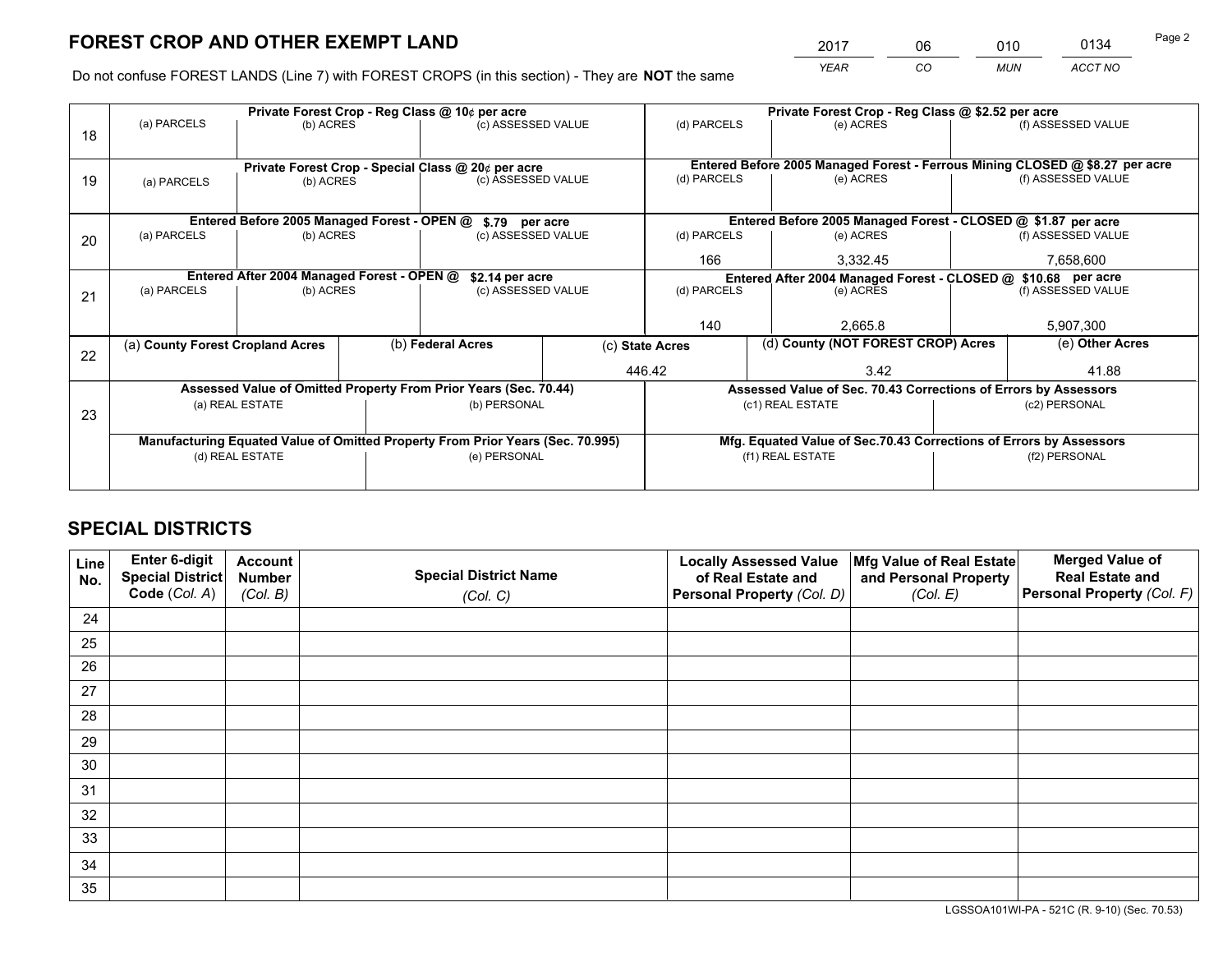|             |                                                                 |                                             |                                                         | <b>YEAR</b>                                                                       | CO.<br><b>MUN</b>                                             | ACCT NO                                                                        |
|-------------|-----------------------------------------------------------------|---------------------------------------------|---------------------------------------------------------|-----------------------------------------------------------------------------------|---------------------------------------------------------------|--------------------------------------------------------------------------------|
| Line<br>No. | <b>Enter 6-digit</b><br><b>School District</b><br>Code (Col. A) | <b>Account</b><br><b>Number</b><br>(Col. B) | <b>School District Name</b><br>(Col. C)                 | <b>Locally Assessed Value</b><br>of Real Estate and<br>Personal Property (Col. D) | Mfg Value of Real Estate<br>and Personal Property<br>(Col. E) | <b>Merged Value of</b><br><b>Real Estate and</b><br>Personal Property (Col. F) |
|             | A. SCHOOL DISTRICTS (K-8 and K-12)                              |                                             |                                                         |                                                                                   |                                                               |                                                                                |
| 36          | 061155                                                          | 0042                                        | SCH D OF COCHRANE-FOUNTAIN CITY                         | 35,606,650                                                                        | 2,700                                                         | 35,609,350                                                                     |
| 37          | 610154                                                          | 0358                                        | SCH D OF ARCADIA                                        | 1,076,800                                                                         |                                                               | 1,076,800                                                                      |
| 38          |                                                                 |                                             |                                                         |                                                                                   |                                                               |                                                                                |
| 39          |                                                                 |                                             |                                                         |                                                                                   |                                                               |                                                                                |
| 40          |                                                                 |                                             |                                                         |                                                                                   |                                                               |                                                                                |
| 41<br>42    |                                                                 |                                             |                                                         |                                                                                   |                                                               |                                                                                |
| 43          |                                                                 |                                             |                                                         |                                                                                   |                                                               |                                                                                |
| 44          |                                                                 |                                             |                                                         |                                                                                   |                                                               |                                                                                |
| 45          |                                                                 |                                             |                                                         |                                                                                   |                                                               |                                                                                |
| 46          |                                                                 |                                             |                                                         |                                                                                   |                                                               |                                                                                |
| 47          |                                                                 |                                             |                                                         |                                                                                   |                                                               |                                                                                |
| 48          |                                                                 |                                             |                                                         |                                                                                   |                                                               |                                                                                |
| 49          |                                                                 |                                             |                                                         |                                                                                   |                                                               |                                                                                |
| 50          |                                                                 |                                             | TOTAL ASSESSED VALUE OF SCHOOL DISTRICTS (K-8 and K-12) | 36,683,450                                                                        | 2,700                                                         | 36,686,150                                                                     |
|             | <b>B. UNION HIGH SCHOOL DISTRICTS</b>                           |                                             |                                                         |                                                                                   |                                                               |                                                                                |
| 51          |                                                                 |                                             |                                                         |                                                                                   |                                                               |                                                                                |
| 52          |                                                                 |                                             |                                                         |                                                                                   |                                                               |                                                                                |
| 53          |                                                                 |                                             |                                                         |                                                                                   |                                                               |                                                                                |
| 54          |                                                                 |                                             |                                                         |                                                                                   |                                                               |                                                                                |
| 55          |                                                                 |                                             | TOTAL ASSESSED VALUE OF UNION HIGH SCHOOLS              |                                                                                   |                                                               |                                                                                |
|             | C.<br><b>TECHNICAL COLLEGE DISTRICTS</b>                        |                                             |                                                         |                                                                                   |                                                               |                                                                                |
| 56          | 000200                                                          | 0002                                        | WESTERN TECHNICAL COLLEGE LACR                          | 36,683,450                                                                        | 2,700                                                         | 36,686,150                                                                     |
| 57<br>58    |                                                                 |                                             |                                                         |                                                                                   |                                                               |                                                                                |
| 59          |                                                                 |                                             | TOTAL ASSESSED VALUE OF TECHNICAL COLLEGES              | 36,683,450                                                                        | 2,700                                                         | 36,686,150                                                                     |
|             |                                                                 |                                             |                                                         |                                                                                   |                                                               |                                                                                |

2017

06

010

 *I hereby certify, to the best of my knowledge and belief, this form is complete and correct.*

**SCHOOL DISTRICTS**

| Print name of preparer | Title                    |                | Date (MM / DD / CCYY) |
|------------------------|--------------------------|----------------|-----------------------|
|                        |                          |                |                       |
| Signature of preparer  | Contact Telephone Number | E-mail address |                       |
|                        | $\sim$                   |                |                       |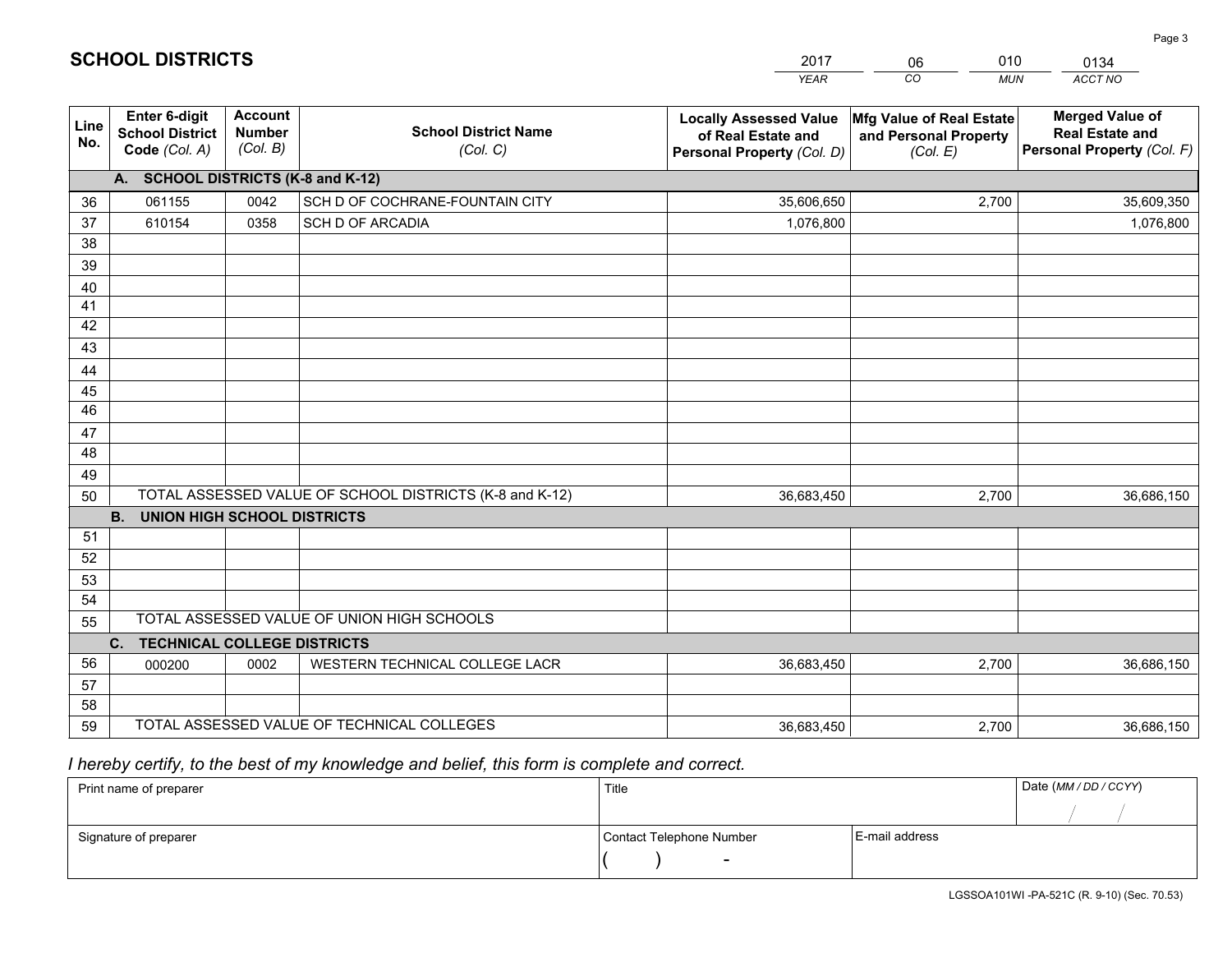#### **HIGHLIGHTS**

- 1. Complete the Statement of Assessment after the Board of Review. Reflect any changes made there.
- 2. Use black ink to complete.
- 3. Line 16 must equal Line 50, Col D.
- 4. Line 55 must equal the total of K-8 schools listed on lines 36-49. Do not include K-12 schools in this comparision.
- 5. Line 59, Col. D must equal Line 16.
- 6. Special District, School District and Technical College District values must include both real estate and personal property. Examples of Special districts are: town sanitary districts, public inland lake protection and rehabilitation districts, and metropolitan sewerage districts.
- 7. DO NOT INCLUDE Manufacturing property values.DOR will print these values on the final SOA.

CARRIE VENNER TOWN OF CROSS 503 SOUTH MAIN ST. COCHRANE, WI 54622 - 9501

COCHRANE, WI 54622 -503 SOUTH MAIN ST. CARRIE VENNER<br>TOWN OF CROSS

9501

 8. Accuracy of this form is very important. The values reported directly affect the equalized value DOR calculates for school and special districts.

#### **Page 1:**

 If not prefilled, enter the tax year,county and municipal code,municipal type, municipal name and county name on the top of form.

Check the Amended box, if filing an amended / corrected SOA.

 Report the parcel count, acres and assessed value of taxable general property, total parcel count, (real and personal), total acres, and values from final figures set by the Board of Review.

- A. Real Estate land and improvements (buildings, etc.) is reported on lines 1 8, total line 9.
- B. Personal Property is reported on lines 11 14, Column D, total line 15.
- C. To complete this report, use the computer produced summary of the assessment roll that shows these amounts.
- D. Use whole numbers only.
- E. Add each line across and each column down to verify entries.

### **Page 2:**

- A. Report Special Items (not subject to general property tax).
- 1. Private Forest Croplands and Managed Forest Lands are reported on lines 18,19, 20 and 21. Be sure to report assessed values **NOT** taxes.
- 2. You should have copies of the orders of entry, orders of withdrawal, etc., to update your assessment roll.
	- 3. Show hundredths of acres (e.g. 39.75).
- 4. Tax exempt lands are reported on line 22.
- 5. Omitted property and sec. 70.43, Wis. Stats., corrections of errors by assessor are reported on line 23. Report real estate and personal property separately. These should be for **prior years**, not something found on the current assessment roll after the board of review.
- B. Special District (Lines 24-35) Include the value of both real and personal property.
- The Department of Revenue (DOR) preprints much of the information regarding names and codes for schools, special districts,etc. If a district is not listed, enter the name and value only, DOR will enter the proper code.

## **Page 3 School Districts:**

Include the value of both real and personal property.

Report School District (regular, elementary, union high school, and technical college).

- 1. Regular (K-12) and Elementary (K-8) school values are reported on lines 36-49, total on line 50.
- 2. Union High School (UHS) (use only if elementary schools are listed on lines 36-49) are reported on lines 51-54. UHS total value (line 55) must equal to the total **elementary school** values reported on lines 36-49. Do notinclude K-12 schools in this comparison.
- 3. Technical College values are reported on lines 56-58, total on line 59.
- 4. Use the computer summary that shows these amounts to complete this report.

#### **This form is due the second Monday in June. File this report only after your Board of Review is complete.**

 *If you have questions: Return forms to:*

 Email: lgs@wisconsin.gov Wisconsin Department of RevenueCall:  $(608)$  266-2569 or  $(608)$  264-6892 Fax number: (608) 264-6887 PO Box 8971

Local Government Services Section 6-97

Madison WI 53708-8971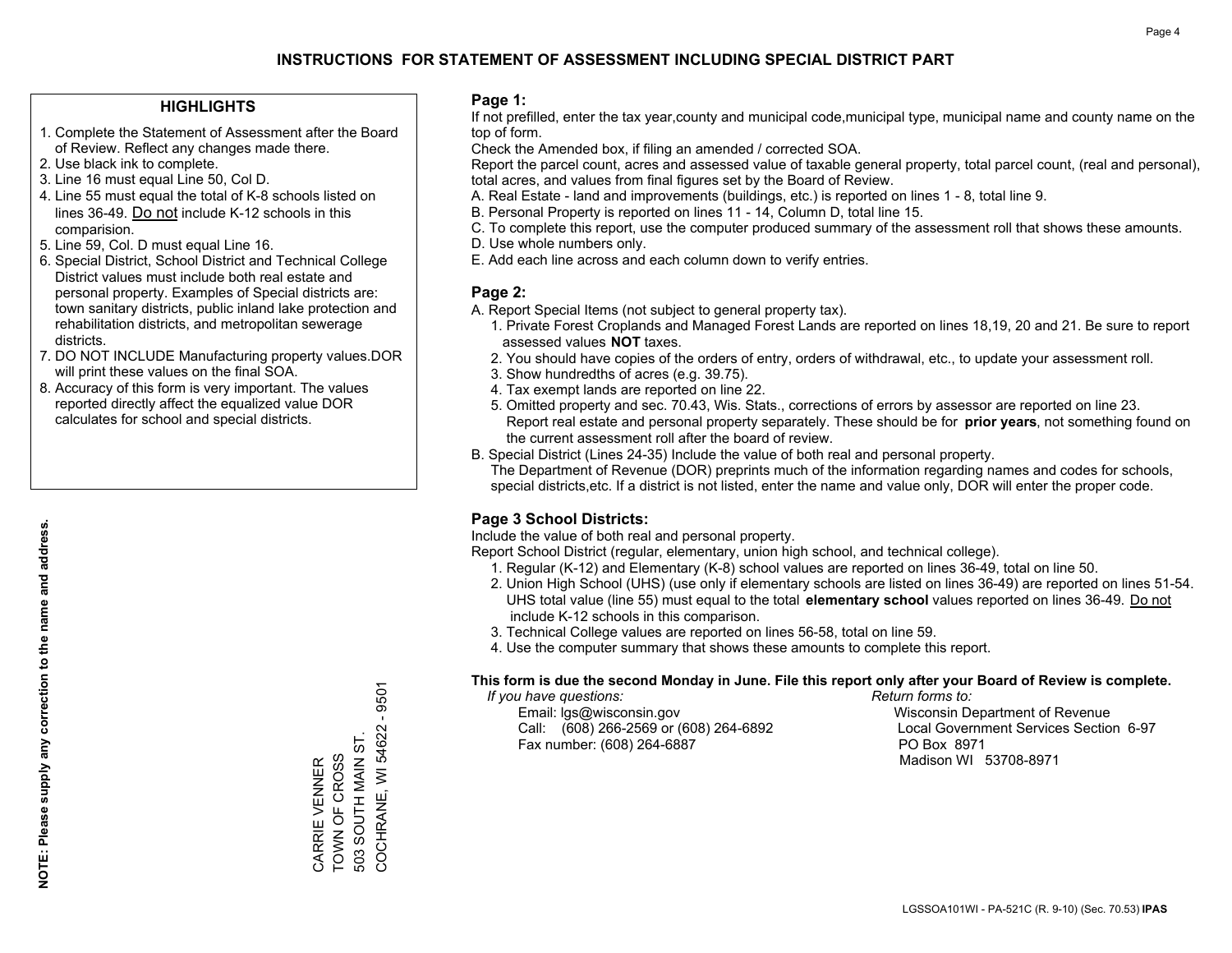**FINAL - EQUATED**

**STATEMENT OF ASSESSMENT FOR 2017** 

|          | N12 | 0135    |
|----------|-----|---------|
| $\cdots$ | MUN | ACCT NO |

|                | <b>FOR</b>                                                                                                                                                                                   | <b>TOWN OF</b><br><b>OF</b>                               | <b>DOVER</b>                              |        | <b>BUFFALO COUNTY</b>                               |                         |                                        | <b>WHEN COMPLETING THIS DOCUMENT</b>     |
|----------------|----------------------------------------------------------------------------------------------------------------------------------------------------------------------------------------------|-----------------------------------------------------------|-------------------------------------------|--------|-----------------------------------------------------|-------------------------|----------------------------------------|------------------------------------------|
|                |                                                                                                                                                                                              | Town - Village - City                                     | <b>Municipality Name</b>                  |        | <b>County Name</b>                                  |                         |                                        | DO NOT WRITE OVER X's OR IN SHADED AREAS |
| Line<br>No.    |                                                                                                                                                                                              | <b>REAL ESTATE</b><br>(See Lines 18 - 22 for              | PARCEL COUNT<br>TOTAL LAND   IMPROVEMENTS |        | NO. OF ACRES<br><b>WHOLE</b><br><b>NUMBERS ONLY</b> | VALUE OF<br><b>LAND</b> | <b>VALUE OF</b><br><b>IMPROVEMENTS</b> | TOTAL VALUE OF LAND<br>AND IMPROVEMENTS  |
|                |                                                                                                                                                                                              | other Real Estate)                                        | Col. A                                    | Col. B | Col. C                                              | Col. D                  | Col. E                                 | Col. F                                   |
|                |                                                                                                                                                                                              | <b>RESIDENTIAL - Class 1</b>                              | 175                                       | 156    | 389                                                 | 2,730,500               | 13,092,700                             | 15,823,200                               |
| $\overline{2}$ |                                                                                                                                                                                              | <b>COMMERCIAL - Class 2</b>                               | 8                                         | 3      | 26                                                  | 108,300                 | 216,500                                | 324,800                                  |
| 3              |                                                                                                                                                                                              | <b>MANUFACTURING - Class 3</b>                            |                                           | 0      | 55                                                  | 136,400                 | 0                                      | 136,400                                  |
| 4              |                                                                                                                                                                                              | <b>AGRICULTURAL - Class 4</b>                             | 652                                       |        | 14,079                                              | 1,701,100               |                                        | 1,701,100                                |
| 5              |                                                                                                                                                                                              | <b>UNDEVELOPED - Class 5</b>                              | 309                                       |        | 1,509                                               | 1,511,400               |                                        | 1,511,400                                |
| 6              |                                                                                                                                                                                              | AGRICULTURAL FOREST - Class 5m                            | 268                                       |        | 2,858                                               | 4,230,800               |                                        | 4,230,800                                |
| 7              |                                                                                                                                                                                              | FOREST LANDS - Class 6                                    | 77                                        |        | 874                                                 | 2,444,200               |                                        | 2,444,200                                |
| 8              |                                                                                                                                                                                              | OTHER - Class 7                                           | 97                                        | 116    | 199                                                 | 1,263,000               | 5,568,700                              | 6,831,700                                |
| 9              |                                                                                                                                                                                              | TOTAL - ALL COLUMNS                                       | 1,587                                     | 275    | 19,989                                              | 14,125,700              | 18,877,900                             | 33,003,600                               |
| 10             |                                                                                                                                                                                              | NUMBER OF PERSONAL PROPERTY ACCOUNTS IN ROLL              |                                           |        | 6                                                   | <b>LOCALLY ASSESSED</b> | <b>MANUFACTURING</b>                   | <b>MERGED</b>                            |
| 11             |                                                                                                                                                                                              | BOATS AND OTHER WATERCRAFT NOT EXEMPT - Code 1            |                                           |        |                                                     | 0                       | 0                                      | 0                                        |
| 12             |                                                                                                                                                                                              | MACHINERY, TOOLS AND PATTERNS - Code 2                    |                                           |        |                                                     | 0                       | 12,700                                 | 12,700                                   |
| 13             |                                                                                                                                                                                              | FURNITURE, FIXTURES AND EQUIPMENT - Code 3                |                                           |        |                                                     | 900                     | 3,200                                  | 4,100                                    |
| 14             |                                                                                                                                                                                              | ALL OTHER PERSONAL PROPERTY NOT EXEMPT - Codes 4A, 4B, 4C |                                           |        |                                                     | 34,000                  | 100                                    | 34,100                                   |
| 15             | TOTAL OF PERSONAL PROPERTY NOT EXEMPT (Total of Lines 11-14)                                                                                                                                 |                                                           |                                           |        |                                                     |                         | 16,000                                 | 50,900                                   |
| 16             | AGGREGATE ASSESSED VALUE OF ALL PROPERTY SUBJECT TO THE GENERAL PROPERTY TAX (Total of Lines 9F and 15F)<br>MUST EQUAL TOTAL VALUE OF THE SCHOOL DISTRICTS (K-12 PLUS K-8) - Line 50, Col. F |                                                           |                                           |        |                                                     |                         | 33,054,500                             |                                          |
| 17             | Name of Assessor<br>Telephone #<br><b>BOARD OF REVIEW</b><br>DATE OF FINAL ADJOURNMENT<br><b>KEVIN IRWIN</b><br>(715) 836-0966<br>08/14/2017                                                 |                                                           |                                           |        |                                                     |                         |                                        |                                          |

REMARKS

The Assessment Ratio to be used in calculating the estimated Fair Market Value on tax bills for this tax district is .901765868<br>This ratio should be used to convert assessed values to "Calculate Equalized Values" in Step 1 Commission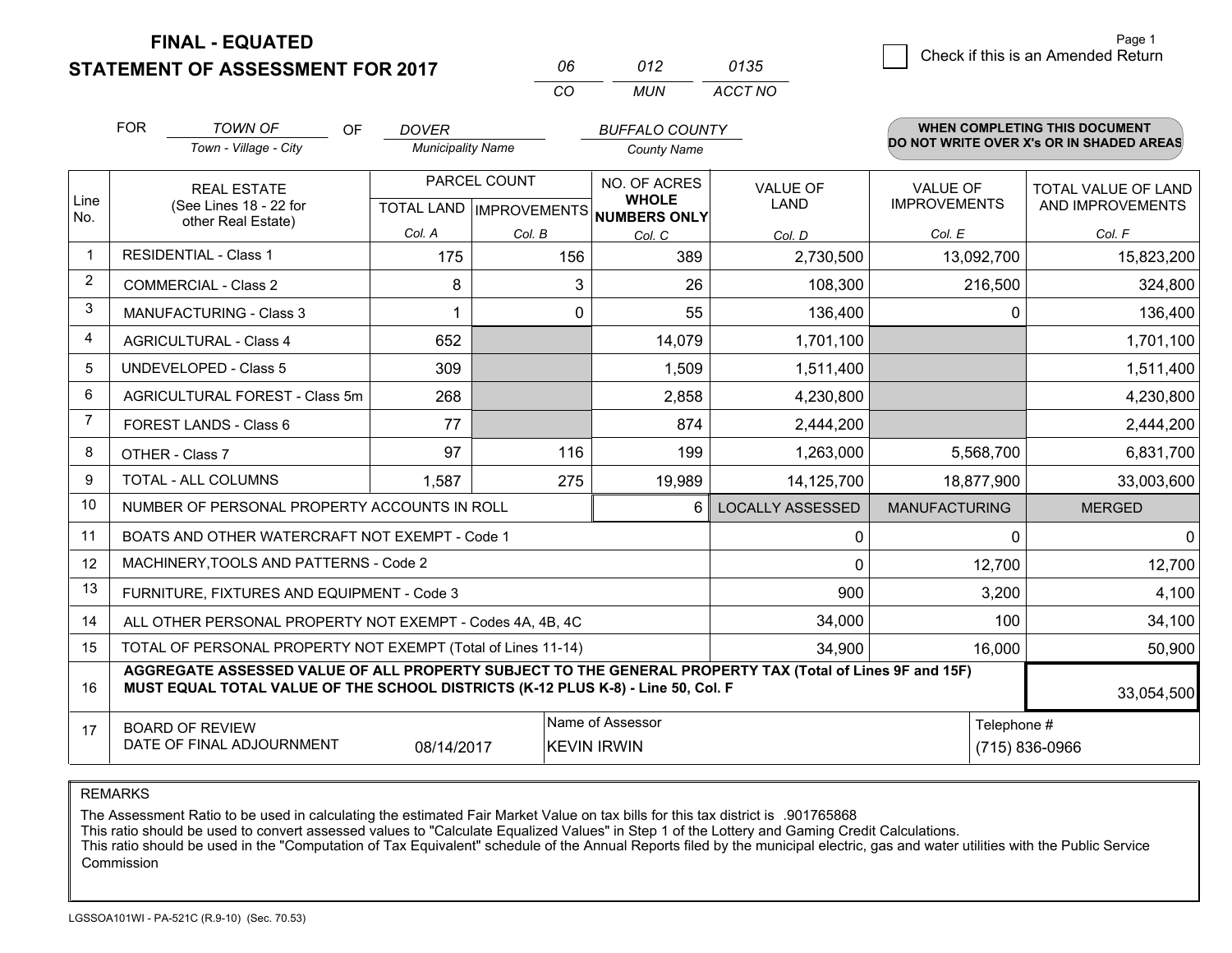*YEAR CO MUN ACCT NO* <sup>2017</sup> <sup>06</sup> <sup>012</sup> <sup>0135</sup> Page 2

Do not confuse FOREST LANDS (Line 7) with FOREST CROPS (in this section) - They are **NOT** the same

|    |                                                    |                                             |  | Private Forest Crop - Reg Class @ 10¢ per acre                                 | Private Forest Crop - Reg Class @ \$2.52 per acre |                                                                              |                                                                 |                                                                    |                    |  |
|----|----------------------------------------------------|---------------------------------------------|--|--------------------------------------------------------------------------------|---------------------------------------------------|------------------------------------------------------------------------------|-----------------------------------------------------------------|--------------------------------------------------------------------|--------------------|--|
| 18 | (a) PARCELS                                        | (b) ACRES                                   |  | (c) ASSESSED VALUE                                                             |                                                   | (d) PARCELS                                                                  | (e) ACRES                                                       |                                                                    | (f) ASSESSED VALUE |  |
|    |                                                    |                                             |  |                                                                                |                                                   |                                                                              |                                                                 |                                                                    |                    |  |
|    | Private Forest Crop - Special Class @ 20¢ per acre |                                             |  |                                                                                |                                                   | Entered Before 2005 Managed Forest - Ferrous Mining CLOSED @ \$8.27 per acre |                                                                 |                                                                    |                    |  |
| 19 | (a) PARCELS                                        | (b) ACRES                                   |  | (c) ASSESSED VALUE                                                             |                                                   | (d) PARCELS                                                                  | (e) ACRES                                                       |                                                                    | (f) ASSESSED VALUE |  |
|    |                                                    |                                             |  |                                                                                |                                                   |                                                                              |                                                                 |                                                                    |                    |  |
|    |                                                    | Entered Before 2005 Managed Forest - OPEN @ |  | \$.79 per acre                                                                 |                                                   |                                                                              | Entered Before 2005 Managed Forest - CLOSED @ \$1.87 per acre   |                                                                    |                    |  |
| 20 | (a) PARCELS                                        | (b) ACRES                                   |  | (c) ASSESSED VALUE                                                             |                                                   | (d) PARCELS                                                                  | (e) ACRES                                                       |                                                                    | (f) ASSESSED VALUE |  |
|    |                                                    | 38.85                                       |  | 116,600                                                                        |                                                   | 85                                                                           | 2,012.8                                                         |                                                                    | 4,257,200          |  |
|    | Entered After 2004 Managed Forest - OPEN @         |                                             |  | \$2.14 per acre                                                                |                                                   |                                                                              | Entered After 2004 Managed Forest - CLOSED @ \$10.68 per acre   |                                                                    |                    |  |
| 21 | (a) PARCELS                                        | (b) ACRES                                   |  | (c) ASSESSED VALUE                                                             |                                                   | (d) PARCELS                                                                  | (e) ACRES                                                       |                                                                    | (f) ASSESSED VALUE |  |
|    |                                                    |                                             |  |                                                                                |                                                   |                                                                              |                                                                 |                                                                    |                    |  |
|    |                                                    |                                             |  |                                                                                |                                                   | 56                                                                           | 1.173.16                                                        |                                                                    | 3,204,900          |  |
| 22 | (a) County Forest Cropland Acres                   |                                             |  | (b) Federal Acres                                                              | (c) State Acres                                   |                                                                              | (d) County (NOT FOREST CROP) Acres                              |                                                                    | (e) Other Acres    |  |
|    |                                                    |                                             |  |                                                                                |                                                   | 5.65                                                                         | 3.55                                                            |                                                                    | 42.95              |  |
|    |                                                    |                                             |  | Assessed Value of Omitted Property From Prior Years (Sec. 70.44)               |                                                   |                                                                              | Assessed Value of Sec. 70.43 Corrections of Errors by Assessors |                                                                    |                    |  |
| 23 |                                                    | (a) REAL ESTATE                             |  | (b) PERSONAL                                                                   |                                                   |                                                                              | (c1) REAL ESTATE                                                |                                                                    | (c2) PERSONAL      |  |
|    |                                                    |                                             |  |                                                                                |                                                   |                                                                              |                                                                 |                                                                    |                    |  |
|    |                                                    |                                             |  | Manufacturing Equated Value of Omitted Property From Prior Years (Sec. 70.995) |                                                   |                                                                              |                                                                 | Mfg. Equated Value of Sec.70.43 Corrections of Errors by Assessors |                    |  |
|    |                                                    | (d) REAL ESTATE                             |  | (e) PERSONAL                                                                   |                                                   |                                                                              | (f1) REAL ESTATE                                                |                                                                    | (f2) PERSONAL      |  |
|    |                                                    |                                             |  |                                                                                |                                                   |                                                                              |                                                                 |                                                                    |                    |  |

## **SPECIAL DISTRICTS**

| Line<br>No. | Enter 6-digit<br><b>Special District</b> | <b>Account</b><br><b>Number</b> | <b>Special District Name</b> | <b>Locally Assessed Value</b><br>of Real Estate and | Mfg Value of Real Estate<br>and Personal Property | <b>Merged Value of</b><br><b>Real Estate and</b> |
|-------------|------------------------------------------|---------------------------------|------------------------------|-----------------------------------------------------|---------------------------------------------------|--------------------------------------------------|
|             | Code (Col. A)                            | (Col. B)                        | (Col. C)                     | Personal Property (Col. D)                          | (Col. E)                                          | Personal Property (Col. F)                       |
| 24          |                                          |                                 |                              |                                                     |                                                   |                                                  |
| 25          |                                          |                                 |                              |                                                     |                                                   |                                                  |
| 26          |                                          |                                 |                              |                                                     |                                                   |                                                  |
| 27          |                                          |                                 |                              |                                                     |                                                   |                                                  |
| 28          |                                          |                                 |                              |                                                     |                                                   |                                                  |
| 29          |                                          |                                 |                              |                                                     |                                                   |                                                  |
| 30          |                                          |                                 |                              |                                                     |                                                   |                                                  |
| 31          |                                          |                                 |                              |                                                     |                                                   |                                                  |
| 32          |                                          |                                 |                              |                                                     |                                                   |                                                  |
| 33          |                                          |                                 |                              |                                                     |                                                   |                                                  |
| 34          |                                          |                                 |                              |                                                     |                                                   |                                                  |
| 35          |                                          |                                 |                              |                                                     |                                                   |                                                  |

LGSSOA101WI-PA - 521C (R. 9-10) (Sec. 70.53)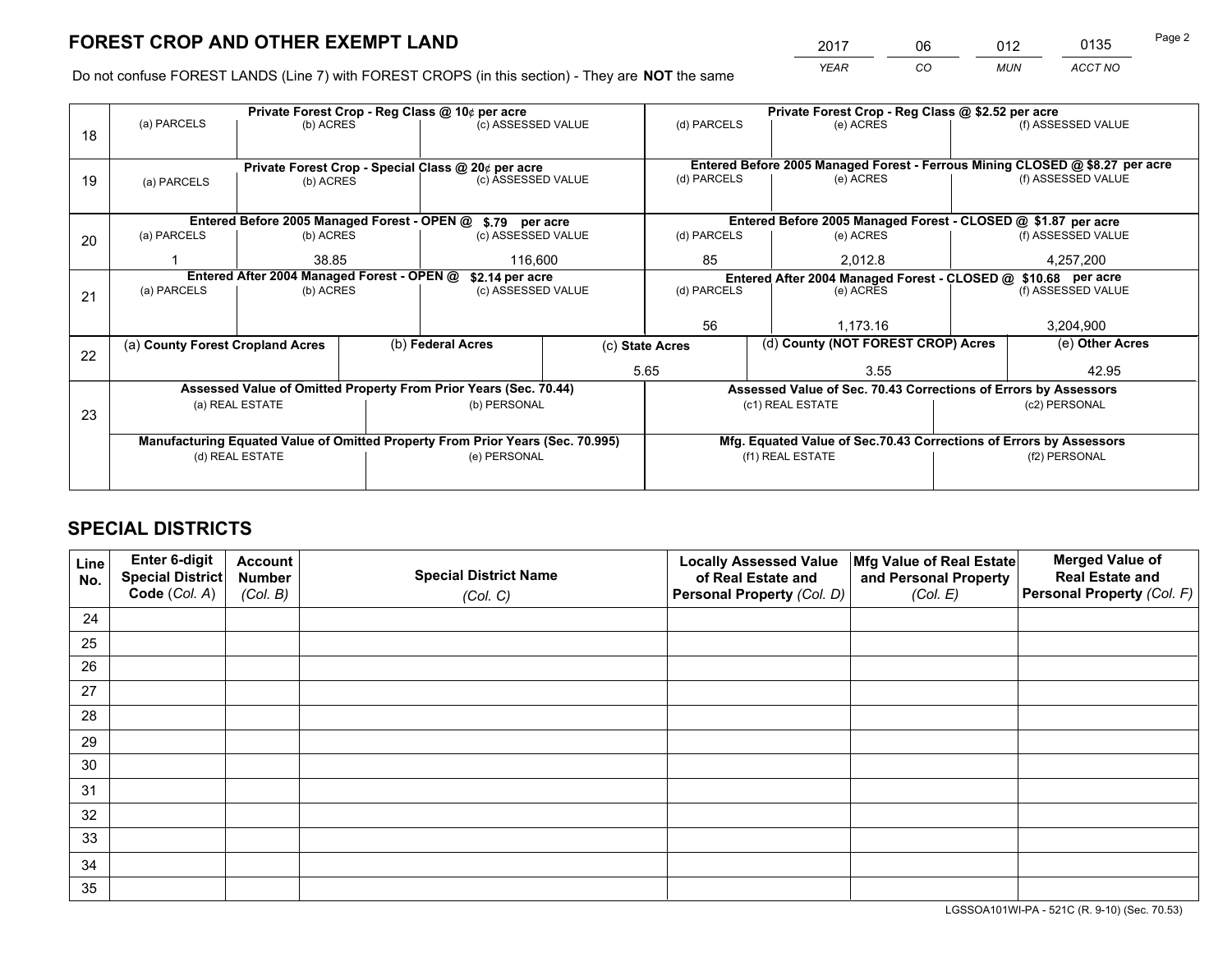|             |                                                                 |                                             |                                                         | <b>YEAR</b>                                                                       | CO<br><b>MUN</b>                                              | ACCT NO                                                                        |
|-------------|-----------------------------------------------------------------|---------------------------------------------|---------------------------------------------------------|-----------------------------------------------------------------------------------|---------------------------------------------------------------|--------------------------------------------------------------------------------|
| Line<br>No. | <b>Enter 6-digit</b><br><b>School District</b><br>Code (Col. A) | <b>Account</b><br><b>Number</b><br>(Col. B) | <b>School District Name</b><br>(Col. C)                 | <b>Locally Assessed Value</b><br>of Real Estate and<br>Personal Property (Col. D) | Mfg Value of Real Estate<br>and Personal Property<br>(Col. E) | <b>Merged Value of</b><br><b>Real Estate and</b><br>Personal Property (Col. F) |
|             | A. SCHOOL DISTRICTS (K-8 and K-12)                              |                                             |                                                         |                                                                                   |                                                               |                                                                                |
| 36          | 062142                                                          | 0043                                        | <b>SCH D OF GILMANTON</b>                               | 32,902,100                                                                        | 152,400                                                       | 33,054,500                                                                     |
| 37          |                                                                 |                                             |                                                         |                                                                                   |                                                               |                                                                                |
| 38          |                                                                 |                                             |                                                         |                                                                                   |                                                               |                                                                                |
| 39          |                                                                 |                                             |                                                         |                                                                                   |                                                               |                                                                                |
| 40          |                                                                 |                                             |                                                         |                                                                                   |                                                               |                                                                                |
| 41<br>42    |                                                                 |                                             |                                                         |                                                                                   |                                                               |                                                                                |
| 43          |                                                                 |                                             |                                                         |                                                                                   |                                                               |                                                                                |
|             |                                                                 |                                             |                                                         |                                                                                   |                                                               |                                                                                |
| 44<br>45    |                                                                 |                                             |                                                         |                                                                                   |                                                               |                                                                                |
| 46          |                                                                 |                                             |                                                         |                                                                                   |                                                               |                                                                                |
| 47          |                                                                 |                                             |                                                         |                                                                                   |                                                               |                                                                                |
| 48          |                                                                 |                                             |                                                         |                                                                                   |                                                               |                                                                                |
| 49          |                                                                 |                                             |                                                         |                                                                                   |                                                               |                                                                                |
| 50          |                                                                 |                                             | TOTAL ASSESSED VALUE OF SCHOOL DISTRICTS (K-8 and K-12) | 32,902,100                                                                        | 152,400                                                       | 33,054,500                                                                     |
|             | <b>B.</b><br>UNION HIGH SCHOOL DISTRICTS                        |                                             |                                                         |                                                                                   |                                                               |                                                                                |
| 51          |                                                                 |                                             |                                                         |                                                                                   |                                                               |                                                                                |
| 52          |                                                                 |                                             |                                                         |                                                                                   |                                                               |                                                                                |
| 53          |                                                                 |                                             |                                                         |                                                                                   |                                                               |                                                                                |
| 54          |                                                                 |                                             |                                                         |                                                                                   |                                                               |                                                                                |
| 55          |                                                                 |                                             | TOTAL ASSESSED VALUE OF UNION HIGH SCHOOLS              |                                                                                   |                                                               |                                                                                |
|             | C.<br><b>TECHNICAL COLLEGE DISTRICTS</b>                        |                                             |                                                         |                                                                                   |                                                               |                                                                                |
| 56          | 000100                                                          | 0001                                        | CHIPPEWA VALLEY TECHNICAL COLLEGE EAUC                  | 32,902,100                                                                        | 152,400                                                       | 33,054,500                                                                     |
| 57<br>58    |                                                                 |                                             |                                                         |                                                                                   |                                                               |                                                                                |
| 59          |                                                                 |                                             | TOTAL ASSESSED VALUE OF TECHNICAL COLLEGES              | 32,902,100                                                                        | 152,400                                                       | 33,054,500                                                                     |
|             |                                                                 |                                             |                                                         |                                                                                   |                                                               |                                                                                |

2017

06

012

 *I hereby certify, to the best of my knowledge and belief, this form is complete and correct.*

**SCHOOL DISTRICTS**

| Print name of preparer | Title                    |                | Date (MM / DD / CCYY) |
|------------------------|--------------------------|----------------|-----------------------|
|                        |                          |                |                       |
| Signature of preparer  | Contact Telephone Number | E-mail address |                       |
|                        | $\overline{\phantom{0}}$ |                |                       |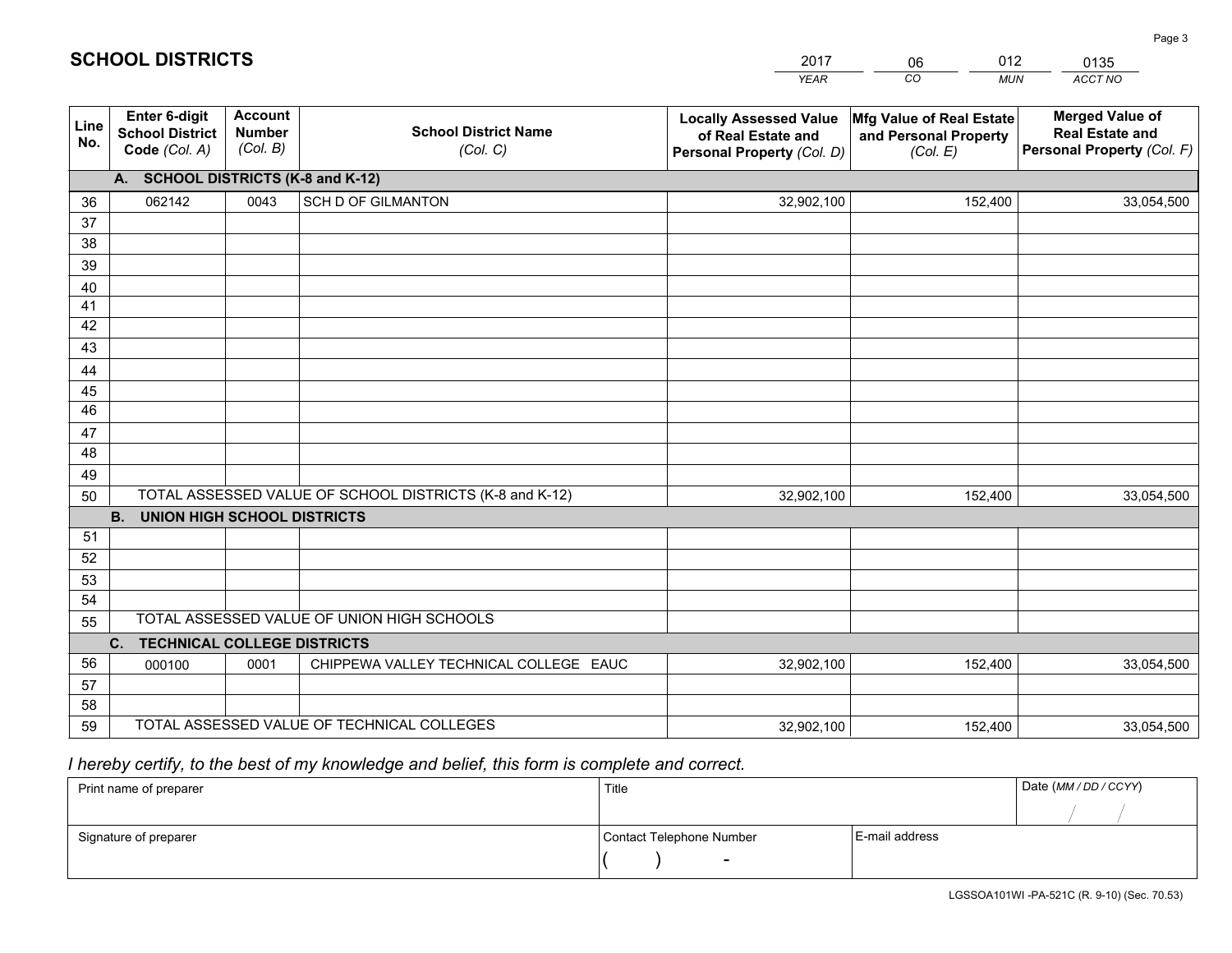#### **HIGHLIGHTS**

- 1. Complete the Statement of Assessment after the Board of Review. Reflect any changes made there.
- 2. Use black ink to complete.
- 3. Line 16 must equal Line 50, Col D.
- 4. Line 55 must equal the total of K-8 schools listed on lines 36-49. Do not include K-12 schools in this comparision.
- 5. Line 59, Col. D must equal Line 16.
- 6. Special District, School District and Technical College District values must include both real estate and personal property. Examples of Special districts are: town sanitary districts, public inland lake protection and rehabilitation districts, and metropolitan sewerage districts.
- 7. DO NOT INCLUDE Manufacturing property values.DOR will print these values on the final SOA.
- 8. Accuracy of this form is very important. The values reported directly affect the equalized value DOR calculates for school and special districts.

#### **Page 1:**

 If not prefilled, enter the tax year,county and municipal code,municipal type, municipal name and county name on the top of form.

Check the Amended box, if filing an amended / corrected SOA.

 Report the parcel count, acres and assessed value of taxable general property, total parcel count, (real and personal), total acres, and values from final figures set by the Board of Review.

- A. Real Estate land and improvements (buildings, etc.) is reported on lines 1 8, total line 9.
- B. Personal Property is reported on lines 11 14, Column D, total line 15.
- C. To complete this report, use the computer produced summary of the assessment roll that shows these amounts.
- D. Use whole numbers only.
- E. Add each line across and each column down to verify entries.

### **Page 2:**

- A. Report Special Items (not subject to general property tax).
- 1. Private Forest Croplands and Managed Forest Lands are reported on lines 18,19, 20 and 21. Be sure to report assessed values **NOT** taxes.
- 2. You should have copies of the orders of entry, orders of withdrawal, etc., to update your assessment roll.
	- 3. Show hundredths of acres (e.g. 39.75).
- 4. Tax exempt lands are reported on line 22.
- 5. Omitted property and sec. 70.43, Wis. Stats., corrections of errors by assessor are reported on line 23. Report real estate and personal property separately. These should be for **prior years**, not something found on the current assessment roll after the board of review.
- B. Special District (Lines 24-35) Include the value of both real and personal property.

 The Department of Revenue (DOR) preprints much of the information regarding names and codes for schools, special districts,etc. If a district is not listed, enter the name and value only, DOR will enter the proper code.

### **Page 3 School Districts:**

Include the value of both real and personal property.

Report School District (regular, elementary, union high school, and technical college).

- 1. Regular (K-12) and Elementary (K-8) school values are reported on lines 36-49, total on line 50.
- 2. Union High School (UHS) (use only if elementary schools are listed on lines 36-49) are reported on lines 51-54. UHS total value (line 55) must equal to the total **elementary school** values reported on lines 36-49. Do notinclude K-12 schools in this comparison.
- 3. Technical College values are reported on lines 56-58, total on line 59.
- 4. Use the computer summary that shows these amounts to complete this report.

#### **This form is due the second Monday in June. File this report only after your Board of Review is complete.**

 *If you have questions: Return forms to:*

 Email: lgs@wisconsin.gov Wisconsin Department of RevenueCall:  $(608)$  266-2569 or  $(608)$  264-6892 Fax number: (608) 264-6887 PO Box 8971

Local Government Services Section 6-97 Madison WI 53708-8971

NDEPENDENCE, WI 54747 INDEPENDENCE, WI 54747 JENNIFER SEVERSON<br>TOWN OF DOVER JENNIFER SEVERSON 5891 COUNTY RD BB 5891 COUNTY RD BB TOWN OF DOVER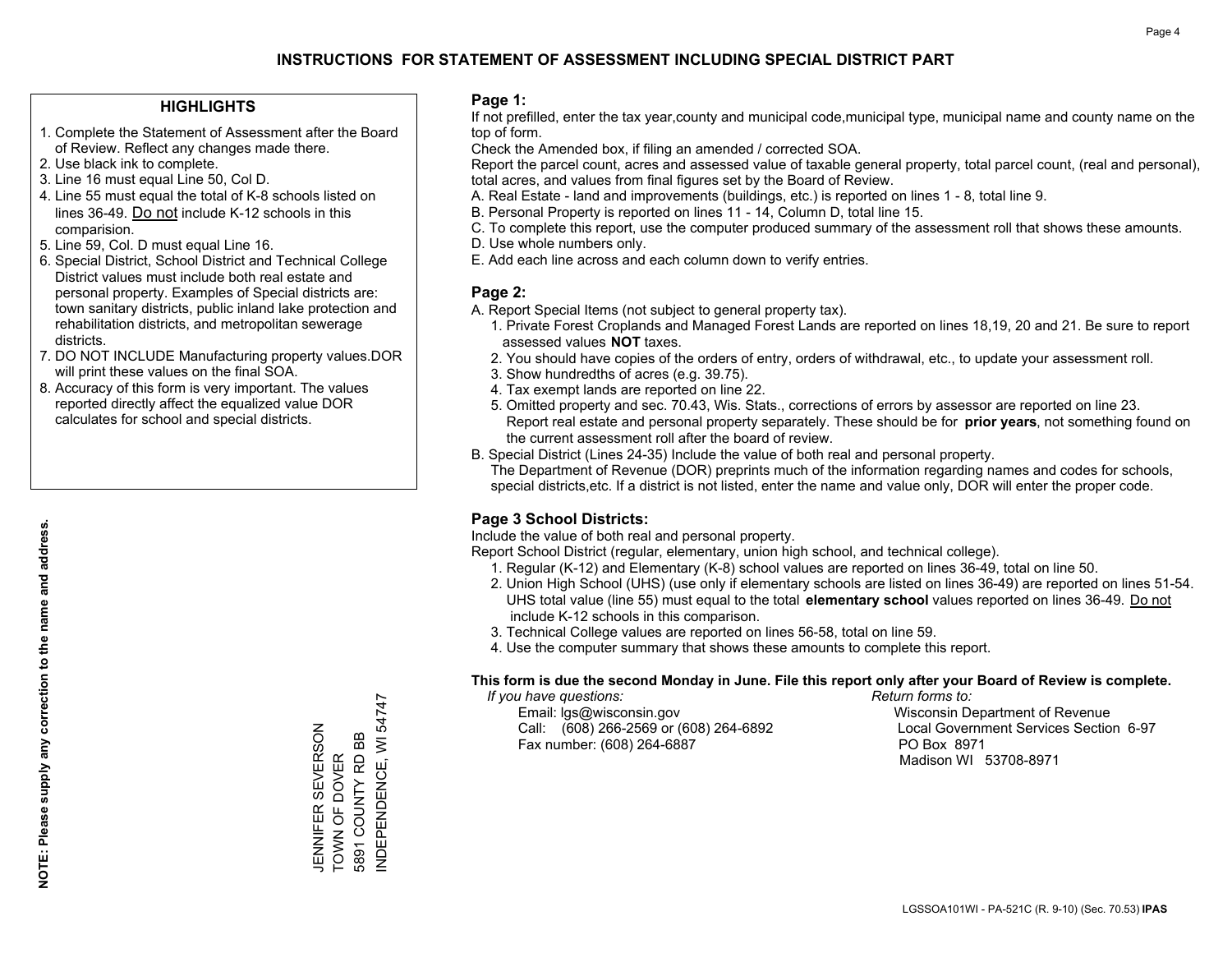**STATEMENT OF ASSESSMENT FOR 2017 FINAL - EQUATED**

 $\overline{6}$  Check if this is an Amended Return

|                         | <b>FOR</b> | TOWN OF<br><b>OF</b>                                                                                                                                                                         | <b>GILMANTON</b>         |                                        | <b>BUFFALO COUNTY</b>                |                         |                               | <b>WHEN COMPLETING THIS DOCUMENT</b>     |
|-------------------------|------------|----------------------------------------------------------------------------------------------------------------------------------------------------------------------------------------------|--------------------------|----------------------------------------|--------------------------------------|-------------------------|-------------------------------|------------------------------------------|
|                         |            | Town - Village - City                                                                                                                                                                        | <b>Municipality Name</b> |                                        | <b>County Name</b>                   |                         |                               | DO NOT WRITE OVER X's OR IN SHADED AREAS |
| Line                    |            | <b>REAL ESTATE</b>                                                                                                                                                                           |                          | PARCEL COUNT                           | NO. OF ACRES<br><b>WHOLE</b>         | <b>VALUE OF</b>         | <b>VALUE OF</b>               | TOTAL VALUE OF LAND                      |
| No.                     |            | (See Lines 18 - 22 for<br>other Real Estate)                                                                                                                                                 |                          |                                        | TOTAL LAND IMPROVEMENTS NUMBERS ONLY | LAND                    | <b>IMPROVEMENTS</b>           | AND IMPROVEMENTS                         |
|                         |            |                                                                                                                                                                                              | Col. A                   | Col. B                                 | Col. C                               | Col. D                  | Col. E                        | Col. F                                   |
| $\mathbf 1$             |            | <b>RESIDENTIAL - Class 1</b>                                                                                                                                                                 | 189                      | 161                                    | 266                                  | 2,127,500               | 13,463,600                    | 15,591,100                               |
| $\overline{2}$          |            | <b>COMMERCIAL - Class 2</b>                                                                                                                                                                  | 23                       | 14                                     | 12                                   | 98,000                  | 523,400                       | 621,400                                  |
| 3                       |            | <b>MANUFACTURING - Class 3</b>                                                                                                                                                               | $\Omega$                 | 0                                      | $\Omega$                             | 0                       |                               | 0<br>0                                   |
| $\overline{\mathbf{4}}$ |            | <b>AGRICULTURAL - Class 4</b>                                                                                                                                                                | 661                      |                                        | 12,224                               | 1,772,500               |                               | 1,772,500                                |
| 5                       |            | <b>UNDEVELOPED - Class 5</b>                                                                                                                                                                 | 369                      |                                        | 1,927                                | 1,792,525               |                               | 1,792,525                                |
| 6                       |            | AGRICULTURAL FOREST - Class 5m                                                                                                                                                               | 390                      |                                        | 4,454                                | 6,629,900               |                               | 6,629,900                                |
| 7                       |            | FOREST LANDS - Class 6                                                                                                                                                                       | 107                      |                                        | 1,251                                | 3,693,300               |                               | 3,693,300                                |
| 8                       |            | OTHER - Class 7                                                                                                                                                                              | 72                       | 74                                     | 163                                  | 1,015,000               | 6,632,600                     | 7,647,600                                |
| 9                       |            | TOTAL - ALL COLUMNS                                                                                                                                                                          | 1,811                    | 249                                    | 20,297                               | 17,128,725              | 20,619,600                    | 37,748,325                               |
| 10                      |            | NUMBER OF PERSONAL PROPERTY ACCOUNTS IN ROLL                                                                                                                                                 |                          |                                        | 13                                   | <b>LOCALLY ASSESSED</b> | <b>MANUFACTURING</b>          | <b>MERGED</b>                            |
| 11                      |            | BOATS AND OTHER WATERCRAFT NOT EXEMPT - Code 1                                                                                                                                               |                          |                                        |                                      | $\Omega$                |                               | $\Omega$<br>$\Omega$                     |
| 12                      |            | MACHINERY, TOOLS AND PATTERNS - Code 2                                                                                                                                                       |                          |                                        |                                      | 63,000                  |                               | 63,000<br>0                              |
| 13                      |            | FURNITURE, FIXTURES AND EQUIPMENT - Code 3                                                                                                                                                   |                          |                                        |                                      | 28,900                  |                               | 28,900<br>$\mathbf{0}$                   |
| 14                      |            | ALL OTHER PERSONAL PROPERTY NOT EXEMPT - Codes 4A, 4B, 4C                                                                                                                                    |                          |                                        |                                      | 15,400                  |                               | $\Omega$<br>15,400                       |
| 15                      |            | TOTAL OF PERSONAL PROPERTY NOT EXEMPT (Total of Lines 11-14)                                                                                                                                 |                          |                                        |                                      | 107,300                 |                               | 107,300<br>0                             |
| 16                      |            | AGGREGATE ASSESSED VALUE OF ALL PROPERTY SUBJECT TO THE GENERAL PROPERTY TAX (Total of Lines 9F and 15F)<br>MUST EQUAL TOTAL VALUE OF THE SCHOOL DISTRICTS (K-12 PLUS K-8) - Line 50, Col. F |                          |                                        |                                      |                         |                               | 37,855,625                               |
| 17                      |            | <b>BOARD OF REVIEW</b><br>DATE OF FINAL ADJOURNMENT                                                                                                                                          | 08/10/2017               | Name of Assessor<br><b>KEVIN IRWIN</b> |                                      |                         | Telephone #<br>(715) 836-0966 |                                          |

*CO*

*MUN*

*ACCT NO0136*

*<sup>06</sup> <sup>014</sup>*

REMARKS

The Assessment Ratio to be used in calculating the estimated Fair Market Value on tax bills for this tax district is .898735191<br>This ratio should be used to convert assessed values to "Calculate Equalized Values" in Step 1 Commission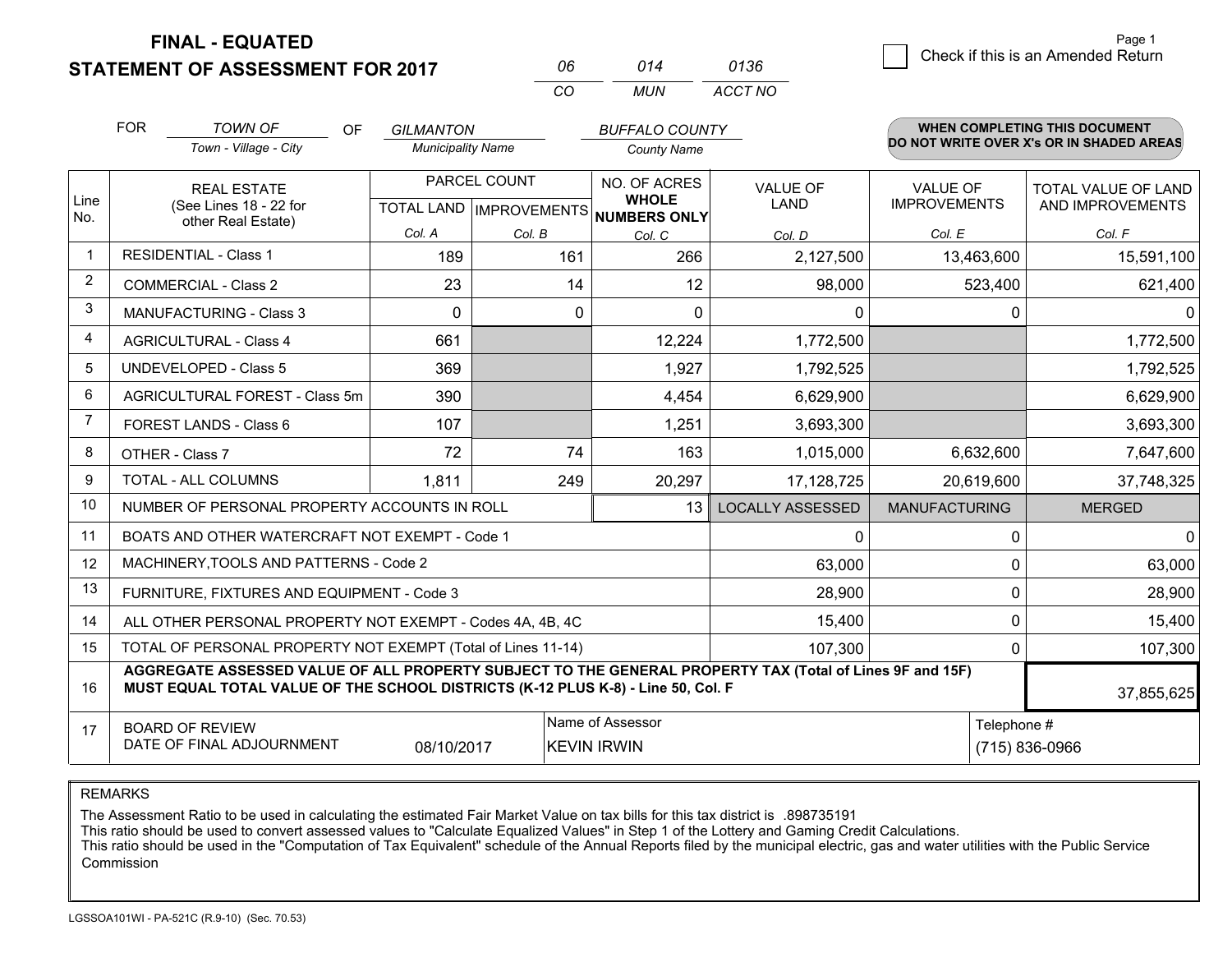*YEAR CO MUN ACCT NO* <sup>2017</sup> <sup>06</sup> <sup>014</sup> <sup>0136</sup> Page 2

Do not confuse FOREST LANDS (Line 7) with FOREST CROPS (in this section) - They are **NOT** the same

|    |                                                               |                 |                                                    | Private Forest Crop - Reg Class @ 10¢ per acre                                 |                                                               | Private Forest Crop - Reg Class @ \$2.52 per acre             |                                                                              |               |                    |
|----|---------------------------------------------------------------|-----------------|----------------------------------------------------|--------------------------------------------------------------------------------|---------------------------------------------------------------|---------------------------------------------------------------|------------------------------------------------------------------------------|---------------|--------------------|
| 18 | (a) PARCELS                                                   | (b) ACRES       |                                                    | (c) ASSESSED VALUE                                                             |                                                               | (d) PARCELS                                                   | (e) ACRES                                                                    |               | (f) ASSESSED VALUE |
|    |                                                               |                 |                                                    |                                                                                |                                                               |                                                               |                                                                              |               |                    |
|    |                                                               |                 | Private Forest Crop - Special Class @ 20¢ per acre |                                                                                |                                                               |                                                               | Entered Before 2005 Managed Forest - Ferrous Mining CLOSED @ \$8.27 per acre |               |                    |
| 19 | (a) PARCELS                                                   | (b) ACRES       |                                                    | (c) ASSESSED VALUE                                                             |                                                               | (d) PARCELS                                                   | (e) ACRES                                                                    |               | (f) ASSESSED VALUE |
|    |                                                               |                 |                                                    |                                                                                |                                                               |                                                               |                                                                              |               |                    |
|    | Entered Before 2005 Managed Forest - OPEN @<br>\$.79 per acre |                 |                                                    |                                                                                | Entered Before 2005 Managed Forest - CLOSED @ \$1.87 per acre |                                                               |                                                                              |               |                    |
| 20 | (a) PARCELS                                                   | (b) ACRES       |                                                    | (c) ASSESSED VALUE                                                             |                                                               | (d) PARCELS                                                   | (e) ACRES                                                                    |               | (f) ASSESSED VALUE |
|    |                                                               |                 |                                                    |                                                                                |                                                               | 84                                                            | 1.775.43                                                                     |               | 3,750,100          |
|    | Entered After 2004 Managed Forest - OPEN @<br>\$2.14 per acre |                 |                                                    |                                                                                |                                                               | Entered After 2004 Managed Forest - CLOSED @ \$10.68 per acre |                                                                              |               |                    |
| 21 | (a) PARCELS                                                   | (b) ACRES       |                                                    | (c) ASSESSED VALUE                                                             |                                                               | (d) PARCELS                                                   | (e) ACRES                                                                    |               | (f) ASSESSED VALUE |
|    |                                                               |                 |                                                    |                                                                                |                                                               |                                                               |                                                                              |               |                    |
|    |                                                               |                 |                                                    |                                                                                |                                                               | 52                                                            | 1.262.3                                                                      |               | 2,795,300          |
| 22 | (a) County Forest Cropland Acres                              |                 |                                                    | (b) Federal Acres                                                              |                                                               | (c) State Acres                                               | (d) County (NOT FOREST CROP) Acres                                           |               | (e) Other Acres    |
|    |                                                               |                 |                                                    |                                                                                |                                                               | 3.5                                                           | 15.91                                                                        |               | 14.04              |
|    |                                                               |                 |                                                    | Assessed Value of Omitted Property From Prior Years (Sec. 70.44)               |                                                               |                                                               | Assessed Value of Sec. 70.43 Corrections of Errors by Assessors              |               |                    |
| 23 |                                                               | (a) REAL ESTATE |                                                    | (b) PERSONAL                                                                   |                                                               |                                                               | (c1) REAL ESTATE                                                             |               | (c2) PERSONAL      |
|    |                                                               |                 |                                                    |                                                                                |                                                               |                                                               |                                                                              |               |                    |
|    |                                                               |                 |                                                    | Manufacturing Equated Value of Omitted Property From Prior Years (Sec. 70.995) |                                                               |                                                               | Mfg. Equated Value of Sec.70.43 Corrections of Errors by Assessors           |               |                    |
|    | (d) REAL ESTATE                                               |                 |                                                    | (e) PERSONAL                                                                   |                                                               | (f1) REAL ESTATE                                              |                                                                              | (f2) PERSONAL |                    |
|    |                                                               |                 |                                                    |                                                                                |                                                               |                                                               |                                                                              |               |                    |

## **SPECIAL DISTRICTS**

| Line<br>No. | Enter 6-digit<br>Special District<br>Code (Col. A) | <b>Account</b><br><b>Number</b><br>(Col. B) | <b>Special District Name</b><br>(Col. C) | <b>Locally Assessed Value</b><br>of Real Estate and<br>Personal Property (Col. D) | Mfg Value of Real Estate<br>and Personal Property<br>(Col. E) | <b>Merged Value of</b><br><b>Real Estate and</b><br>Personal Property (Col. F) |
|-------------|----------------------------------------------------|---------------------------------------------|------------------------------------------|-----------------------------------------------------------------------------------|---------------------------------------------------------------|--------------------------------------------------------------------------------|
| 24          |                                                    |                                             |                                          |                                                                                   |                                                               |                                                                                |
| 25          |                                                    |                                             |                                          |                                                                                   |                                                               |                                                                                |
| 26          |                                                    |                                             |                                          |                                                                                   |                                                               |                                                                                |
| 27          |                                                    |                                             |                                          |                                                                                   |                                                               |                                                                                |
| 28          |                                                    |                                             |                                          |                                                                                   |                                                               |                                                                                |
| 29          |                                                    |                                             |                                          |                                                                                   |                                                               |                                                                                |
| 30          |                                                    |                                             |                                          |                                                                                   |                                                               |                                                                                |
| 31          |                                                    |                                             |                                          |                                                                                   |                                                               |                                                                                |
| 32          |                                                    |                                             |                                          |                                                                                   |                                                               |                                                                                |
| 33          |                                                    |                                             |                                          |                                                                                   |                                                               |                                                                                |
| 34          |                                                    |                                             |                                          |                                                                                   |                                                               |                                                                                |
| 35          |                                                    |                                             |                                          |                                                                                   |                                                               |                                                                                |

LGSSOA101WI-PA - 521C (R. 9-10) (Sec. 70.53)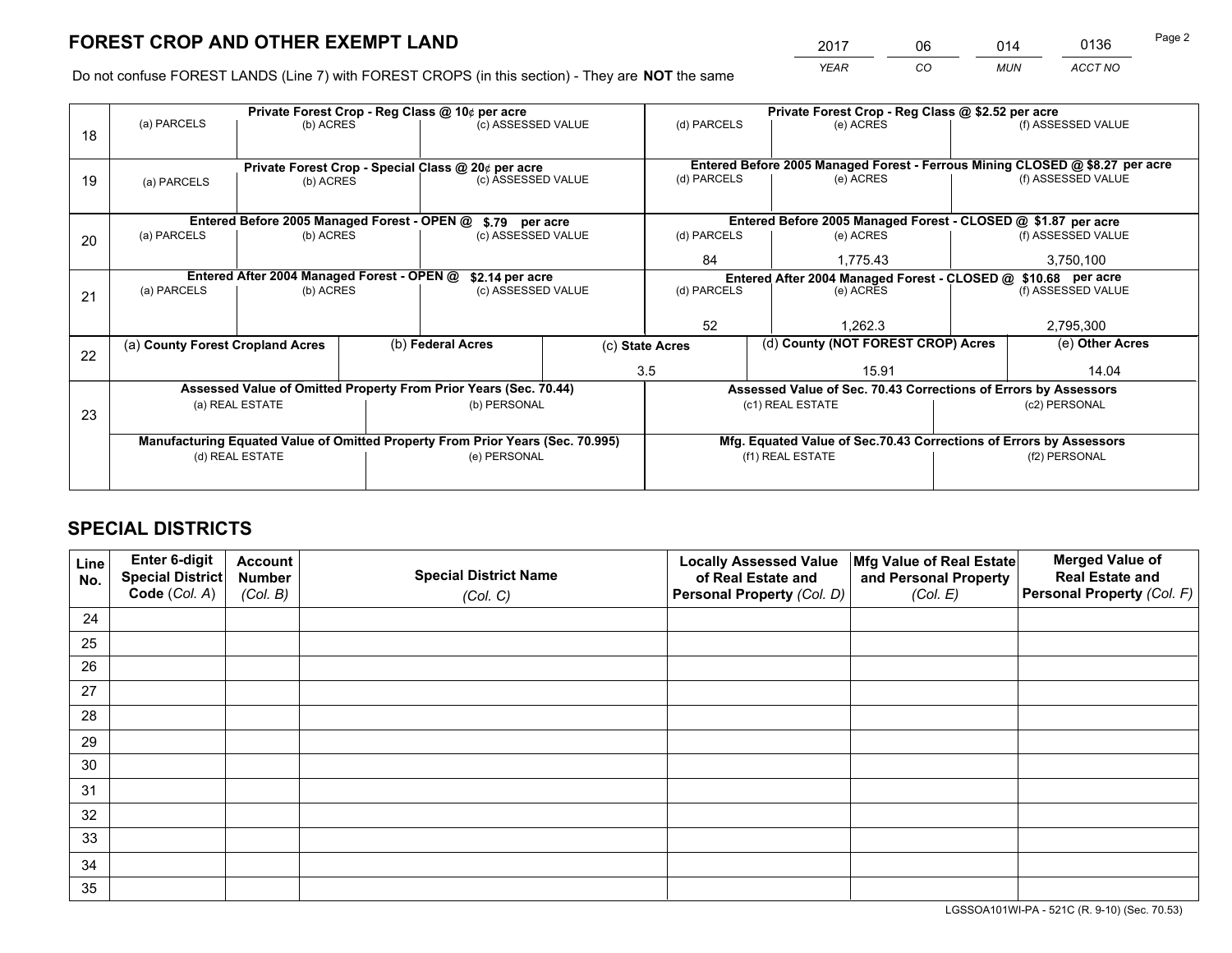|             |                                                          |                                             |                                                         | <b>YEAR</b>                                                                       | CO<br><b>MUN</b>                                              | ACCT NO                                                                        |
|-------------|----------------------------------------------------------|---------------------------------------------|---------------------------------------------------------|-----------------------------------------------------------------------------------|---------------------------------------------------------------|--------------------------------------------------------------------------------|
| Line<br>No. | Enter 6-digit<br><b>School District</b><br>Code (Col. A) | <b>Account</b><br><b>Number</b><br>(Col. B) | <b>School District Name</b><br>(Col. C)                 | <b>Locally Assessed Value</b><br>of Real Estate and<br>Personal Property (Col. D) | Mfg Value of Real Estate<br>and Personal Property<br>(Col. E) | <b>Merged Value of</b><br><b>Real Estate and</b><br>Personal Property (Col. F) |
|             | A. SCHOOL DISTRICTS (K-8 and K-12)                       |                                             |                                                         |                                                                                   |                                                               |                                                                                |
| 36          | 062142                                                   | 0043                                        | <b>SCH D OF GILMANTON</b>                               | 37,855,625                                                                        |                                                               | 37,855,625                                                                     |
| 37          |                                                          |                                             |                                                         |                                                                                   |                                                               |                                                                                |
| 38          |                                                          |                                             |                                                         |                                                                                   |                                                               |                                                                                |
| 39          |                                                          |                                             |                                                         |                                                                                   |                                                               |                                                                                |
| 40          |                                                          |                                             |                                                         |                                                                                   |                                                               |                                                                                |
| 41          |                                                          |                                             |                                                         |                                                                                   |                                                               |                                                                                |
| 42<br>43    |                                                          |                                             |                                                         |                                                                                   |                                                               |                                                                                |
|             |                                                          |                                             |                                                         |                                                                                   |                                                               |                                                                                |
| 44<br>45    |                                                          |                                             |                                                         |                                                                                   |                                                               |                                                                                |
| 46          |                                                          |                                             |                                                         |                                                                                   |                                                               |                                                                                |
| 47          |                                                          |                                             |                                                         |                                                                                   |                                                               |                                                                                |
| 48          |                                                          |                                             |                                                         |                                                                                   |                                                               |                                                                                |
| 49          |                                                          |                                             |                                                         |                                                                                   |                                                               |                                                                                |
| 50          |                                                          |                                             | TOTAL ASSESSED VALUE OF SCHOOL DISTRICTS (K-8 and K-12) | 37,855,625                                                                        |                                                               | 37,855,625                                                                     |
|             | <b>B.</b><br><b>UNION HIGH SCHOOL DISTRICTS</b>          |                                             |                                                         |                                                                                   |                                                               |                                                                                |
| 51          |                                                          |                                             |                                                         |                                                                                   |                                                               |                                                                                |
| 52          |                                                          |                                             |                                                         |                                                                                   |                                                               |                                                                                |
| 53          |                                                          |                                             |                                                         |                                                                                   |                                                               |                                                                                |
| 54          |                                                          |                                             |                                                         |                                                                                   |                                                               |                                                                                |
| 55          |                                                          |                                             | TOTAL ASSESSED VALUE OF UNION HIGH SCHOOLS              |                                                                                   |                                                               |                                                                                |
|             | C.<br><b>TECHNICAL COLLEGE DISTRICTS</b>                 |                                             |                                                         |                                                                                   |                                                               |                                                                                |
| 56          | 000100                                                   | 0001                                        | CHIPPEWA VALLEY TECHNICAL COLLEGE EAUC                  | 37,855,625                                                                        |                                                               | 37,855,625                                                                     |
| 57          |                                                          |                                             |                                                         |                                                                                   |                                                               |                                                                                |
| 58          |                                                          |                                             |                                                         |                                                                                   |                                                               |                                                                                |
| 59          |                                                          |                                             | TOTAL ASSESSED VALUE OF TECHNICAL COLLEGES              | 37,855,625                                                                        |                                                               | 37,855,625                                                                     |

2017

06

014

## *I hereby certify, to the best of my knowledge and belief, this form is complete and correct.*

**SCHOOL DISTRICTS**

| Print name of preparer | Title                    |                | Date (MM / DD / CCYY) |
|------------------------|--------------------------|----------------|-----------------------|
|                        |                          |                |                       |
| Signature of preparer  | Contact Telephone Number | E-mail address |                       |
|                        | $\overline{\phantom{0}}$ |                |                       |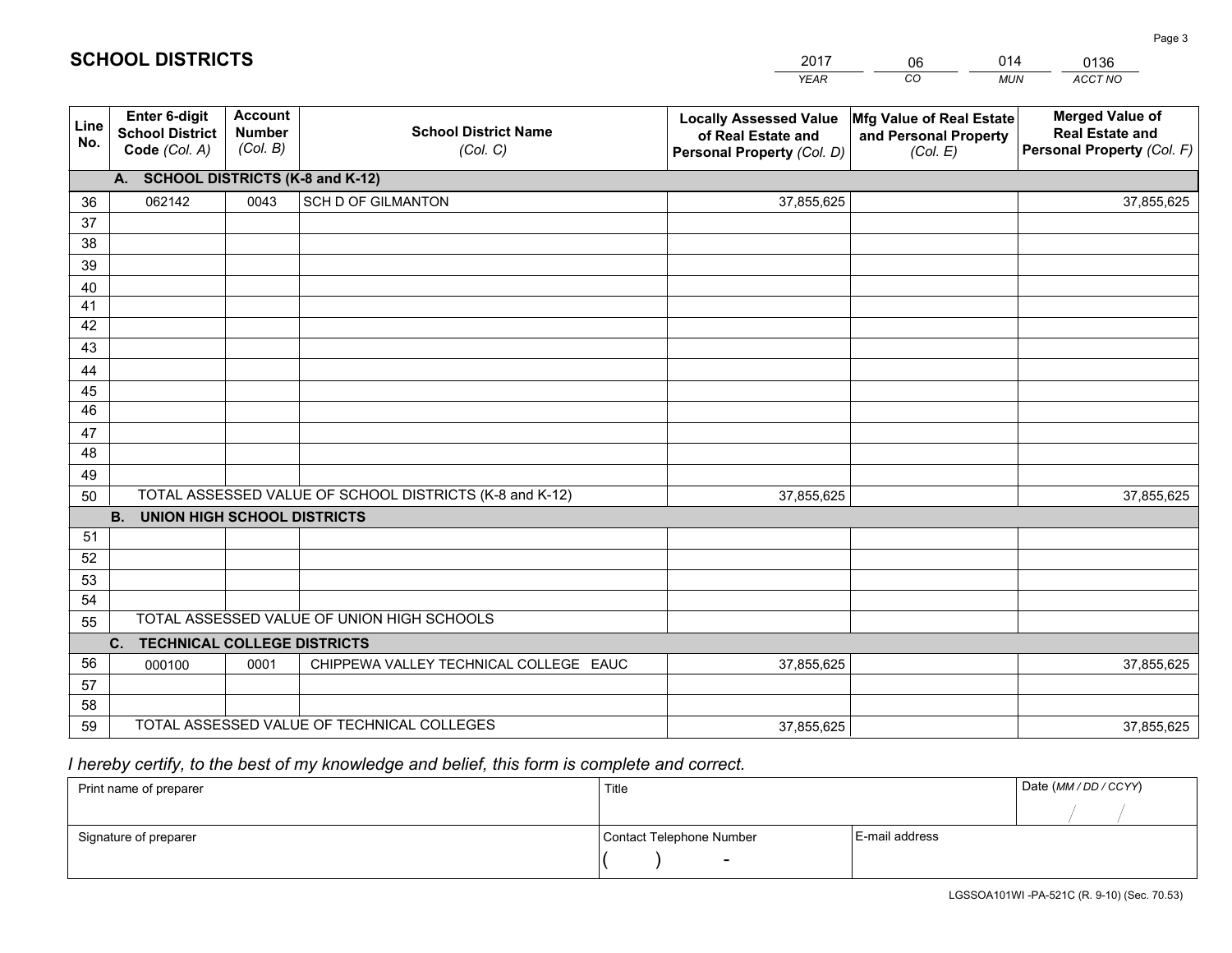#### **HIGHLIGHTS**

- 1. Complete the Statement of Assessment after the Board of Review. Reflect any changes made there.
- 2. Use black ink to complete.
- 3. Line 16 must equal Line 50, Col D.
- 4. Line 55 must equal the total of K-8 schools listed on lines 36-49. Do not include K-12 schools in this comparision.
- 5. Line 59, Col. D must equal Line 16.
- 6. Special District, School District and Technical College District values must include both real estate and personal property. Examples of Special districts are: town sanitary districts, public inland lake protection and rehabilitation districts, and metropolitan sewerage districts.
- 7. DO NOT INCLUDE Manufacturing property values.DOR will print these values on the final SOA.

JESSICA LISOWSKI TOWN OF GILMANTON W619 COUNTY RD Z MONDOVI, WI 54755

JESSICA LISOWSKI<br>TOWN OF GILMANTON<br>W619 COUNTY RD Z

VIONDOVI, WI 54755

 8. Accuracy of this form is very important. The values reported directly affect the equalized value DOR calculates for school and special districts.

#### **Page 1:**

 If not prefilled, enter the tax year,county and municipal code,municipal type, municipal name and county name on the top of form.

Check the Amended box, if filing an amended / corrected SOA.

 Report the parcel count, acres and assessed value of taxable general property, total parcel count, (real and personal), total acres, and values from final figures set by the Board of Review.

- A. Real Estate land and improvements (buildings, etc.) is reported on lines 1 8, total line 9.
- B. Personal Property is reported on lines 11 14, Column D, total line 15.
- C. To complete this report, use the computer produced summary of the assessment roll that shows these amounts.
- D. Use whole numbers only.
- E. Add each line across and each column down to verify entries.

### **Page 2:**

- A. Report Special Items (not subject to general property tax).
- 1. Private Forest Croplands and Managed Forest Lands are reported on lines 18,19, 20 and 21. Be sure to report assessed values **NOT** taxes.
- 2. You should have copies of the orders of entry, orders of withdrawal, etc., to update your assessment roll.
	- 3. Show hundredths of acres (e.g. 39.75).
- 4. Tax exempt lands are reported on line 22.
- 5. Omitted property and sec. 70.43, Wis. Stats., corrections of errors by assessor are reported on line 23. Report real estate and personal property separately. These should be for **prior years**, not something found on the current assessment roll after the board of review.
- B. Special District (Lines 24-35) Include the value of both real and personal property.

 The Department of Revenue (DOR) preprints much of the information regarding names and codes for schools, special districts,etc. If a district is not listed, enter the name and value only, DOR will enter the proper code.

### **Page 3 School Districts:**

Include the value of both real and personal property.

Report School District (regular, elementary, union high school, and technical college).

- 1. Regular (K-12) and Elementary (K-8) school values are reported on lines 36-49, total on line 50.
- 2. Union High School (UHS) (use only if elementary schools are listed on lines 36-49) are reported on lines 51-54. UHS total value (line 55) must equal to the total **elementary school** values reported on lines 36-49. Do notinclude K-12 schools in this comparison.
- 3. Technical College values are reported on lines 56-58, total on line 59.
- 4. Use the computer summary that shows these amounts to complete this report.

#### **This form is due the second Monday in June. File this report only after your Board of Review is complete.**

 *If you have questions: Return forms to:*

 Email: lgs@wisconsin.gov Wisconsin Department of RevenueCall:  $(608)$  266-2569 or  $(608)$  264-6892 Fax number: (608) 264-6887 PO Box 8971

Local Government Services Section 6-97 Madison WI 53708-8971

LGSSOA101WI - PA-521C (R. 9-10) (Sec. 70.53) **IPAS**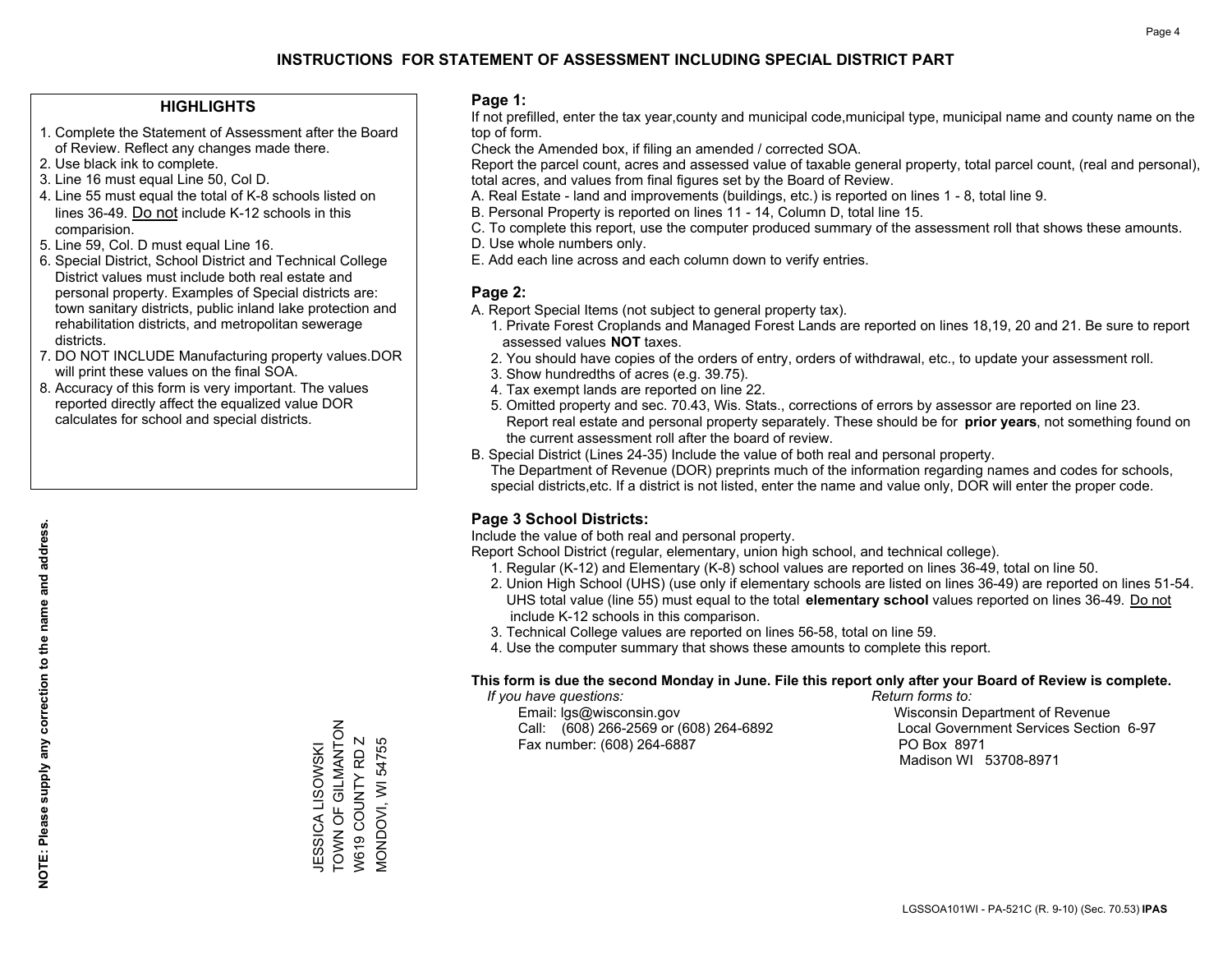**STATEMENT OF ASSESSMENT FOR 2017 FINAL - EQUATED**

| 06  | 016 | 0137    |
|-----|-----|---------|
| CO. | MUN | ACCT NO |

|             | <b>FOR</b><br><b>TOWN OF</b><br>Town - Village - City                                                                                                                                                      | OF. | <b>GLENCOE</b><br><b>Municipality Name</b> |              | <b>BUFFALO COUNTY</b><br><b>County Name</b>                         |                         |                                        | <b>WHEN COMPLETING THIS DOCUMENT</b><br>DO NOT WRITE OVER X's OR IN SHADED AREAS |
|-------------|------------------------------------------------------------------------------------------------------------------------------------------------------------------------------------------------------------|-----|--------------------------------------------|--------------|---------------------------------------------------------------------|-------------------------|----------------------------------------|----------------------------------------------------------------------------------|
| Line<br>No. | <b>REAL ESTATE</b><br>(See Lines 18 - 22 for<br>other Real Estate)                                                                                                                                         |     | Col. A                                     | PARCEL COUNT | NO. OF ACRES<br><b>WHOLE</b><br>TOTAL LAND MPROVEMENTS NUMBERS ONLY | VALUE OF<br>LAND        | <b>VALUE OF</b><br><b>IMPROVEMENTS</b> | TOTAL VALUE OF LAND<br>AND IMPROVEMENTS                                          |
| $\mathbf 1$ | <b>RESIDENTIAL - Class 1</b>                                                                                                                                                                               |     | 93                                         | Col. B<br>76 | Col. C<br>172                                                       | Col. D<br>661,100       | Col. E<br>7,727,300                    | Col. F<br>8,388,400                                                              |
| 2           | <b>COMMERCIAL - Class 2</b>                                                                                                                                                                                |     | 6                                          | 6            | 19                                                                  | 72,800                  | 682,100                                | 754,900                                                                          |
| 3           | <b>MANUFACTURING - Class 3</b>                                                                                                                                                                             |     | 6                                          | 0            | 172                                                                 | 446,100                 | 0                                      | 446,100                                                                          |
| 4           | <b>AGRICULTURAL - Class 4</b>                                                                                                                                                                              |     | 841                                        |              | 18,674                                                              | 1,905,400               |                                        | 1,905,400                                                                        |
| 5           | <b>UNDEVELOPED - Class 5</b>                                                                                                                                                                               |     | 274                                        |              | 733                                                                 | 230,850                 |                                        | 230,850                                                                          |
| 6           | AGRICULTURAL FOREST - Class 5m                                                                                                                                                                             |     | 310                                        |              | 3,589                                                               | 5,961,550               |                                        | 5,961,550                                                                        |
| 7           | FOREST LANDS - Class 6                                                                                                                                                                                     |     | 60                                         |              | 795                                                                 | 2,441,500               |                                        | 2,441,500                                                                        |
| 8           | OTHER - Class 7                                                                                                                                                                                            |     | 148                                        | 138          | 423                                                                 | 1,274,100               | 14,926,700                             | 16,200,800                                                                       |
| 9           | TOTAL - ALL COLUMNS                                                                                                                                                                                        |     | 1,738                                      | 220          | 24,577                                                              | 12,993,400              | 23,336,100                             | 36,329,500                                                                       |
| 10          | NUMBER OF PERSONAL PROPERTY ACCOUNTS IN ROLL                                                                                                                                                               |     |                                            |              | 12                                                                  | <b>LOCALLY ASSESSED</b> | <b>MANUFACTURING</b>                   | <b>MERGED</b>                                                                    |
| 11          | BOATS AND OTHER WATERCRAFT NOT EXEMPT - Code 1                                                                                                                                                             |     |                                            |              |                                                                     | 0                       | 0                                      | $\overline{0}$                                                                   |
| 12          | MACHINERY, TOOLS AND PATTERNS - Code 2                                                                                                                                                                     |     |                                            |              |                                                                     | $\mathbf{0}$            | 0                                      | $\overline{0}$                                                                   |
| 13          | FURNITURE, FIXTURES AND EQUIPMENT - Code 3                                                                                                                                                                 |     |                                            |              |                                                                     | 16,400                  | 0                                      | 16,400                                                                           |
| 14          | ALL OTHER PERSONAL PROPERTY NOT EXEMPT - Codes 4A, 4B, 4C                                                                                                                                                  |     |                                            |              |                                                                     | 253,200                 | 0                                      | 253,200                                                                          |
| 15          | TOTAL OF PERSONAL PROPERTY NOT EXEMPT (Total of Lines 11-14)                                                                                                                                               |     |                                            |              |                                                                     | 269,600                 | 0                                      | 269,600                                                                          |
| 16          | AGGREGATE ASSESSED VALUE OF ALL PROPERTY SUBJECT TO THE GENERAL PROPERTY TAX (Total of Lines 9F and 15F)<br>MUST EQUAL TOTAL VALUE OF THE SCHOOL DISTRICTS (K-12 PLUS K-8) - Line 50, Col. F<br>36,599,100 |     |                                            |              |                                                                     |                         |                                        |                                                                                  |
| 17          | Name of Assessor<br><b>BOARD OF REVIEW</b><br>DATE OF FINAL ADJOURNMENT<br>05/30/2017<br>APPRAISAL SERVICE CO                                                                                              |     |                                            |              |                                                                     |                         | Telephone #                            | (715) 834-1361                                                                   |

REMARKS

The Assessment Ratio to be used in calculating the estimated Fair Market Value on tax bills for this tax district is .944763985

This ratio should be used to convert assessed values to "Calculate Equalized Values" in Step 1 of the Lottery and Gaming Credit Calculations.<br>This ratio should be used in the "Computation of Tax Equivalent" schedule of the Commission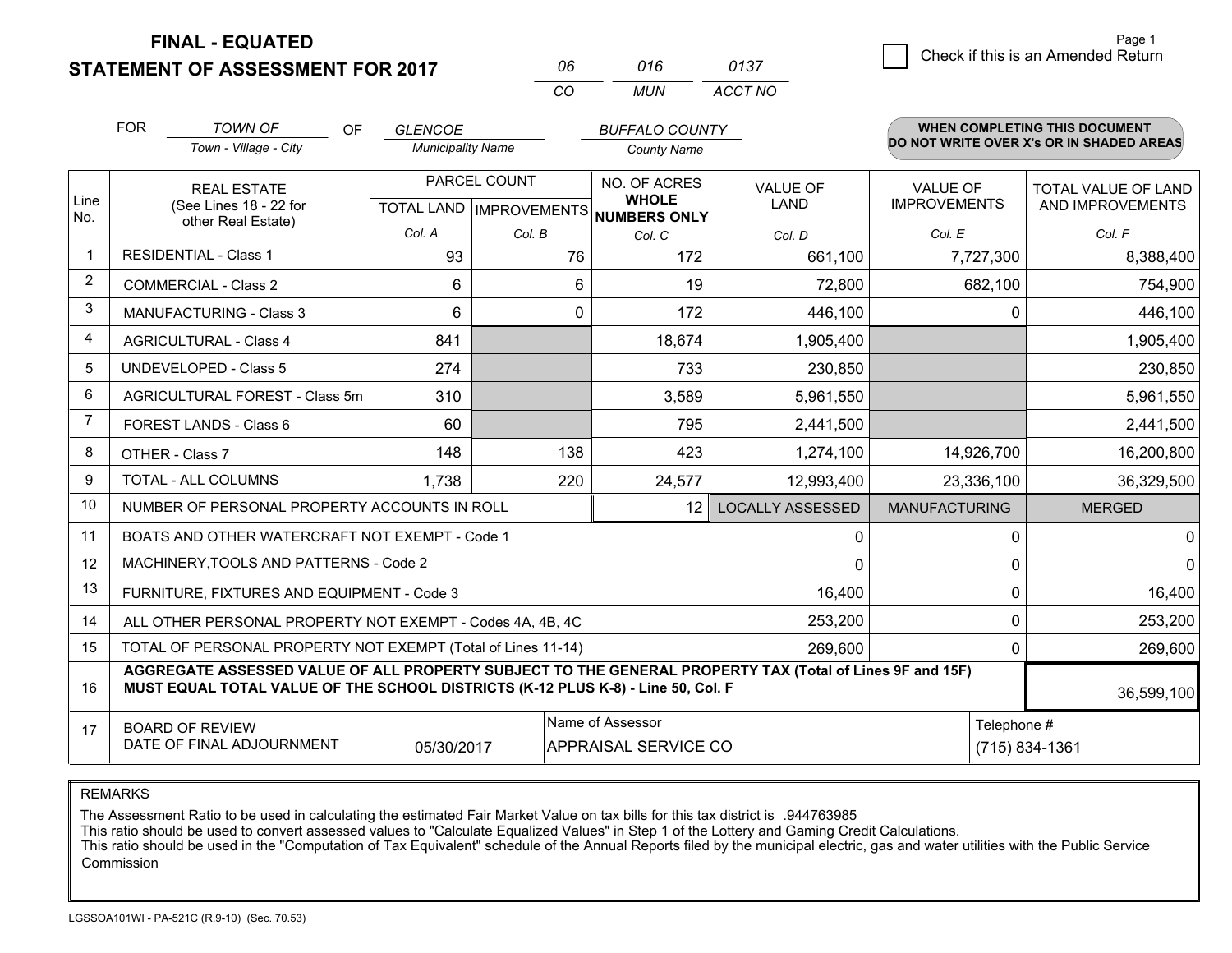*YEAR CO MUN ACCT NO* <sup>2017</sup> <sup>06</sup> <sup>016</sup> <sup>0137</sup> Page 2

Do not confuse FOREST LANDS (Line 7) with FOREST CROPS (in this section) - They are **NOT** the same

|    |                                                            |                 |                                                      | Private Forest Crop - Reg Class @ 10¢ per acre                                 |                 | Private Forest Crop - Reg Class @ \$2.52 per acre                                                               |                                                               |                                                                    |                                                                              |                    |
|----|------------------------------------------------------------|-----------------|------------------------------------------------------|--------------------------------------------------------------------------------|-----------------|-----------------------------------------------------------------------------------------------------------------|---------------------------------------------------------------|--------------------------------------------------------------------|------------------------------------------------------------------------------|--------------------|
| 18 | (a) PARCELS                                                | (b) ACRES       |                                                      | (c) ASSESSED VALUE                                                             |                 | (d) PARCELS                                                                                                     |                                                               | (e) ACRES                                                          |                                                                              | (f) ASSESSED VALUE |
|    |                                                            |                 |                                                      |                                                                                |                 |                                                                                                                 |                                                               |                                                                    |                                                                              |                    |
|    |                                                            |                 |                                                      | Private Forest Crop - Special Class @ 20¢ per acre                             |                 |                                                                                                                 |                                                               |                                                                    | Entered Before 2005 Managed Forest - Ferrous Mining CLOSED @ \$8.27 per acre |                    |
| 19 | (a) PARCELS                                                | (b) ACRES       |                                                      | (c) ASSESSED VALUE                                                             |                 | (d) PARCELS                                                                                                     |                                                               | (e) ACRES                                                          |                                                                              | (f) ASSESSED VALUE |
|    |                                                            |                 |                                                      |                                                                                |                 |                                                                                                                 |                                                               |                                                                    |                                                                              |                    |
|    | Entered Before 2005 Managed Forest - OPEN @ \$.79 per acre |                 |                                                      |                                                                                |                 |                                                                                                                 | Entered Before 2005 Managed Forest - CLOSED @ \$1.87 per acre |                                                                    |                                                                              |                    |
| 20 | (a) PARCELS                                                | (b) ACRES       |                                                      | (c) ASSESSED VALUE                                                             |                 | (d) PARCELS                                                                                                     |                                                               | (e) ACRES                                                          |                                                                              | (f) ASSESSED VALUE |
|    | $\mathcal{P}$                                              | 15              |                                                      |                                                                                |                 | 105                                                                                                             |                                                               | 2,552.2                                                            |                                                                              | 6,429,000          |
|    |                                                            |                 | 50,100<br>Entered After 2004 Managed Forest - OPEN @ |                                                                                |                 |                                                                                                                 |                                                               |                                                                    |                                                                              |                    |
|    |                                                            |                 |                                                      | \$2.14 per acre                                                                |                 | Entered After 2004 Managed Forest - CLOSED @ \$10.68 per acre<br>(d) PARCELS<br>(f) ASSESSED VALUE<br>(e) ACRES |                                                               |                                                                    |                                                                              |                    |
| 21 | (a) PARCELS                                                | (b) ACRES       |                                                      | (c) ASSESSED VALUE                                                             |                 |                                                                                                                 |                                                               |                                                                    |                                                                              |                    |
|    |                                                            |                 |                                                      |                                                                                |                 |                                                                                                                 |                                                               |                                                                    |                                                                              |                    |
|    |                                                            | 89.56           |                                                      | 150,100                                                                        |                 | 65                                                                                                              |                                                               | 1,463.23                                                           |                                                                              | 3,947,000          |
|    | (a) County Forest Cropland Acres                           |                 |                                                      | (b) Federal Acres                                                              | (c) State Acres |                                                                                                                 |                                                               | (d) County (NOT FOREST CROP) Acres                                 |                                                                              | (e) Other Acres    |
| 22 |                                                            |                 |                                                      | 4.44                                                                           |                 | 40.51                                                                                                           |                                                               | 14.75                                                              |                                                                              | 29.95              |
|    |                                                            |                 |                                                      |                                                                                |                 |                                                                                                                 |                                                               |                                                                    |                                                                              |                    |
|    |                                                            |                 |                                                      | Assessed Value of Omitted Property From Prior Years (Sec. 70.44)               |                 |                                                                                                                 |                                                               | Assessed Value of Sec. 70.43 Corrections of Errors by Assessors    |                                                                              |                    |
| 23 |                                                            | (a) REAL ESTATE |                                                      | (b) PERSONAL                                                                   |                 |                                                                                                                 | (c1) REAL ESTATE                                              |                                                                    |                                                                              | (c2) PERSONAL      |
|    |                                                            |                 |                                                      |                                                                                |                 |                                                                                                                 |                                                               |                                                                    |                                                                              |                    |
|    |                                                            |                 |                                                      | Manufacturing Equated Value of Omitted Property From Prior Years (Sec. 70.995) |                 |                                                                                                                 |                                                               | Mfg. Equated Value of Sec.70.43 Corrections of Errors by Assessors |                                                                              |                    |
|    |                                                            | (d) REAL ESTATE |                                                      | (e) PERSONAL                                                                   |                 | (f1) REAL ESTATE                                                                                                |                                                               | (f2) PERSONAL                                                      |                                                                              |                    |
|    |                                                            |                 |                                                      |                                                                                |                 |                                                                                                                 |                                                               |                                                                    |                                                                              |                    |
|    |                                                            |                 |                                                      |                                                                                |                 |                                                                                                                 |                                                               |                                                                    |                                                                              |                    |

## **SPECIAL DISTRICTS**

| Line<br>No. | Enter 6-digit<br><b>Special District</b> | <b>Account</b><br><b>Number</b> | <b>Special District Name</b> | <b>Locally Assessed Value</b><br>of Real Estate and | Mfg Value of Real Estate<br>and Personal Property | <b>Merged Value of</b><br><b>Real Estate and</b> |
|-------------|------------------------------------------|---------------------------------|------------------------------|-----------------------------------------------------|---------------------------------------------------|--------------------------------------------------|
|             | Code (Col. A)                            | (Col. B)                        | (Col. C)                     | Personal Property (Col. D)                          | (Col. E)                                          | Personal Property (Col. F)                       |
| 24          |                                          |                                 |                              |                                                     |                                                   |                                                  |
| 25          |                                          |                                 |                              |                                                     |                                                   |                                                  |
| 26          |                                          |                                 |                              |                                                     |                                                   |                                                  |
| 27          |                                          |                                 |                              |                                                     |                                                   |                                                  |
| 28          |                                          |                                 |                              |                                                     |                                                   |                                                  |
| 29          |                                          |                                 |                              |                                                     |                                                   |                                                  |
| 30          |                                          |                                 |                              |                                                     |                                                   |                                                  |
| 31          |                                          |                                 |                              |                                                     |                                                   |                                                  |
| 32          |                                          |                                 |                              |                                                     |                                                   |                                                  |
| 33          |                                          |                                 |                              |                                                     |                                                   |                                                  |
| 34          |                                          |                                 |                              |                                                     |                                                   |                                                  |
| 35          |                                          |                                 |                              |                                                     |                                                   |                                                  |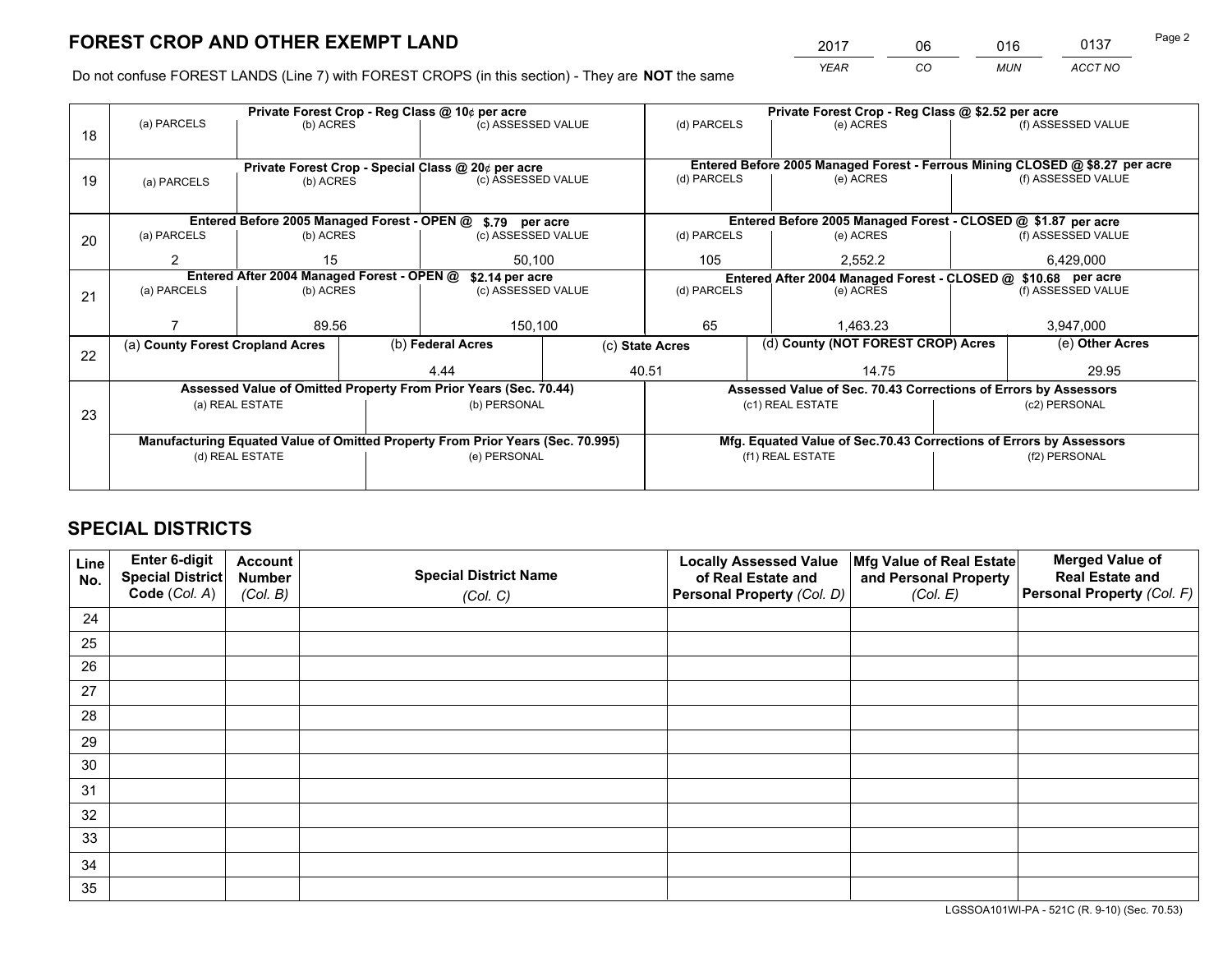|             |                                                                 |                                             |                                                         | <b>YEAR</b>                                                                       | CO<br><b>MUN</b>                                              | ACCT NO                                                                        |
|-------------|-----------------------------------------------------------------|---------------------------------------------|---------------------------------------------------------|-----------------------------------------------------------------------------------|---------------------------------------------------------------|--------------------------------------------------------------------------------|
| Line<br>No. | <b>Enter 6-digit</b><br><b>School District</b><br>Code (Col. A) | <b>Account</b><br><b>Number</b><br>(Col. B) | <b>School District Name</b><br>(Col. C)                 | <b>Locally Assessed Value</b><br>of Real Estate and<br>Personal Property (Col. D) | Mfg Value of Real Estate<br>and Personal Property<br>(Col. E) | <b>Merged Value of</b><br><b>Real Estate and</b><br>Personal Property (Col. F) |
|             | A. SCHOOL DISTRICTS (K-8 and K-12)                              |                                             |                                                         |                                                                                   |                                                               |                                                                                |
| 36          | 610154                                                          | 0358                                        | <b>SCH D OF ARCADIA</b>                                 | 36,153,000                                                                        | 446,100                                                       | 36,599,100                                                                     |
| 37          |                                                                 |                                             |                                                         |                                                                                   |                                                               |                                                                                |
| 38          |                                                                 |                                             |                                                         |                                                                                   |                                                               |                                                                                |
| 39          |                                                                 |                                             |                                                         |                                                                                   |                                                               |                                                                                |
| 40          |                                                                 |                                             |                                                         |                                                                                   |                                                               |                                                                                |
| 41<br>42    |                                                                 |                                             |                                                         |                                                                                   |                                                               |                                                                                |
| 43          |                                                                 |                                             |                                                         |                                                                                   |                                                               |                                                                                |
|             |                                                                 |                                             |                                                         |                                                                                   |                                                               |                                                                                |
| 44<br>45    |                                                                 |                                             |                                                         |                                                                                   |                                                               |                                                                                |
| 46          |                                                                 |                                             |                                                         |                                                                                   |                                                               |                                                                                |
| 47          |                                                                 |                                             |                                                         |                                                                                   |                                                               |                                                                                |
| 48          |                                                                 |                                             |                                                         |                                                                                   |                                                               |                                                                                |
| 49          |                                                                 |                                             |                                                         |                                                                                   |                                                               |                                                                                |
| 50          |                                                                 |                                             | TOTAL ASSESSED VALUE OF SCHOOL DISTRICTS (K-8 and K-12) | 36,153,000                                                                        | 446,100                                                       | 36,599,100                                                                     |
|             | <b>B.</b><br>UNION HIGH SCHOOL DISTRICTS                        |                                             |                                                         |                                                                                   |                                                               |                                                                                |
| 51          |                                                                 |                                             |                                                         |                                                                                   |                                                               |                                                                                |
| 52          |                                                                 |                                             |                                                         |                                                                                   |                                                               |                                                                                |
| 53          |                                                                 |                                             |                                                         |                                                                                   |                                                               |                                                                                |
| 54          |                                                                 |                                             |                                                         |                                                                                   |                                                               |                                                                                |
| 55          |                                                                 |                                             | TOTAL ASSESSED VALUE OF UNION HIGH SCHOOLS              |                                                                                   |                                                               |                                                                                |
|             | C.<br><b>TECHNICAL COLLEGE DISTRICTS</b>                        |                                             |                                                         |                                                                                   |                                                               |                                                                                |
| 56          | 000200                                                          | 0002                                        | WESTERN TECHNICAL COLLEGE LACR                          | 36,153,000                                                                        | 446,100                                                       | 36,599,100                                                                     |
| 57<br>58    |                                                                 |                                             |                                                         |                                                                                   |                                                               |                                                                                |
| 59          |                                                                 |                                             | TOTAL ASSESSED VALUE OF TECHNICAL COLLEGES              | 36,153,000                                                                        | 446,100                                                       | 36,599,100                                                                     |
|             |                                                                 |                                             |                                                         |                                                                                   |                                                               |                                                                                |

2017

06

016

## *I hereby certify, to the best of my knowledge and belief, this form is complete and correct.*

**SCHOOL DISTRICTS**

| Print name of preparer | Title                    |                | Date (MM / DD / CCYY) |
|------------------------|--------------------------|----------------|-----------------------|
|                        |                          |                |                       |
| Signature of preparer  | Contact Telephone Number | E-mail address |                       |
|                        | $\sim$                   |                |                       |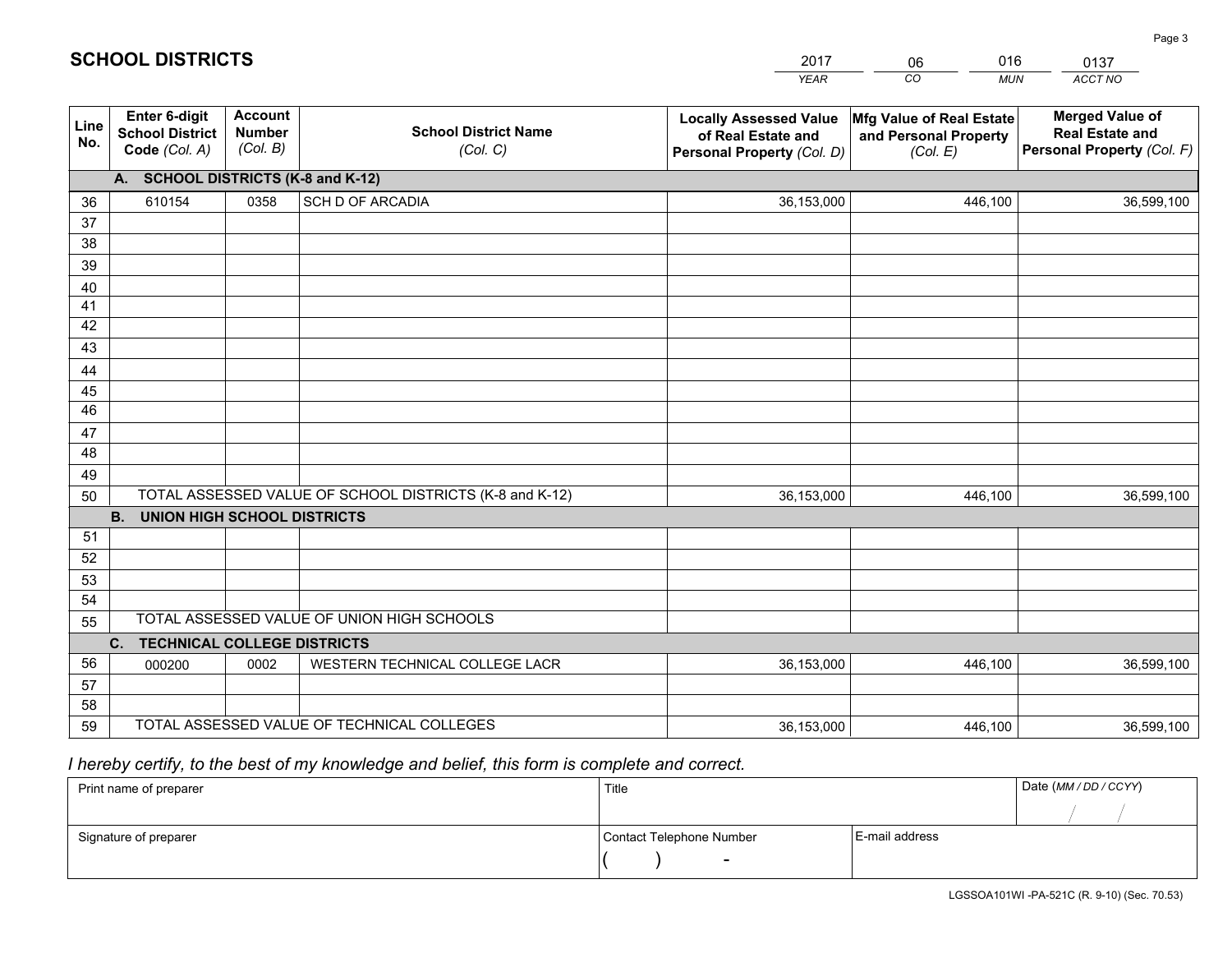#### **HIGHLIGHTS**

- 1. Complete the Statement of Assessment after the Board of Review. Reflect any changes made there.
- 2. Use black ink to complete.
- 3. Line 16 must equal Line 50, Col D.
- 4. Line 55 must equal the total of K-8 schools listed on lines 36-49. Do not include K-12 schools in this comparision.
- 5. Line 59, Col. D must equal Line 16.
- 6. Special District, School District and Technical College District values must include both real estate and personal property. Examples of Special districts are: town sanitary districts, public inland lake protection and rehabilitation districts, and metropolitan sewerage districts.
- 7. DO NOT INCLUDE Manufacturing property values.DOR will print these values on the final SOA.

ANNE CORNISH TOWN OF GLENCOE

ANNE CORNISH<br>TOWN OF GLENCOE

S2264 HR RD

S2264 HR RD

ARCADIA, WI 54612 - 8725

ARCADIA, WI 54612 - 8725

 8. Accuracy of this form is very important. The values reported directly affect the equalized value DOR calculates for school and special districts.

#### **Page 1:**

 If not prefilled, enter the tax year,county and municipal code,municipal type, municipal name and county name on the top of form.

Check the Amended box, if filing an amended / corrected SOA.

 Report the parcel count, acres and assessed value of taxable general property, total parcel count, (real and personal), total acres, and values from final figures set by the Board of Review.

- A. Real Estate land and improvements (buildings, etc.) is reported on lines 1 8, total line 9.
- B. Personal Property is reported on lines 11 14, Column D, total line 15.
- C. To complete this report, use the computer produced summary of the assessment roll that shows these amounts.
- D. Use whole numbers only.
- E. Add each line across and each column down to verify entries.

#### **Page 2:**

- A. Report Special Items (not subject to general property tax).
- 1. Private Forest Croplands and Managed Forest Lands are reported on lines 18,19, 20 and 21. Be sure to report assessed values **NOT** taxes.
- 2. You should have copies of the orders of entry, orders of withdrawal, etc., to update your assessment roll.
	- 3. Show hundredths of acres (e.g. 39.75).
- 4. Tax exempt lands are reported on line 22.
- 5. Omitted property and sec. 70.43, Wis. Stats., corrections of errors by assessor are reported on line 23. Report real estate and personal property separately. These should be for **prior years**, not something found on the current assessment roll after the board of review.
- B. Special District (Lines 24-35) Include the value of both real and personal property.

 The Department of Revenue (DOR) preprints much of the information regarding names and codes for schools, special districts,etc. If a district is not listed, enter the name and value only, DOR will enter the proper code.

### **Page 3 School Districts:**

Include the value of both real and personal property.

Report School District (regular, elementary, union high school, and technical college).

- 1. Regular (K-12) and Elementary (K-8) school values are reported on lines 36-49, total on line 50.
- 2. Union High School (UHS) (use only if elementary schools are listed on lines 36-49) are reported on lines 51-54. UHS total value (line 55) must equal to the total **elementary school** values reported on lines 36-49. Do notinclude K-12 schools in this comparison.
- 3. Technical College values are reported on lines 56-58, total on line 59.
- 4. Use the computer summary that shows these amounts to complete this report.

#### **This form is due the second Monday in June. File this report only after your Board of Review is complete.**

 *If you have questions: Return forms to:*

 Email: lgs@wisconsin.gov Wisconsin Department of RevenueCall:  $(608)$  266-2569 or  $(608)$  264-6892 Fax number: (608) 264-6887 PO Box 8971

Local Government Services Section 6-97 Madison WI 53708-8971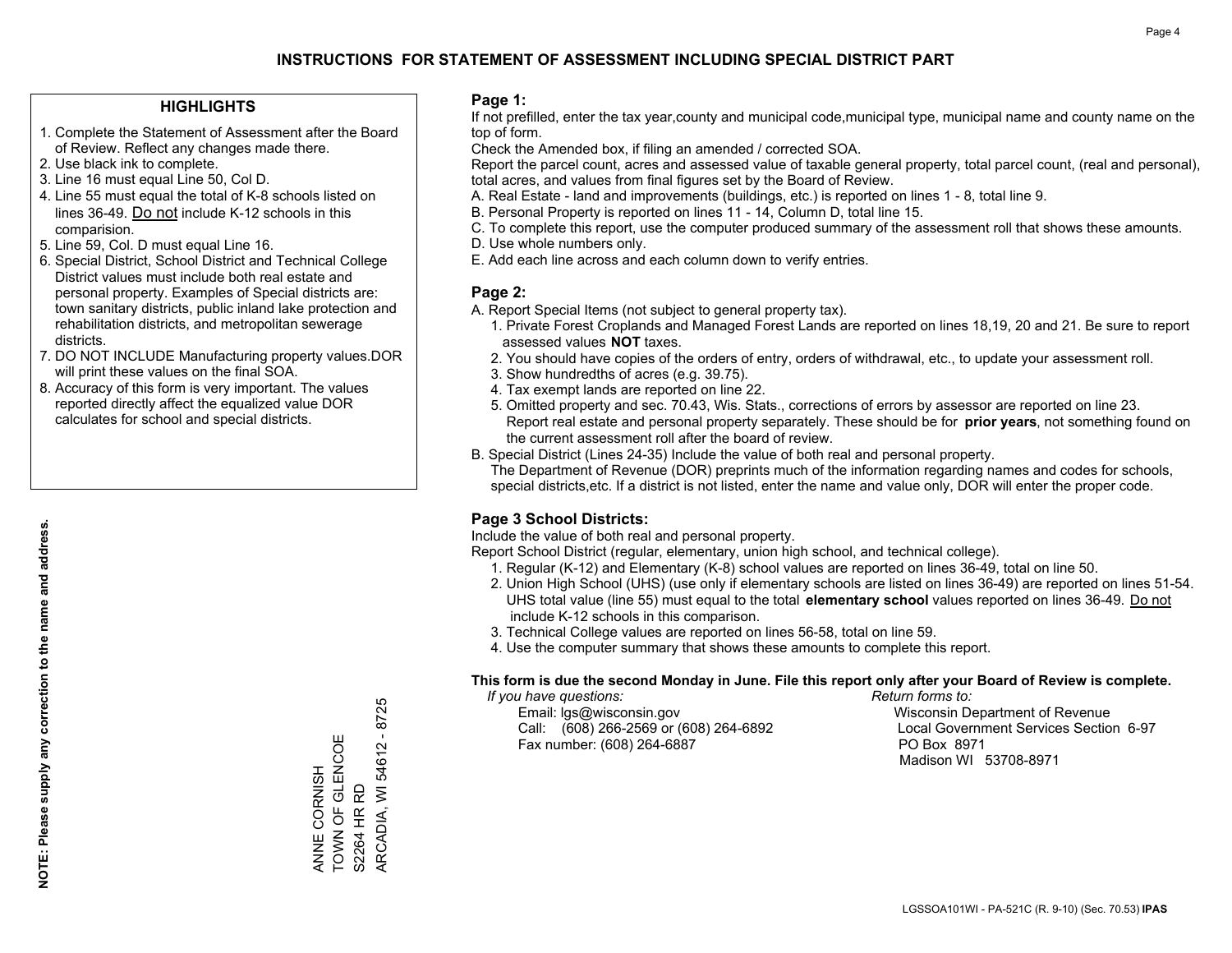**FINAL - EQUATED**

**STATEMENT OF ASSESSMENT FOR 2017** 

|          | 018 | 0138    |
|----------|-----|---------|
| $\alpha$ | MUN | ACCT NO |

|      | <b>FOR</b>                                                         | <b>TOWN OF</b><br><b>OF</b>                                                                                                                                                                                | <b>LINCOLN</b>                                                                        |          | <b>BUFFALO COUNTY</b>        |                                |                                        | WHEN COMPLETING THIS DOCUMENT                  |
|------|--------------------------------------------------------------------|------------------------------------------------------------------------------------------------------------------------------------------------------------------------------------------------------------|---------------------------------------------------------------------------------------|----------|------------------------------|--------------------------------|----------------------------------------|------------------------------------------------|
|      |                                                                    | Town - Village - City                                                                                                                                                                                      | <b>Municipality Name</b>                                                              |          | <b>County Name</b>           |                                |                                        | DO NOT WRITE OVER X's OR IN SHADED AREAS       |
| Line | <b>REAL ESTATE</b><br>(See Lines 18 - 22 for<br>other Real Estate) |                                                                                                                                                                                                            | PARCEL COUNT<br>TOTAL LAND   IMPROVEMENTS                                             |          | NO. OF ACRES<br><b>WHOLE</b> | <b>VALUE OF</b><br><b>LAND</b> | <b>VALUE OF</b><br><b>IMPROVEMENTS</b> | <b>TOTAL VALUE OF LAND</b><br>AND IMPROVEMENTS |
| No.  |                                                                    |                                                                                                                                                                                                            | Col. A                                                                                | Col. B   | NUMBERS ONLY<br>Col. C       | Col. D                         | Col. E                                 | Col. F                                         |
| -1   |                                                                    | <b>RESIDENTIAL - Class 1</b>                                                                                                                                                                               | 97                                                                                    | 86       | 152                          | 975,000                        | 5,255,400                              | 6,230,400                                      |
| 2    |                                                                    | <b>COMMERCIAL - Class 2</b>                                                                                                                                                                                | 4                                                                                     | 3        | 8                            | 36,100                         | 217,100                                | 253,200                                        |
| 3    |                                                                    | <b>MANUFACTURING - Class 3</b>                                                                                                                                                                             | $\Omega$                                                                              | $\Omega$ | $\Omega$                     | 0                              | $\Omega$                               | $\mathbf{0}$                                   |
| 4    |                                                                    | <b>AGRICULTURAL - Class 4</b>                                                                                                                                                                              | 637                                                                                   |          | 9,770                        | 1,476,500                      |                                        | 1,476,500                                      |
| 5    |                                                                    | <b>UNDEVELOPED - Class 5</b>                                                                                                                                                                               | 209                                                                                   |          | 918                          | 611,450                        |                                        | 611,450                                        |
| 6    |                                                                    | AGRICULTURAL FOREST - Class 5m                                                                                                                                                                             | 320                                                                                   |          | 4,522                        | 6,776,200                      |                                        | 6,776,200                                      |
| 7    |                                                                    | FOREST LANDS - Class 6                                                                                                                                                                                     | 114                                                                                   |          | 1,516                        | 4,523,300                      |                                        | 4,523,300                                      |
| 8    |                                                                    | OTHER - Class 7                                                                                                                                                                                            | 71                                                                                    | 70       | 119                          | 808,600                        | 5,624,100                              | 6,432,700                                      |
| 9    |                                                                    | TOTAL - ALL COLUMNS                                                                                                                                                                                        | 1,452                                                                                 | 159      | 17,005                       | 15,207,150                     | 11,096,600                             | 26,303,750                                     |
| 10   | NUMBER OF PERSONAL PROPERTY ACCOUNTS IN ROLL<br>10                 |                                                                                                                                                                                                            |                                                                                       |          |                              | <b>LOCALLY ASSESSED</b>        | <b>MANUFACTURING</b>                   | <b>MERGED</b>                                  |
| 11   |                                                                    | BOATS AND OTHER WATERCRAFT NOT EXEMPT - Code 1                                                                                                                                                             |                                                                                       |          | 0                            | $\Omega$                       | 0                                      |                                                |
| 12   |                                                                    | MACHINERY, TOOLS AND PATTERNS - Code 2                                                                                                                                                                     |                                                                                       |          | 0                            | <sup>0</sup>                   | $\Omega$                               |                                                |
| 13   |                                                                    | FURNITURE, FIXTURES AND EQUIPMENT - Code 3                                                                                                                                                                 |                                                                                       |          | 4,800                        | 0                              | 4,800                                  |                                                |
| 14   |                                                                    | ALL OTHER PERSONAL PROPERTY NOT EXEMPT - Codes 4A, 4B, 4C                                                                                                                                                  |                                                                                       |          | 31,000                       | 0                              | 31,000                                 |                                                |
| 15   |                                                                    | TOTAL OF PERSONAL PROPERTY NOT EXEMPT (Total of Lines 11-14)                                                                                                                                               |                                                                                       |          | 35,800                       | 0                              | 35,800                                 |                                                |
| 16   |                                                                    | AGGREGATE ASSESSED VALUE OF ALL PROPERTY SUBJECT TO THE GENERAL PROPERTY TAX (Total of Lines 9F and 15F)<br>MUST EQUAL TOTAL VALUE OF THE SCHOOL DISTRICTS (K-12 PLUS K-8) - Line 50, Col. F<br>26,339,550 |                                                                                       |          |                              |                                |                                        |                                                |
| 17   |                                                                    | <b>BOARD OF REVIEW</b><br>DATE OF FINAL ADJOURNMENT                                                                                                                                                        | Name of Assessor<br>Telephone #<br>06/12/2017<br><b>ERIC KLEVEN</b><br>(715) 598-4599 |          |                              |                                |                                        |                                                |

REMARKS

The Assessment Ratio to be used in calculating the estimated Fair Market Value on tax bills for this tax district is .84506683<br>This ratio should be used to convert assessed values to "Calculate Equalized Values" in Step 1 Commission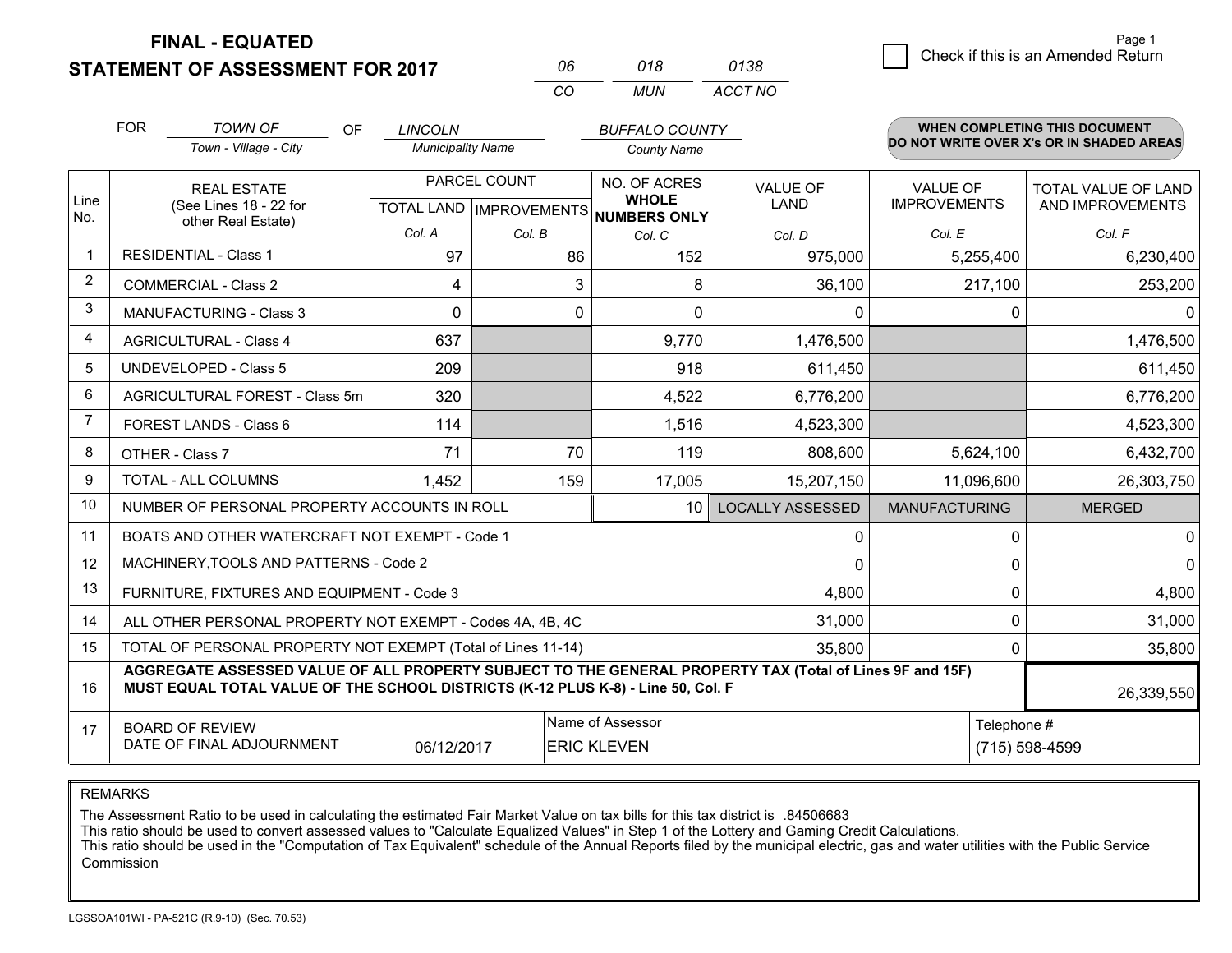*YEAR CO MUN ACCT NO* <sup>2017</sup> <sup>06</sup> <sup>018</sup> <sup>0138</sup> Page 2

Do not confuse FOREST LANDS (Line 7) with FOREST CROPS (in this section) - They are **NOT** the same

|    | Private Forest Crop - Reg Class @ 10¢ per acre                                 |                                                    |  |                    |  | Private Forest Crop - Reg Class @ \$2.52 per acre                                   |                                                                              |  |                    |  |
|----|--------------------------------------------------------------------------------|----------------------------------------------------|--|--------------------|--|-------------------------------------------------------------------------------------|------------------------------------------------------------------------------|--|--------------------|--|
| 18 | (a) PARCELS<br>(b) ACRES                                                       |                                                    |  | (c) ASSESSED VALUE |  | (d) PARCELS                                                                         | (e) ACRES                                                                    |  | (f) ASSESSED VALUE |  |
|    |                                                                                |                                                    |  |                    |  |                                                                                     |                                                                              |  |                    |  |
|    |                                                                                | Private Forest Crop - Special Class @ 20¢ per acre |  |                    |  |                                                                                     | Entered Before 2005 Managed Forest - Ferrous Mining CLOSED @ \$8.27 per acre |  |                    |  |
| 19 | (a) PARCELS                                                                    | (b) ACRES                                          |  | (c) ASSESSED VALUE |  | (d) PARCELS                                                                         | (e) ACRES                                                                    |  | (f) ASSESSED VALUE |  |
|    |                                                                                |                                                    |  |                    |  |                                                                                     |                                                                              |  |                    |  |
|    |                                                                                | Entered Before 2005 Managed Forest - OPEN @        |  | \$.79 per acre     |  | Entered Before 2005 Managed Forest - CLOSED @ \$1.87 per acre                       |                                                                              |  |                    |  |
| 20 | (a) PARCELS<br>(b) ACRES                                                       |                                                    |  | (c) ASSESSED VALUE |  | (d) PARCELS                                                                         | (e) ACRES                                                                    |  |                    |  |
|    |                                                                                |                                                    |  |                    |  | 203                                                                                 | 4.446.93                                                                     |  | 10,283,000         |  |
|    | Entered After 2004 Managed Forest - OPEN @<br>\$2.14 per acre                  |                                                    |  |                    |  | Entered After 2004 Managed Forest - CLOSED @ \$10.68 per acre<br>(f) ASSESSED VALUE |                                                                              |  |                    |  |
| 21 | (a) PARCELS                                                                    | (b) ACRES                                          |  | (c) ASSESSED VALUE |  | (d) PARCELS                                                                         | (e) ACRES                                                                    |  |                    |  |
|    |                                                                                |                                                    |  |                    |  |                                                                                     |                                                                              |  |                    |  |
|    |                                                                                |                                                    |  |                    |  | 111                                                                                 | 2,240.88                                                                     |  | 5,463,700          |  |
| 22 | (a) County Forest Cropland Acres                                               |                                                    |  | (b) Federal Acres  |  | (d) County (NOT FOREST CROP) Acres<br>(c) State Acres                               |                                                                              |  | (e) Other Acres    |  |
|    |                                                                                |                                                    |  |                    |  | 17.03<br>1.73                                                                       |                                                                              |  | 12.33              |  |
|    | Assessed Value of Omitted Property From Prior Years (Sec. 70.44)               |                                                    |  |                    |  | Assessed Value of Sec. 70.43 Corrections of Errors by Assessors                     |                                                                              |  |                    |  |
| 23 | (a) REAL ESTATE                                                                |                                                    |  | (b) PERSONAL       |  | (c1) REAL ESTATE                                                                    |                                                                              |  | (c2) PERSONAL      |  |
|    |                                                                                |                                                    |  |                    |  |                                                                                     |                                                                              |  |                    |  |
|    | Manufacturing Equated Value of Omitted Property From Prior Years (Sec. 70.995) |                                                    |  |                    |  | Mfg. Equated Value of Sec.70.43 Corrections of Errors by Assessors                  |                                                                              |  |                    |  |
|    | (d) REAL ESTATE                                                                |                                                    |  | (e) PERSONAL       |  | (f1) REAL ESTATE                                                                    |                                                                              |  | (f2) PERSONAL      |  |
|    |                                                                                |                                                    |  |                    |  |                                                                                     |                                                                              |  |                    |  |

## **SPECIAL DISTRICTS**

| Line<br>No. | Enter 6-digit<br><b>Special District</b> | <b>Account</b><br><b>Number</b> | <b>Special District Name</b> | <b>Locally Assessed Value</b><br>of Real Estate and | Mfg Value of Real Estate<br>and Personal Property | <b>Merged Value of</b><br><b>Real Estate and</b> |
|-------------|------------------------------------------|---------------------------------|------------------------------|-----------------------------------------------------|---------------------------------------------------|--------------------------------------------------|
|             | Code (Col. A)                            | (Col. B)                        | (Col. C)                     | Personal Property (Col. D)                          | (Col. E)                                          | Personal Property (Col. F)                       |
| 24          |                                          |                                 |                              |                                                     |                                                   |                                                  |
| 25          |                                          |                                 |                              |                                                     |                                                   |                                                  |
| 26          |                                          |                                 |                              |                                                     |                                                   |                                                  |
| 27          |                                          |                                 |                              |                                                     |                                                   |                                                  |
| 28          |                                          |                                 |                              |                                                     |                                                   |                                                  |
| 29          |                                          |                                 |                              |                                                     |                                                   |                                                  |
| 30          |                                          |                                 |                              |                                                     |                                                   |                                                  |
| 31          |                                          |                                 |                              |                                                     |                                                   |                                                  |
| 32          |                                          |                                 |                              |                                                     |                                                   |                                                  |
| 33          |                                          |                                 |                              |                                                     |                                                   |                                                  |
| 34          |                                          |                                 |                              |                                                     |                                                   |                                                  |
| 35          |                                          |                                 |                              |                                                     |                                                   |                                                  |

LGSSOA101WI-PA - 521C (R. 9-10) (Sec. 70.53)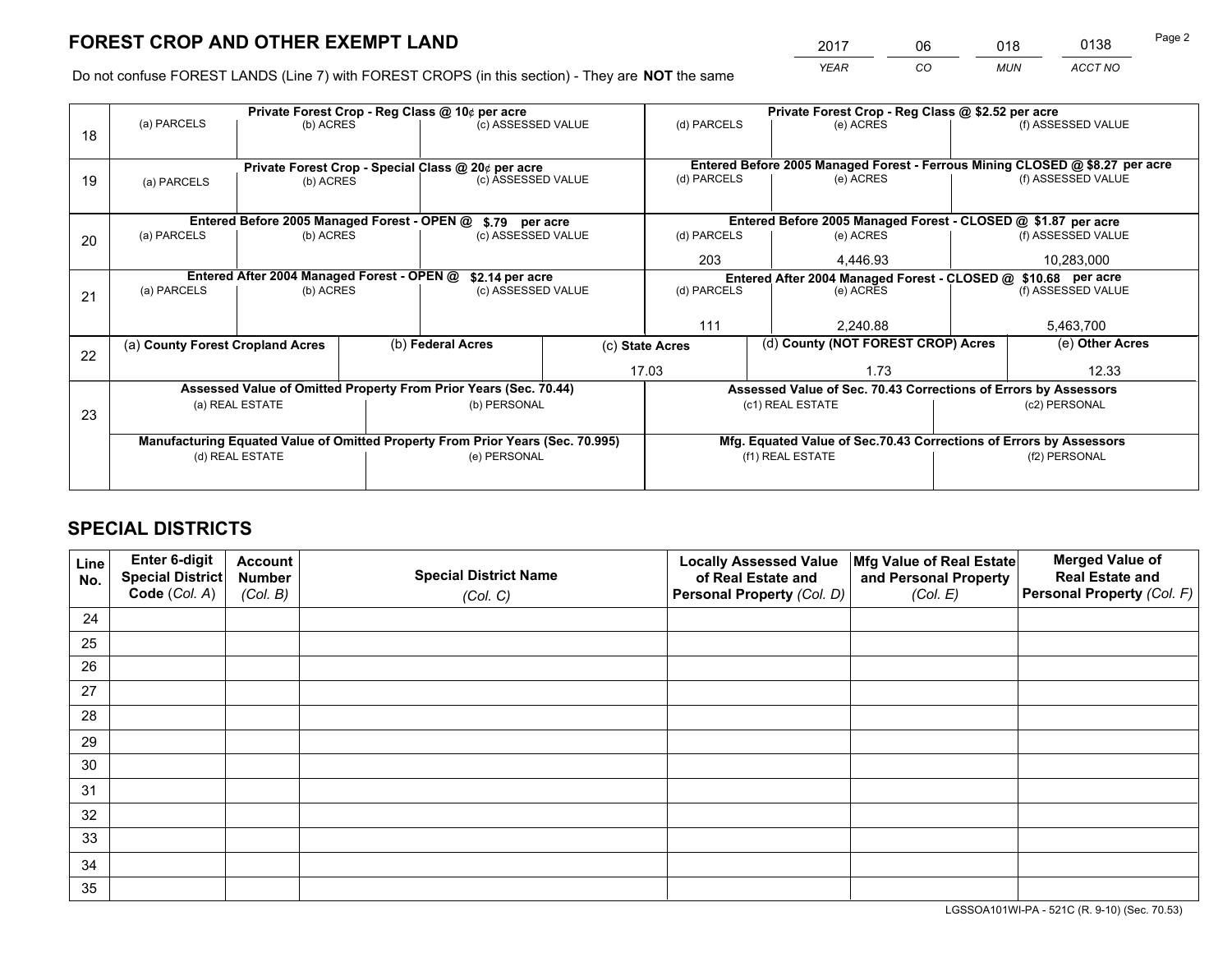|             |                                                          |                                             |                                                         | <b>YEAR</b>                                                                       | CO<br><b>MUN</b>                                              | <b>ACCT NO</b>                                                                 |  |  |
|-------------|----------------------------------------------------------|---------------------------------------------|---------------------------------------------------------|-----------------------------------------------------------------------------------|---------------------------------------------------------------|--------------------------------------------------------------------------------|--|--|
| Line<br>No. | Enter 6-digit<br><b>School District</b><br>Code (Col. A) | <b>Account</b><br><b>Number</b><br>(Col. B) | <b>School District Name</b><br>(Col. C)                 | <b>Locally Assessed Value</b><br>of Real Estate and<br>Personal Property (Col. D) | Mfg Value of Real Estate<br>and Personal Property<br>(Col. E) | <b>Merged Value of</b><br><b>Real Estate and</b><br>Personal Property (Col. F) |  |  |
|             | A. SCHOOL DISTRICTS (K-8 and K-12)                       |                                             |                                                         |                                                                                   |                                                               |                                                                                |  |  |
| 36          | 060084                                                   | 0041                                        | <b>SCH D OF ALMA</b>                                    | 21,182,950                                                                        |                                                               | 21,182,950                                                                     |  |  |
| 37          | 061155                                                   | 0042                                        | SCH D OF COCHRANE-FOUNTAIN CITY                         | 323,900                                                                           |                                                               | 323,900                                                                        |  |  |
| 38          | 062142                                                   | 0043                                        | <b>SCH D OF GILMANTON</b>                               | 4,832,700                                                                         |                                                               | 4,832,700                                                                      |  |  |
| 39          |                                                          |                                             |                                                         |                                                                                   |                                                               |                                                                                |  |  |
| 40          |                                                          |                                             |                                                         |                                                                                   |                                                               |                                                                                |  |  |
| 41          |                                                          |                                             |                                                         |                                                                                   |                                                               |                                                                                |  |  |
| 42          |                                                          |                                             |                                                         |                                                                                   |                                                               |                                                                                |  |  |
| 43          |                                                          |                                             |                                                         |                                                                                   |                                                               |                                                                                |  |  |
| 44          |                                                          |                                             |                                                         |                                                                                   |                                                               |                                                                                |  |  |
| 45          |                                                          |                                             |                                                         |                                                                                   |                                                               |                                                                                |  |  |
| 46          |                                                          |                                             |                                                         |                                                                                   |                                                               |                                                                                |  |  |
| 47          |                                                          |                                             |                                                         |                                                                                   |                                                               |                                                                                |  |  |
| 48          |                                                          |                                             |                                                         |                                                                                   |                                                               |                                                                                |  |  |
| 49          |                                                          |                                             |                                                         |                                                                                   |                                                               |                                                                                |  |  |
| 50          |                                                          |                                             | TOTAL ASSESSED VALUE OF SCHOOL DISTRICTS (K-8 and K-12) | 26,339,550                                                                        |                                                               | 26,339,550                                                                     |  |  |
|             | <b>B.</b><br><b>UNION HIGH SCHOOL DISTRICTS</b>          |                                             |                                                         |                                                                                   |                                                               |                                                                                |  |  |
| 51          |                                                          |                                             |                                                         |                                                                                   |                                                               |                                                                                |  |  |
| 52          |                                                          |                                             |                                                         |                                                                                   |                                                               |                                                                                |  |  |
| 53          |                                                          |                                             |                                                         |                                                                                   |                                                               |                                                                                |  |  |
| 54          |                                                          |                                             |                                                         |                                                                                   |                                                               |                                                                                |  |  |
| 55          | TOTAL ASSESSED VALUE OF UNION HIGH SCHOOLS               |                                             |                                                         |                                                                                   |                                                               |                                                                                |  |  |
|             | <b>TECHNICAL COLLEGE DISTRICTS</b><br>$C_{\cdot}$        |                                             |                                                         |                                                                                   |                                                               |                                                                                |  |  |
| 56          | 000100                                                   | 0001                                        | CHIPPEWA VALLEY TECHNICAL COLLEGE EAUC                  | 26,015,650                                                                        |                                                               | 26,015,650                                                                     |  |  |
| 57          | 000200                                                   | 0002                                        | WESTERN TECHNICAL COLLEGE LACR                          | 323,900                                                                           |                                                               | 323,900                                                                        |  |  |
| 58          |                                                          |                                             |                                                         |                                                                                   |                                                               |                                                                                |  |  |
| 59          |                                                          |                                             | TOTAL ASSESSED VALUE OF TECHNICAL COLLEGES              | 26,339,550                                                                        |                                                               | 26,339,550                                                                     |  |  |

2017

06

018

## *I hereby certify, to the best of my knowledge and belief, this form is complete and correct.*

**SCHOOL DISTRICTS**

| Print name of preparer | Title                    |                | Date (MM / DD / CCYY) |
|------------------------|--------------------------|----------------|-----------------------|
|                        |                          |                |                       |
| Signature of preparer  | Contact Telephone Number | E-mail address |                       |
|                        | $\overline{\phantom{0}}$ |                |                       |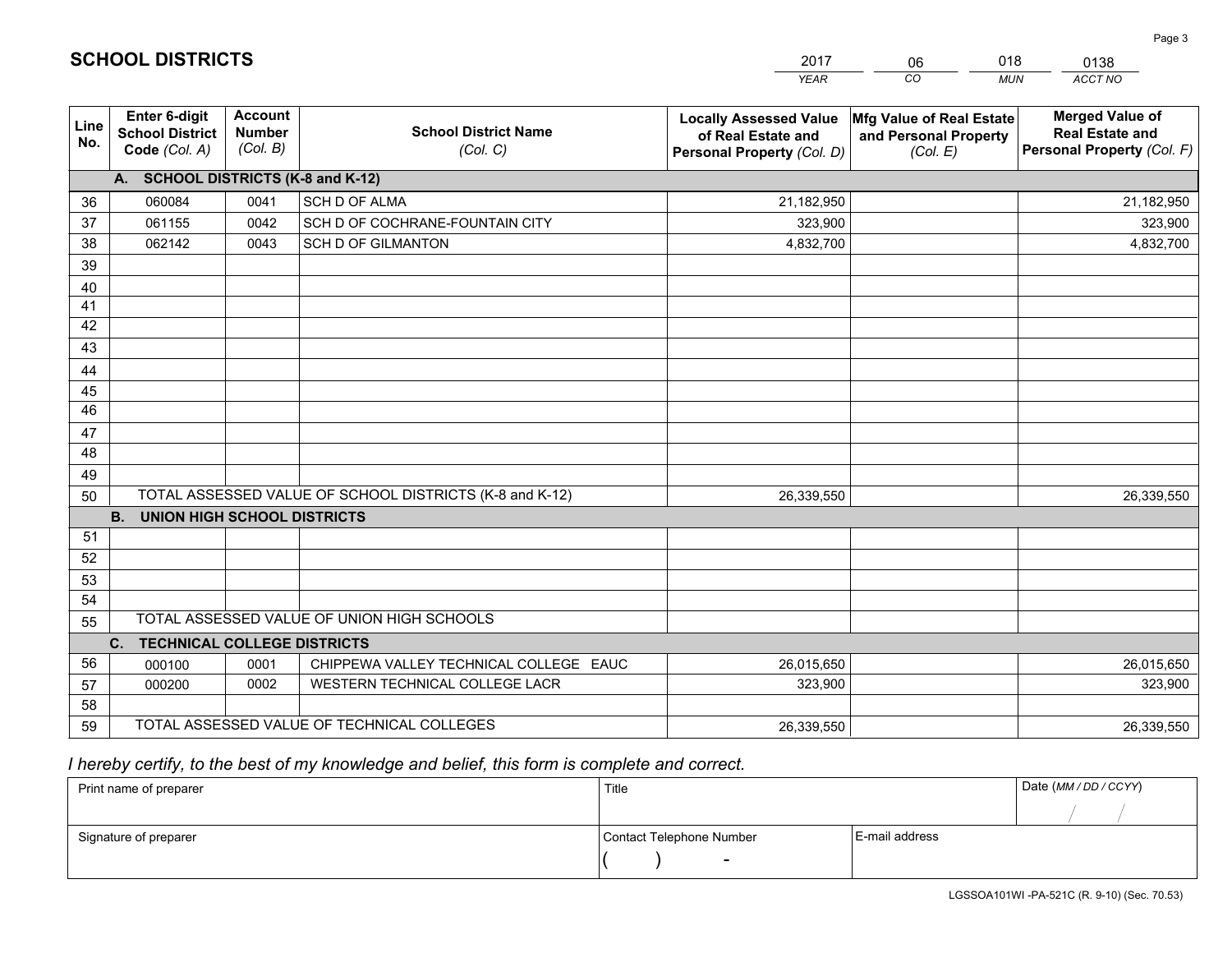#### **HIGHLIGHTS**

- 1. Complete the Statement of Assessment after the Board of Review. Reflect any changes made there.
- 2. Use black ink to complete.
- 3. Line 16 must equal Line 50, Col D.
- 4. Line 55 must equal the total of K-8 schools listed on lines 36-49. Do not include K-12 schools in this comparision.
- 5. Line 59, Col. D must equal Line 16.
- 6. Special District, School District and Technical College District values must include both real estate and personal property. Examples of Special districts are: town sanitary districts, public inland lake protection and rehabilitation districts, and metropolitan sewerage districts.
- 7. DO NOT INCLUDE Manufacturing property values.DOR will print these values on the final SOA.
- 8. Accuracy of this form is very important. The values reported directly affect the equalized value DOR calculates for school and special districts.

#### **Page 1:**

 If not prefilled, enter the tax year,county and municipal code,municipal type, municipal name and county name on the top of form.

Check the Amended box, if filing an amended / corrected SOA.

 Report the parcel count, acres and assessed value of taxable general property, total parcel count, (real and personal), total acres, and values from final figures set by the Board of Review.

- A. Real Estate land and improvements (buildings, etc.) is reported on lines 1 8, total line 9.
- B. Personal Property is reported on lines 11 14, Column D, total line 15.
- C. To complete this report, use the computer produced summary of the assessment roll that shows these amounts.
- D. Use whole numbers only.
- E. Add each line across and each column down to verify entries.

### **Page 2:**

- A. Report Special Items (not subject to general property tax).
- 1. Private Forest Croplands and Managed Forest Lands are reported on lines 18,19, 20 and 21. Be sure to report assessed values **NOT** taxes.
- 2. You should have copies of the orders of entry, orders of withdrawal, etc., to update your assessment roll.
	- 3. Show hundredths of acres (e.g. 39.75).
- 4. Tax exempt lands are reported on line 22.
- 5. Omitted property and sec. 70.43, Wis. Stats., corrections of errors by assessor are reported on line 23. Report real estate and personal property separately. These should be for **prior years**, not something found on the current assessment roll after the board of review.
- B. Special District (Lines 24-35) Include the value of both real and personal property.

 The Department of Revenue (DOR) preprints much of the information regarding names and codes for schools, special districts,etc. If a district is not listed, enter the name and value only, DOR will enter the proper code.

### **Page 3 School Districts:**

Include the value of both real and personal property.

Report School District (regular, elementary, union high school, and technical college).

- 1. Regular (K-12) and Elementary (K-8) school values are reported on lines 36-49, total on line 50.
- 2. Union High School (UHS) (use only if elementary schools are listed on lines 36-49) are reported on lines 51-54. UHS total value (line 55) must equal to the total **elementary school** values reported on lines 36-49. Do notinclude K-12 schools in this comparison.
- 3. Technical College values are reported on lines 56-58, total on line 59.
- 4. Use the computer summary that shows these amounts to complete this report.

#### **This form is due the second Monday in June. File this report only after your Board of Review is complete.**

 *If you have questions: Return forms to:*

 Email: lgs@wisconsin.gov Wisconsin Department of RevenueCall:  $(608)$  266-2569 or  $(608)$  264-6892 Fax number: (608) 264-6887 PO Box 8971

Local Government Services Section 6-97 Madison WI 53708-8971

S1619 COUNTY RD XX ALMA, WI 54610 - 8134 S1619 COUNTY RD XX ALMA, WI 54610 - 8134 CAROLYN THOMSEN<br>TOWN OF LINCOLN CAROLYN THOMSEN TOWN OF LINCOLN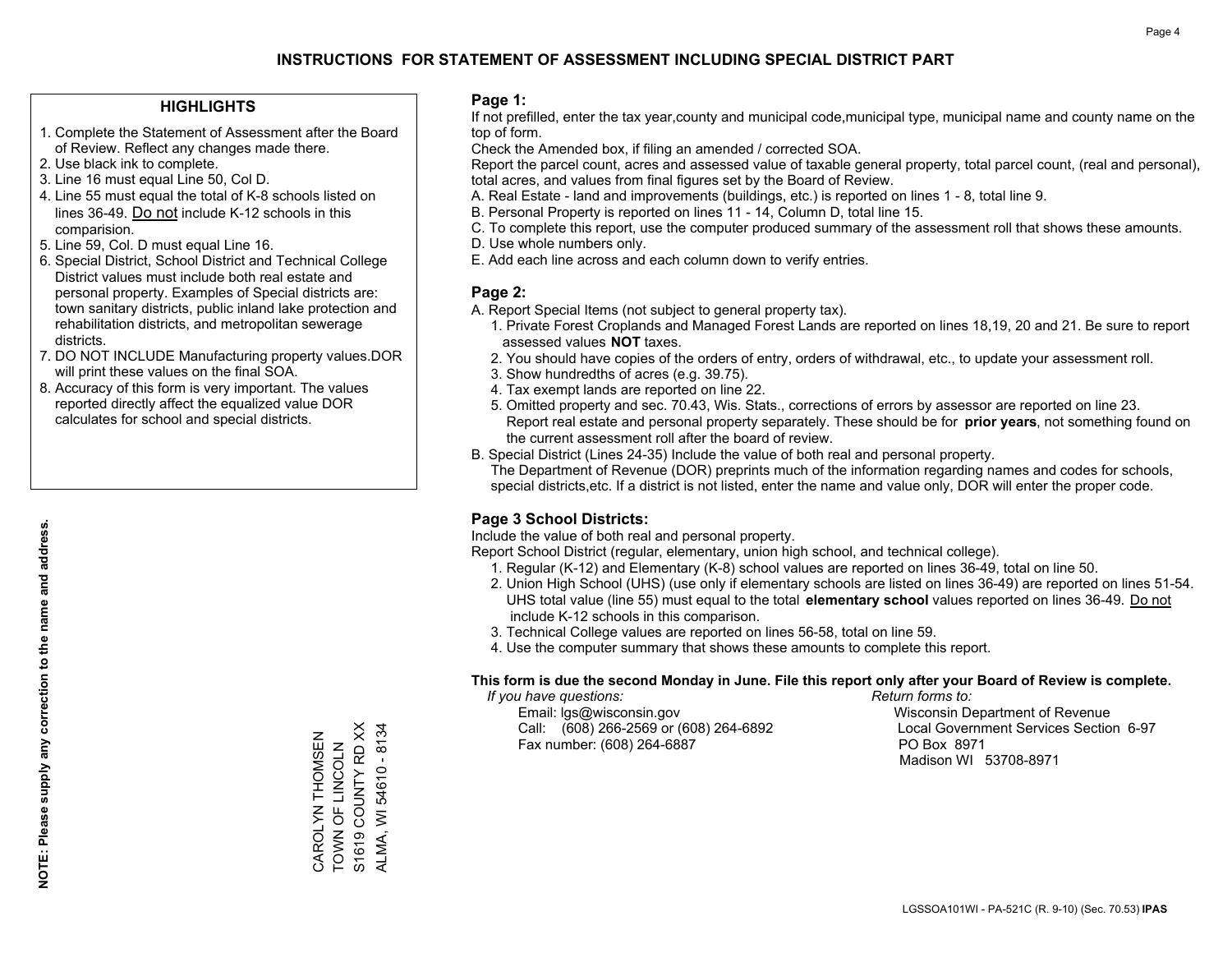**FINAL - EQUATED**

**STATEMENT OF ASSESSMENT FOR 2017** 

| Пĥ       | חלח | 0139    |
|----------|-----|---------|
| $\alpha$ | MUN | ACCT NO |

|      | <b>FOR</b>                                                                                                                                                                                   | <b>TOWN OF</b><br><b>OF</b><br>Town - Village - City      | <b>MAXVILLE</b><br><b>Municipality Name</b> |              | <b>BUFFALO COUNTY</b><br><b>County Name</b>    |                                |                                        | WHEN COMPLETING THIS DOCUMENT<br>DO NOT WRITE OVER X's OR IN SHADED AREAS |
|------|----------------------------------------------------------------------------------------------------------------------------------------------------------------------------------------------|-----------------------------------------------------------|---------------------------------------------|--------------|------------------------------------------------|--------------------------------|----------------------------------------|---------------------------------------------------------------------------|
| Line |                                                                                                                                                                                              | <b>REAL ESTATE</b>                                        |                                             | PARCEL COUNT | NO. OF ACRES<br><b>WHOLE</b>                   | <b>VALUE OF</b><br><b>LAND</b> | <b>VALUE OF</b><br><b>IMPROVEMENTS</b> | <b>TOTAL VALUE OF LAND</b><br>AND IMPROVEMENTS                            |
| No.  |                                                                                                                                                                                              | (See Lines 18 - 22 for<br>other Real Estate)              | Col. A                                      | Col. B       | TOTAL LAND IMPROVEMENTS NUMBERS ONLY<br>Col. C | Col. D                         | Col. E                                 | Col. F                                                                    |
| -1   |                                                                                                                                                                                              | <b>RESIDENTIAL - Class 1</b>                              | 92                                          | 83           | 128                                            | 462,600                        | 8,814,000                              | 9,276,600                                                                 |
| 2    |                                                                                                                                                                                              | <b>COMMERCIAL - Class 2</b>                               | 3                                           | 3            |                                                | 30,800                         | 186,000                                | 216,800                                                                   |
| 3    |                                                                                                                                                                                              | <b>MANUFACTURING - Class 3</b>                            | 4                                           | 1            | 133                                            | 338,400                        | 79,600                                 | 418,000                                                                   |
| 4    |                                                                                                                                                                                              | <b>AGRICULTURAL - Class 4</b>                             | 622                                         |              | 11,728                                         | 1,628,650                      |                                        | 1,628,650                                                                 |
| 5    |                                                                                                                                                                                              | <b>UNDEVELOPED - Class 5</b>                              | 173                                         |              | 437                                            | 218,800                        |                                        | 218,800                                                                   |
| 6    |                                                                                                                                                                                              | AGRICULTURAL FOREST - Class 5m                            | 379                                         |              | 5,802                                          | 9,143,500                      |                                        | 9,143,500                                                                 |
| 7    |                                                                                                                                                                                              | FOREST LANDS - Class 6                                    | 77                                          |              | 924                                            | 2,973,500                      |                                        | 2,973,500                                                                 |
| 8    |                                                                                                                                                                                              | OTHER - Class 7                                           | 100                                         | 114          | 159                                            | 464,100                        | 8,009,400                              | 8,473,500                                                                 |
| 9    |                                                                                                                                                                                              | TOTAL - ALL COLUMNS                                       | 1,450                                       | 201          | 19,318                                         | 15,260,350                     | 17,089,000                             | 32,349,350                                                                |
| 10   |                                                                                                                                                                                              | NUMBER OF PERSONAL PROPERTY ACCOUNTS IN ROLL              |                                             |              | 8                                              | <b>LOCALLY ASSESSED</b>        | <b>MANUFACTURING</b>                   | <b>MERGED</b>                                                             |
| 11   |                                                                                                                                                                                              | BOATS AND OTHER WATERCRAFT NOT EXEMPT - Code 1            |                                             |              |                                                | 0                              | $\Omega$                               | $\mathbf{0}$                                                              |
| 12   |                                                                                                                                                                                              | MACHINERY, TOOLS AND PATTERNS - Code 2                    |                                             |              |                                                | 16,600                         | 18,000                                 | 34,600                                                                    |
| 13   |                                                                                                                                                                                              | FURNITURE, FIXTURES AND EQUIPMENT - Code 3                |                                             |              |                                                | 500                            | $\Omega$                               | 500                                                                       |
| 14   |                                                                                                                                                                                              | ALL OTHER PERSONAL PROPERTY NOT EXEMPT - Codes 4A, 4B, 4C |                                             |              |                                                | 2,300                          | 300                                    | 2,600                                                                     |
| 15   | TOTAL OF PERSONAL PROPERTY NOT EXEMPT (Total of Lines 11-14)<br>19,400                                                                                                                       |                                                           |                                             |              |                                                |                                | 18,300                                 | 37,700                                                                    |
| 16   | AGGREGATE ASSESSED VALUE OF ALL PROPERTY SUBJECT TO THE GENERAL PROPERTY TAX (Total of Lines 9F and 15F)<br>MUST EQUAL TOTAL VALUE OF THE SCHOOL DISTRICTS (K-12 PLUS K-8) - Line 50, Col. F |                                                           |                                             |              |                                                |                                | 32,387,050                             |                                                                           |
| 17   | Name of Assessor<br>Telephone #<br><b>BOARD OF REVIEW</b><br>DATE OF FINAL ADJOURNMENT<br>06/12/2017<br><b>ERIC KLEVEN</b>                                                                   |                                                           |                                             |              |                                                |                                | (715) 598-4599                         |                                                                           |

REMARKS

The Assessment Ratio to be used in calculating the estimated Fair Market Value on tax bills for this tax district is .861986867<br>This ratio should be used to convert assessed values to "Calculate Equalized Values" in Step 1 Commission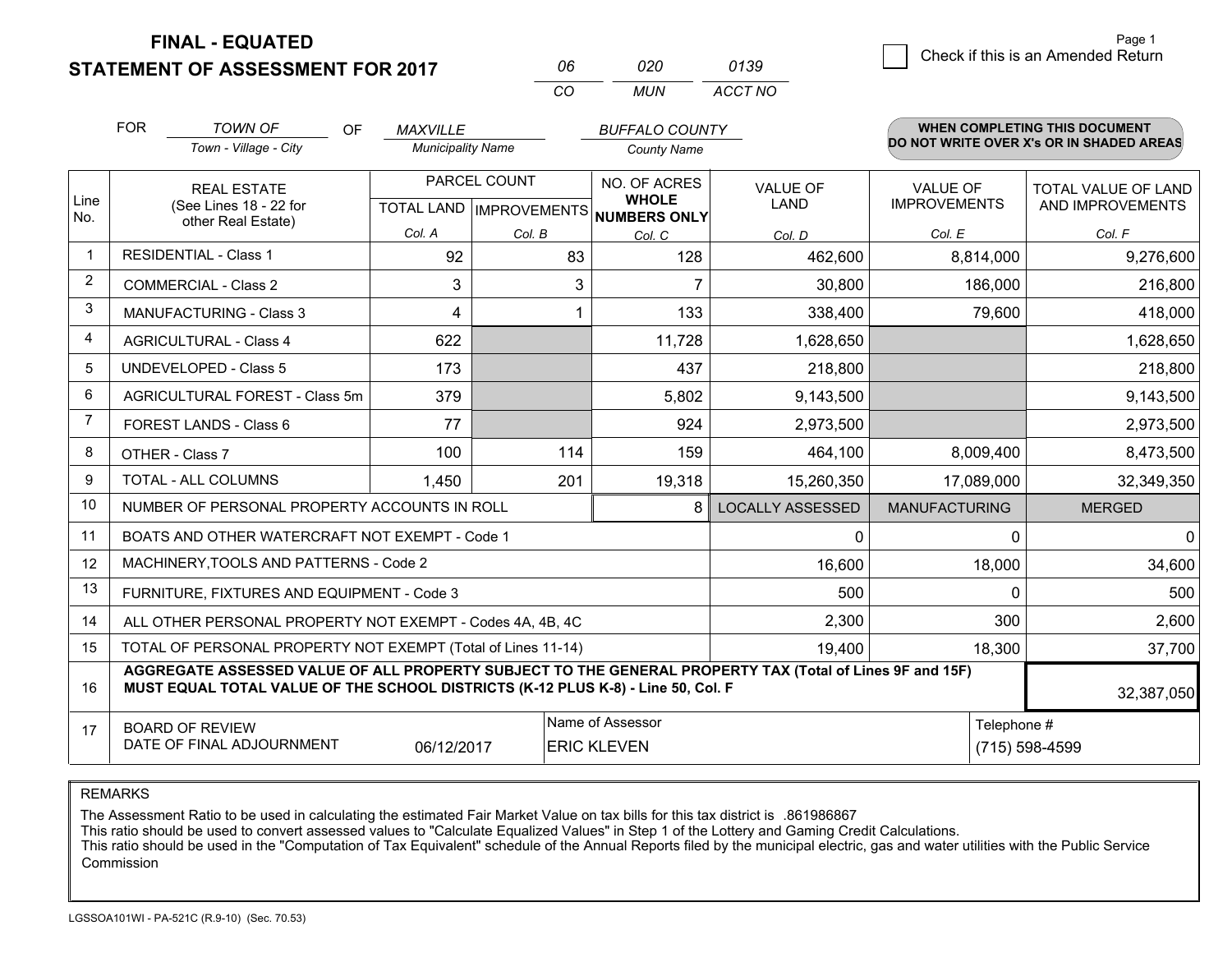*YEAR CO MUN ACCT NO* <sup>2017</sup> <sup>06</sup> <sup>020</sup> <sup>0139</sup> Page 2

Do not confuse FOREST LANDS (Line 7) with FOREST CROPS (in this section) - They are **NOT** the same

|    |                                            |                                             |  | Private Forest Crop - Reg Class @ 10¢ per acre                                 |                 | Private Forest Crop - Reg Class @ \$2.52 per acre                            |                                                                 |                                                               |                    |
|----|--------------------------------------------|---------------------------------------------|--|--------------------------------------------------------------------------------|-----------------|------------------------------------------------------------------------------|-----------------------------------------------------------------|---------------------------------------------------------------|--------------------|
| 18 | (a) PARCELS                                | (b) ACRES                                   |  | (c) ASSESSED VALUE                                                             |                 | (d) PARCELS                                                                  | (e) ACRES                                                       |                                                               | (f) ASSESSED VALUE |
|    |                                            |                                             |  |                                                                                |                 |                                                                              |                                                                 |                                                               |                    |
|    |                                            |                                             |  | Private Forest Crop - Special Class @ 20¢ per acre                             |                 | Entered Before 2005 Managed Forest - Ferrous Mining CLOSED @ \$8.27 per acre |                                                                 |                                                               |                    |
| 19 | (a) PARCELS                                | (b) ACRES                                   |  | (c) ASSESSED VALUE                                                             |                 | (d) PARCELS                                                                  | (e) ACRES                                                       |                                                               | (f) ASSESSED VALUE |
|    |                                            |                                             |  |                                                                                |                 |                                                                              |                                                                 |                                                               |                    |
|    |                                            | Entered Before 2005 Managed Forest - OPEN @ |  | \$.79 per acre                                                                 |                 | Entered Before 2005 Managed Forest - CLOSED @ \$1.87 per acre                |                                                                 |                                                               |                    |
| 20 | (a) PARCELS                                | (b) ACRES                                   |  | (c) ASSESSED VALUE                                                             |                 | (d) PARCELS                                                                  | (e) ACRES                                                       |                                                               | (f) ASSESSED VALUE |
|    | 2                                          | 21                                          |  | 33,100                                                                         |                 | 118                                                                          | 2.989.97                                                        |                                                               | 6,691,500          |
|    | Entered After 2004 Managed Forest - OPEN @ |                                             |  |                                                                                | \$2.14 per acre |                                                                              |                                                                 | Entered After 2004 Managed Forest - CLOSED @ \$10.68 per acre |                    |
| 21 | (a) PARCELS                                | (b) ACRES                                   |  | (c) ASSESSED VALUE                                                             |                 | (d) PARCELS                                                                  | (e) ACRES                                                       |                                                               | (f) ASSESSED VALUE |
|    |                                            |                                             |  |                                                                                |                 |                                                                              |                                                                 |                                                               |                    |
|    |                                            |                                             |  |                                                                                |                 | 49                                                                           | 1.297.66                                                        |                                                               | 2,976,000          |
| 22 | (a) County Forest Cropland Acres           |                                             |  | (b) Federal Acres                                                              |                 | (c) State Acres                                                              | (d) County (NOT FOREST CROP) Acres                              |                                                               | (e) Other Acres    |
|    |                                            |                                             |  |                                                                                |                 | 2,994.7                                                                      | 2.25                                                            |                                                               | 10.98              |
|    |                                            |                                             |  | Assessed Value of Omitted Property From Prior Years (Sec. 70.44)               |                 |                                                                              | Assessed Value of Sec. 70.43 Corrections of Errors by Assessors |                                                               |                    |
| 23 |                                            | (a) REAL ESTATE                             |  | (b) PERSONAL                                                                   |                 |                                                                              | (c1) REAL ESTATE                                                |                                                               | (c2) PERSONAL      |
|    |                                            |                                             |  |                                                                                |                 |                                                                              |                                                                 |                                                               |                    |
|    |                                            |                                             |  | Manufacturing Equated Value of Omitted Property From Prior Years (Sec. 70.995) |                 | Mfg. Equated Value of Sec.70.43 Corrections of Errors by Assessors           |                                                                 |                                                               |                    |
|    | (d) REAL ESTATE                            |                                             |  | (e) PERSONAL                                                                   |                 |                                                                              | (f1) REAL ESTATE                                                |                                                               | (f2) PERSONAL      |
|    |                                            |                                             |  |                                                                                |                 |                                                                              |                                                                 |                                                               |                    |

## **SPECIAL DISTRICTS**

| Line<br>No. | Enter 6-digit<br>Special District | <b>Account</b><br><b>Number</b> | <b>Special District Name</b> | <b>Locally Assessed Value</b><br>of Real Estate and | Mfg Value of Real Estate<br>and Personal Property | <b>Merged Value of</b><br><b>Real Estate and</b> |
|-------------|-----------------------------------|---------------------------------|------------------------------|-----------------------------------------------------|---------------------------------------------------|--------------------------------------------------|
|             | Code (Col. A)                     | (Col. B)                        | (Col. C)                     | Personal Property (Col. D)                          | (Col. E)                                          | Personal Property (Col. F)                       |
| 24          |                                   |                                 |                              |                                                     |                                                   |                                                  |
| 25          |                                   |                                 |                              |                                                     |                                                   |                                                  |
| 26          |                                   |                                 |                              |                                                     |                                                   |                                                  |
| 27          |                                   |                                 |                              |                                                     |                                                   |                                                  |
| 28          |                                   |                                 |                              |                                                     |                                                   |                                                  |
| 29          |                                   |                                 |                              |                                                     |                                                   |                                                  |
| 30          |                                   |                                 |                              |                                                     |                                                   |                                                  |
| 31          |                                   |                                 |                              |                                                     |                                                   |                                                  |
| 32          |                                   |                                 |                              |                                                     |                                                   |                                                  |
| 33          |                                   |                                 |                              |                                                     |                                                   |                                                  |
| 34          |                                   |                                 |                              |                                                     |                                                   |                                                  |
| 35          |                                   |                                 |                              |                                                     |                                                   |                                                  |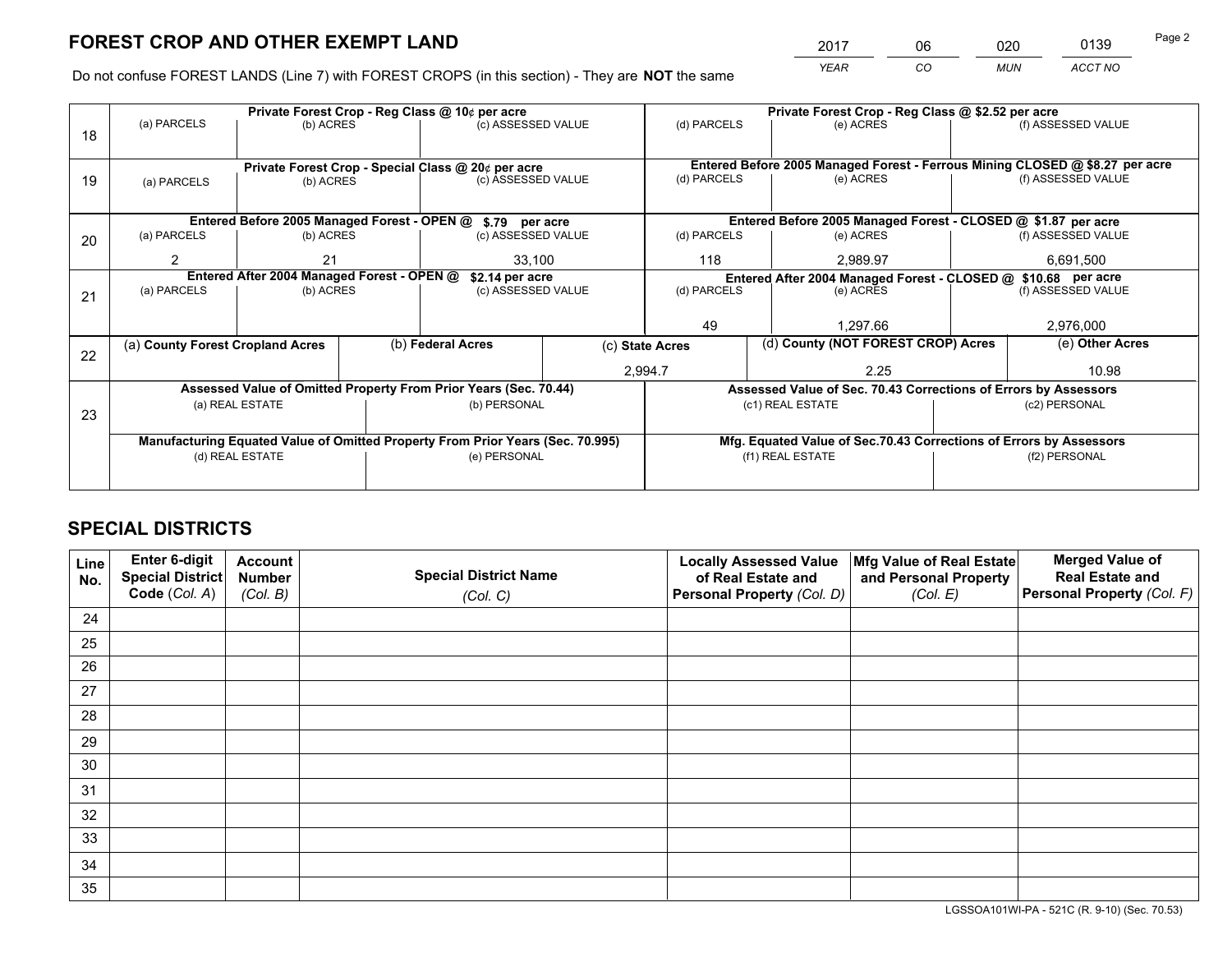|             |                                                                 |                                             |                                                         | <b>YEAR</b>                                                                       | CO<br><b>MUN</b>                                              | ACCT NO                                                                        |
|-------------|-----------------------------------------------------------------|---------------------------------------------|---------------------------------------------------------|-----------------------------------------------------------------------------------|---------------------------------------------------------------|--------------------------------------------------------------------------------|
| Line<br>No. | <b>Enter 6-digit</b><br><b>School District</b><br>Code (Col. A) | <b>Account</b><br><b>Number</b><br>(Col. B) | <b>School District Name</b><br>(Col. C)                 | <b>Locally Assessed Value</b><br>of Real Estate and<br>Personal Property (Col. D) | Mfg Value of Real Estate<br>and Personal Property<br>(Col. E) | <b>Merged Value of</b><br><b>Real Estate and</b><br>Personal Property (Col. F) |
|             | A. SCHOOL DISTRICTS (K-8 and K-12)                              |                                             |                                                         |                                                                                   |                                                               |                                                                                |
| 36          | 461499                                                          | 0278                                        | SCH D OF DURAND                                         | 31,950,750                                                                        | 436,300                                                       | 32,387,050                                                                     |
| 37          |                                                                 |                                             |                                                         |                                                                                   |                                                               |                                                                                |
| 38          |                                                                 |                                             |                                                         |                                                                                   |                                                               |                                                                                |
| 39          |                                                                 |                                             |                                                         |                                                                                   |                                                               |                                                                                |
| 40          |                                                                 |                                             |                                                         |                                                                                   |                                                               |                                                                                |
| 41<br>42    |                                                                 |                                             |                                                         |                                                                                   |                                                               |                                                                                |
| 43          |                                                                 |                                             |                                                         |                                                                                   |                                                               |                                                                                |
|             |                                                                 |                                             |                                                         |                                                                                   |                                                               |                                                                                |
| 44<br>45    |                                                                 |                                             |                                                         |                                                                                   |                                                               |                                                                                |
| 46          |                                                                 |                                             |                                                         |                                                                                   |                                                               |                                                                                |
| 47          |                                                                 |                                             |                                                         |                                                                                   |                                                               |                                                                                |
| 48          |                                                                 |                                             |                                                         |                                                                                   |                                                               |                                                                                |
| 49          |                                                                 |                                             |                                                         |                                                                                   |                                                               |                                                                                |
| 50          |                                                                 |                                             | TOTAL ASSESSED VALUE OF SCHOOL DISTRICTS (K-8 and K-12) | 31,950,750                                                                        | 436,300                                                       | 32,387,050                                                                     |
|             | <b>B.</b><br>UNION HIGH SCHOOL DISTRICTS                        |                                             |                                                         |                                                                                   |                                                               |                                                                                |
| 51          |                                                                 |                                             |                                                         |                                                                                   |                                                               |                                                                                |
| 52          |                                                                 |                                             |                                                         |                                                                                   |                                                               |                                                                                |
| 53          |                                                                 |                                             |                                                         |                                                                                   |                                                               |                                                                                |
| 54          |                                                                 |                                             |                                                         |                                                                                   |                                                               |                                                                                |
| 55          |                                                                 |                                             | TOTAL ASSESSED VALUE OF UNION HIGH SCHOOLS              |                                                                                   |                                                               |                                                                                |
|             | C.<br><b>TECHNICAL COLLEGE DISTRICTS</b>                        |                                             |                                                         |                                                                                   |                                                               |                                                                                |
| 56          | 000100                                                          | 0001                                        | CHIPPEWA VALLEY TECHNICAL COLLEGE EAUC                  | 31,950,750                                                                        | 436,300                                                       | 32,387,050                                                                     |
| 57<br>58    |                                                                 |                                             |                                                         |                                                                                   |                                                               |                                                                                |
| 59          |                                                                 |                                             | TOTAL ASSESSED VALUE OF TECHNICAL COLLEGES              | 31,950,750                                                                        | 436,300                                                       | 32,387,050                                                                     |
|             |                                                                 |                                             |                                                         |                                                                                   |                                                               |                                                                                |

 *I hereby certify, to the best of my knowledge and belief, this form is complete and correct.*

| Print name of preparer | Title                    |                | Date (MM / DD / CCYY) |
|------------------------|--------------------------|----------------|-----------------------|
|                        |                          |                |                       |
| Signature of preparer  | Contact Telephone Number | E-mail address |                       |
|                        | $\sim$                   |                |                       |

| <b>SCHOOL DISTRICTS</b> |  |
|-------------------------|--|
|-------------------------|--|

201706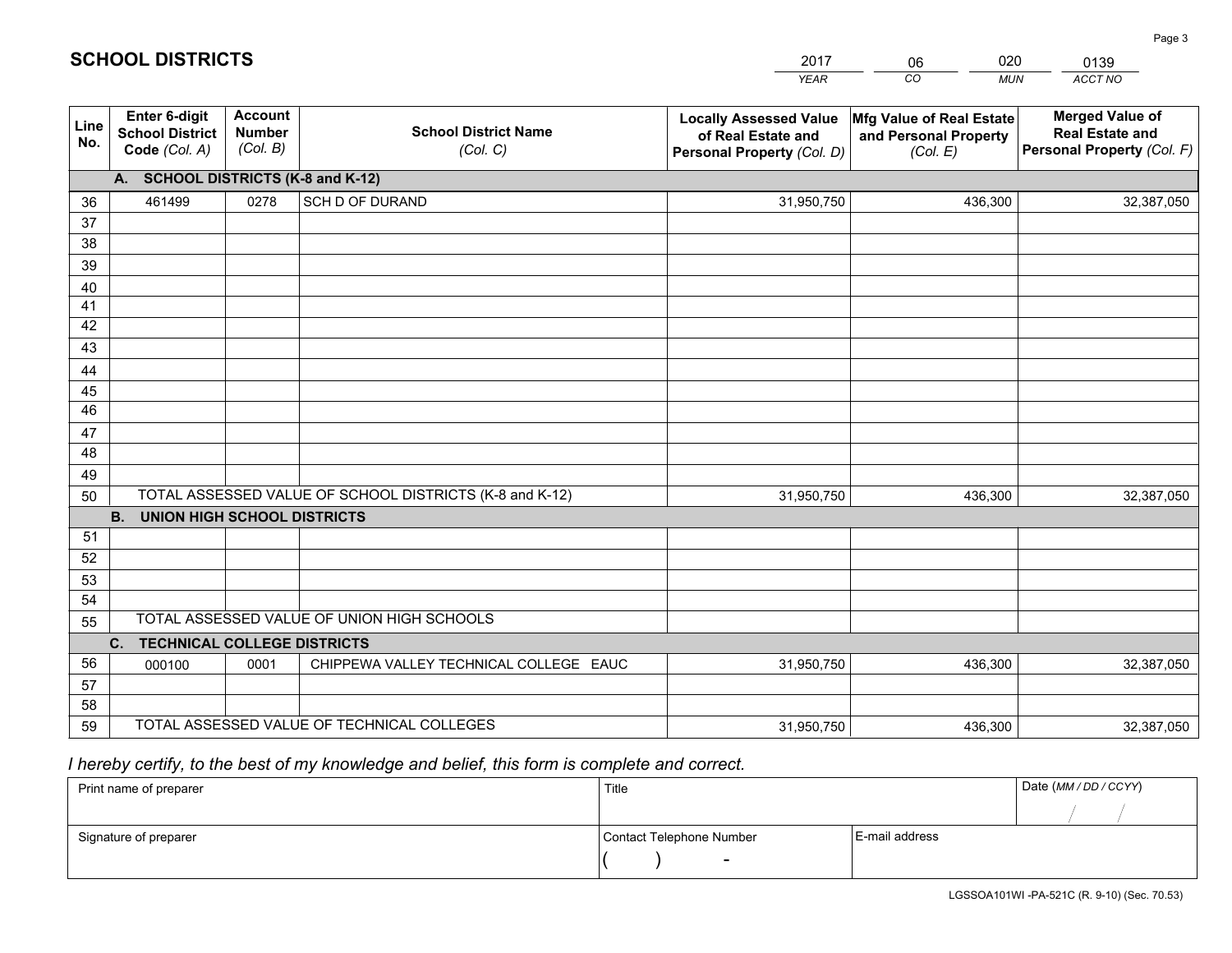## **HIGHLIGHTS**

- 1. Complete the Statement of Assessment after the Board of Review. Reflect any changes made there.
- 2. Use black ink to complete.
- 3. Line 16 must equal Line 50, Col D.
- 4. Line 55 must equal the total of K-8 schools listed on lines 36-49. Do not include K-12 schools in this comparision.
- 5. Line 59, Col. D must equal Line 16.
- 6. Special District, School District and Technical College District values must include both real estate and personal property. Examples of Special districts are: town sanitary districts, public inland lake protection and rehabilitation districts, and metropolitan sewerage districts.
- 7. DO NOT INCLUDE Manufacturing property values.DOR will print these values on the final SOA.
- 8. Accuracy of this form is very important. The values reported directly affect the equalized value DOR calculates for school and special districts.

#### **Page 1:**

 If not prefilled, enter the tax year,county and municipal code,municipal type, municipal name and county name on the top of form.

Check the Amended box, if filing an amended / corrected SOA.

 Report the parcel count, acres and assessed value of taxable general property, total parcel count, (real and personal), total acres, and values from final figures set by the Board of Review.

- A. Real Estate land and improvements (buildings, etc.) is reported on lines 1 8, total line 9.
- B. Personal Property is reported on lines 11 14, Column D, total line 15.
- C. To complete this report, use the computer produced summary of the assessment roll that shows these amounts.
- D. Use whole numbers only.
- E. Add each line across and each column down to verify entries.

## **Page 2:**

- A. Report Special Items (not subject to general property tax).
- 1. Private Forest Croplands and Managed Forest Lands are reported on lines 18,19, 20 and 21. Be sure to report assessed values **NOT** taxes.
- 2. You should have copies of the orders of entry, orders of withdrawal, etc., to update your assessment roll.
	- 3. Show hundredths of acres (e.g. 39.75).
- 4. Tax exempt lands are reported on line 22.
- 5. Omitted property and sec. 70.43, Wis. Stats., corrections of errors by assessor are reported on line 23. Report real estate and personal property separately. These should be for **prior years**, not something found on the current assessment roll after the board of review.
- B. Special District (Lines 24-35) Include the value of both real and personal property.
- The Department of Revenue (DOR) preprints much of the information regarding names and codes for schools, special districts,etc. If a district is not listed, enter the name and value only, DOR will enter the proper code.

## **Page 3 School Districts:**

Include the value of both real and personal property.

Report School District (regular, elementary, union high school, and technical college).

- 1. Regular (K-12) and Elementary (K-8) school values are reported on lines 36-49, total on line 50.
- 2. Union High School (UHS) (use only if elementary schools are listed on lines 36-49) are reported on lines 51-54. UHS total value (line 55) must equal to the total **elementary school** values reported on lines 36-49. Do notinclude K-12 schools in this comparison.
- 3. Technical College values are reported on lines 56-58, total on line 59.
- 4. Use the computer summary that shows these amounts to complete this report.

#### **This form is due the second Monday in June. File this report only after your Board of Review is complete.**

 *If you have questions: Return forms to:*

 Email: lgs@wisconsin.gov Wisconsin Department of RevenueCall:  $(608)$  266-2569 or  $(608)$  264-6892 Fax number: (608) 264-6887 PO Box 8971

Local Government Services Section 6-97 Madison WI 53708-8971

DURAND, WI 54736 - 8068 DURAND, WI 54736 - 8068 S386 COUNTY RD AA BARBARA TRAUN<br>TOWN OF MAXVILLE TOWN OF MAXVILLE S386 COUNTY RD AA BARBARA TRAUN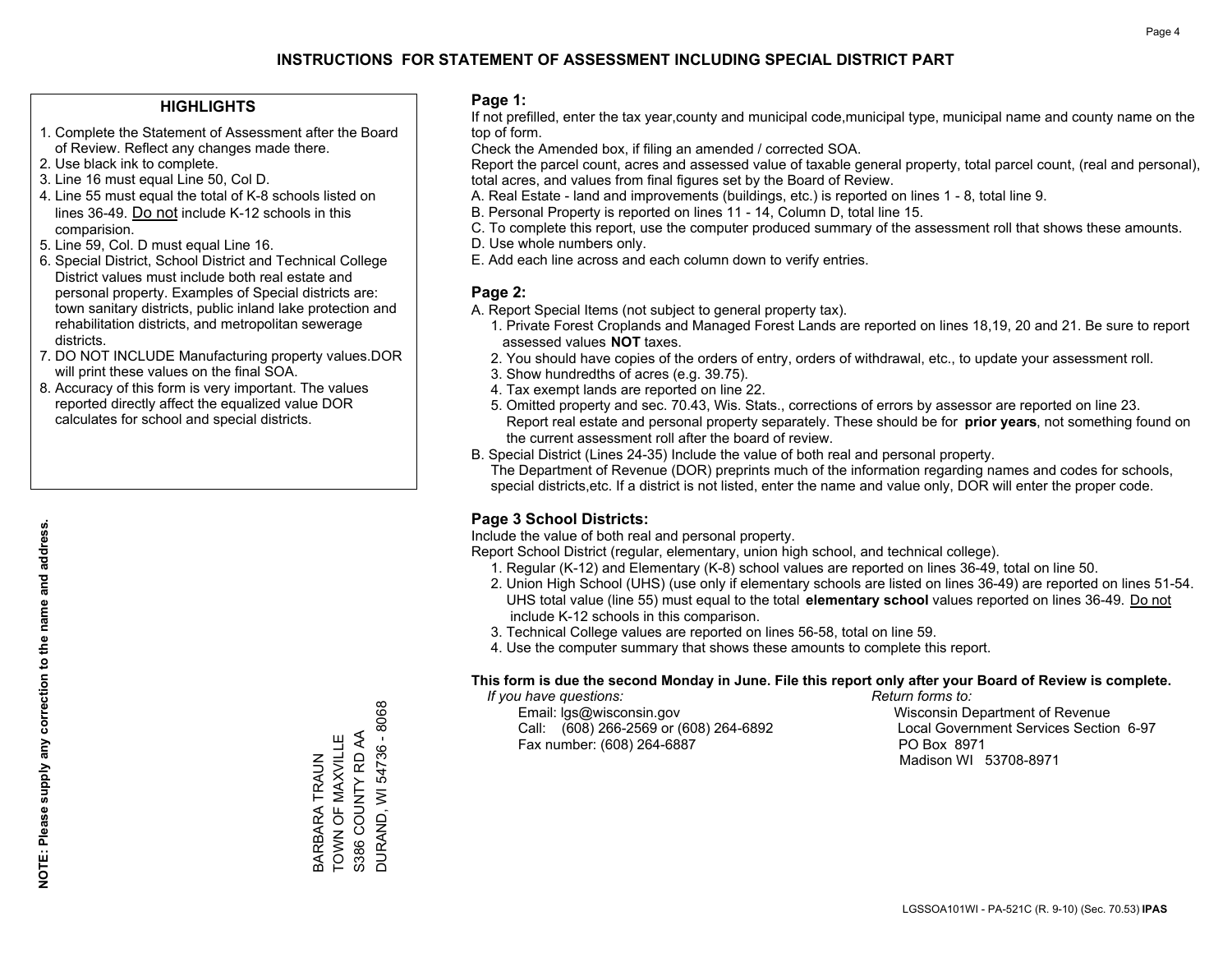**FINAL - EQUATED**

**STATEMENT OF ASSESSMENT FOR 2017** 

| Пĥ       | 7122 | 0140    |
|----------|------|---------|
| $\cdots$ | MUN. | ACCT NO |

|                | <b>FOR</b>                                                                                                                                                                                   | <b>TOWN OF</b><br>OF<br>Town - Village - City  | <b>MILTON</b><br><b>Municipality Name</b>           |        | <b>BUFFALO COUNTY</b><br><b>County Name</b> |                                |                                 | <b>WHEN COMPLETING THIS DOCUMENT</b><br>DO NOT WRITE OVER X's OR IN SHADED AREAS |
|----------------|----------------------------------------------------------------------------------------------------------------------------------------------------------------------------------------------|------------------------------------------------|-----------------------------------------------------|--------|---------------------------------------------|--------------------------------|---------------------------------|----------------------------------------------------------------------------------|
| Line<br>No.    | <b>REAL ESTATE</b><br>(See Lines 18 - 22 for<br>other Real Estate)                                                                                                                           |                                                | PARCEL COUNT<br>TOTAL LAND MPROVEMENTS NUMBERS ONLY |        | NO. OF ACRES<br><b>WHOLE</b>                | <b>VALUE OF</b><br><b>LAND</b> | VALUE OF<br><b>IMPROVEMENTS</b> | TOTAL VALUE OF LAND<br>AND IMPROVEMENTS                                          |
|                |                                                                                                                                                                                              |                                                | Col. A                                              | Col. B | Col. C                                      | Col. D                         | Col. E                          | Col. F                                                                           |
| -1             |                                                                                                                                                                                              | <b>RESIDENTIAL - Class 1</b>                   | 298                                                 | 237    | 195                                         | 3,912,300                      | 28,131,000                      | 32,043,300                                                                       |
| 2              |                                                                                                                                                                                              | <b>COMMERCIAL - Class 2</b>                    | 17                                                  | 14     | 47                                          | 444,600                        | 1,561,600                       | 2,006,200                                                                        |
| 3              |                                                                                                                                                                                              | <b>MANUFACTURING - Class 3</b>                 |                                                     |        | 13                                          | 54,700                         | 372,700                         | 427,400                                                                          |
| 4              |                                                                                                                                                                                              | <b>AGRICULTURAL - Class 4</b>                  | 368                                                 |        | 4,354                                       | 593,950                        |                                 | 593,950                                                                          |
| 5              |                                                                                                                                                                                              | UNDEVELOPED - Class 5                          | 194                                                 |        | 2,487                                       | 913,300                        |                                 | 913,300                                                                          |
| 6              |                                                                                                                                                                                              | AGRICULTURAL FOREST - Class 5m                 | 192                                                 |        | 2,370                                       | 2,484,800                      |                                 | 2,484,800                                                                        |
| $\overline{7}$ |                                                                                                                                                                                              | FOREST LANDS - Class 6                         | 83                                                  |        | 749                                         | 1,573,800                      |                                 | 1,573,800                                                                        |
| 8              |                                                                                                                                                                                              | OTHER - Class 7                                | 58                                                  | 55     | 98                                          | 1,091,900                      | 5,548,100                       | 6,640,000                                                                        |
| 9              |                                                                                                                                                                                              | TOTAL - ALL COLUMNS                            | 1,211                                               | 307    | 10,313                                      | 11,069,350                     | 35,613,400                      | 46,682,750                                                                       |
| 10             |                                                                                                                                                                                              | NUMBER OF PERSONAL PROPERTY ACCOUNTS IN ROLL   |                                                     |        | 24                                          | <b>LOCALLY ASSESSED</b>        | <b>MANUFACTURING</b>            | <b>MERGED</b>                                                                    |
| 11             |                                                                                                                                                                                              | BOATS AND OTHER WATERCRAFT NOT EXEMPT - Code 1 |                                                     |        |                                             | 0                              | 0                               | $\mathbf{0}$                                                                     |
| 12             |                                                                                                                                                                                              | MACHINERY, TOOLS AND PATTERNS - Code 2         |                                                     |        |                                             | 268,100                        | 26,300                          | 294,400                                                                          |
| 13             |                                                                                                                                                                                              | FURNITURE, FIXTURES AND EQUIPMENT - Code 3     |                                                     |        |                                             | 93,500                         | 11,300                          | 104,800                                                                          |
| 14             | ALL OTHER PERSONAL PROPERTY NOT EXEMPT - Codes 4A, 4B, 4C                                                                                                                                    |                                                |                                                     |        |                                             |                                | 500                             | 46,100                                                                           |
| 15             | TOTAL OF PERSONAL PROPERTY NOT EXEMPT (Total of Lines 11-14)                                                                                                                                 |                                                |                                                     |        |                                             | 407,200                        | 38,100                          | 445,300                                                                          |
| 16             | AGGREGATE ASSESSED VALUE OF ALL PROPERTY SUBJECT TO THE GENERAL PROPERTY TAX (Total of Lines 9F and 15F)<br>MUST EQUAL TOTAL VALUE OF THE SCHOOL DISTRICTS (K-12 PLUS K-8) - Line 50, Col. F |                                                |                                                     |        |                                             |                                | 47,128,050                      |                                                                                  |
| 17             | Name of Assessor<br><b>BOARD OF REVIEW</b><br>DATE OF FINAL ADJOURNMENT<br>06/19/2017<br><b>ERIC KLEVEN</b>                                                                                  |                                                |                                                     |        |                                             |                                | Telephone #                     | (715) 598-4599                                                                   |

REMARKS

The Assessment Ratio to be used in calculating the estimated Fair Market Value on tax bills for this tax district is .894779079

This ratio should be used to convert assessed values to "Calculate Equalized Values" in Step 1 of the Lottery and Gaming Credit Calculations.<br>This ratio should be used in the "Computation of Tax Equivalent" schedule of the Commission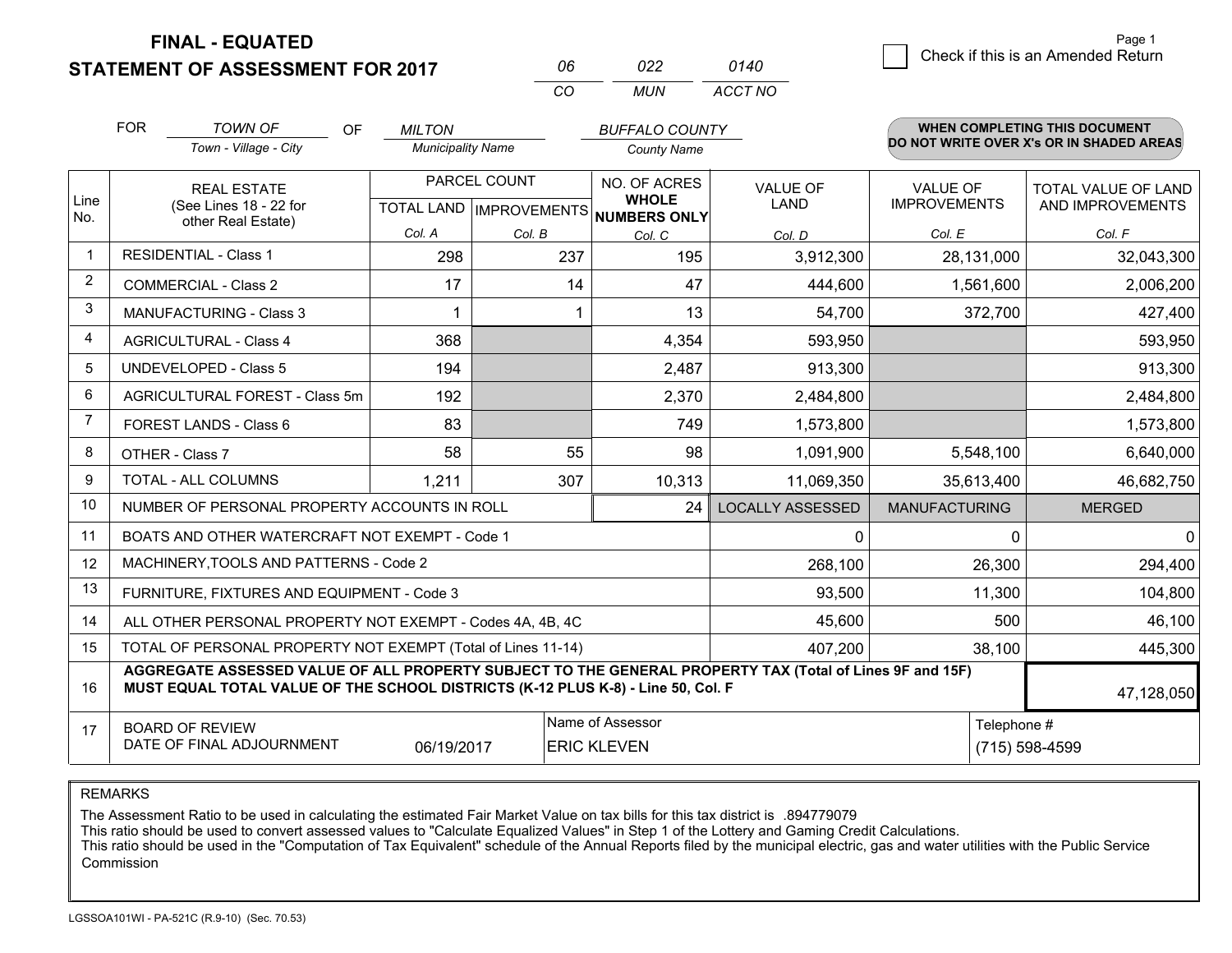*YEAR CO MUN ACCT NO* <sup>2017</sup> <sup>06</sup> <sup>022</sup> <sup>0140</sup>

Do not confuse FOREST LANDS (Line 7) with FOREST CROPS (in this section) - They are **NOT** the same

|    |                                            |                                             |  | Private Forest Crop - Reg Class @ 10¢ per acre                                 |  | Private Forest Crop - Reg Class @ \$2.52 per acre |                                                                              |                                                               |                    |  |
|----|--------------------------------------------|---------------------------------------------|--|--------------------------------------------------------------------------------|--|---------------------------------------------------|------------------------------------------------------------------------------|---------------------------------------------------------------|--------------------|--|
| 18 | (a) PARCELS                                | (b) ACRES                                   |  | (c) ASSESSED VALUE                                                             |  | (d) PARCELS                                       | (e) ACRES                                                                    |                                                               | (f) ASSESSED VALUE |  |
|    |                                            |                                             |  |                                                                                |  |                                                   |                                                                              |                                                               |                    |  |
|    |                                            |                                             |  | Private Forest Crop - Special Class @ 20¢ per acre                             |  |                                                   | Entered Before 2005 Managed Forest - Ferrous Mining CLOSED @ \$8.27 per acre |                                                               |                    |  |
| 19 | (a) PARCELS                                | (b) ACRES                                   |  | (c) ASSESSED VALUE                                                             |  | (d) PARCELS                                       | (e) ACRES                                                                    |                                                               | (f) ASSESSED VALUE |  |
|    |                                            |                                             |  |                                                                                |  |                                                   |                                                                              |                                                               |                    |  |
|    |                                            | Entered Before 2005 Managed Forest - OPEN @ |  | \$.79 per acre                                                                 |  |                                                   | Entered Before 2005 Managed Forest - CLOSED @ \$1.87 per acre                |                                                               |                    |  |
| 20 | (a) PARCELS                                | (b) ACRES                                   |  | (c) ASSESSED VALUE                                                             |  | (d) PARCELS                                       | (e) ACRES                                                                    |                                                               | (f) ASSESSED VALUE |  |
|    |                                            | 20.74                                       |  | 43.600                                                                         |  | 85                                                | 1.804.77                                                                     |                                                               | 2,749,400          |  |
|    | Entered After 2004 Managed Forest - OPEN @ |                                             |  | \$2.14 per acre                                                                |  |                                                   |                                                                              | Entered After 2004 Managed Forest - CLOSED @ \$10.68 per acre |                    |  |
| 21 | (a) PARCELS                                | (b) ACRES                                   |  | (c) ASSESSED VALUE                                                             |  | (d) PARCELS                                       | (e) ACRES                                                                    |                                                               | (f) ASSESSED VALUE |  |
|    |                                            |                                             |  |                                                                                |  |                                                   |                                                                              |                                                               |                    |  |
|    |                                            |                                             |  |                                                                                |  | 47                                                | 887.98                                                                       |                                                               | 1,364,400          |  |
| 22 | (a) County Forest Cropland Acres           |                                             |  | (b) Federal Acres                                                              |  | (c) State Acres                                   | (d) County (NOT FOREST CROP) Acres                                           |                                                               | (e) Other Acres    |  |
|    |                                            |                                             |  | 1,255.61                                                                       |  | 2,723.7<br>4.86                                   |                                                                              | 151.12                                                        |                    |  |
|    |                                            |                                             |  | Assessed Value of Omitted Property From Prior Years (Sec. 70.44)               |  |                                                   | Assessed Value of Sec. 70.43 Corrections of Errors by Assessors              |                                                               |                    |  |
| 23 |                                            | (a) REAL ESTATE                             |  | (b) PERSONAL                                                                   |  |                                                   | (c1) REAL ESTATE                                                             |                                                               | (c2) PERSONAL      |  |
|    |                                            |                                             |  |                                                                                |  |                                                   |                                                                              |                                                               |                    |  |
|    |                                            |                                             |  | Manufacturing Equated Value of Omitted Property From Prior Years (Sec. 70.995) |  |                                                   | Mfg. Equated Value of Sec.70.43 Corrections of Errors by Assessors           |                                                               |                    |  |
|    |                                            | (d) REAL ESTATE                             |  | (e) PERSONAL                                                                   |  |                                                   | (f1) REAL ESTATE                                                             |                                                               | (f2) PERSONAL      |  |
|    |                                            |                                             |  |                                                                                |  |                                                   |                                                                              |                                                               |                    |  |

## **SPECIAL DISTRICTS**

| Line<br>No. | Enter 6-digit<br>Special District<br>Code (Col. A) | <b>Account</b><br><b>Number</b> | <b>Special District Name</b> | <b>Locally Assessed Value</b><br>of Real Estate and | Mfg Value of Real Estate<br>and Personal Property | <b>Merged Value of</b><br><b>Real Estate and</b><br>Personal Property (Col. F) |
|-------------|----------------------------------------------------|---------------------------------|------------------------------|-----------------------------------------------------|---------------------------------------------------|--------------------------------------------------------------------------------|
|             |                                                    | (Col. B)                        | (Col. C)                     | Personal Property (Col. D)                          | (Col. E)                                          |                                                                                |
| 24          |                                                    |                                 |                              |                                                     |                                                   |                                                                                |
| 25          |                                                    |                                 |                              |                                                     |                                                   |                                                                                |
| 26          |                                                    |                                 |                              |                                                     |                                                   |                                                                                |
| 27          |                                                    |                                 |                              |                                                     |                                                   |                                                                                |
| 28          |                                                    |                                 |                              |                                                     |                                                   |                                                                                |
| 29          |                                                    |                                 |                              |                                                     |                                                   |                                                                                |
| 30          |                                                    |                                 |                              |                                                     |                                                   |                                                                                |
| 31          |                                                    |                                 |                              |                                                     |                                                   |                                                                                |
| 32          |                                                    |                                 |                              |                                                     |                                                   |                                                                                |
| 33          |                                                    |                                 |                              |                                                     |                                                   |                                                                                |
| 34          |                                                    |                                 |                              |                                                     |                                                   |                                                                                |
| 35          |                                                    |                                 |                              |                                                     |                                                   |                                                                                |

LGSSOA101WI-PA - 521C (R. 9-10) (Sec. 70.53)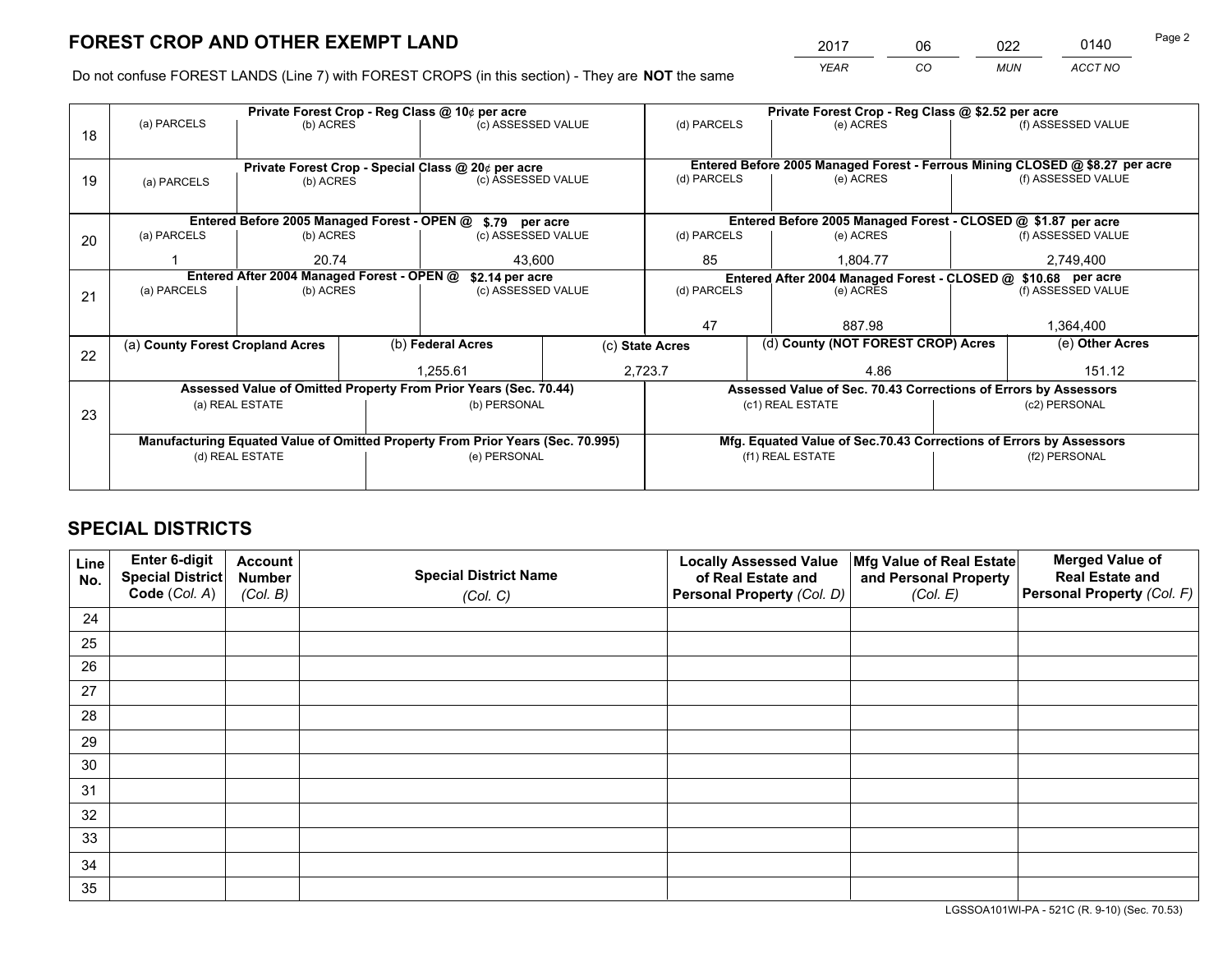|             |                                                                 |                                             |                                                         | <b>YEAR</b>                                                                       | CO<br><b>MUN</b>                                              | ACCT NO                                                                        |
|-------------|-----------------------------------------------------------------|---------------------------------------------|---------------------------------------------------------|-----------------------------------------------------------------------------------|---------------------------------------------------------------|--------------------------------------------------------------------------------|
| Line<br>No. | <b>Enter 6-digit</b><br><b>School District</b><br>Code (Col. A) | <b>Account</b><br><b>Number</b><br>(Col. B) | <b>School District Name</b><br>(Col. C)                 | <b>Locally Assessed Value</b><br>of Real Estate and<br>Personal Property (Col. D) | Mfg Value of Real Estate<br>and Personal Property<br>(Col. E) | <b>Merged Value of</b><br><b>Real Estate and</b><br>Personal Property (Col. F) |
|             | A.                                                              |                                             | <b>SCHOOL DISTRICTS (K-8 and K-12)</b>                  |                                                                                   |                                                               |                                                                                |
| 36          | 061155                                                          | 0042                                        | SCH D OF COCHRANE-FOUNTAIN CITY                         | 46,662,550                                                                        | 465,500                                                       | 47,128,050                                                                     |
| 37          |                                                                 |                                             |                                                         |                                                                                   |                                                               |                                                                                |
| 38          |                                                                 |                                             |                                                         |                                                                                   |                                                               |                                                                                |
| 39          |                                                                 |                                             |                                                         |                                                                                   |                                                               |                                                                                |
| 40          |                                                                 |                                             |                                                         |                                                                                   |                                                               |                                                                                |
| 41<br>42    |                                                                 |                                             |                                                         |                                                                                   |                                                               |                                                                                |
| 43          |                                                                 |                                             |                                                         |                                                                                   |                                                               |                                                                                |
| 44          |                                                                 |                                             |                                                         |                                                                                   |                                                               |                                                                                |
| 45          |                                                                 |                                             |                                                         |                                                                                   |                                                               |                                                                                |
| 46          |                                                                 |                                             |                                                         |                                                                                   |                                                               |                                                                                |
| 47          |                                                                 |                                             |                                                         |                                                                                   |                                                               |                                                                                |
| 48          |                                                                 |                                             |                                                         |                                                                                   |                                                               |                                                                                |
| 49          |                                                                 |                                             |                                                         |                                                                                   |                                                               |                                                                                |
| 50          |                                                                 |                                             | TOTAL ASSESSED VALUE OF SCHOOL DISTRICTS (K-8 and K-12) | 46,662,550                                                                        | 465,500                                                       | 47,128,050                                                                     |
|             | <b>B.</b><br><b>UNION HIGH SCHOOL DISTRICTS</b>                 |                                             |                                                         |                                                                                   |                                                               |                                                                                |
| 51          |                                                                 |                                             |                                                         |                                                                                   |                                                               |                                                                                |
| 52          |                                                                 |                                             |                                                         |                                                                                   |                                                               |                                                                                |
| 53<br>54    |                                                                 |                                             |                                                         |                                                                                   |                                                               |                                                                                |
| 55          |                                                                 |                                             | TOTAL ASSESSED VALUE OF UNION HIGH SCHOOLS              |                                                                                   |                                                               |                                                                                |
|             | $C_{1}$<br><b>TECHNICAL COLLEGE DISTRICTS</b>                   |                                             |                                                         |                                                                                   |                                                               |                                                                                |
| 56          | 000200                                                          | 0002                                        | WESTERN TECHNICAL COLLEGE LACR                          | 46,662,550                                                                        | 465,500                                                       | 47,128,050                                                                     |
| 57          |                                                                 |                                             |                                                         |                                                                                   |                                                               |                                                                                |
| 58          |                                                                 |                                             |                                                         |                                                                                   |                                                               |                                                                                |
| 59          |                                                                 |                                             | TOTAL ASSESSED VALUE OF TECHNICAL COLLEGES              | 46,662,550                                                                        | 465,500                                                       | 47,128,050                                                                     |

06

022

 *I hereby certify, to the best of my knowledge and belief, this form is complete and correct.*

**SCHOOL DISTRICTS**

| Print name of preparer | Title                    |                | Date (MM / DD / CCYY) |
|------------------------|--------------------------|----------------|-----------------------|
|                        |                          |                |                       |
| Signature of preparer  | Contact Telephone Number | E-mail address |                       |
|                        | $\overline{\phantom{0}}$ |                |                       |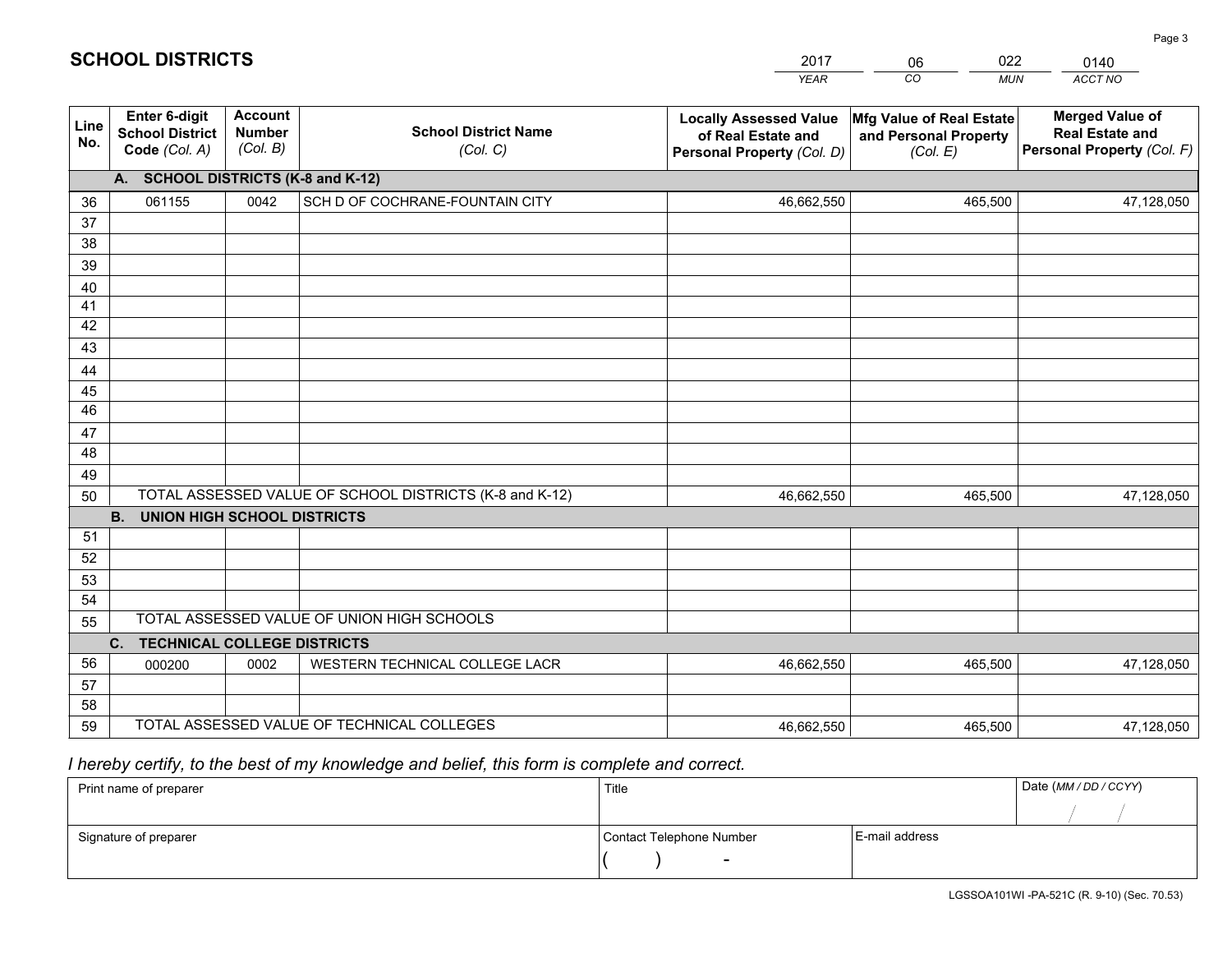## **HIGHLIGHTS**

- 1. Complete the Statement of Assessment after the Board of Review. Reflect any changes made there.
- 2. Use black ink to complete.
- 3. Line 16 must equal Line 50, Col D.
- 4. Line 55 must equal the total of K-8 schools listed on lines 36-49. Do not include K-12 schools in this comparision.
- 5. Line 59, Col. D must equal Line 16.
- 6. Special District, School District and Technical College District values must include both real estate and personal property. Examples of Special districts are: town sanitary districts, public inland lake protection and rehabilitation districts, and metropolitan sewerage districts.
- 7. DO NOT INCLUDE Manufacturing property values.DOR will print these values on the final SOA.

KALENE ENGEL TOWN OF MILTON W823 ENGEL ROAD FOUNTAIN CITY, WI 54629 - 7523

FOUNTAIN CITY, WI 54629 - 7523

W823 ENGEL ROAD KALENE ENGEL<br>TOWN OF MILTON

 8. Accuracy of this form is very important. The values reported directly affect the equalized value DOR calculates for school and special districts.

#### **Page 1:**

 If not prefilled, enter the tax year,county and municipal code,municipal type, municipal name and county name on the top of form.

Check the Amended box, if filing an amended / corrected SOA.

 Report the parcel count, acres and assessed value of taxable general property, total parcel count, (real and personal), total acres, and values from final figures set by the Board of Review.

- A. Real Estate land and improvements (buildings, etc.) is reported on lines 1 8, total line 9.
- B. Personal Property is reported on lines 11 14, Column D, total line 15.
- C. To complete this report, use the computer produced summary of the assessment roll that shows these amounts.
- D. Use whole numbers only.
- E. Add each line across and each column down to verify entries.

## **Page 2:**

- A. Report Special Items (not subject to general property tax).
- 1. Private Forest Croplands and Managed Forest Lands are reported on lines 18,19, 20 and 21. Be sure to report assessed values **NOT** taxes.
- 2. You should have copies of the orders of entry, orders of withdrawal, etc., to update your assessment roll.
	- 3. Show hundredths of acres (e.g. 39.75).
- 4. Tax exempt lands are reported on line 22.
- 5. Omitted property and sec. 70.43, Wis. Stats., corrections of errors by assessor are reported on line 23. Report real estate and personal property separately. These should be for **prior years**, not something found on the current assessment roll after the board of review.
- B. Special District (Lines 24-35) Include the value of both real and personal property.

 The Department of Revenue (DOR) preprints much of the information regarding names and codes for schools, special districts,etc. If a district is not listed, enter the name and value only, DOR will enter the proper code.

## **Page 3 School Districts:**

Include the value of both real and personal property.

Report School District (regular, elementary, union high school, and technical college).

- 1. Regular (K-12) and Elementary (K-8) school values are reported on lines 36-49, total on line 50.
- 2. Union High School (UHS) (use only if elementary schools are listed on lines 36-49) are reported on lines 51-54. UHS total value (line 55) must equal to the total **elementary school** values reported on lines 36-49. Do notinclude K-12 schools in this comparison.
- 3. Technical College values are reported on lines 56-58, total on line 59.
- 4. Use the computer summary that shows these amounts to complete this report.

#### **This form is due the second Monday in June. File this report only after your Board of Review is complete.**

 *If you have questions: Return forms to:*

 Email: lgs@wisconsin.gov Wisconsin Department of RevenueCall:  $(608)$  266-2569 or  $(608)$  264-6892 Fax number: (608) 264-6887 PO Box 8971

Local Government Services Section 6-97

Madison WI 53708-8971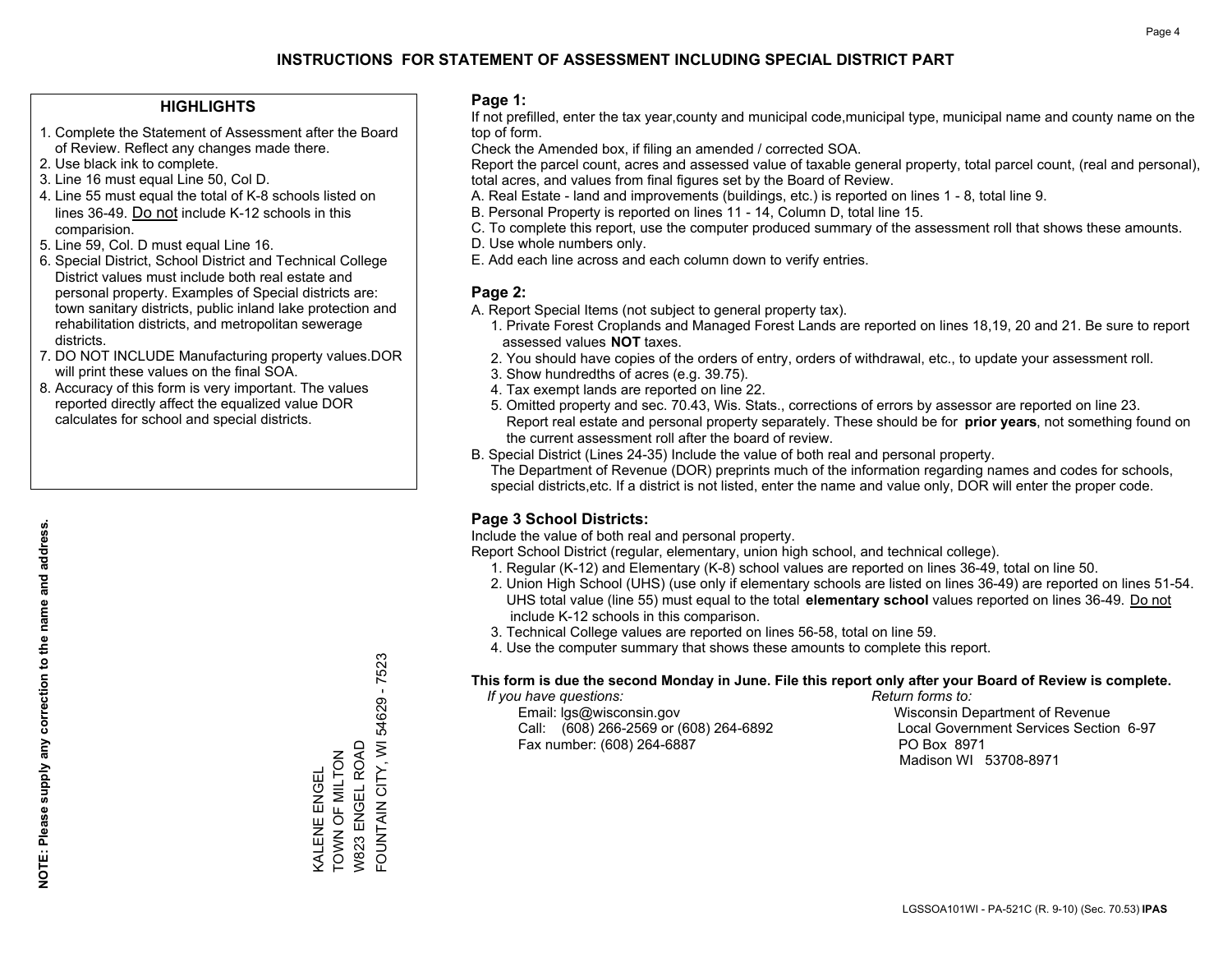**FINAL - EQUATED**

**STATEMENT OF ASSESSMENT FOR 2017** 

| NR  | በ24 | 0141    |
|-----|-----|---------|
| CO. | MUN | ACCT NO |

|                | <b>FOR</b>                                                | <b>TOWN OF</b><br><b>OF</b>                                                                                                                                                                  | <b>MODENA</b>                                        |             | <b>BUFFALO COUNTY</b>                 |                                |                                        | WHEN COMPLETING THIS DOCUMENT            |  |  |
|----------------|-----------------------------------------------------------|----------------------------------------------------------------------------------------------------------------------------------------------------------------------------------------------|------------------------------------------------------|-------------|---------------------------------------|--------------------------------|----------------------------------------|------------------------------------------|--|--|
|                |                                                           | Town - Village - City                                                                                                                                                                        | <b>Municipality Name</b>                             |             | <b>County Name</b>                    |                                |                                        | DO NOT WRITE OVER X's OR IN SHADED AREAS |  |  |
| Line<br>No.    |                                                           | <b>REAL ESTATE</b><br>(See Lines 18 - 22 for                                                                                                                                                 | PARCEL COUNT<br>TOTAL LAND IMPROVEMENTS NUMBERS ONLY |             | NO. OF ACRES<br><b>WHOLE</b>          | <b>VALUE OF</b><br><b>LAND</b> | <b>VALUE OF</b><br><b>IMPROVEMENTS</b> | TOTAL VALUE OF LAND<br>AND IMPROVEMENTS  |  |  |
|                | other Real Estate)                                        |                                                                                                                                                                                              | Col. A                                               | Col. B      | Col. C                                | Col. D                         | Col. E                                 | Col. F                                   |  |  |
|                |                                                           | <b>RESIDENTIAL - Class 1</b>                                                                                                                                                                 | 170                                                  | 143         | 235                                   | 1,233,800                      | 10,300,700                             | 11,534,500                               |  |  |
| $\overline{2}$ |                                                           | <b>COMMERCIAL - Class 2</b>                                                                                                                                                                  | 19                                                   | 12          | 36                                    | 171,800                        | 721,600                                | 893,400                                  |  |  |
| 3              |                                                           | <b>MANUFACTURING - Class 3</b>                                                                                                                                                               | $\Omega$                                             | $\mathbf 0$ | $\Omega$                              | 0                              |                                        | $\Omega$<br>$\mathbf{0}$                 |  |  |
| 4              |                                                           | <b>AGRICULTURAL - Class 4</b>                                                                                                                                                                | 593                                                  |             | 9,284                                 | 1,488,100                      |                                        | 1,488,100                                |  |  |
| 5              |                                                           | <b>UNDEVELOPED - Class 5</b>                                                                                                                                                                 | 346                                                  |             | 2,486                                 | 2,173,700                      |                                        | 2,173,700                                |  |  |
| 6              | AGRICULTURAL FOREST - Class 5m                            |                                                                                                                                                                                              | 252                                                  |             | 4,142                                 | 7,450,900                      |                                        | 7,450,900                                |  |  |
| $\overline{7}$ | FOREST LANDS - Class 6                                    |                                                                                                                                                                                              | 54                                                   |             | 939                                   | 3,381,000                      |                                        | 3,381,000                                |  |  |
| 8              |                                                           | OTHER - Class 7                                                                                                                                                                              | 85                                                   | 80          | 198                                   | 759,200                        | 6,201,200                              | 6,960,400                                |  |  |
| 9              |                                                           | TOTAL - ALL COLUMNS                                                                                                                                                                          | 1,519                                                | 235         | 17,320                                | 16,658,500                     | 17,223,500                             | 33,882,000                               |  |  |
| 10             |                                                           | NUMBER OF PERSONAL PROPERTY ACCOUNTS IN ROLL                                                                                                                                                 |                                                      |             | 13                                    | <b>LOCALLY ASSESSED</b>        | <b>MANUFACTURING</b>                   | <b>MERGED</b>                            |  |  |
| 11             |                                                           | BOATS AND OTHER WATERCRAFT NOT EXEMPT - Code 1                                                                                                                                               |                                                      |             |                                       | 0                              |                                        | $\Omega$<br>$\mathbf{0}$                 |  |  |
| 12             |                                                           | MACHINERY, TOOLS AND PATTERNS - Code 2                                                                                                                                                       |                                                      |             |                                       | 106,052                        |                                        | 106,052<br>$\Omega$                      |  |  |
| 13             |                                                           | FURNITURE, FIXTURES AND EQUIPMENT - Code 3                                                                                                                                                   |                                                      |             |                                       | 22,346                         |                                        | $\mathbf 0$<br>22,346                    |  |  |
| 14             |                                                           | ALL OTHER PERSONAL PROPERTY NOT EXEMPT - Codes 4A, 4B, 4C                                                                                                                                    |                                                      |             |                                       | 183,386                        |                                        | $\mathbf{0}$<br>183,386                  |  |  |
| 15             |                                                           | TOTAL OF PERSONAL PROPERTY NOT EXEMPT (Total of Lines 11-14)                                                                                                                                 |                                                      |             |                                       | 311,784                        |                                        | $\Omega$<br>311,784                      |  |  |
| 16             |                                                           | AGGREGATE ASSESSED VALUE OF ALL PROPERTY SUBJECT TO THE GENERAL PROPERTY TAX (Total of Lines 9F and 15F)<br>MUST EQUAL TOTAL VALUE OF THE SCHOOL DISTRICTS (K-12 PLUS K-8) - Line 50, Col. F |                                                      |             |                                       |                                |                                        | 34, 193, 784                             |  |  |
| 17             | Name of Assessor<br>Telephone #<br><b>BOARD OF REVIEW</b> |                                                                                                                                                                                              |                                                      |             |                                       |                                |                                        |                                          |  |  |
|                |                                                           | DATE OF FINAL ADJOURNMENT                                                                                                                                                                    | 10/26/2017                                           |             | <b>MARK GARLICK</b><br>(715) 287-3376 |                                |                                        |                                          |  |  |

REMARKS

The Assessment Ratio to be used in calculating the estimated Fair Market Value on tax bills for this tax district is 1.010266528

This ratio should be used to convert assessed values to "Calculate Equalized Values" in Step 1 of the Lottery and Gaming Credit Calculations.<br>This ratio should be used in the "Computation of Tax Equivalent" schedule of the Commission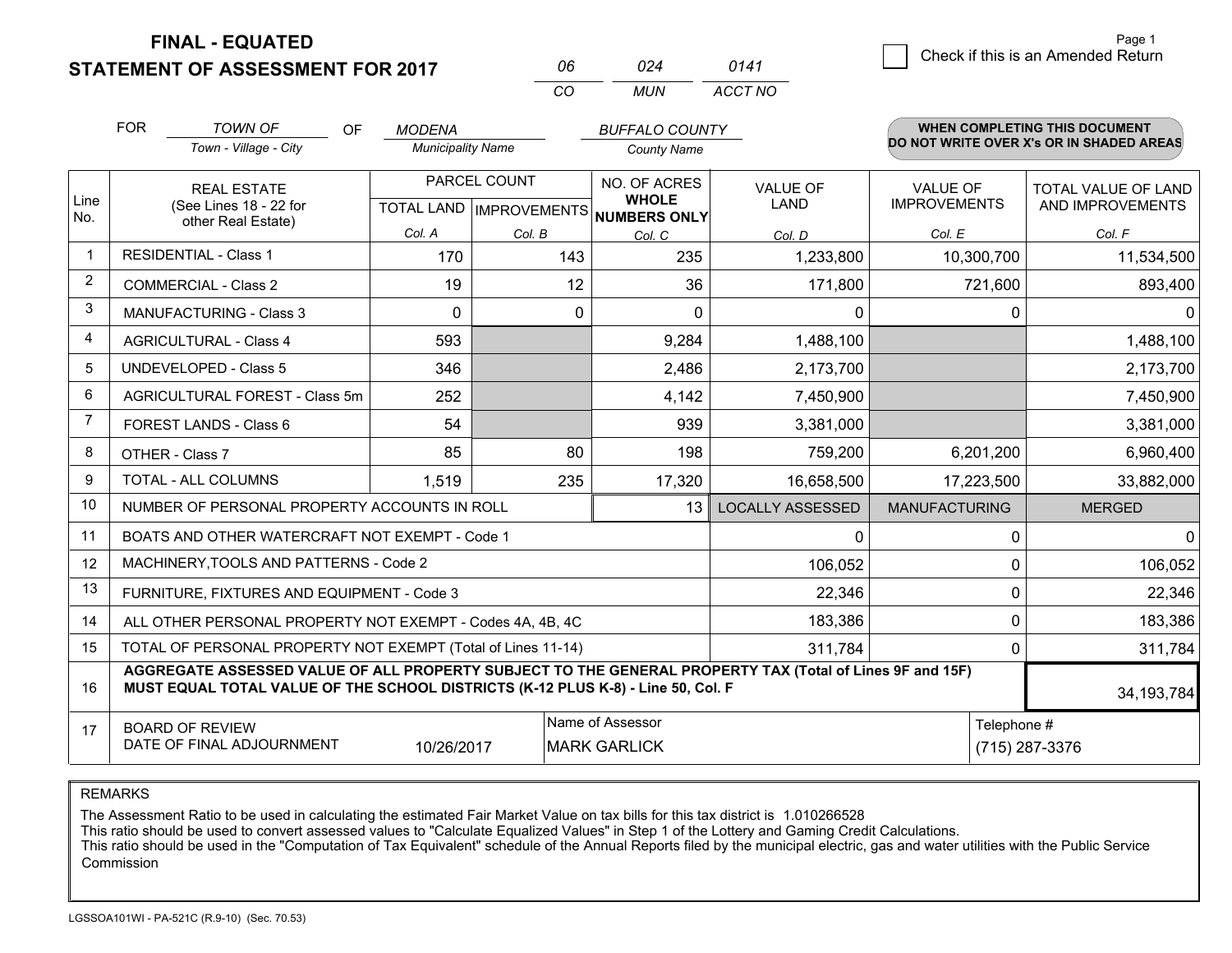*YEAR CO MUN ACCT NO* <sup>2017</sup> <sup>06</sup> <sup>024</sup> <sup>0141</sup>

Do not confuse FOREST LANDS (Line 7) with FOREST CROPS (in this section) - They are **NOT** the same

|    |                                            |                 |                                                               | Private Forest Crop - Reg Class @ 10¢ per acre                                 |                                   | Private Forest Crop - Reg Class @ \$2.52 per acre |  |                                                                    |               |                                                                              |  |
|----|--------------------------------------------|-----------------|---------------------------------------------------------------|--------------------------------------------------------------------------------|-----------------------------------|---------------------------------------------------|--|--------------------------------------------------------------------|---------------|------------------------------------------------------------------------------|--|
| 18 | (a) PARCELS                                | (b) ACRES       |                                                               | (c) ASSESSED VALUE                                                             |                                   | (d) PARCELS                                       |  | (e) ACRES                                                          |               | (f) ASSESSED VALUE                                                           |  |
|    |                                            |                 |                                                               |                                                                                |                                   |                                                   |  |                                                                    |               |                                                                              |  |
|    |                                            |                 |                                                               | Private Forest Crop - Special Class @ 20¢ per acre                             |                                   |                                                   |  |                                                                    |               | Entered Before 2005 Managed Forest - Ferrous Mining CLOSED @ \$8.27 per acre |  |
| 19 | (a) PARCELS                                | (b) ACRES       |                                                               | (c) ASSESSED VALUE                                                             |                                   | (d) PARCELS                                       |  | (e) ACRES                                                          |               | (f) ASSESSED VALUE                                                           |  |
|    |                                            |                 |                                                               |                                                                                |                                   |                                                   |  |                                                                    |               |                                                                              |  |
|    |                                            |                 |                                                               | Entered Before 2005 Managed Forest - OPEN @ \$.79 per acre                     |                                   |                                                   |  | Entered Before 2005 Managed Forest - CLOSED @ \$1.87 per acre      |               |                                                                              |  |
| 20 | (a) PARCELS                                | (b) ACRES       |                                                               | (c) ASSESSED VALUE                                                             |                                   | (d) PARCELS                                       |  | (e) ACRES                                                          |               | (f) ASSESSED VALUE                                                           |  |
|    | 5                                          | 81.73           |                                                               | 279,800                                                                        |                                   | 134                                               |  | 3,187.58                                                           |               | 9,180,100                                                                    |  |
|    | Entered After 2004 Managed Forest - OPEN @ | \$2.14 per acre | Entered After 2004 Managed Forest - CLOSED @ \$10.68 per acre |                                                                                |                                   |                                                   |  |                                                                    |               |                                                                              |  |
| 21 | (a) PARCELS                                | (b) ACRES       |                                                               |                                                                                | (d) PARCELS<br>(c) ASSESSED VALUE |                                                   |  | (e) ACRES                                                          |               | (f) ASSESSED VALUE                                                           |  |
|    |                                            |                 |                                                               |                                                                                |                                   |                                                   |  |                                                                    |               |                                                                              |  |
|    |                                            |                 |                                                               |                                                                                |                                   | 101                                               |  | 2,687.11                                                           |               | 7,311,900                                                                    |  |
| 22 | (a) County Forest Cropland Acres           |                 |                                                               | (b) Federal Acres                                                              |                                   | (c) State Acres                                   |  | (d) County (NOT FOREST CROP) Acres                                 |               | (e) Other Acres                                                              |  |
|    |                                            |                 |                                                               |                                                                                |                                   | 1.31                                              |  | 6.94                                                               |               | 49.75                                                                        |  |
|    |                                            |                 |                                                               | Assessed Value of Omitted Property From Prior Years (Sec. 70.44)               |                                   |                                                   |  | Assessed Value of Sec. 70.43 Corrections of Errors by Assessors    |               |                                                                              |  |
| 23 |                                            | (a) REAL ESTATE |                                                               | (b) PERSONAL                                                                   |                                   |                                                   |  | (c1) REAL ESTATE                                                   |               | (c2) PERSONAL                                                                |  |
|    |                                            |                 |                                                               |                                                                                |                                   |                                                   |  |                                                                    |               |                                                                              |  |
|    |                                            |                 |                                                               | Manufacturing Equated Value of Omitted Property From Prior Years (Sec. 70.995) |                                   |                                                   |  | Mfg. Equated Value of Sec.70.43 Corrections of Errors by Assessors |               |                                                                              |  |
|    | (d) REAL ESTATE                            |                 |                                                               | (e) PERSONAL                                                                   |                                   | (f1) REAL ESTATE                                  |  |                                                                    | (f2) PERSONAL |                                                                              |  |
|    |                                            |                 |                                                               |                                                                                |                                   |                                                   |  |                                                                    |               |                                                                              |  |

## **SPECIAL DISTRICTS**

| Line<br>No. | Enter 6-digit<br>Special District<br>Code (Col. A) | <b>Account</b><br><b>Number</b><br>(Col. B) | <b>Special District Name</b><br>(Col. C) | <b>Locally Assessed Value</b><br>of Real Estate and<br>Personal Property (Col. D) | Mfg Value of Real Estate<br>and Personal Property<br>(Col. E) | <b>Merged Value of</b><br><b>Real Estate and</b><br>Personal Property (Col. F) |
|-------------|----------------------------------------------------|---------------------------------------------|------------------------------------------|-----------------------------------------------------------------------------------|---------------------------------------------------------------|--------------------------------------------------------------------------------|
| 24          |                                                    |                                             |                                          |                                                                                   |                                                               |                                                                                |
| 25          |                                                    |                                             |                                          |                                                                                   |                                                               |                                                                                |
| 26          |                                                    |                                             |                                          |                                                                                   |                                                               |                                                                                |
| 27          |                                                    |                                             |                                          |                                                                                   |                                                               |                                                                                |
| 28          |                                                    |                                             |                                          |                                                                                   |                                                               |                                                                                |
| 29          |                                                    |                                             |                                          |                                                                                   |                                                               |                                                                                |
| 30          |                                                    |                                             |                                          |                                                                                   |                                                               |                                                                                |
| 31          |                                                    |                                             |                                          |                                                                                   |                                                               |                                                                                |
| 32          |                                                    |                                             |                                          |                                                                                   |                                                               |                                                                                |
| 33          |                                                    |                                             |                                          |                                                                                   |                                                               |                                                                                |
| 34          |                                                    |                                             |                                          |                                                                                   |                                                               |                                                                                |
| 35          |                                                    |                                             |                                          |                                                                                   |                                                               |                                                                                |

LGSSOA101WI-PA - 521C (R. 9-10) (Sec. 70.53)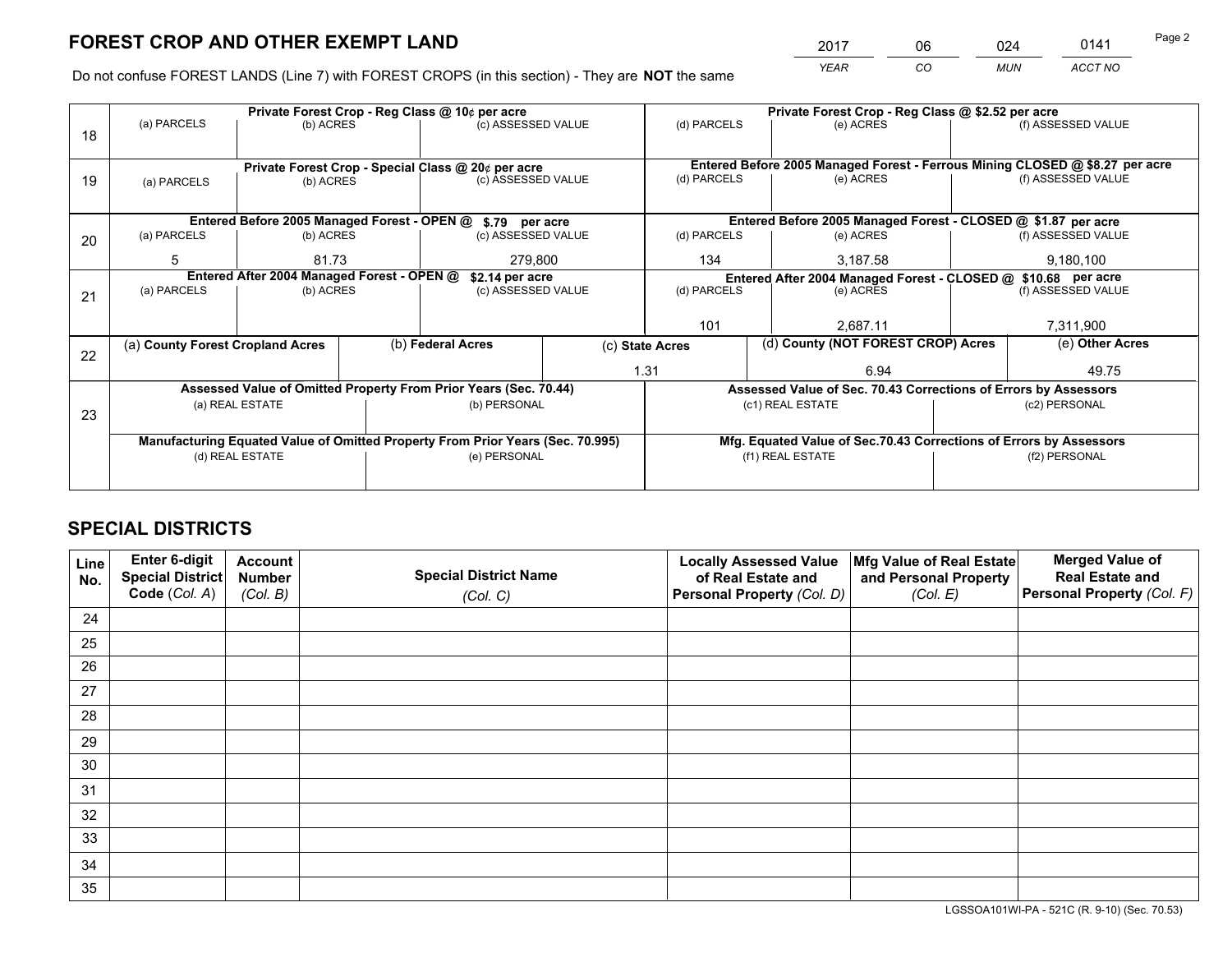|             |                                                          |                                             |                                                         | <b>YEAR</b>                                                                       | CO<br><b>MUN</b>                                              | ACCT NO                                                                        |
|-------------|----------------------------------------------------------|---------------------------------------------|---------------------------------------------------------|-----------------------------------------------------------------------------------|---------------------------------------------------------------|--------------------------------------------------------------------------------|
| Line<br>No. | Enter 6-digit<br><b>School District</b><br>Code (Col. A) | <b>Account</b><br><b>Number</b><br>(Col. B) | <b>School District Name</b><br>(Col. C)                 | <b>Locally Assessed Value</b><br>of Real Estate and<br>Personal Property (Col. D) | Mfg Value of Real Estate<br>and Personal Property<br>(Col. E) | <b>Merged Value of</b><br><b>Real Estate and</b><br>Personal Property (Col. F) |
|             | A. SCHOOL DISTRICTS (K-8 and K-12)                       |                                             |                                                         |                                                                                   |                                                               |                                                                                |
| 36          | 060084                                                   | 0041                                        | <b>SCH D OF ALMA</b>                                    | 2,612,600                                                                         |                                                               | 2,612,600                                                                      |
| 37          | 062142                                                   | 0043                                        | <b>SCH D OF GILMANTON</b>                               | 1,273,050                                                                         |                                                               | 1,273,050                                                                      |
| 38          | 063668                                                   | 0044                                        | SCH D OF MONDOVI                                        | 22,466,784                                                                        |                                                               | 22,466,784                                                                     |
| 39          | 461499                                                   | 0278                                        | SCH D OF DURAND                                         | 7,841,350                                                                         |                                                               | 7,841,350                                                                      |
| 40          |                                                          |                                             |                                                         |                                                                                   |                                                               |                                                                                |
| 41          |                                                          |                                             |                                                         |                                                                                   |                                                               |                                                                                |
| 42          |                                                          |                                             |                                                         |                                                                                   |                                                               |                                                                                |
| 43          |                                                          |                                             |                                                         |                                                                                   |                                                               |                                                                                |
| 44          |                                                          |                                             |                                                         |                                                                                   |                                                               |                                                                                |
| 45          |                                                          |                                             |                                                         |                                                                                   |                                                               |                                                                                |
| 46          |                                                          |                                             |                                                         |                                                                                   |                                                               |                                                                                |
| 47          |                                                          |                                             |                                                         |                                                                                   |                                                               |                                                                                |
| 48          |                                                          |                                             |                                                         |                                                                                   |                                                               |                                                                                |
| 49          |                                                          |                                             |                                                         |                                                                                   |                                                               |                                                                                |
| 50          |                                                          |                                             | TOTAL ASSESSED VALUE OF SCHOOL DISTRICTS (K-8 and K-12) | 34, 193, 784                                                                      |                                                               | 34, 193, 784                                                                   |
|             | <b>B.</b><br><b>UNION HIGH SCHOOL DISTRICTS</b>          |                                             |                                                         |                                                                                   |                                                               |                                                                                |
| 51          |                                                          |                                             |                                                         |                                                                                   |                                                               |                                                                                |
| 52          |                                                          |                                             |                                                         |                                                                                   |                                                               |                                                                                |
| 53          |                                                          |                                             |                                                         |                                                                                   |                                                               |                                                                                |
| 54          |                                                          |                                             |                                                         |                                                                                   |                                                               |                                                                                |
| 55          |                                                          |                                             | TOTAL ASSESSED VALUE OF UNION HIGH SCHOOLS              |                                                                                   |                                                               |                                                                                |
|             | <b>TECHNICAL COLLEGE DISTRICTS</b><br>C.                 |                                             |                                                         |                                                                                   |                                                               |                                                                                |
| 56          | 000100                                                   | 0001                                        | CHIPPEWA VALLEY TECHNICAL COLLEGE EAUC                  | 34, 193, 784                                                                      |                                                               | 34, 193, 784                                                                   |
| 57<br>58    |                                                          |                                             |                                                         |                                                                                   |                                                               |                                                                                |
| 59          |                                                          |                                             | TOTAL ASSESSED VALUE OF TECHNICAL COLLEGES              |                                                                                   |                                                               |                                                                                |
|             |                                                          |                                             |                                                         | 34, 193, 784                                                                      |                                                               | 34, 193, 784                                                                   |

06

024

## *I hereby certify, to the best of my knowledge and belief, this form is complete and correct.*

**SCHOOL DISTRICTS**

| Print name of preparer | Title                    |                | Date (MM / DD / CCYY) |
|------------------------|--------------------------|----------------|-----------------------|
|                        |                          |                |                       |
| Signature of preparer  | Contact Telephone Number | E-mail address |                       |
|                        | $\overline{\phantom{0}}$ |                |                       |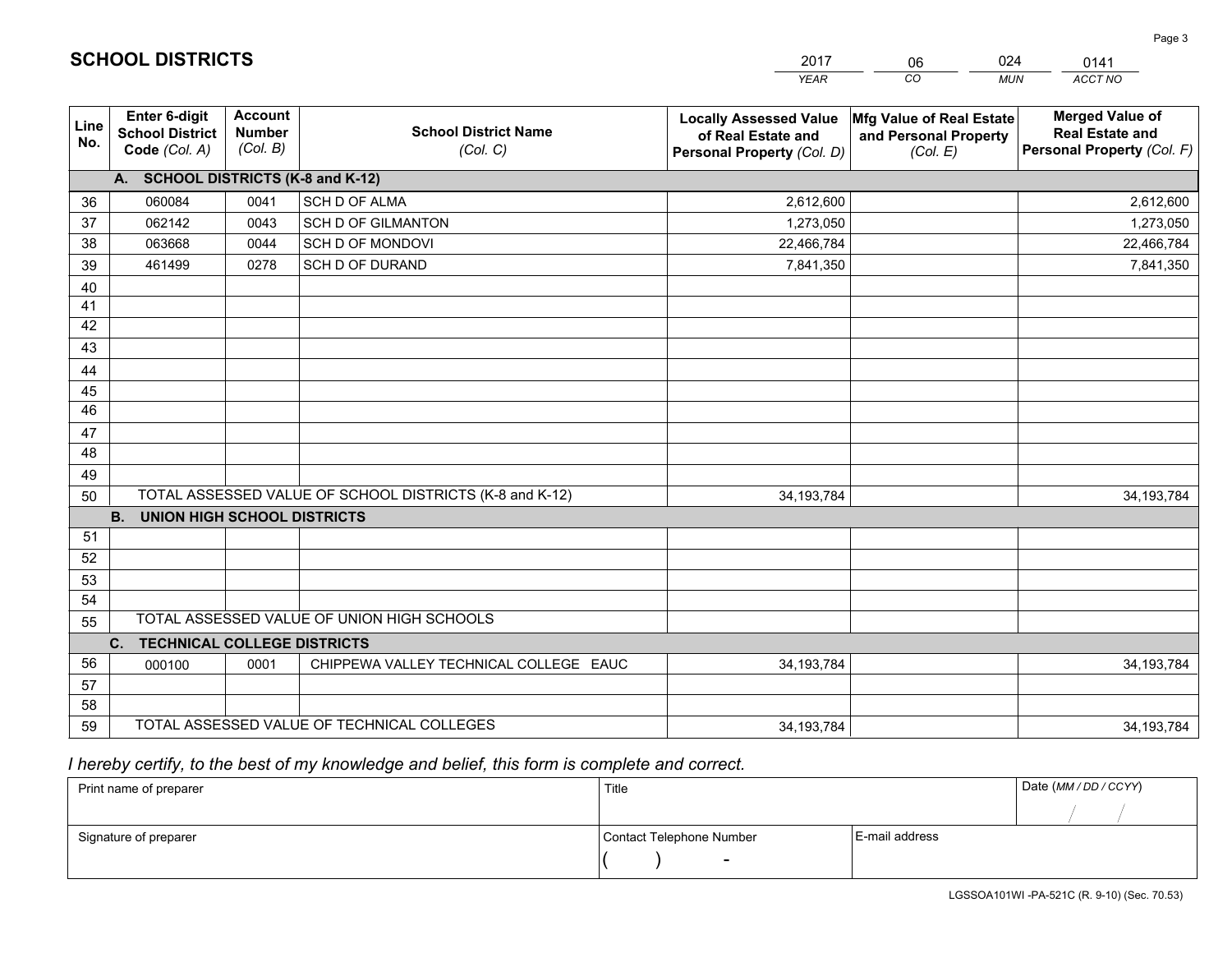## **HIGHLIGHTS**

- 1. Complete the Statement of Assessment after the Board of Review. Reflect any changes made there.
- 2. Use black ink to complete.
- 3. Line 16 must equal Line 50, Col D.
- 4. Line 55 must equal the total of K-8 schools listed on lines 36-49. Do not include K-12 schools in this comparision.
- 5. Line 59, Col. D must equal Line 16.
- 6. Special District, School District and Technical College District values must include both real estate and personal property. Examples of Special districts are: town sanitary districts, public inland lake protection and rehabilitation districts, and metropolitan sewerage districts.
- 7. DO NOT INCLUDE Manufacturing property values.DOR will print these values on the final SOA.
- 8. Accuracy of this form is very important. The values reported directly affect the equalized value DOR calculates for school and special districts.

#### **Page 1:**

 If not prefilled, enter the tax year,county and municipal code,municipal type, municipal name and county name on the top of form.

Check the Amended box, if filing an amended / corrected SOA.

 Report the parcel count, acres and assessed value of taxable general property, total parcel count, (real and personal), total acres, and values from final figures set by the Board of Review.

- A. Real Estate land and improvements (buildings, etc.) is reported on lines 1 8, total line 9.
- B. Personal Property is reported on lines 11 14, Column D, total line 15.
- C. To complete this report, use the computer produced summary of the assessment roll that shows these amounts.
- D. Use whole numbers only.
- E. Add each line across and each column down to verify entries.

## **Page 2:**

- A. Report Special Items (not subject to general property tax).
- 1. Private Forest Croplands and Managed Forest Lands are reported on lines 18,19, 20 and 21. Be sure to report assessed values **NOT** taxes.
- 2. You should have copies of the orders of entry, orders of withdrawal, etc., to update your assessment roll.
	- 3. Show hundredths of acres (e.g. 39.75).
- 4. Tax exempt lands are reported on line 22.
- 5. Omitted property and sec. 70.43, Wis. Stats., corrections of errors by assessor are reported on line 23. Report real estate and personal property separately. These should be for **prior years**, not something found on the current assessment roll after the board of review.
- B. Special District (Lines 24-35) Include the value of both real and personal property.

 The Department of Revenue (DOR) preprints much of the information regarding names and codes for schools, special districts,etc. If a district is not listed, enter the name and value only, DOR will enter the proper code.

## **Page 3 School Districts:**

Include the value of both real and personal property.

Report School District (regular, elementary, union high school, and technical college).

- 1. Regular (K-12) and Elementary (K-8) school values are reported on lines 36-49, total on line 50.
- 2. Union High School (UHS) (use only if elementary schools are listed on lines 36-49) are reported on lines 51-54. UHS total value (line 55) must equal to the total **elementary school** values reported on lines 36-49. Do notinclude K-12 schools in this comparison.
- 3. Technical College values are reported on lines 56-58, total on line 59.
- 4. Use the computer summary that shows these amounts to complete this report.

#### **This form is due the second Monday in June. File this report only after your Board of Review is complete.**

 *If you have questions: Return forms to:*

 Email: lgs@wisconsin.gov Wisconsin Department of RevenueCall:  $(608)$  266-2569 or  $(608)$  264-6892 Fax number: (608) 264-6887 PO Box 8971

Local Government Services Section 6-97 Madison WI 53708-8971

**NELSON, WI 54756 - 8520** NELSON, WI 54756 - 8520 TOWN OF MODENA KAREN BAADER<br>TOWN OF MODENA W1766 SHOP RD W1766 SHOP RD KAREN BAADER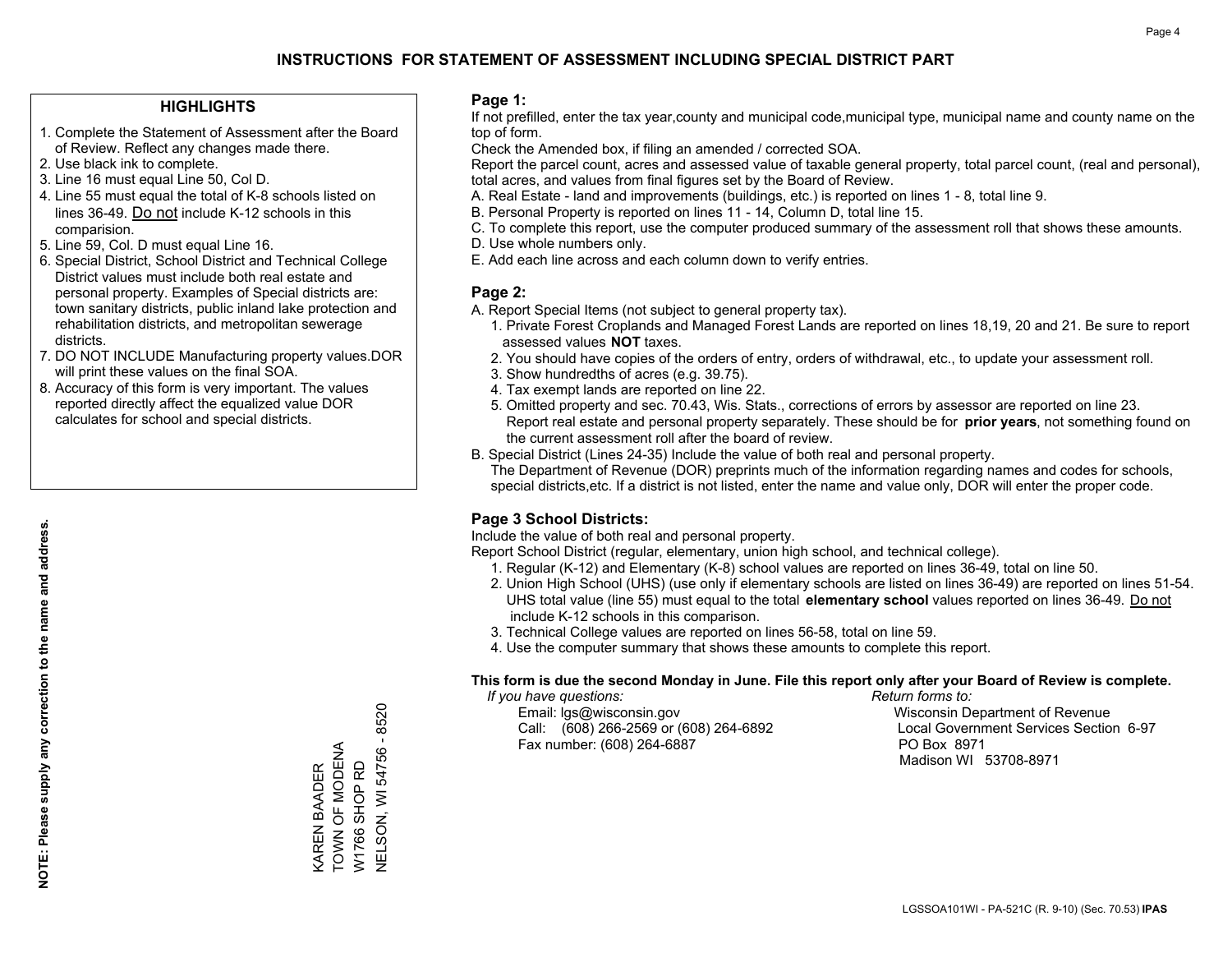**FINAL - EQUATED**

**STATEMENT OF ASSESSMENT FOR 2017** 

| NR       | กวค | 0142    |
|----------|-----|---------|
| $\alpha$ | MUN | ACCT NO |

|                | <b>FOR</b>                     | <b>TOWN OF</b><br><b>OF</b>                                                                                                                                                                  | <b>MONDOVI</b>           |                              | <b>BUFFALO COUNTY</b>                             |                                        |                                         | <b>WHEN COMPLETING THIS DOCUMENT</b>     |
|----------------|--------------------------------|----------------------------------------------------------------------------------------------------------------------------------------------------------------------------------------------|--------------------------|------------------------------|---------------------------------------------------|----------------------------------------|-----------------------------------------|------------------------------------------|
|                |                                | Town - Village - City                                                                                                                                                                        | <b>Municipality Name</b> |                              | <b>County Name</b>                                |                                        |                                         | DO NOT WRITE OVER X's OR IN SHADED AREAS |
| Line<br>No.    |                                | PARCEL COUNT<br><b>REAL ESTATE</b><br>(See Lines 18 - 22 for<br>TOTAL LAND IMPROVEMENTS NUMBERS ONLY                                                                                         |                          | NO. OF ACRES<br><b>WHOLE</b> | <b>VALUE OF</b><br><b>LAND</b>                    | <b>VALUE OF</b><br><b>IMPROVEMENTS</b> | TOTAL VALUE OF LAND<br>AND IMPROVEMENTS |                                          |
|                |                                | other Real Estate)                                                                                                                                                                           | Col. A                   | Col. B                       | Col. C                                            | Col. D                                 | Col. E                                  | Col. F                                   |
| $\mathbf 1$    |                                | <b>RESIDENTIAL - Class 1</b>                                                                                                                                                                 | 193                      | 162                          | 407                                               | 1,718,600                              | 15,758,100                              | 17,476,700                               |
| 2              |                                | <b>COMMERCIAL - Class 2</b>                                                                                                                                                                  | 16                       | 12                           | 70                                                | 354,200                                | 924,400                                 | 1,278,600                                |
| 3              |                                | <b>MANUFACTURING - Class 3</b>                                                                                                                                                               | 5                        | $\mathbf{0}$                 | 164                                               | 429,700                                |                                         | 429,700<br>$\Omega$                      |
| 4              |                                | <b>AGRICULTURAL - Class 4</b>                                                                                                                                                                | 611                      |                              | 13,510                                            | 1,961,850                              |                                         | 1,961,850                                |
| 5              |                                | <b>UNDEVELOPED - Class 5</b>                                                                                                                                                                 | 357                      |                              | 1,280                                             | 870,400                                |                                         | 870,400                                  |
| 6              | AGRICULTURAL FOREST - Class 5m |                                                                                                                                                                                              | 175                      |                              | 2,263                                             | 3,886,300                              |                                         | 3,886,300                                |
| $\overline{7}$ | FOREST LANDS - Class 6         |                                                                                                                                                                                              | 43                       |                              | 822                                               | 2,782,100                              |                                         | 2,782,100                                |
| 8              |                                | OTHER - Class 7                                                                                                                                                                              | 99                       | 96                           | 189                                               | 863,100                                | 8,124,200                               | 8,987,300                                |
| 9              |                                | TOTAL - ALL COLUMNS                                                                                                                                                                          | 1,499                    | 270                          | 18,705                                            | 12,866,250                             | 24,806,700                              | 37,672,950                               |
| 10             |                                | NUMBER OF PERSONAL PROPERTY ACCOUNTS IN ROLL                                                                                                                                                 |                          |                              | 17                                                | <b>LOCALLY ASSESSED</b>                | <b>MANUFACTURING</b>                    | <b>MERGED</b>                            |
| 11             |                                | BOATS AND OTHER WATERCRAFT NOT EXEMPT - Code 1                                                                                                                                               |                          |                              |                                                   | 0                                      |                                         | $\mathbf{0}$<br>$\Omega$                 |
| 12             |                                | MACHINERY, TOOLS AND PATTERNS - Code 2                                                                                                                                                       |                          |                              |                                                   | 123,643                                | 1,400                                   | 125,043                                  |
| 13             |                                | FURNITURE, FIXTURES AND EQUIPMENT - Code 3                                                                                                                                                   |                          |                              |                                                   | 5,171                                  |                                         | $\Omega$<br>5,171                        |
| 14             |                                | ALL OTHER PERSONAL PROPERTY NOT EXEMPT - Codes 4A, 4B, 4C                                                                                                                                    |                          |                              |                                                   | 465,446                                | 100                                     | 465,546                                  |
| 15             |                                | TOTAL OF PERSONAL PROPERTY NOT EXEMPT (Total of Lines 11-14)                                                                                                                                 |                          |                              |                                                   | 594,260                                | 1,500                                   | 595,760                                  |
| 16             |                                | AGGREGATE ASSESSED VALUE OF ALL PROPERTY SUBJECT TO THE GENERAL PROPERTY TAX (Total of Lines 9F and 15F)<br>MUST EQUAL TOTAL VALUE OF THE SCHOOL DISTRICTS (K-12 PLUS K-8) - Line 50, Col. F |                          |                              |                                                   |                                        |                                         | 38,268,710                               |
| 17             |                                | <b>BOARD OF REVIEW</b><br>DATE OF FINAL ADJOURNMENT                                                                                                                                          | 05/31/2017               |                              | Name of Assessor<br><b>CHIMNEY ROCK APPRAISAL</b> | Telephone #<br>(715) 287-3376          |                                         |                                          |

REMARKS

The Assessment Ratio to be used in calculating the estimated Fair Market Value on tax bills for this tax district is .950361684

This ratio should be used to convert assessed values to "Calculate Equalized Values" in Step 1 of the Lottery and Gaming Credit Calculations.<br>This ratio should be used in the "Computation of Tax Equivalent" schedule of the Commission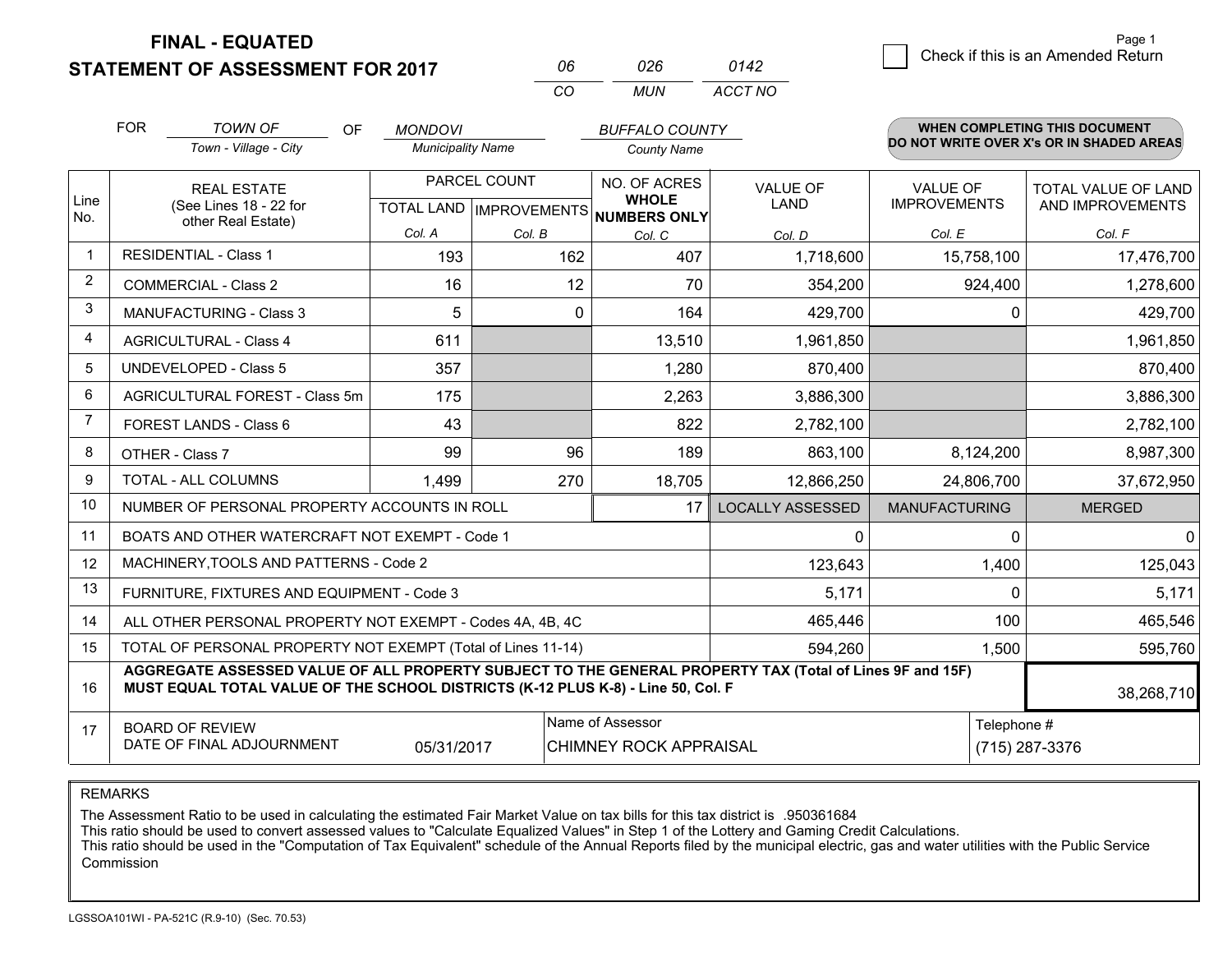*YEAR CO MUN ACCT NO* <sup>2017</sup> <sup>06</sup> <sup>026</sup> <sup>0142</sup> Page 2

Do not confuse FOREST LANDS (Line 7) with FOREST CROPS (in this section) - They are **NOT** the same

|    |                                  |                                             | Private Forest Crop - Reg Class @ 10¢ per acre                                   |  | Private Forest Crop - Reg Class @ \$2.52 per acre |                                                                              |           |                    |  |
|----|----------------------------------|---------------------------------------------|----------------------------------------------------------------------------------|--|---------------------------------------------------|------------------------------------------------------------------------------|-----------|--------------------|--|
| 18 | (a) PARCELS                      | (b) ACRES                                   | (c) ASSESSED VALUE                                                               |  | (d) PARCELS                                       | (e) ACRES                                                                    |           | (f) ASSESSED VALUE |  |
|    |                                  |                                             |                                                                                  |  |                                                   |                                                                              |           |                    |  |
|    |                                  |                                             | Private Forest Crop - Special Class @ 20¢ per acre                               |  |                                                   | Entered Before 2005 Managed Forest - Ferrous Mining CLOSED @ \$8.27 per acre |           |                    |  |
| 19 | (a) PARCELS                      | (b) ACRES                                   | (c) ASSESSED VALUE                                                               |  | (d) PARCELS                                       | (e) ACRES                                                                    |           | (f) ASSESSED VALUE |  |
|    |                                  |                                             |                                                                                  |  |                                                   |                                                                              |           |                    |  |
|    |                                  | Entered Before 2005 Managed Forest - OPEN @ | \$.79 per acre                                                                   |  |                                                   | Entered Before 2005 Managed Forest - CLOSED @ \$1.87 per acre                |           |                    |  |
| 20 | (a) PARCELS                      | (b) ACRES                                   | (c) ASSESSED VALUE                                                               |  | (d) PARCELS                                       | (e) ACRES                                                                    |           | (f) ASSESSED VALUE |  |
|    | 3                                | 74                                          | 125,800                                                                          |  | 49<br>1.305.7                                     |                                                                              | 4,022,600 |                    |  |
|    |                                  | Entered After 2004 Managed Forest - OPEN @  | \$2.14 per acre<br>Entered After 2004 Managed Forest - CLOSED @ \$10.68 per acre |  |                                                   |                                                                              |           |                    |  |
| 21 | (a) PARCELS                      | (b) ACRES                                   | (c) ASSESSED VALUE                                                               |  | (d) PARCELS                                       | (e) ACRES                                                                    |           | (f) ASSESSED VALUE |  |
|    |                                  |                                             |                                                                                  |  |                                                   |                                                                              |           |                    |  |
|    |                                  |                                             |                                                                                  |  | 31<br>732.5                                       |                                                                              |           | 1,956,000          |  |
| 22 | (a) County Forest Cropland Acres |                                             | (b) Federal Acres                                                                |  | (c) State Acres                                   | (d) County (NOT FOREST CROP) Acres                                           |           | (e) Other Acres    |  |
|    |                                  |                                             |                                                                                  |  | .33                                               | 18.15                                                                        |           | 23.08              |  |
|    |                                  |                                             | Assessed Value of Omitted Property From Prior Years (Sec. 70.44)                 |  |                                                   | Assessed Value of Sec. 70.43 Corrections of Errors by Assessors              |           |                    |  |
| 23 |                                  | (a) REAL ESTATE                             | (b) PERSONAL                                                                     |  |                                                   | (c1) REAL ESTATE                                                             |           | (c2) PERSONAL      |  |
|    |                                  |                                             |                                                                                  |  |                                                   |                                                                              |           |                    |  |
|    |                                  |                                             | Manufacturing Equated Value of Omitted Property From Prior Years (Sec. 70.995)   |  |                                                   | Mfg. Equated Value of Sec.70.43 Corrections of Errors by Assessors           |           |                    |  |
|    |                                  | (d) REAL ESTATE                             | (e) PERSONAL                                                                     |  | (f1) REAL ESTATE                                  |                                                                              |           | (f2) PERSONAL      |  |
|    |                                  |                                             |                                                                                  |  |                                                   |                                                                              |           |                    |  |

## **SPECIAL DISTRICTS**

| Line<br>No. | Enter 6-digit<br><b>Special District</b> | <b>Account</b><br><b>Number</b> | <b>Special District Name</b> | <b>Locally Assessed Value</b><br>of Real Estate and | Mfg Value of Real Estate<br>and Personal Property | <b>Merged Value of</b><br><b>Real Estate and</b> |
|-------------|------------------------------------------|---------------------------------|------------------------------|-----------------------------------------------------|---------------------------------------------------|--------------------------------------------------|
|             | Code (Col. A)                            | (Col. B)                        | (Col. C)                     | Personal Property (Col. D)                          | (Col. E)                                          | Personal Property (Col. F)                       |
| 24          |                                          |                                 |                              |                                                     |                                                   |                                                  |
| 25          |                                          |                                 |                              |                                                     |                                                   |                                                  |
| 26          |                                          |                                 |                              |                                                     |                                                   |                                                  |
| 27          |                                          |                                 |                              |                                                     |                                                   |                                                  |
| 28          |                                          |                                 |                              |                                                     |                                                   |                                                  |
| 29          |                                          |                                 |                              |                                                     |                                                   |                                                  |
| 30          |                                          |                                 |                              |                                                     |                                                   |                                                  |
| 31          |                                          |                                 |                              |                                                     |                                                   |                                                  |
| 32          |                                          |                                 |                              |                                                     |                                                   |                                                  |
| 33          |                                          |                                 |                              |                                                     |                                                   |                                                  |
| 34          |                                          |                                 |                              |                                                     |                                                   |                                                  |
| 35          |                                          |                                 |                              |                                                     |                                                   |                                                  |

LGSSOA101WI-PA - 521C (R. 9-10) (Sec. 70.53)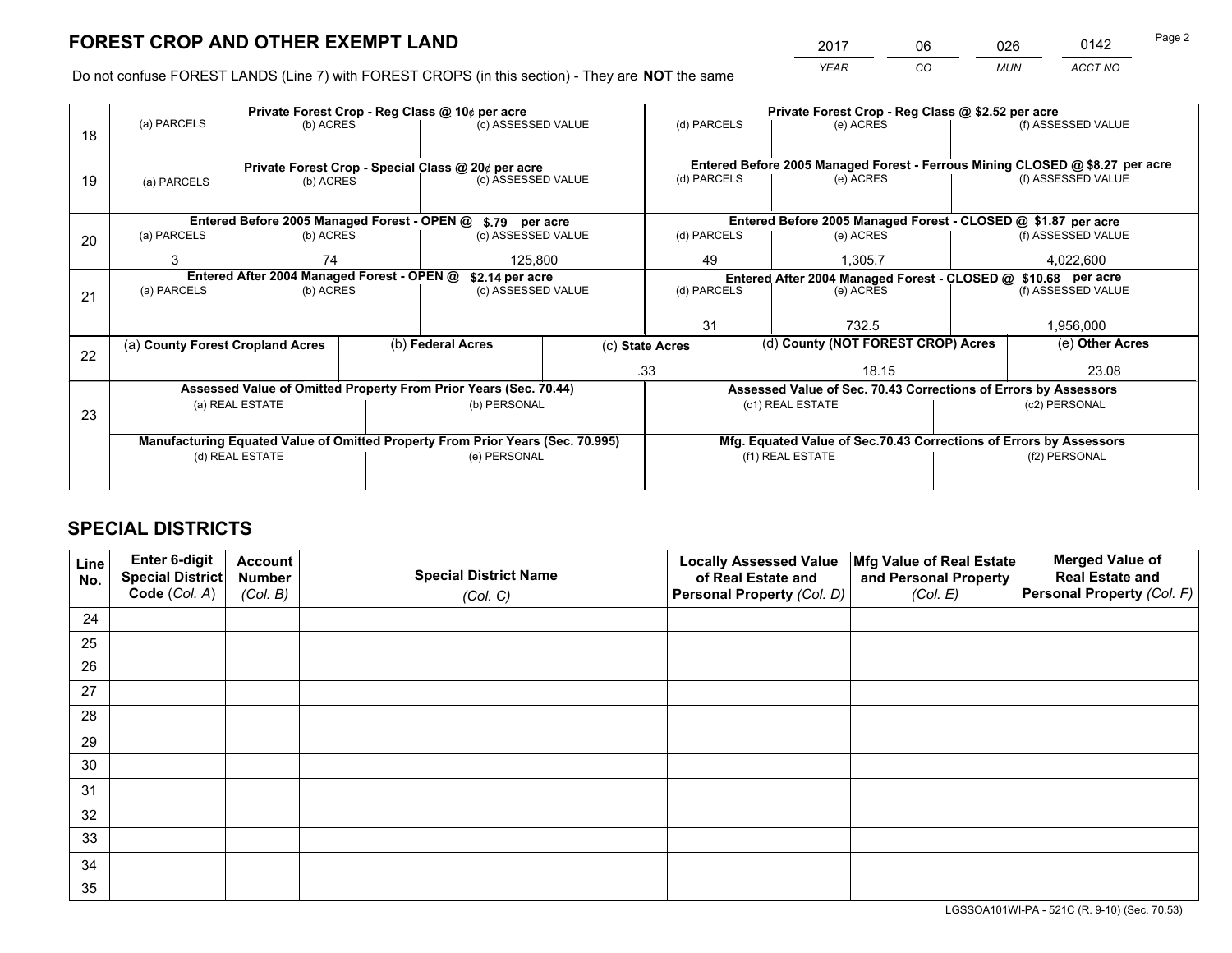|                 |                                                                                   |                                             |                                                         | <b>YEAR</b>                                                                       | CO<br><b>MUN</b>                                              | ACCT NO                                                                        |  |
|-----------------|-----------------------------------------------------------------------------------|---------------------------------------------|---------------------------------------------------------|-----------------------------------------------------------------------------------|---------------------------------------------------------------|--------------------------------------------------------------------------------|--|
| Line<br>No.     | <b>Enter 6-digit</b><br><b>School District</b><br>Code (Col. A)                   | <b>Account</b><br><b>Number</b><br>(Col. B) | <b>School District Name</b><br>(Col. C)                 | <b>Locally Assessed Value</b><br>of Real Estate and<br>Personal Property (Col. D) | Mfg Value of Real Estate<br>and Personal Property<br>(Col. E) | <b>Merged Value of</b><br><b>Real Estate and</b><br>Personal Property (Col. F) |  |
|                 | A. SCHOOL DISTRICTS (K-8 and K-12)                                                |                                             |                                                         |                                                                                   |                                                               |                                                                                |  |
| 36              | 062142                                                                            | 0043                                        | <b>SCH D OF GILMANTON</b>                               | 521,850                                                                           |                                                               | 521,850                                                                        |  |
| 37              | 063668                                                                            | 0044                                        | SCH D OF MONDOVI                                        | 37,315,660                                                                        | 431,200                                                       | 37,746,860                                                                     |  |
| 38              |                                                                                   |                                             |                                                         |                                                                                   |                                                               |                                                                                |  |
| 39              |                                                                                   |                                             |                                                         |                                                                                   |                                                               |                                                                                |  |
| 40              |                                                                                   |                                             |                                                         |                                                                                   |                                                               |                                                                                |  |
| 41              |                                                                                   |                                             |                                                         |                                                                                   |                                                               |                                                                                |  |
| 42<br>43        |                                                                                   |                                             |                                                         |                                                                                   |                                                               |                                                                                |  |
|                 |                                                                                   |                                             |                                                         |                                                                                   |                                                               |                                                                                |  |
| 44<br>45        |                                                                                   |                                             |                                                         |                                                                                   |                                                               |                                                                                |  |
| $\overline{46}$ |                                                                                   |                                             |                                                         |                                                                                   |                                                               |                                                                                |  |
| 47              |                                                                                   |                                             |                                                         |                                                                                   |                                                               |                                                                                |  |
| 48              |                                                                                   |                                             |                                                         |                                                                                   |                                                               |                                                                                |  |
| 49              |                                                                                   |                                             |                                                         |                                                                                   |                                                               |                                                                                |  |
| 50              |                                                                                   |                                             | TOTAL ASSESSED VALUE OF SCHOOL DISTRICTS (K-8 and K-12) | 37,837,510                                                                        | 431,200                                                       | 38,268,710                                                                     |  |
|                 | <b>B.</b><br>UNION HIGH SCHOOL DISTRICTS                                          |                                             |                                                         |                                                                                   |                                                               |                                                                                |  |
| 51              |                                                                                   |                                             |                                                         |                                                                                   |                                                               |                                                                                |  |
| 52              |                                                                                   |                                             |                                                         |                                                                                   |                                                               |                                                                                |  |
| 53              |                                                                                   |                                             |                                                         |                                                                                   |                                                               |                                                                                |  |
| 54              |                                                                                   |                                             |                                                         |                                                                                   |                                                               |                                                                                |  |
| 55              |                                                                                   |                                             | TOTAL ASSESSED VALUE OF UNION HIGH SCHOOLS              |                                                                                   |                                                               |                                                                                |  |
|                 | C.<br><b>TECHNICAL COLLEGE DISTRICTS</b>                                          |                                             |                                                         |                                                                                   |                                                               |                                                                                |  |
| 56              | 000100                                                                            | 0001                                        | CHIPPEWA VALLEY TECHNICAL COLLEGE EAUC                  | 37,837,510                                                                        | 431,200                                                       | 38,268,710                                                                     |  |
| 57              |                                                                                   |                                             |                                                         |                                                                                   |                                                               |                                                                                |  |
| 58<br>59        |                                                                                   |                                             |                                                         |                                                                                   |                                                               |                                                                                |  |
|                 | TOTAL ASSESSED VALUE OF TECHNICAL COLLEGES<br>431,200<br>38,268,710<br>37,837,510 |                                             |                                                         |                                                                                   |                                                               |                                                                                |  |

06

026

 *I hereby certify, to the best of my knowledge and belief, this form is complete and correct.*

**SCHOOL DISTRICTS**

| Print name of preparer | Title                    |                | Date (MM / DD / CCYY) |
|------------------------|--------------------------|----------------|-----------------------|
|                        |                          |                |                       |
| Signature of preparer  | Contact Telephone Number | E-mail address |                       |
|                        | $\sim$                   |                |                       |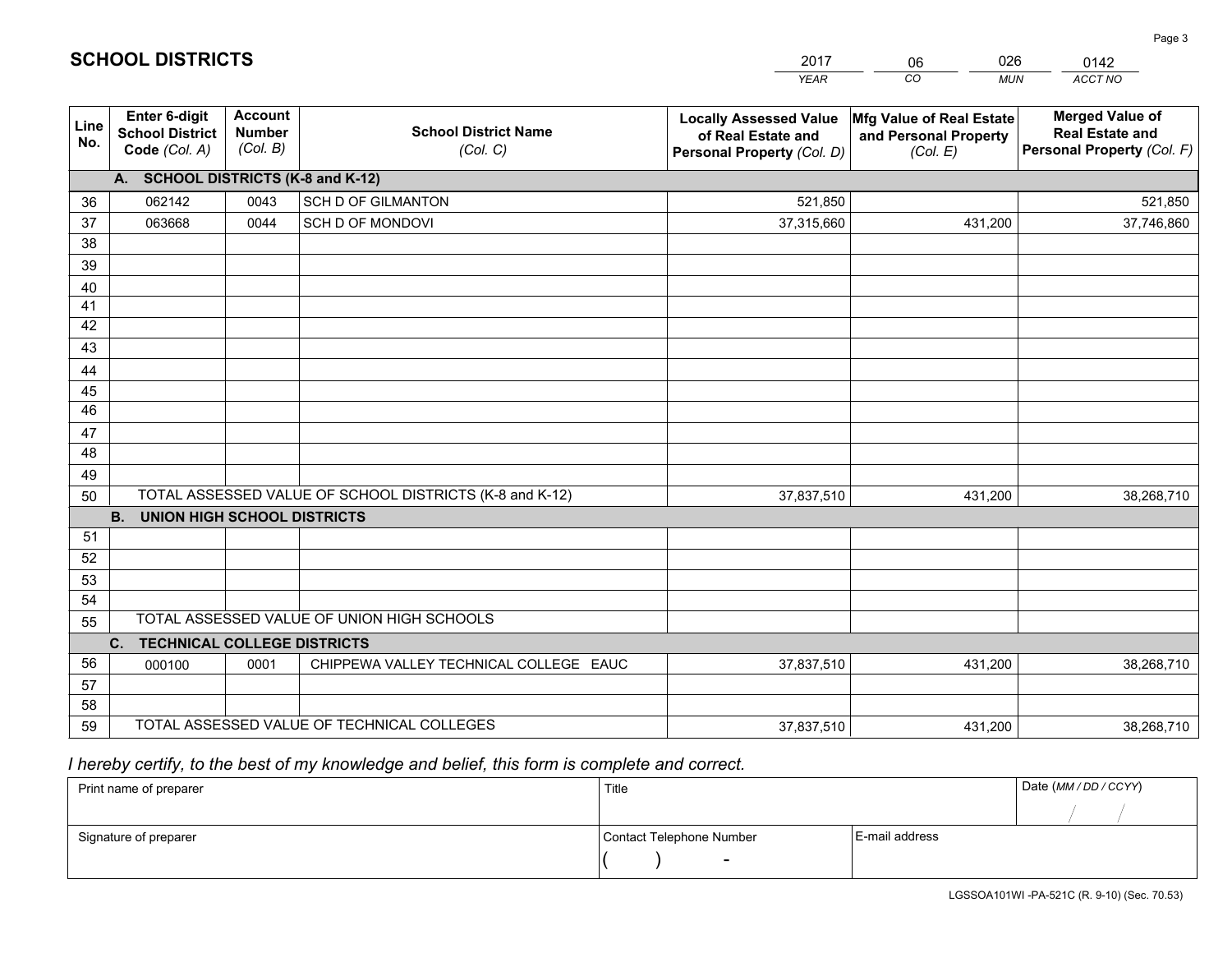## **HIGHLIGHTS**

- 1. Complete the Statement of Assessment after the Board of Review. Reflect any changes made there.
- 2. Use black ink to complete.
- 3. Line 16 must equal Line 50, Col D.
- 4. Line 55 must equal the total of K-8 schools listed on lines 36-49. Do not include K-12 schools in this comparision.
- 5. Line 59, Col. D must equal Line 16.
- 6. Special District, School District and Technical College District values must include both real estate and personal property. Examples of Special districts are: town sanitary districts, public inland lake protection and rehabilitation districts, and metropolitan sewerage districts.
- 7. DO NOT INCLUDE Manufacturing property values.DOR will print these values on the final SOA.

DEBBIE SIE

TOWN OF MONDOVI W812 COUNTY HWY A MONDOVI, WI 54755 - 7402

**MONDOVI, WI 54755 - 7402** W812 COUNTY HWY A DEBBIE SIE<br>TOWN OF MONDOVI

 8. Accuracy of this form is very important. The values reported directly affect the equalized value DOR calculates for school and special districts.

#### **Page 1:**

 If not prefilled, enter the tax year,county and municipal code,municipal type, municipal name and county name on the top of form.

Check the Amended box, if filing an amended / corrected SOA.

 Report the parcel count, acres and assessed value of taxable general property, total parcel count, (real and personal), total acres, and values from final figures set by the Board of Review.

- A. Real Estate land and improvements (buildings, etc.) is reported on lines 1 8, total line 9.
- B. Personal Property is reported on lines 11 14, Column D, total line 15.
- C. To complete this report, use the computer produced summary of the assessment roll that shows these amounts.
- D. Use whole numbers only.
- E. Add each line across and each column down to verify entries.

## **Page 2:**

- A. Report Special Items (not subject to general property tax).
- 1. Private Forest Croplands and Managed Forest Lands are reported on lines 18,19, 20 and 21. Be sure to report assessed values **NOT** taxes.
- 2. You should have copies of the orders of entry, orders of withdrawal, etc., to update your assessment roll.
	- 3. Show hundredths of acres (e.g. 39.75).
- 4. Tax exempt lands are reported on line 22.
- 5. Omitted property and sec. 70.43, Wis. Stats., corrections of errors by assessor are reported on line 23. Report real estate and personal property separately. These should be for **prior years**, not something found on the current assessment roll after the board of review.
- B. Special District (Lines 24-35) Include the value of both real and personal property.

 The Department of Revenue (DOR) preprints much of the information regarding names and codes for schools, special districts,etc. If a district is not listed, enter the name and value only, DOR will enter the proper code.

## **Page 3 School Districts:**

Include the value of both real and personal property.

Report School District (regular, elementary, union high school, and technical college).

- 1. Regular (K-12) and Elementary (K-8) school values are reported on lines 36-49, total on line 50.
- 2. Union High School (UHS) (use only if elementary schools are listed on lines 36-49) are reported on lines 51-54. UHS total value (line 55) must equal to the total **elementary school** values reported on lines 36-49. Do notinclude K-12 schools in this comparison.
- 3. Technical College values are reported on lines 56-58, total on line 59.
- 4. Use the computer summary that shows these amounts to complete this report.

#### **This form is due the second Monday in June. File this report only after your Board of Review is complete.**

 *If you have questions: Return forms to:*

 Email: lgs@wisconsin.gov Wisconsin Department of RevenueCall:  $(608)$  266-2569 or  $(608)$  264-6892 Fax number: (608) 264-6887 PO Box 8971

Local Government Services Section 6-97 Madison WI 53708-8971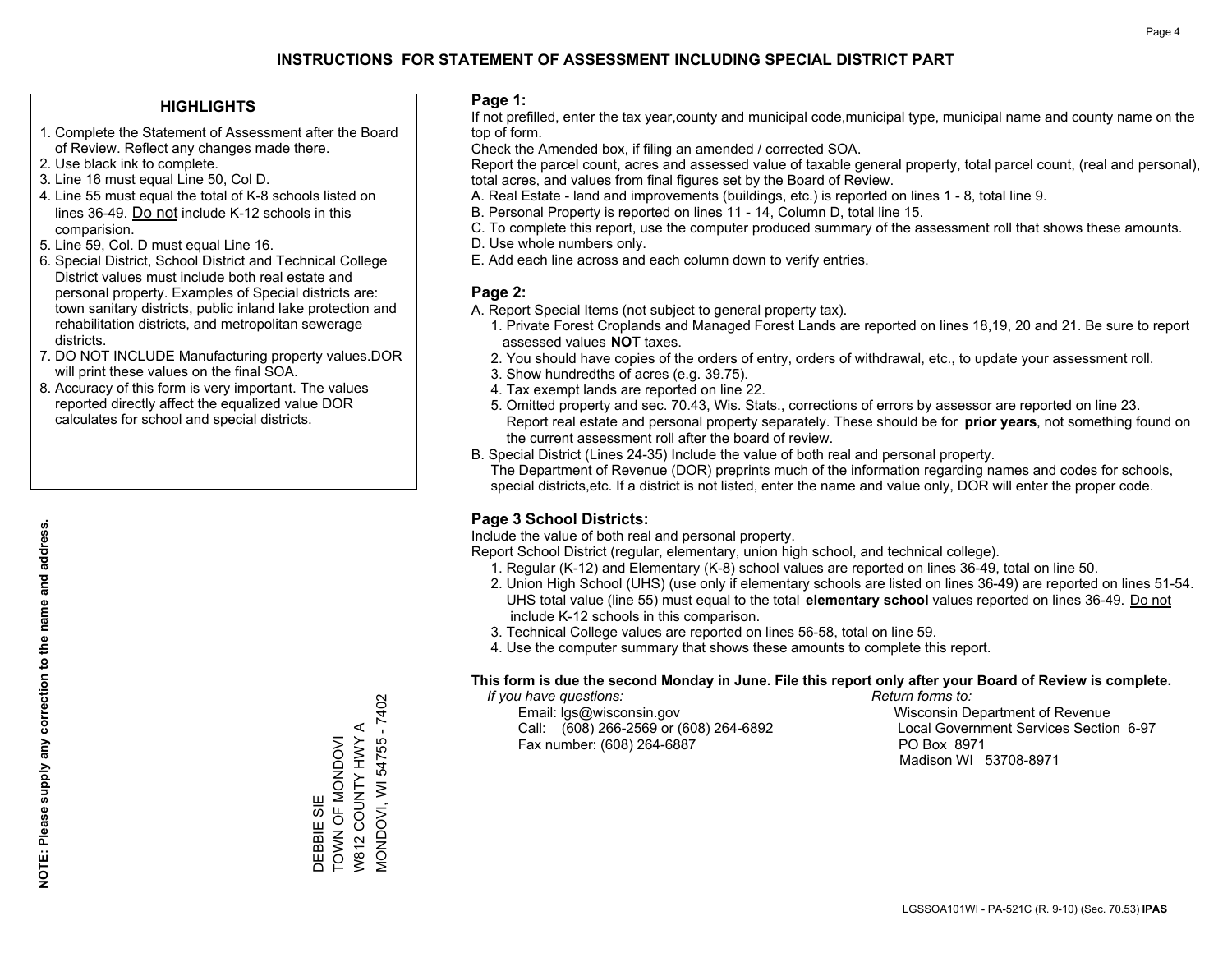**FINAL - EQUATED**

**STATEMENT OF ASSESSMENT FOR 2017** 

| nr       | กวล   | 0143    |
|----------|-------|---------|
| $\cdots$ | MI IN | ACCT NO |

|                | <b>FOR</b>                                                                                                                                                                                   | <b>TOWN OF</b><br>OF                                         | <b>MONTANA</b>                                       |          | <b>BUFFALO COUNTY</b>        |                         |                                        | WHEN COMPLETING THIS DOCUMENT            |
|----------------|----------------------------------------------------------------------------------------------------------------------------------------------------------------------------------------------|--------------------------------------------------------------|------------------------------------------------------|----------|------------------------------|-------------------------|----------------------------------------|------------------------------------------|
|                |                                                                                                                                                                                              | Town - Village - City                                        | <b>Municipality Name</b>                             |          | <b>County Name</b>           |                         |                                        | DO NOT WRITE OVER X's OR IN SHADED AREAS |
| Line<br>No.    | <b>REAL ESTATE</b><br>(See Lines 18 - 22 for                                                                                                                                                 |                                                              | PARCEL COUNT<br>TOTAL LAND IMPROVEMENTS NUMBERS ONLY |          | NO. OF ACRES<br><b>WHOLE</b> | <b>VALUE OF</b><br>LAND | <b>VALUE OF</b><br><b>IMPROVEMENTS</b> | TOTAL VALUE OF LAND<br>AND IMPROVEMENTS  |
|                |                                                                                                                                                                                              | other Real Estate)                                           | Col. A                                               | Col. B   | Col. C                       | Col. D                  | Col. E                                 | Col. F                                   |
|                | <b>RESIDENTIAL - Class 1</b>                                                                                                                                                                 |                                                              | 101                                                  | 88       | 118                          | 506,300                 | 7,422,000                              | 7,928,300                                |
| 2              |                                                                                                                                                                                              | <b>COMMERCIAL - Class 2</b>                                  | 4                                                    | $\Omega$ |                              | 21,000                  | 0                                      | 21,000                                   |
| 3              |                                                                                                                                                                                              | <b>MANUFACTURING - Class 3</b>                               | $\Omega$                                             | $\Omega$ | $\Omega$                     | 0                       | $\Omega$                               | $\Omega$                                 |
| 4              |                                                                                                                                                                                              | <b>AGRICULTURAL - Class 4</b>                                | 952                                                  |          | 17,576                       | 1,729,800               |                                        | 1,729,800                                |
| 5              |                                                                                                                                                                                              | UNDEVELOPED - Class 5                                        | 336                                                  |          | 775                          | 558,300                 |                                        | 558,300                                  |
| 6              |                                                                                                                                                                                              | AGRICULTURAL FOREST - Class 5m                               | 392                                                  |          | 4,332                        | 6,069,300               |                                        | 6,069,300                                |
| $\overline{7}$ |                                                                                                                                                                                              | FOREST LANDS - Class 6                                       | 78                                                   |          | 744                          | 2,082,800               |                                        | 2,082,800                                |
| 8              |                                                                                                                                                                                              | OTHER - Class 7                                              | 112                                                  | 103      | 245                          | 906,200                 | 11,370,700                             | 12,276,900                               |
| 9              |                                                                                                                                                                                              | TOTAL - ALL COLUMNS                                          | 1,975                                                | 191      | 23,797                       | 11,873,700              | 18,792,700                             | 30,666,400                               |
| 10             |                                                                                                                                                                                              | NUMBER OF PERSONAL PROPERTY ACCOUNTS IN ROLL                 |                                                      |          | 12                           | <b>LOCALLY ASSESSED</b> | <b>MANUFACTURING</b>                   | <b>MERGED</b>                            |
| 11             |                                                                                                                                                                                              | BOATS AND OTHER WATERCRAFT NOT EXEMPT - Code 1               |                                                      |          |                              | 0                       | $\Omega$                               | $\mathbf 0$                              |
| 12             |                                                                                                                                                                                              | MACHINERY, TOOLS AND PATTERNS - Code 2                       |                                                      |          |                              | 0                       | $\Omega$                               | $\mathbf 0$                              |
| 13             |                                                                                                                                                                                              | FURNITURE, FIXTURES AND EQUIPMENT - Code 3                   |                                                      |          |                              | $\Omega$                | $\Omega$                               | $\Omega$                                 |
| 14             |                                                                                                                                                                                              | ALL OTHER PERSONAL PROPERTY NOT EXEMPT - Codes 4A, 4B, 4C    |                                                      |          |                              | 141,550                 | 0                                      | 141,550                                  |
| 15             |                                                                                                                                                                                              | TOTAL OF PERSONAL PROPERTY NOT EXEMPT (Total of Lines 11-14) |                                                      |          | 141,550                      | 0                       | 141,550                                |                                          |
| 16             | AGGREGATE ASSESSED VALUE OF ALL PROPERTY SUBJECT TO THE GENERAL PROPERTY TAX (Total of Lines 9F and 15F)<br>MUST EQUAL TOTAL VALUE OF THE SCHOOL DISTRICTS (K-12 PLUS K-8) - Line 50, Col. F |                                                              |                                                      |          |                              |                         |                                        | 30,807,950                               |
| 17             | Name of Assessor<br><b>BOARD OF REVIEW</b><br>DATE OF FINAL ADJOURNMENT<br>05/22/2017<br><b>DARRELL KLEVEN</b>                                                                               |                                                              |                                                      |          |                              |                         | Telephone #                            | (715) 287-4737                           |

REMARKS

The Assessment Ratio to be used in calculating the estimated Fair Market Value on tax bills for this tax district is .842124613

This ratio should be used to convert assessed values to "Calculate Equalized Values" in Step 1 of the Lottery and Gaming Credit Calculations.<br>This ratio should be used in the "Computation of Tax Equivalent" schedule of the Commission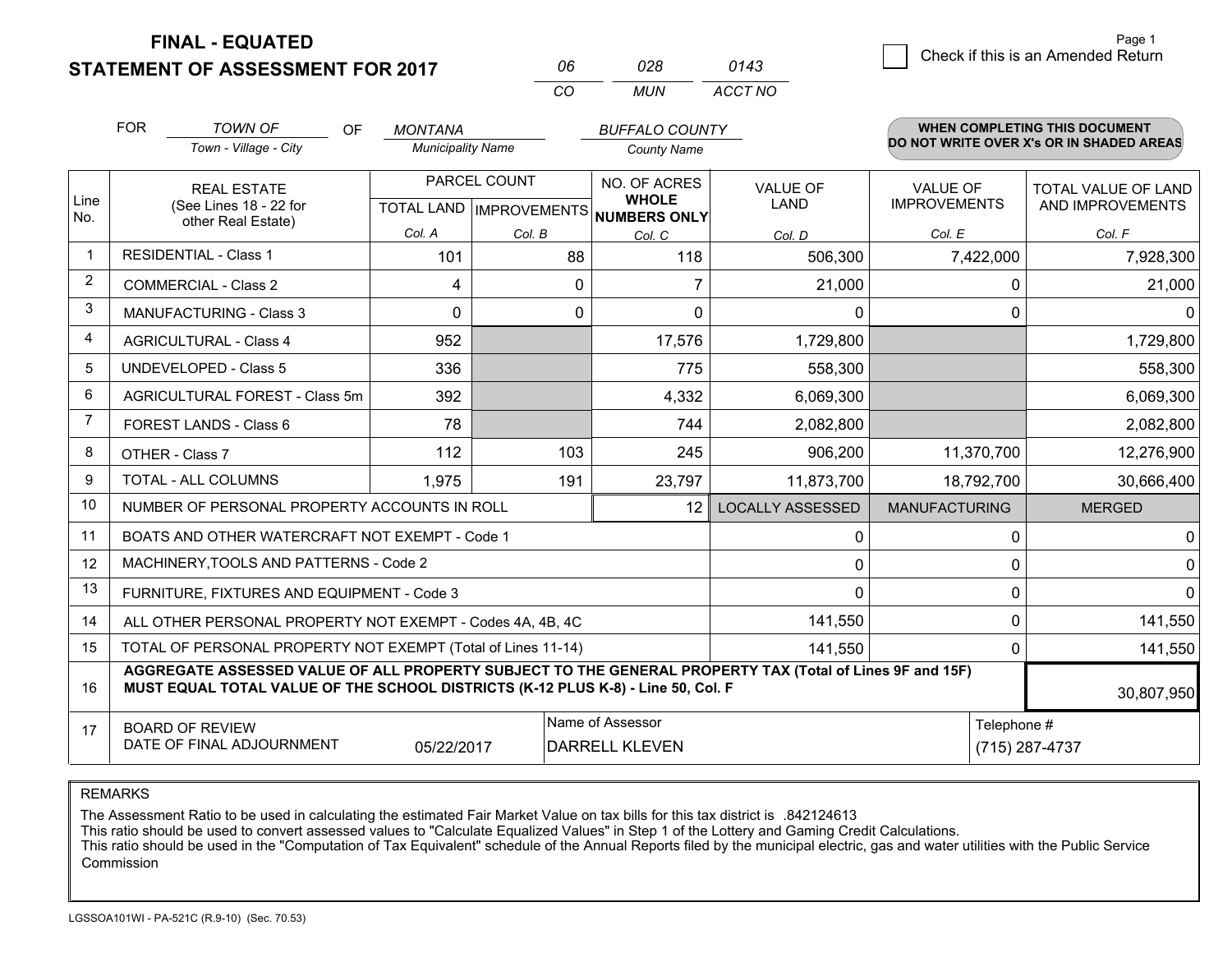*YEAR CO MUN ACCT NO* <sup>2017</sup> <sup>06</sup> <sup>028</sup> <sup>0143</sup> Page 2

Do not confuse FOREST LANDS (Line 7) with FOREST CROPS (in this section) - They are **NOT** the same

|    |                                                                                |                                             |                   | Private Forest Crop - Reg Class @ 10¢ per acre                   |                    | Private Forest Crop - Reg Class @ \$2.52 per acre                            |                                                                    |           |                                                                              |  |
|----|--------------------------------------------------------------------------------|---------------------------------------------|-------------------|------------------------------------------------------------------|--------------------|------------------------------------------------------------------------------|--------------------------------------------------------------------|-----------|------------------------------------------------------------------------------|--|
| 18 | (a) PARCELS                                                                    | (b) ACRES                                   |                   | (c) ASSESSED VALUE                                               |                    | (d) PARCELS                                                                  | (e) ACRES                                                          |           | (f) ASSESSED VALUE                                                           |  |
|    |                                                                                |                                             |                   |                                                                  |                    |                                                                              |                                                                    |           |                                                                              |  |
|    |                                                                                |                                             |                   | Private Forest Crop - Special Class @ 20¢ per acre               |                    |                                                                              |                                                                    |           | Entered Before 2005 Managed Forest - Ferrous Mining CLOSED @ \$8.27 per acre |  |
| 19 | (a) PARCELS                                                                    | (b) ACRES                                   |                   | (c) ASSESSED VALUE                                               |                    | (d) PARCELS                                                                  | (e) ACRES                                                          |           | (f) ASSESSED VALUE                                                           |  |
|    |                                                                                |                                             |                   |                                                                  |                    |                                                                              |                                                                    |           |                                                                              |  |
|    |                                                                                | Entered Before 2005 Managed Forest - OPEN @ |                   | \$.79 per acre                                                   |                    |                                                                              | Entered Before 2005 Managed Forest - CLOSED @ \$1.87 per acre      |           |                                                                              |  |
| 20 | (a) PARCELS                                                                    | (b) ACRES                                   |                   | (c) ASSESSED VALUE                                               |                    | (d) PARCELS                                                                  | (e) ACRES                                                          |           | (f) ASSESSED VALUE                                                           |  |
|    |                                                                                |                                             |                   |                                                                  | 204                | 4.160.89                                                                     |                                                                    | 8,911,700 |                                                                              |  |
|    | Entered After 2004 Managed Forest - OPEN @<br>\$2.14 per acre                  |                                             |                   |                                                                  |                    | Entered After 2004 Managed Forest - CLOSED @ \$10.68 per acre<br>(d) PARCELS |                                                                    |           |                                                                              |  |
| 21 | (a) PARCELS                                                                    | (b) ACRES                                   |                   |                                                                  | (c) ASSESSED VALUE |                                                                              | (e) ACRES                                                          |           | (f) ASSESSED VALUE                                                           |  |
|    |                                                                                |                                             |                   |                                                                  |                    |                                                                              |                                                                    |           |                                                                              |  |
|    |                                                                                |                                             |                   |                                                                  |                    | 117                                                                          | 2,403.15                                                           |           | 4,892,100                                                                    |  |
| 22 | (a) County Forest Cropland Acres                                               |                                             | (b) Federal Acres |                                                                  |                    | (c) State Acres                                                              | (d) County (NOT FOREST CROP) Acres                                 |           | (e) Other Acres                                                              |  |
|    |                                                                                |                                             |                   |                                                                  |                    |                                                                              | 4.32                                                               |           | 15.9                                                                         |  |
|    |                                                                                |                                             |                   | Assessed Value of Omitted Property From Prior Years (Sec. 70.44) |                    |                                                                              | Assessed Value of Sec. 70.43 Corrections of Errors by Assessors    |           |                                                                              |  |
| 23 |                                                                                | (a) REAL ESTATE                             |                   | (b) PERSONAL                                                     |                    |                                                                              | (c1) REAL ESTATE                                                   |           | (c2) PERSONAL                                                                |  |
|    |                                                                                |                                             |                   |                                                                  |                    |                                                                              |                                                                    |           |                                                                              |  |
|    | Manufacturing Equated Value of Omitted Property From Prior Years (Sec. 70.995) |                                             |                   |                                                                  |                    |                                                                              | Mfg. Equated Value of Sec.70.43 Corrections of Errors by Assessors |           |                                                                              |  |
|    |                                                                                | (d) REAL ESTATE                             |                   | (e) PERSONAL                                                     |                    | (f1) REAL ESTATE                                                             |                                                                    |           | (f2) PERSONAL                                                                |  |
|    |                                                                                |                                             |                   |                                                                  |                    |                                                                              |                                                                    |           |                                                                              |  |

## **SPECIAL DISTRICTS**

| Line<br>No. | Enter 6-digit<br>Special District<br>Code (Col. A) | <b>Account</b><br><b>Number</b> | <b>Special District Name</b> | <b>Locally Assessed Value</b><br>of Real Estate and | Mfg Value of Real Estate<br>and Personal Property | <b>Merged Value of</b><br><b>Real Estate and</b><br>Personal Property (Col. F) |
|-------------|----------------------------------------------------|---------------------------------|------------------------------|-----------------------------------------------------|---------------------------------------------------|--------------------------------------------------------------------------------|
|             |                                                    | (Col. B)                        | (Col. C)                     | Personal Property (Col. D)                          | (Col. E)                                          |                                                                                |
| 24          |                                                    |                                 |                              |                                                     |                                                   |                                                                                |
| 25          |                                                    |                                 |                              |                                                     |                                                   |                                                                                |
| 26          |                                                    |                                 |                              |                                                     |                                                   |                                                                                |
| 27          |                                                    |                                 |                              |                                                     |                                                   |                                                                                |
| 28          |                                                    |                                 |                              |                                                     |                                                   |                                                                                |
| 29          |                                                    |                                 |                              |                                                     |                                                   |                                                                                |
| 30          |                                                    |                                 |                              |                                                     |                                                   |                                                                                |
| 31          |                                                    |                                 |                              |                                                     |                                                   |                                                                                |
| 32          |                                                    |                                 |                              |                                                     |                                                   |                                                                                |
| 33          |                                                    |                                 |                              |                                                     |                                                   |                                                                                |
| 34          |                                                    |                                 |                              |                                                     |                                                   |                                                                                |
| 35          |                                                    |                                 |                              |                                                     |                                                   |                                                                                |

LGSSOA101WI-PA - 521C (R. 9-10) (Sec. 70.53)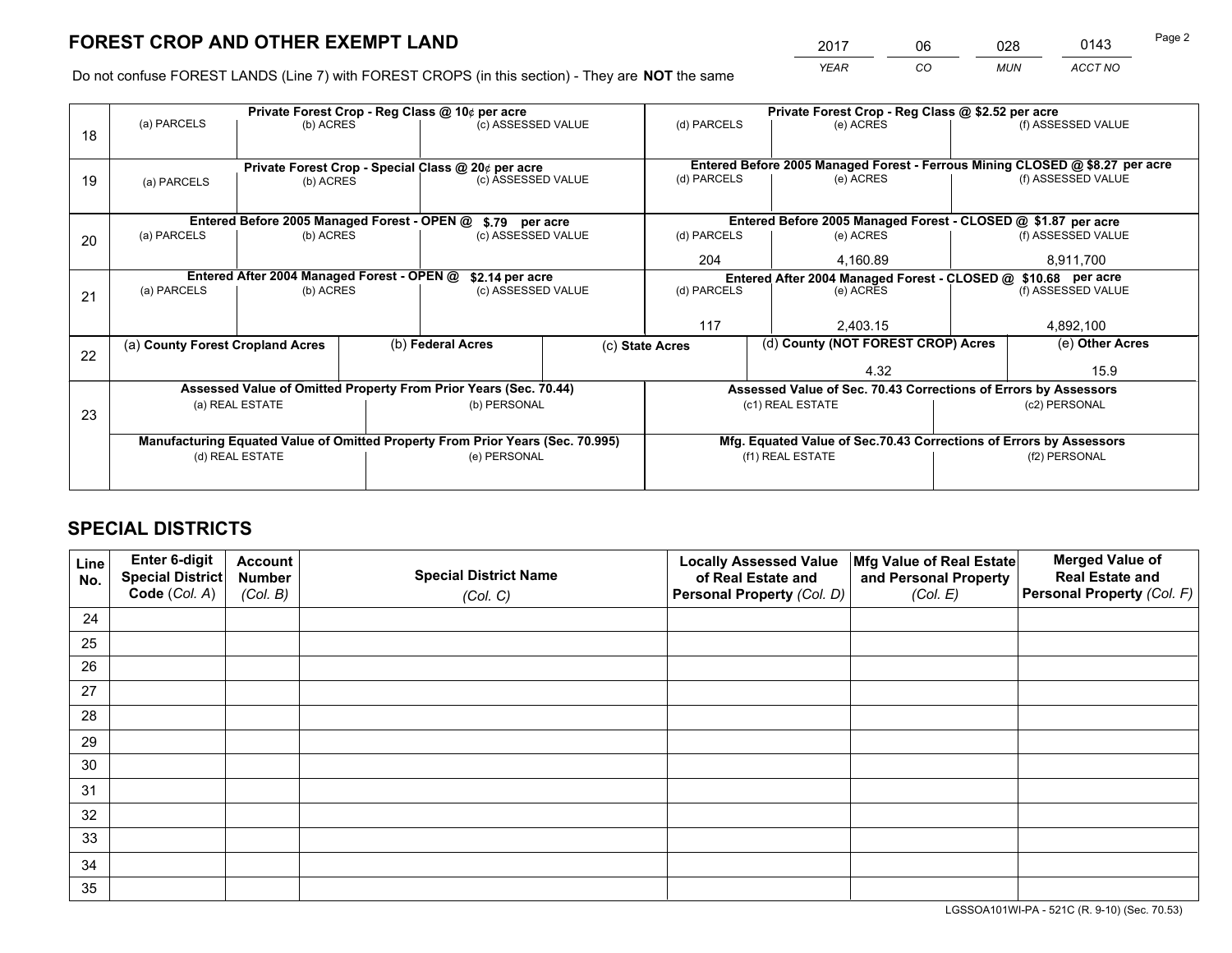|                 |                                                          |                                             |                                                         | <b>YEAR</b>                                                                       | CO<br><b>MUN</b>                                              | ACCT NO                                                                        |
|-----------------|----------------------------------------------------------|---------------------------------------------|---------------------------------------------------------|-----------------------------------------------------------------------------------|---------------------------------------------------------------|--------------------------------------------------------------------------------|
| Line<br>No.     | Enter 6-digit<br><b>School District</b><br>Code (Col. A) | <b>Account</b><br><b>Number</b><br>(Col. B) | <b>School District Name</b><br>(Col. C)                 | <b>Locally Assessed Value</b><br>of Real Estate and<br>Personal Property (Col. D) | Mfg Value of Real Estate<br>and Personal Property<br>(Col. E) | <b>Merged Value of</b><br><b>Real Estate and</b><br>Personal Property (Col. F) |
|                 | A. SCHOOL DISTRICTS (K-8 and K-12)                       |                                             |                                                         |                                                                                   |                                                               |                                                                                |
| 36              | 060084                                                   | 0041                                        | <b>SCH D OF ALMA</b>                                    | 825,400                                                                           |                                                               | 825,400                                                                        |
| 37              | 061155                                                   | 0042                                        | SCH D OF COCHRANE-FOUNTAIN CITY                         | 3,476,520                                                                         |                                                               | 3,476,520                                                                      |
| 38              | 062142                                                   | 0043                                        | <b>SCH D OF GILMANTON</b>                               | 727,800                                                                           |                                                               | 727,800                                                                        |
| 39              | 610154                                                   | 0358                                        | <b>SCH D OF ARCADIA</b>                                 | 17,235,580                                                                        |                                                               | 17,235,580                                                                     |
| 40              | 612632                                                   | 0362                                        | SCH D OF INDEPENDENCE                                   | 8,542,650                                                                         |                                                               | 8,542,650                                                                      |
| 41              |                                                          |                                             |                                                         |                                                                                   |                                                               |                                                                                |
| 42              |                                                          |                                             |                                                         |                                                                                   |                                                               |                                                                                |
| 43              |                                                          |                                             |                                                         |                                                                                   |                                                               |                                                                                |
| 44              |                                                          |                                             |                                                         |                                                                                   |                                                               |                                                                                |
| 45              |                                                          |                                             |                                                         |                                                                                   |                                                               |                                                                                |
| $\overline{46}$ |                                                          |                                             |                                                         |                                                                                   |                                                               |                                                                                |
| 47              |                                                          |                                             |                                                         |                                                                                   |                                                               |                                                                                |
| 48              |                                                          |                                             |                                                         |                                                                                   |                                                               |                                                                                |
| 49              |                                                          |                                             |                                                         |                                                                                   |                                                               |                                                                                |
| 50              |                                                          |                                             | TOTAL ASSESSED VALUE OF SCHOOL DISTRICTS (K-8 and K-12) | 30,807,950                                                                        |                                                               | 30,807,950                                                                     |
|                 | <b>B.</b><br><b>UNION HIGH SCHOOL DISTRICTS</b>          |                                             |                                                         |                                                                                   |                                                               |                                                                                |
| 51              |                                                          |                                             |                                                         |                                                                                   |                                                               |                                                                                |
| 52              |                                                          |                                             |                                                         |                                                                                   |                                                               |                                                                                |
| 53              |                                                          |                                             |                                                         |                                                                                   |                                                               |                                                                                |
| 54              |                                                          |                                             |                                                         |                                                                                   |                                                               |                                                                                |
| 55              |                                                          |                                             | TOTAL ASSESSED VALUE OF UNION HIGH SCHOOLS              |                                                                                   |                                                               |                                                                                |
|                 | C.<br><b>TECHNICAL COLLEGE DISTRICTS</b>                 |                                             |                                                         |                                                                                   |                                                               |                                                                                |
| 56              | 000100                                                   | 0001                                        | CHIPPEWA VALLEY TECHNICAL COLLEGE EAUC                  | 1,553,200                                                                         |                                                               | 1,553,200                                                                      |
| 57              | 000200                                                   | 0002                                        | WESTERN TECHNICAL COLLEGE LACR                          | 29,254,750                                                                        |                                                               | 29,254,750                                                                     |
| 58              |                                                          |                                             |                                                         |                                                                                   |                                                               |                                                                                |
| 59              |                                                          |                                             | TOTAL ASSESSED VALUE OF TECHNICAL COLLEGES              | 30,807,950                                                                        |                                                               | 30,807,950                                                                     |

06

028

## *I hereby certify, to the best of my knowledge and belief, this form is complete and correct.*

**SCHOOL DISTRICTS**

| Print name of preparer | Title                    |                | Date (MM / DD / CCYY) |
|------------------------|--------------------------|----------------|-----------------------|
|                        |                          |                |                       |
| Signature of preparer  | Contact Telephone Number | E-mail address |                       |
|                        | $\overline{\phantom{0}}$ |                |                       |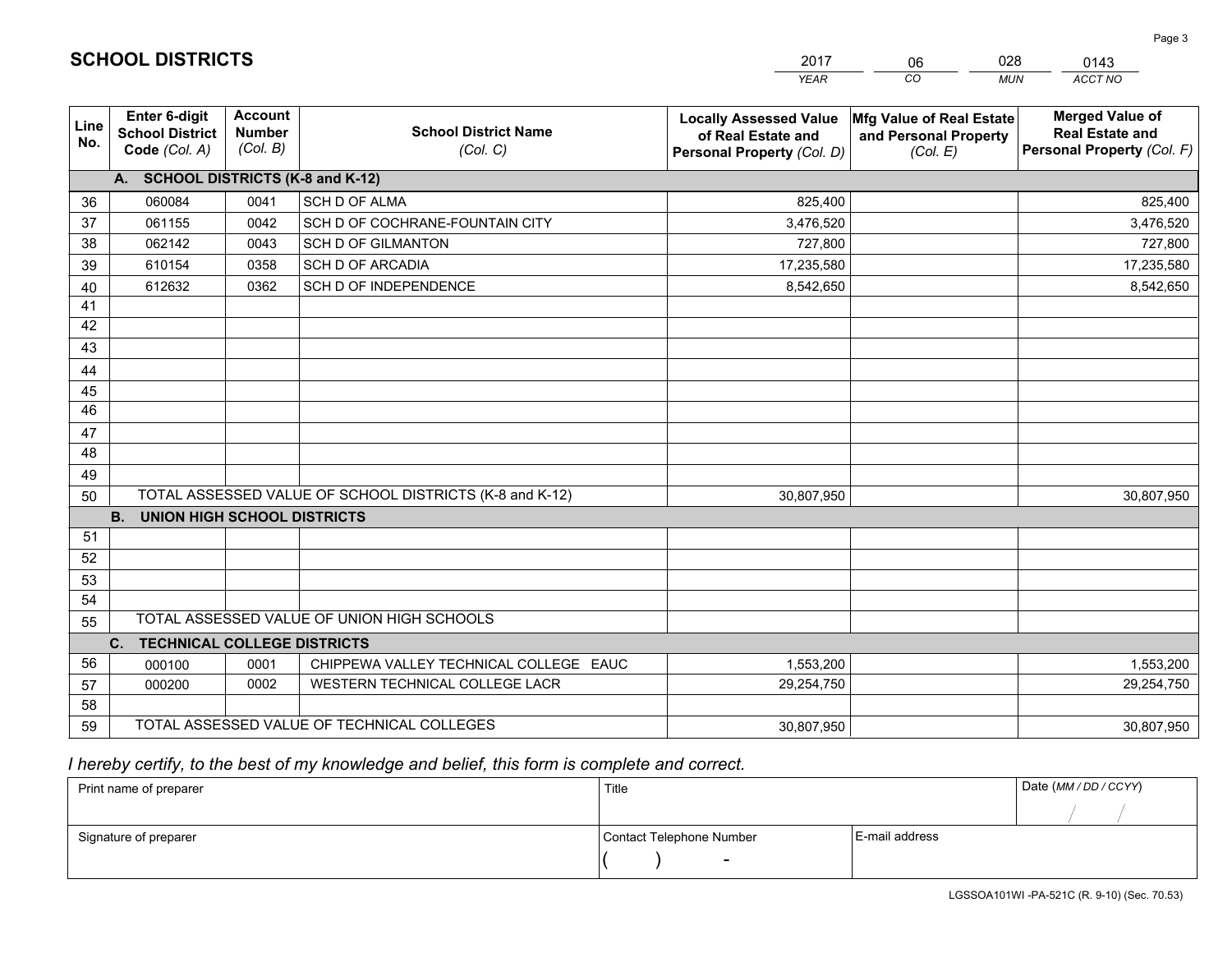## **HIGHLIGHTS**

- 1. Complete the Statement of Assessment after the Board of Review. Reflect any changes made there.
- 2. Use black ink to complete.
- 3. Line 16 must equal Line 50, Col D.
- 4. Line 55 must equal the total of K-8 schools listed on lines 36-49. Do not include K-12 schools in this comparision.
- 5. Line 59, Col. D must equal Line 16.
- 6. Special District, School District and Technical College District values must include both real estate and personal property. Examples of Special districts are: town sanitary districts, public inland lake protection and rehabilitation districts, and metropolitan sewerage districts.
- 7. DO NOT INCLUDE Manufacturing property values.DOR will print these values on the final SOA.
- 8. Accuracy of this form is very important. The values reported directly affect the equalized value DOR calculates for school and special districts.

#### **Page 1:**

 If not prefilled, enter the tax year,county and municipal code,municipal type, municipal name and county name on the top of form.

Check the Amended box, if filing an amended / corrected SOA.

 Report the parcel count, acres and assessed value of taxable general property, total parcel count, (real and personal), total acres, and values from final figures set by the Board of Review.

- A. Real Estate land and improvements (buildings, etc.) is reported on lines 1 8, total line 9.
- B. Personal Property is reported on lines 11 14, Column D, total line 15.
- C. To complete this report, use the computer produced summary of the assessment roll that shows these amounts.
- D. Use whole numbers only.
- E. Add each line across and each column down to verify entries.

#### **Page 2:**

- A. Report Special Items (not subject to general property tax).
- 1. Private Forest Croplands and Managed Forest Lands are reported on lines 18,19, 20 and 21. Be sure to report assessed values **NOT** taxes.
- 2. You should have copies of the orders of entry, orders of withdrawal, etc., to update your assessment roll.
	- 3. Show hundredths of acres (e.g. 39.75).
- 4. Tax exempt lands are reported on line 22.
- 5. Omitted property and sec. 70.43, Wis. Stats., corrections of errors by assessor are reported on line 23. Report real estate and personal property separately. These should be for **prior years**, not something found on the current assessment roll after the board of review.
- B. Special District (Lines 24-35) Include the value of both real and personal property.
- The Department of Revenue (DOR) preprints much of the information regarding names and codes for schools, special districts,etc. If a district is not listed, enter the name and value only, DOR will enter the proper code.

## **Page 3 School Districts:**

Include the value of both real and personal property.

Report School District (regular, elementary, union high school, and technical college).

- 1. Regular (K-12) and Elementary (K-8) school values are reported on lines 36-49, total on line 50.
- 2. Union High School (UHS) (use only if elementary schools are listed on lines 36-49) are reported on lines 51-54. UHS total value (line 55) must equal to the total **elementary school** values reported on lines 36-49. Do notinclude K-12 schools in this comparison.
- 3. Technical College values are reported on lines 56-58, total on line 59.
- 4. Use the computer summary that shows these amounts to complete this report.

#### **This form is due the second Monday in June. File this report only after your Board of Review is complete.**

 *If you have questions: Return forms to:*

 Email: lgs@wisconsin.gov Wisconsin Department of RevenueCall:  $(608)$  266-2569 or  $(608)$  264-6892 Fax number: (608) 264-6887 PO Box 8971

Local Government Services Section 6-97 Madison WI 53708-8971

NDEPENDENCE, WI 54747 - 8110 INDEPENDENCE, WI 54747 - 8110 S1646 COUNTY ROAD CC S1646 COUNTY ROAD CC TOWN OF MONTANA LEEANNE BULMAN<br>TOWN OF MONTANA LEEANNE BULMAN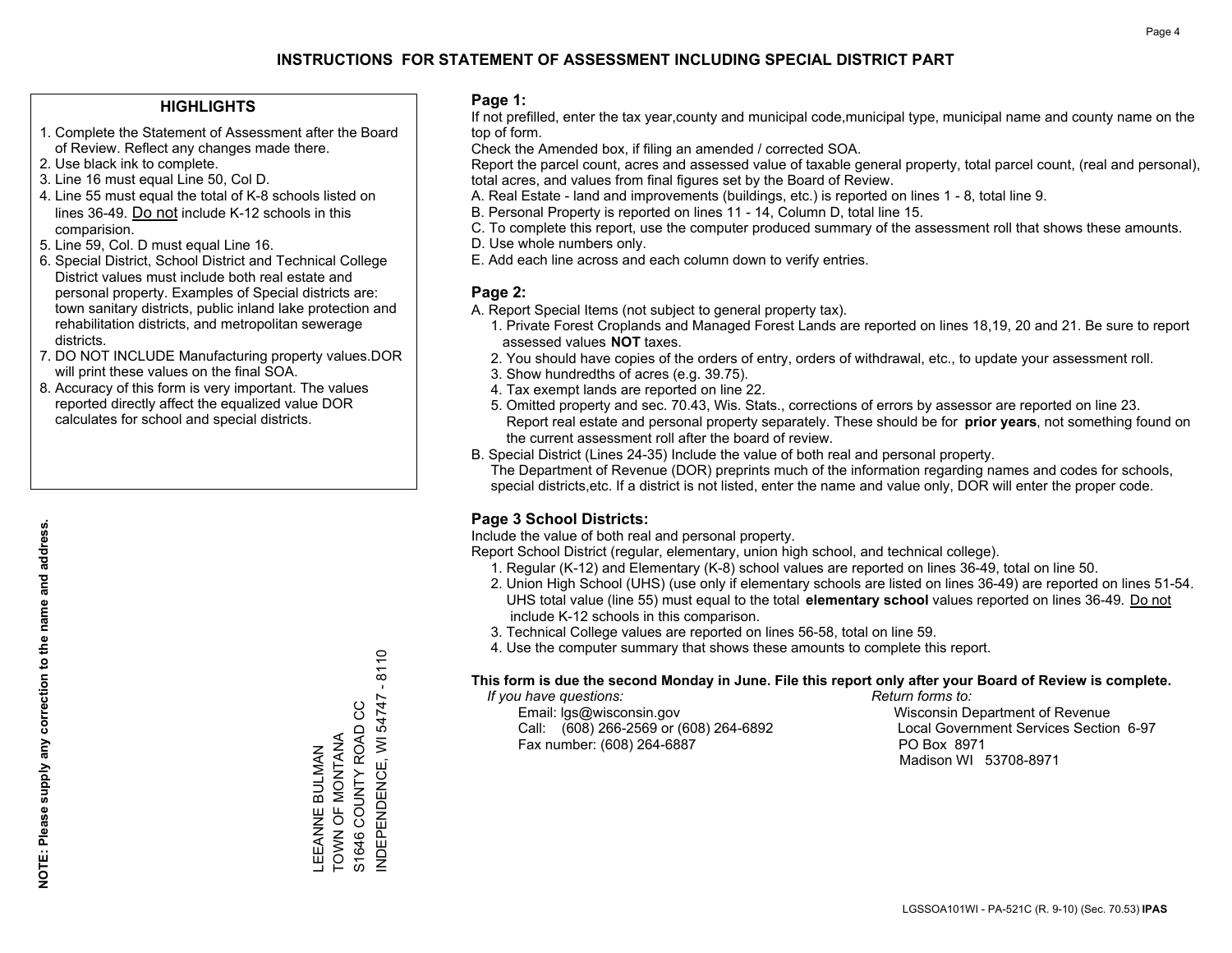**FINAL - EQUATED**

**STATEMENT OF ASSESSMENT FOR 2017** 

| 06  | റദറ | 0144    |
|-----|-----|---------|
| CO. | MUN | ACCT NO |

|              | <b>FOR</b>                                                                                                                                                                                                 | <b>TOWN OF</b><br><b>OF</b><br>Town - Village - City         | <b>NAPLES</b><br><b>Municipality Name</b> |                                                      | <b>BUFFALO COUNTY</b><br><b>County Name</b> |                                | WHEN COMPLETING THIS DOCUMENT<br>DO NOT WRITE OVER X's OR IN SHADED AREAS |                                                |
|--------------|------------------------------------------------------------------------------------------------------------------------------------------------------------------------------------------------------------|--------------------------------------------------------------|-------------------------------------------|------------------------------------------------------|---------------------------------------------|--------------------------------|---------------------------------------------------------------------------|------------------------------------------------|
| Line<br>No.  | <b>REAL ESTATE</b><br>(See Lines 18 - 22 for<br>other Real Estate)                                                                                                                                         |                                                              |                                           | PARCEL COUNT<br>TOTAL LAND IMPROVEMENTS NUMBERS ONLY |                                             | <b>VALUE OF</b><br><b>LAND</b> | <b>VALUE OF</b><br><b>IMPROVEMENTS</b>                                    | <b>TOTAL VALUE OF LAND</b><br>AND IMPROVEMENTS |
|              |                                                                                                                                                                                                            |                                                              | Col. A                                    | Col. B                                               | Col. C                                      | Col. D                         | Col. E                                                                    | Col. F                                         |
| $\mathbf{1}$ |                                                                                                                                                                                                            | <b>RESIDENTIAL - Class 1</b>                                 | 237                                       | 201                                                  | 555                                         | 2,380,000                      | 22,943,500                                                                | 25,323,500                                     |
| 2            |                                                                                                                                                                                                            | <b>COMMERCIAL - Class 2</b>                                  | 12                                        | 9                                                    | 18                                          | 66,800                         | 404,700                                                                   | 471,500                                        |
| 3            |                                                                                                                                                                                                            | MANUFACTURING - Class 3                                      | $\overline{2}$                            |                                                      | 24                                          | 63,100                         | 61,800                                                                    | 124,900                                        |
| 4            |                                                                                                                                                                                                            | <b>AGRICULTURAL - Class 4</b>                                | 702                                       |                                                      | 14,686                                      | 1,744,500                      |                                                                           | 1,744,500                                      |
| 5            |                                                                                                                                                                                                            | <b>UNDEVELOPED - Class 5</b>                                 | 469                                       |                                                      | 2,274                                       | 1,718,100                      |                                                                           | 1,718,100                                      |
| 6            |                                                                                                                                                                                                            | AGRICULTURAL FOREST - Class 5m                               | 219                                       |                                                      | 2,503                                       | 3,506,900                      |                                                                           | 3,506,900                                      |
| 7            |                                                                                                                                                                                                            | FOREST LANDS - Class 6                                       | 34                                        |                                                      | 368                                         | 1,000,200                      |                                                                           | 1,000,200                                      |
| 8            |                                                                                                                                                                                                            | OTHER - Class 7                                              | 107                                       | 106                                                  | 203                                         | 970,600                        | 11,645,100                                                                | 12,615,700                                     |
| 9            |                                                                                                                                                                                                            | TOTAL - ALL COLUMNS                                          | 1,782                                     | 317                                                  | 20,631                                      | 11,450,200                     | 35,055,100                                                                | 46,505,300                                     |
| 10           |                                                                                                                                                                                                            | NUMBER OF PERSONAL PROPERTY ACCOUNTS IN ROLL                 |                                           |                                                      | 15                                          | <b>LOCALLY ASSESSED</b>        | <b>MANUFACTURING</b>                                                      | <b>MERGED</b>                                  |
| 11           |                                                                                                                                                                                                            | BOATS AND OTHER WATERCRAFT NOT EXEMPT - Code 1               |                                           |                                                      |                                             | 0                              | 0                                                                         | $\mathbf{0}$                                   |
| 12           |                                                                                                                                                                                                            | MACHINERY, TOOLS AND PATTERNS - Code 2                       |                                           |                                                      |                                             | 8,739                          | 22,300                                                                    | 31,039                                         |
| 13           |                                                                                                                                                                                                            | FURNITURE, FIXTURES AND EQUIPMENT - Code 3                   |                                           |                                                      |                                             | 6,484                          | $\Omega$                                                                  | 6,484                                          |
| 14           |                                                                                                                                                                                                            | ALL OTHER PERSONAL PROPERTY NOT EXEMPT - Codes 4A, 4B, 4C    |                                           |                                                      |                                             | 242,513                        | 200                                                                       | 242,713                                        |
| 15           |                                                                                                                                                                                                            | TOTAL OF PERSONAL PROPERTY NOT EXEMPT (Total of Lines 11-14) |                                           |                                                      | 257,736                                     | 22,500                         | 280,236                                                                   |                                                |
| 16           | AGGREGATE ASSESSED VALUE OF ALL PROPERTY SUBJECT TO THE GENERAL PROPERTY TAX (Total of Lines 9F and 15F)<br>MUST EQUAL TOTAL VALUE OF THE SCHOOL DISTRICTS (K-12 PLUS K-8) - Line 50, Col. F<br>46,785,536 |                                                              |                                           |                                                      |                                             |                                |                                                                           |                                                |
| 17           | Name of Assessor<br><b>BOARD OF REVIEW</b><br>DATE OF FINAL ADJOURNMENT<br>06/05/2017<br>CHIMNEY ROCK APPRAISAL                                                                                            |                                                              |                                           |                                                      |                                             |                                | Telephone #                                                               | (715) 287-3376                                 |

REMARKS

The Assessment Ratio to be used in calculating the estimated Fair Market Value on tax bills for this tax district is .902301037

This ratio should be used to convert assessed values to "Calculate Equalized Values" in Step 1 of the Lottery and Gaming Credit Calculations.<br>This ratio should be used in the "Computation of Tax Equivalent" schedule of the Commission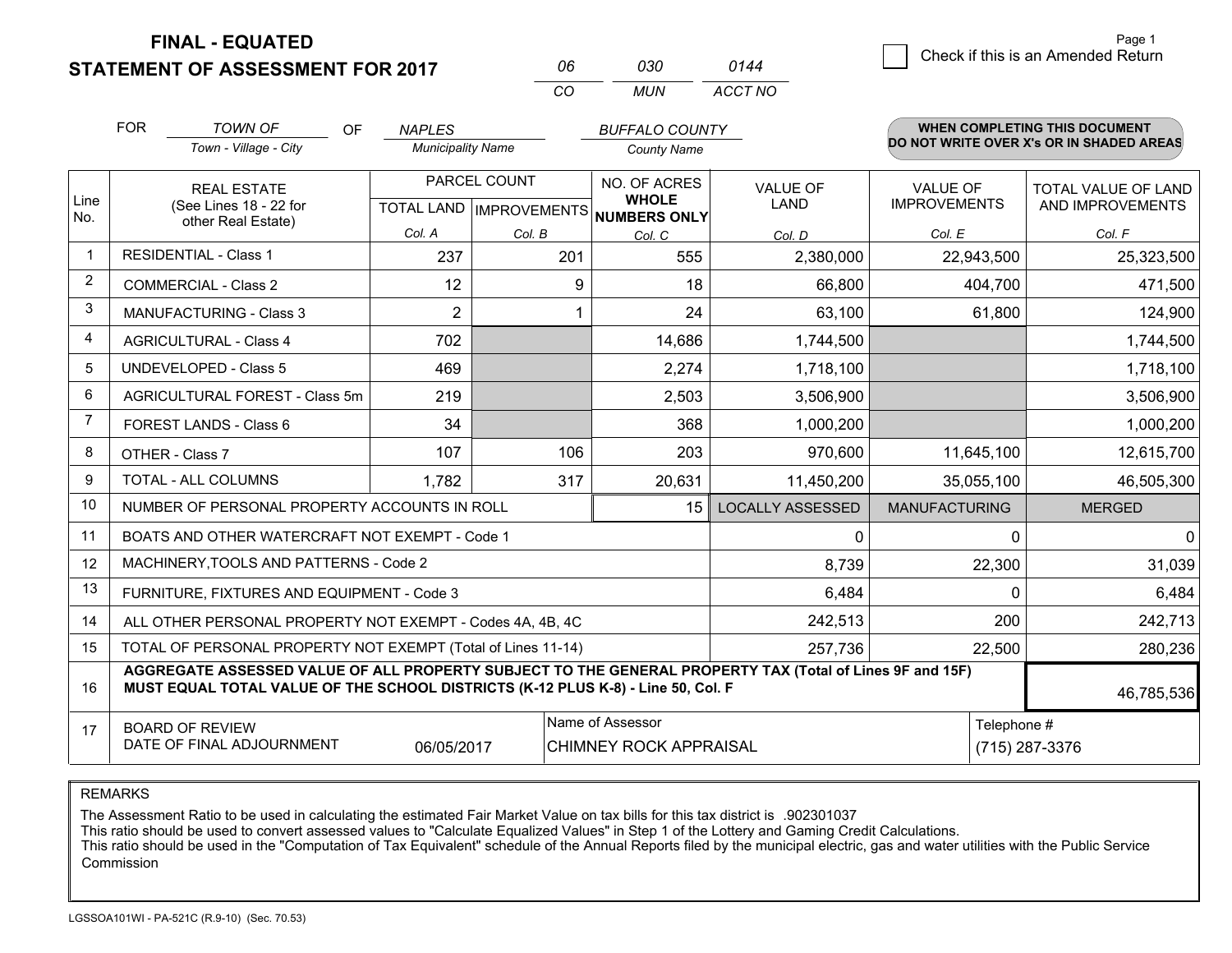*YEAR CO MUN ACCT NO* <sup>2017</sup> <sup>06</sup> <sup>030</sup> <sup>0144</sup>

Do not confuse FOREST LANDS (Line 7) with FOREST CROPS (in this section) - They are **NOT** the same

|    |                                                                                |                                             |  | Private Forest Crop - Reg Class @ 10¢ per acre                   |    | Private Forest Crop - Reg Class @ \$2.52 per acre |                                                                    |           |                                                                              |  |
|----|--------------------------------------------------------------------------------|---------------------------------------------|--|------------------------------------------------------------------|----|---------------------------------------------------|--------------------------------------------------------------------|-----------|------------------------------------------------------------------------------|--|
| 18 | (a) PARCELS                                                                    | (b) ACRES                                   |  | (c) ASSESSED VALUE                                               |    | (d) PARCELS                                       | (e) ACRES                                                          |           | (f) ASSESSED VALUE                                                           |  |
|    |                                                                                |                                             |  |                                                                  |    |                                                   |                                                                    |           |                                                                              |  |
|    |                                                                                |                                             |  | Private Forest Crop - Special Class @ 20¢ per acre               |    |                                                   |                                                                    |           | Entered Before 2005 Managed Forest - Ferrous Mining CLOSED @ \$8.27 per acre |  |
| 19 | (a) PARCELS                                                                    | (b) ACRES                                   |  | (c) ASSESSED VALUE                                               |    | (d) PARCELS                                       | (e) ACRES                                                          |           | (f) ASSESSED VALUE                                                           |  |
|    |                                                                                |                                             |  |                                                                  |    |                                                   |                                                                    |           |                                                                              |  |
|    |                                                                                | Entered Before 2005 Managed Forest - OPEN @ |  | \$.79 per acre                                                   |    |                                                   | Entered Before 2005 Managed Forest - CLOSED @ \$1.87 per acre      |           |                                                                              |  |
| 20 | (a) PARCELS                                                                    | (b) ACRES                                   |  | (c) ASSESSED VALUE                                               |    | (d) PARCELS                                       | (e) ACRES                                                          |           | (f) ASSESSED VALUE                                                           |  |
|    |                                                                                |                                             |  |                                                                  | 49 | 1.209.83                                          |                                                                    | 2,996,200 |                                                                              |  |
|    |                                                                                | Entered After 2004 Managed Forest - OPEN @  |  | \$2.14 per acre                                                  |    |                                                   | Entered After 2004 Managed Forest - CLOSED @ \$10.68 per acre      |           |                                                                              |  |
| 21 | (a) PARCELS                                                                    | (b) ACRES                                   |  | (c) ASSESSED VALUE                                               |    | (d) PARCELS                                       | (e) ACRES                                                          |           | (f) ASSESSED VALUE                                                           |  |
|    |                                                                                |                                             |  |                                                                  |    |                                                   |                                                                    |           |                                                                              |  |
|    |                                                                                |                                             |  |                                                                  |    | 36                                                | 750.3                                                              |           | 1,661,400                                                                    |  |
| 22 | (a) County Forest Cropland Acres                                               |                                             |  | (b) Federal Acres                                                |    | (c) State Acres                                   | (d) County (NOT FOREST CROP) Acres                                 |           | (e) Other Acres                                                              |  |
|    |                                                                                |                                             |  |                                                                  |    | 72                                                | 63.9                                                               |           | 71.43                                                                        |  |
|    |                                                                                |                                             |  | Assessed Value of Omitted Property From Prior Years (Sec. 70.44) |    |                                                   | Assessed Value of Sec. 70.43 Corrections of Errors by Assessors    |           |                                                                              |  |
| 23 |                                                                                | (a) REAL ESTATE                             |  | (b) PERSONAL                                                     |    |                                                   | (c1) REAL ESTATE                                                   |           | (c2) PERSONAL                                                                |  |
|    |                                                                                |                                             |  |                                                                  |    |                                                   |                                                                    |           |                                                                              |  |
|    | Manufacturing Equated Value of Omitted Property From Prior Years (Sec. 70.995) |                                             |  |                                                                  |    |                                                   | Mfg. Equated Value of Sec.70.43 Corrections of Errors by Assessors |           |                                                                              |  |
|    |                                                                                | (d) REAL ESTATE                             |  | (e) PERSONAL                                                     |    |                                                   | (f1) REAL ESTATE                                                   |           | (f2) PERSONAL                                                                |  |
|    |                                                                                |                                             |  |                                                                  |    |                                                   |                                                                    |           |                                                                              |  |

## **SPECIAL DISTRICTS**

| Line<br>No. | Enter 6-digit<br>Special District<br>Code (Col. A) | <b>Account</b><br><b>Number</b><br>(Col. B) | <b>Special District Name</b><br>(Col. C) | <b>Locally Assessed Value</b><br>of Real Estate and<br>Personal Property (Col. D) | Mfg Value of Real Estate<br>and Personal Property<br>(Col. E) | <b>Merged Value of</b><br><b>Real Estate and</b><br>Personal Property (Col. F) |
|-------------|----------------------------------------------------|---------------------------------------------|------------------------------------------|-----------------------------------------------------------------------------------|---------------------------------------------------------------|--------------------------------------------------------------------------------|
| 24          |                                                    |                                             |                                          |                                                                                   |                                                               |                                                                                |
| 25          |                                                    |                                             |                                          |                                                                                   |                                                               |                                                                                |
| 26          |                                                    |                                             |                                          |                                                                                   |                                                               |                                                                                |
| 27          |                                                    |                                             |                                          |                                                                                   |                                                               |                                                                                |
| 28          |                                                    |                                             |                                          |                                                                                   |                                                               |                                                                                |
| 29          |                                                    |                                             |                                          |                                                                                   |                                                               |                                                                                |
| 30          |                                                    |                                             |                                          |                                                                                   |                                                               |                                                                                |
| 31          |                                                    |                                             |                                          |                                                                                   |                                                               |                                                                                |
| 32          |                                                    |                                             |                                          |                                                                                   |                                                               |                                                                                |
| 33          |                                                    |                                             |                                          |                                                                                   |                                                               |                                                                                |
| 34          |                                                    |                                             |                                          |                                                                                   |                                                               |                                                                                |
| 35          |                                                    |                                             |                                          |                                                                                   |                                                               |                                                                                |

LGSSOA101WI-PA - 521C (R. 9-10) (Sec. 70.53)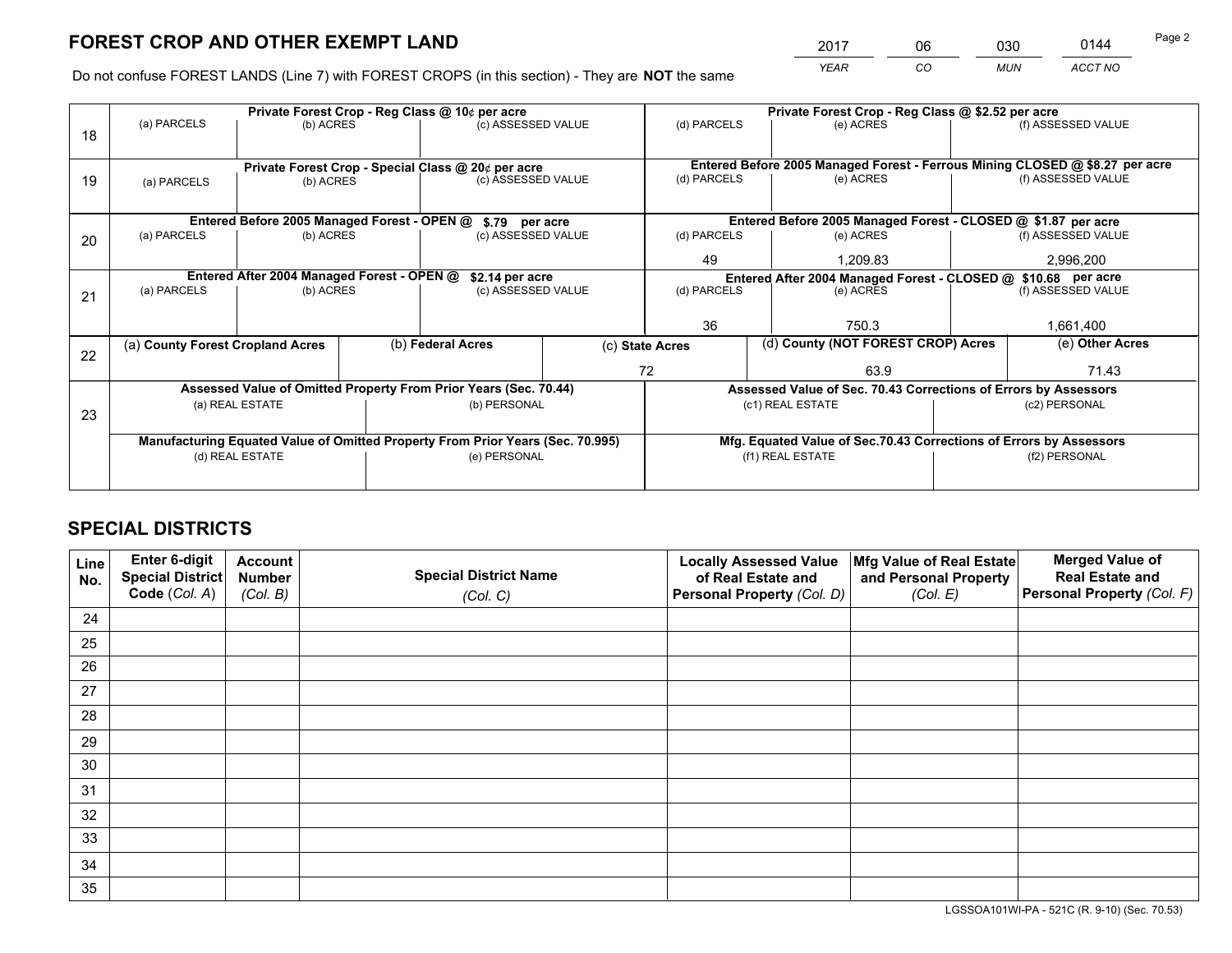|             |                                                                 |                                             |                                                         | <b>YEAR</b>                                                                       | CO<br><b>MUN</b>                                              | ACCT NO                                                                        |
|-------------|-----------------------------------------------------------------|---------------------------------------------|---------------------------------------------------------|-----------------------------------------------------------------------------------|---------------------------------------------------------------|--------------------------------------------------------------------------------|
| Line<br>No. | <b>Enter 6-digit</b><br><b>School District</b><br>Code (Col. A) | <b>Account</b><br><b>Number</b><br>(Col. B) | <b>School District Name</b><br>(Col. C)                 | <b>Locally Assessed Value</b><br>of Real Estate and<br>Personal Property (Col. D) | Mfg Value of Real Estate<br>and Personal Property<br>(Col. E) | <b>Merged Value of</b><br><b>Real Estate and</b><br>Personal Property (Col. F) |
|             | A. SCHOOL DISTRICTS (K-8 and K-12)                              |                                             |                                                         |                                                                                   |                                                               |                                                                                |
| 36          | 062142                                                          | 0043                                        | SCH D OF GILMANTON                                      | 2,145,600                                                                         |                                                               | 2,145,600                                                                      |
| 37          | 063668                                                          | 0044                                        | SCH D OF MONDOVI                                        | 44,492,536                                                                        | 147,400                                                       | 44,639,936                                                                     |
| 38          |                                                                 |                                             |                                                         |                                                                                   |                                                               |                                                                                |
| 39          |                                                                 |                                             |                                                         |                                                                                   |                                                               |                                                                                |
| 40          |                                                                 |                                             |                                                         |                                                                                   |                                                               |                                                                                |
| 41          |                                                                 |                                             |                                                         |                                                                                   |                                                               |                                                                                |
| 42          |                                                                 |                                             |                                                         |                                                                                   |                                                               |                                                                                |
| 43          |                                                                 |                                             |                                                         |                                                                                   |                                                               |                                                                                |
| 44<br>45    |                                                                 |                                             |                                                         |                                                                                   |                                                               |                                                                                |
| 46          |                                                                 |                                             |                                                         |                                                                                   |                                                               |                                                                                |
| 47          |                                                                 |                                             |                                                         |                                                                                   |                                                               |                                                                                |
| 48          |                                                                 |                                             |                                                         |                                                                                   |                                                               |                                                                                |
| 49          |                                                                 |                                             |                                                         |                                                                                   |                                                               |                                                                                |
| 50          |                                                                 |                                             | TOTAL ASSESSED VALUE OF SCHOOL DISTRICTS (K-8 and K-12) | 46,638,136                                                                        | 147,400                                                       | 46,785,536                                                                     |
|             | <b>B.</b><br><b>UNION HIGH SCHOOL DISTRICTS</b>                 |                                             |                                                         |                                                                                   |                                                               |                                                                                |
| 51          |                                                                 |                                             |                                                         |                                                                                   |                                                               |                                                                                |
| 52          |                                                                 |                                             |                                                         |                                                                                   |                                                               |                                                                                |
| 53          |                                                                 |                                             |                                                         |                                                                                   |                                                               |                                                                                |
| 54          |                                                                 |                                             |                                                         |                                                                                   |                                                               |                                                                                |
| 55          |                                                                 |                                             | TOTAL ASSESSED VALUE OF UNION HIGH SCHOOLS              |                                                                                   |                                                               |                                                                                |
|             | C.<br><b>TECHNICAL COLLEGE DISTRICTS</b>                        |                                             |                                                         |                                                                                   |                                                               |                                                                                |
| 56          | 000100                                                          | 0001                                        | CHIPPEWA VALLEY TECHNICAL COLLEGE EAUC                  | 46,638,136                                                                        | 147,400                                                       | 46,785,536                                                                     |
| 57          |                                                                 |                                             |                                                         |                                                                                   |                                                               |                                                                                |
| 58          |                                                                 |                                             | TOTAL ASSESSED VALUE OF TECHNICAL COLLEGES              |                                                                                   |                                                               |                                                                                |
| 59          |                                                                 |                                             |                                                         | 46,638,136                                                                        | 147,400                                                       | 46,785,536                                                                     |

06

030

 *I hereby certify, to the best of my knowledge and belief, this form is complete and correct.*

**SCHOOL DISTRICTS**

| Print name of preparer | Title                    | Date (MM / DD / CCYY) |  |
|------------------------|--------------------------|-----------------------|--|
|                        |                          |                       |  |
| Signature of preparer  | Contact Telephone Number | E-mail address        |  |
|                        | $\overline{\phantom{0}}$ |                       |  |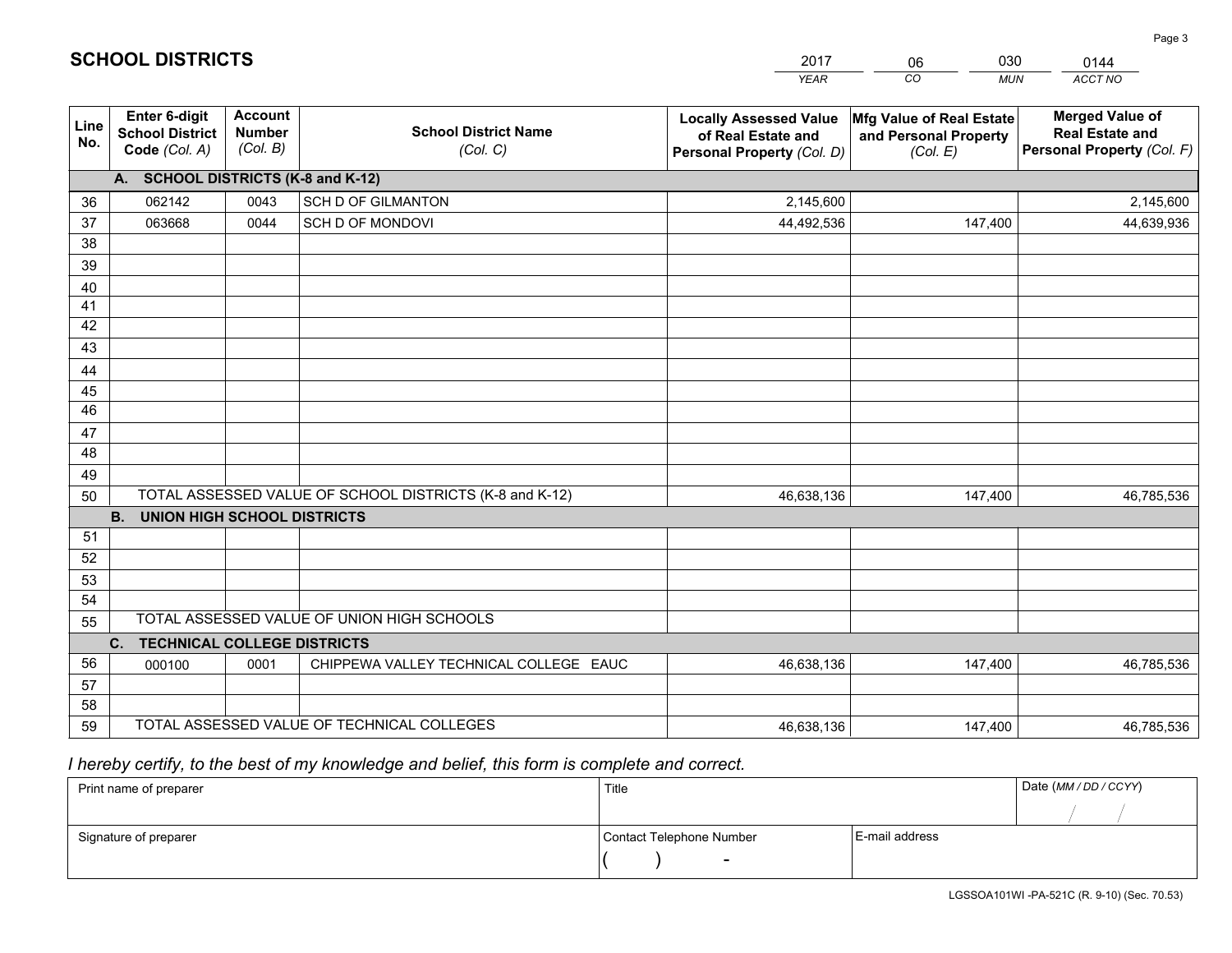## **HIGHLIGHTS**

- 1. Complete the Statement of Assessment after the Board of Review. Reflect any changes made there.
- 2. Use black ink to complete.
- 3. Line 16 must equal Line 50, Col D.
- 4. Line 55 must equal the total of K-8 schools listed on lines 36-49. Do not include K-12 schools in this comparision.
- 5. Line 59, Col. D must equal Line 16.
- 6. Special District, School District and Technical College District values must include both real estate and personal property. Examples of Special districts are: town sanitary districts, public inland lake protection and rehabilitation districts, and metropolitan sewerage districts.
- 7. DO NOT INCLUDE Manufacturing property values.DOR will print these values on the final SOA.
- 8. Accuracy of this form is very important. The values reported directly affect the equalized value DOR calculates for school and special districts.

#### **Page 1:**

 If not prefilled, enter the tax year,county and municipal code,municipal type, municipal name and county name on the top of form.

Check the Amended box, if filing an amended / corrected SOA.

 Report the parcel count, acres and assessed value of taxable general property, total parcel count, (real and personal), total acres, and values from final figures set by the Board of Review.

- A. Real Estate land and improvements (buildings, etc.) is reported on lines 1 8, total line 9.
- B. Personal Property is reported on lines 11 14, Column D, total line 15.
- C. To complete this report, use the computer produced summary of the assessment roll that shows these amounts.
- D. Use whole numbers only.
- E. Add each line across and each column down to verify entries.

## **Page 2:**

- A. Report Special Items (not subject to general property tax).
- 1. Private Forest Croplands and Managed Forest Lands are reported on lines 18,19, 20 and 21. Be sure to report assessed values **NOT** taxes.
- 2. You should have copies of the orders of entry, orders of withdrawal, etc., to update your assessment roll.
	- 3. Show hundredths of acres (e.g. 39.75).
- 4. Tax exempt lands are reported on line 22.
- 5. Omitted property and sec. 70.43, Wis. Stats., corrections of errors by assessor are reported on line 23. Report real estate and personal property separately. These should be for **prior years**, not something found on the current assessment roll after the board of review.
- B. Special District (Lines 24-35) Include the value of both real and personal property.

 The Department of Revenue (DOR) preprints much of the information regarding names and codes for schools, special districts,etc. If a district is not listed, enter the name and value only, DOR will enter the proper code.

## **Page 3 School Districts:**

Include the value of both real and personal property.

Report School District (regular, elementary, union high school, and technical college).

- 1. Regular (K-12) and Elementary (K-8) school values are reported on lines 36-49, total on line 50.
- 2. Union High School (UHS) (use only if elementary schools are listed on lines 36-49) are reported on lines 51-54. UHS total value (line 55) must equal to the total **elementary school** values reported on lines 36-49. Do notinclude K-12 schools in this comparison.
- 3. Technical College values are reported on lines 56-58, total on line 59.
- 4. Use the computer summary that shows these amounts to complete this report.

#### **This form is due the second Monday in June. File this report only after your Board of Review is complete.**

 *If you have questions: Return forms to:*

 Email: lgs@wisconsin.gov Wisconsin Department of RevenueCall:  $(608)$  266-2569 or  $(608)$  264-6892 Fax number: (608) 264-6887 PO Box 8971

Local Government Services Section 6-97 Madison WI 53708-8971

**MONDOVI, WI 54755 - 7700** MONDOVI, WI 54755 - 7700 RENEE LINDSTROM RENEE LINDSTROM TOWN OF NAPLES TOWN OF NAPLES S542 MUNSON RD S542 MUNSON RD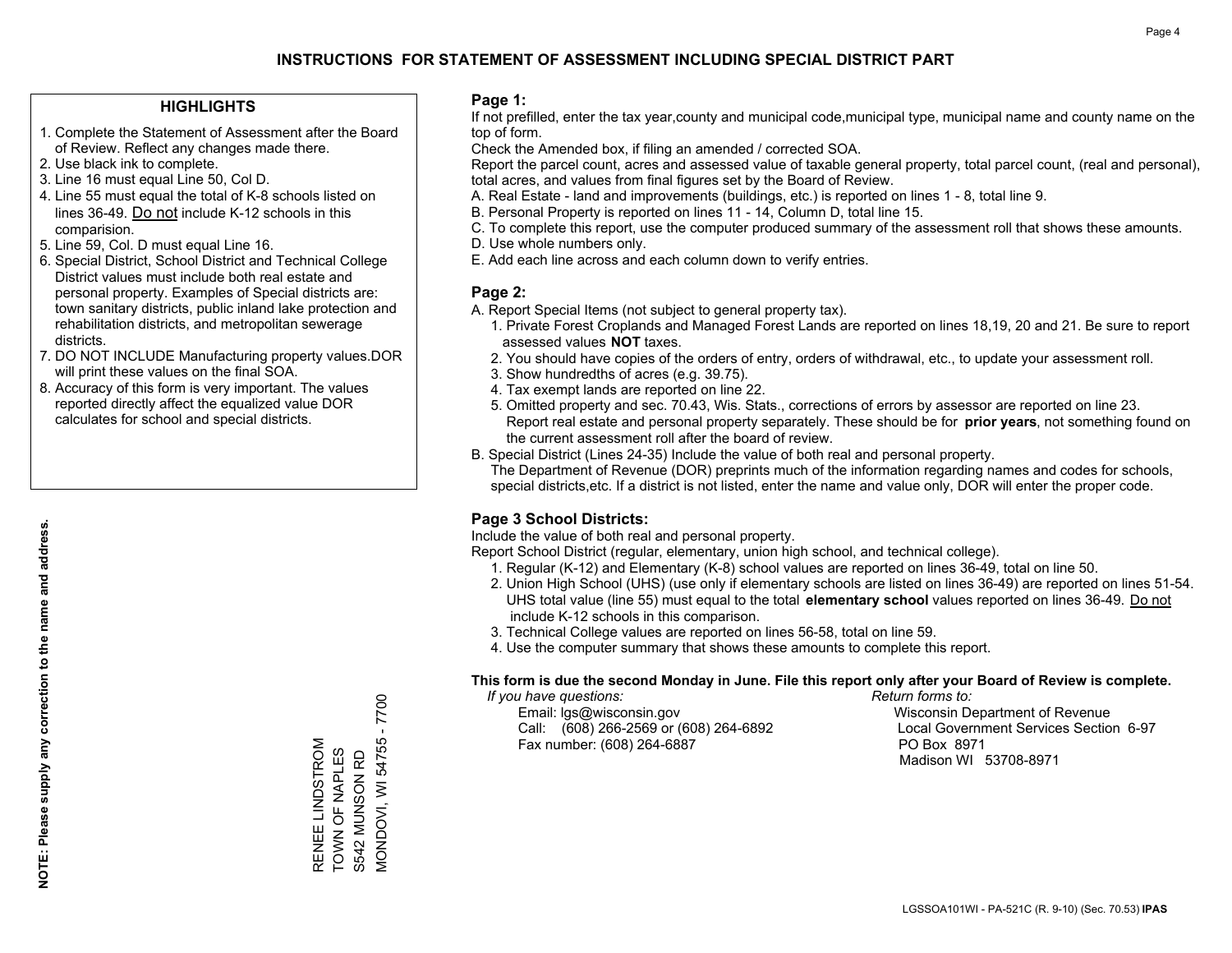**FINAL - EQUATED**

**STATEMENT OF ASSESSMENT FOR 2017** 

| กธ | กจว  | 0145    |
|----|------|---------|
| rη | MUN. | ACCT NO |

|                | <b>FOR</b>                                 | <b>TOWN OF</b><br>OF                                                                                                                                                                         | <b>NELSON</b>            |                           | <b>BUFFALO COUNTY</b>               |                         |                      | <b>WHEN COMPLETING THIS DOCUMENT</b><br>DO NOT WRITE OVER X's OR IN SHADED AREAS |  |
|----------------|--------------------------------------------|----------------------------------------------------------------------------------------------------------------------------------------------------------------------------------------------|--------------------------|---------------------------|-------------------------------------|-------------------------|----------------------|----------------------------------------------------------------------------------|--|
|                |                                            | Town - Village - City                                                                                                                                                                        | <b>Municipality Name</b> |                           | <b>County Name</b>                  |                         |                      |                                                                                  |  |
|                |                                            | <b>REAL ESTATE</b>                                                                                                                                                                           |                          | PARCEL COUNT              | NO. OF ACRES                        | <b>VALUE OF</b>         | <b>VALUE OF</b>      | TOTAL VALUE OF LAND                                                              |  |
| Line<br>No.    |                                            | (See Lines 18 - 22 for<br>other Real Estate)                                                                                                                                                 |                          | TOTAL LAND   IMPROVEMENTS | <b>WHOLE</b><br><b>NUMBERS ONLY</b> | <b>LAND</b>             | <b>IMPROVEMENTS</b>  | AND IMPROVEMENTS                                                                 |  |
|                |                                            |                                                                                                                                                                                              | Col. A                   | Col. B                    | Col. C                              | Col. D                  | Col. E               | Col. F                                                                           |  |
| $\mathbf 1$    |                                            | <b>RESIDENTIAL - Class 1</b>                                                                                                                                                                 | 356                      | 285                       | 744                                 | 3,153,250               | 27,856,300           | 31,009,550                                                                       |  |
| $\overline{2}$ |                                            | <b>COMMERCIAL - Class 2</b>                                                                                                                                                                  | 31                       | 14                        | 152                                 | 371,900                 | 1,035,700            | 1,407,600                                                                        |  |
| 3              |                                            | <b>MANUFACTURING - Class 3</b>                                                                                                                                                               |                          |                           | 28                                  | 71,600                  | 371,200              | 442,800                                                                          |  |
| $\overline{4}$ |                                            | <b>AGRICULTURAL - Class 4</b>                                                                                                                                                                | 869                      |                           | 13,098                              | 1,747,650               |                      | 1,747,650                                                                        |  |
| 5              | <b>UNDEVELOPED - Class 5</b>               |                                                                                                                                                                                              | 460                      |                           | 2,354                               | 2,111,850               |                      | 2,111,850                                                                        |  |
| 6              |                                            | AGRICULTURAL FOREST - Class 5m                                                                                                                                                               | 392                      |                           | 6,682                               | 11,347,200              |                      | 11,347,200                                                                       |  |
| 7              | FOREST LANDS - Class 6                     |                                                                                                                                                                                              | 135                      |                           | 1,999                               | 6,780,400               |                      | 6,780,400                                                                        |  |
| 8              |                                            | OTHER - Class 7                                                                                                                                                                              | 89                       | 86                        | 188                                 | 797,300                 | 9,095,300            | 9,892,600                                                                        |  |
| 9              |                                            | TOTAL - ALL COLUMNS                                                                                                                                                                          | 2,333                    | 386                       | 25,245                              | 26,381,150              | 38,358,500           | 64,739,650                                                                       |  |
| 10             |                                            | NUMBER OF PERSONAL PROPERTY ACCOUNTS IN ROLL                                                                                                                                                 |                          |                           | 23                                  | <b>LOCALLY ASSESSED</b> | <b>MANUFACTURING</b> | <b>MERGED</b>                                                                    |  |
| 11             |                                            | BOATS AND OTHER WATERCRAFT NOT EXEMPT - Code 1                                                                                                                                               |                          |                           |                                     | 0                       | $\Omega$             | 0                                                                                |  |
| 12             |                                            | MACHINERY, TOOLS AND PATTERNS - Code 2                                                                                                                                                       |                          |                           |                                     | 46,995                  | 98,600               | 145,595                                                                          |  |
| 13             |                                            | FURNITURE, FIXTURES AND EQUIPMENT - Code 3                                                                                                                                                   |                          |                           |                                     | 22,043                  | 200                  | 22,243                                                                           |  |
| 14             |                                            | ALL OTHER PERSONAL PROPERTY NOT EXEMPT - Codes 4A, 4B, 4C                                                                                                                                    |                          |                           | 222,553                             | 600                     | 223,153              |                                                                                  |  |
| 15             |                                            | TOTAL OF PERSONAL PROPERTY NOT EXEMPT (Total of Lines 11-14)                                                                                                                                 |                          |                           |                                     | 291,591                 | 99,400               | 390,991                                                                          |  |
| 16             |                                            | AGGREGATE ASSESSED VALUE OF ALL PROPERTY SUBJECT TO THE GENERAL PROPERTY TAX (Total of Lines 9F and 15F)<br>MUST EQUAL TOTAL VALUE OF THE SCHOOL DISTRICTS (K-12 PLUS K-8) - Line 50, Col. F |                          |                           |                                     |                         |                      | 65,130,641                                                                       |  |
| 17             | Name of Assessor<br><b>BOARD OF REVIEW</b> |                                                                                                                                                                                              |                          |                           |                                     |                         | Telephone #          |                                                                                  |  |
|                |                                            | DATE OF FINAL ADJOURNMENT                                                                                                                                                                    | 06/14/2017               |                           | <b>CHIMNEY ROCK APPRAISAL</b>       |                         |                      | (715) 287-3376                                                                   |  |

REMARKS

The Assessment Ratio to be used in calculating the estimated Fair Market Value on tax bills for this tax district is .852782152

This ratio should be used to convert assessed values to "Calculate Equalized Values" in Step 1 of the Lottery and Gaming Credit Calculations.<br>This ratio should be used in the "Computation of Tax Equivalent" schedule of the Commission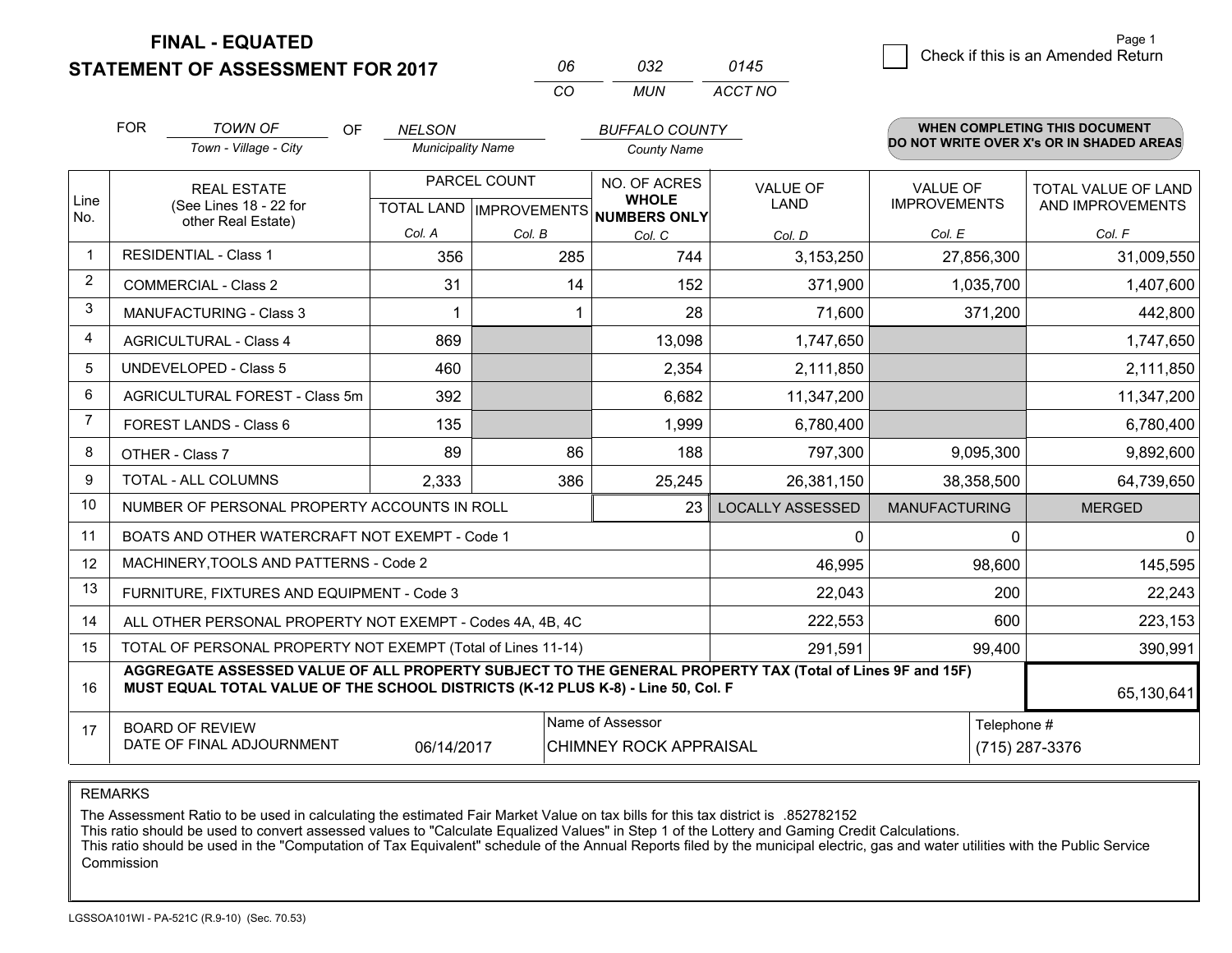*YEAR CO MUN ACCT NO* <sup>2017</sup> <sup>06</sup> <sup>032</sup> <sup>0145</sup> Page 2

Do not confuse FOREST LANDS (Line 7) with FOREST CROPS (in this section) - They are **NOT** the same

|    |                                  |                                                    | Private Forest Crop - Reg Class @ 10¢ per acre |                                                                                | Private Forest Crop - Reg Class @ \$2.52 per acre |                          |                  |                                                               |               |                                                                              |
|----|----------------------------------|----------------------------------------------------|------------------------------------------------|--------------------------------------------------------------------------------|---------------------------------------------------|--------------------------|------------------|---------------------------------------------------------------|---------------|------------------------------------------------------------------------------|
| 18 | (a) PARCELS                      | (b) ACRES                                          |                                                | (c) ASSESSED VALUE                                                             |                                                   | (d) PARCELS              |                  | (e) ACRES                                                     |               | (f) ASSESSED VALUE                                                           |
|    |                                  |                                                    |                                                |                                                                                |                                                   |                          |                  |                                                               |               |                                                                              |
|    |                                  | Private Forest Crop - Special Class @ 20¢ per acre |                                                |                                                                                |                                                   |                          |                  |                                                               |               | Entered Before 2005 Managed Forest - Ferrous Mining CLOSED @ \$8.27 per acre |
| 19 | (a) PARCELS                      | (b) ACRES                                          |                                                | (c) ASSESSED VALUE                                                             |                                                   | (d) PARCELS              |                  | (e) ACRES                                                     |               | (f) ASSESSED VALUE                                                           |
|    |                                  |                                                    |                                                |                                                                                |                                                   |                          |                  |                                                               |               |                                                                              |
|    |                                  |                                                    |                                                |                                                                                |                                                   |                          |                  |                                                               |               |                                                                              |
|    |                                  |                                                    |                                                | Entered Before 2005 Managed Forest - OPEN @ \$.79 per acre                     |                                                   |                          |                  |                                                               |               | Entered Before 2005 Managed Forest - CLOSED @ \$1.87 per acre                |
| 20 | (a) PARCELS                      | (b) ACRES                                          |                                                | (c) ASSESSED VALUE                                                             |                                                   | (d) PARCELS              |                  | (e) ACRES                                                     |               | (f) ASSESSED VALUE                                                           |
|    |                                  | 14.18                                              |                                                | 48,200                                                                         |                                                   | 222                      |                  | 5,125.74                                                      |               | 14,595,650                                                                   |
|    |                                  | Entered After 2004 Managed Forest - OPEN @         | \$2.14 per acre                                |                                                                                |                                                   |                          |                  | Entered After 2004 Managed Forest - CLOSED @ \$10.68 per acre |               |                                                                              |
| 21 | (a) PARCELS                      | (b) ACRES                                          |                                                | (c) ASSESSED VALUE                                                             |                                                   | (d) PARCELS<br>(e) ACRES |                  |                                                               |               | (f) ASSESSED VALUE                                                           |
|    |                                  |                                                    |                                                |                                                                                |                                                   |                          |                  |                                                               |               |                                                                              |
|    |                                  |                                                    |                                                |                                                                                |                                                   | 168                      |                  | 3.716.23                                                      |               | 10,098,500                                                                   |
|    | (a) County Forest Cropland Acres |                                                    |                                                | (b) Federal Acres                                                              |                                                   | (c) State Acres          |                  | (d) County (NOT FOREST CROP) Acres                            |               | (e) Other Acres                                                              |
| 22 |                                  |                                                    |                                                |                                                                                |                                                   |                          |                  |                                                               |               |                                                                              |
|    |                                  |                                                    |                                                | 7.495.42                                                                       |                                                   | 6,871.94                 |                  | 25.5                                                          |               | 115.42                                                                       |
|    |                                  |                                                    |                                                | Assessed Value of Omitted Property From Prior Years (Sec. 70.44)               |                                                   |                          |                  |                                                               |               | Assessed Value of Sec. 70.43 Corrections of Errors by Assessors              |
| 23 |                                  | (a) REAL ESTATE                                    |                                                | (b) PERSONAL                                                                   |                                                   |                          | (c1) REAL ESTATE |                                                               |               | (c2) PERSONAL                                                                |
|    |                                  |                                                    |                                                |                                                                                |                                                   |                          |                  |                                                               |               |                                                                              |
|    |                                  |                                                    |                                                | Manufacturing Equated Value of Omitted Property From Prior Years (Sec. 70.995) |                                                   |                          |                  |                                                               |               | Mfg. Equated Value of Sec.70.43 Corrections of Errors by Assessors           |
|    |                                  | (d) REAL ESTATE                                    |                                                | (e) PERSONAL                                                                   |                                                   |                          | (f1) REAL ESTATE |                                                               | (f2) PERSONAL |                                                                              |
|    |                                  |                                                    |                                                |                                                                                |                                                   |                          |                  |                                                               |               |                                                                              |
|    |                                  |                                                    |                                                |                                                                                |                                                   |                          |                  |                                                               |               |                                                                              |

## **SPECIAL DISTRICTS**

| Line<br>No. | Enter 6-digit<br><b>Special District</b><br>Code (Col. A) | <b>Account</b><br><b>Number</b><br>(Col. B) | <b>Special District Name</b> | <b>Locally Assessed Value</b><br>of Real Estate and<br>Personal Property (Col. D) | Mfg Value of Real Estate<br>and Personal Property<br>(Col. E) | <b>Merged Value of</b><br><b>Real Estate and</b><br>Personal Property (Col. F) |
|-------------|-----------------------------------------------------------|---------------------------------------------|------------------------------|-----------------------------------------------------------------------------------|---------------------------------------------------------------|--------------------------------------------------------------------------------|
|             |                                                           |                                             | (Col. C)                     |                                                                                   |                                                               |                                                                                |
| 24          |                                                           |                                             |                              |                                                                                   |                                                               |                                                                                |
| 25          |                                                           |                                             |                              |                                                                                   |                                                               |                                                                                |
| 26          |                                                           |                                             |                              |                                                                                   |                                                               |                                                                                |
| 27          |                                                           |                                             |                              |                                                                                   |                                                               |                                                                                |
| 28          |                                                           |                                             |                              |                                                                                   |                                                               |                                                                                |
| 29          |                                                           |                                             |                              |                                                                                   |                                                               |                                                                                |
| 30          |                                                           |                                             |                              |                                                                                   |                                                               |                                                                                |
| 31          |                                                           |                                             |                              |                                                                                   |                                                               |                                                                                |
| 32          |                                                           |                                             |                              |                                                                                   |                                                               |                                                                                |
| 33          |                                                           |                                             |                              |                                                                                   |                                                               |                                                                                |
| 34          |                                                           |                                             |                              |                                                                                   |                                                               |                                                                                |
| 35          |                                                           |                                             |                              |                                                                                   |                                                               |                                                                                |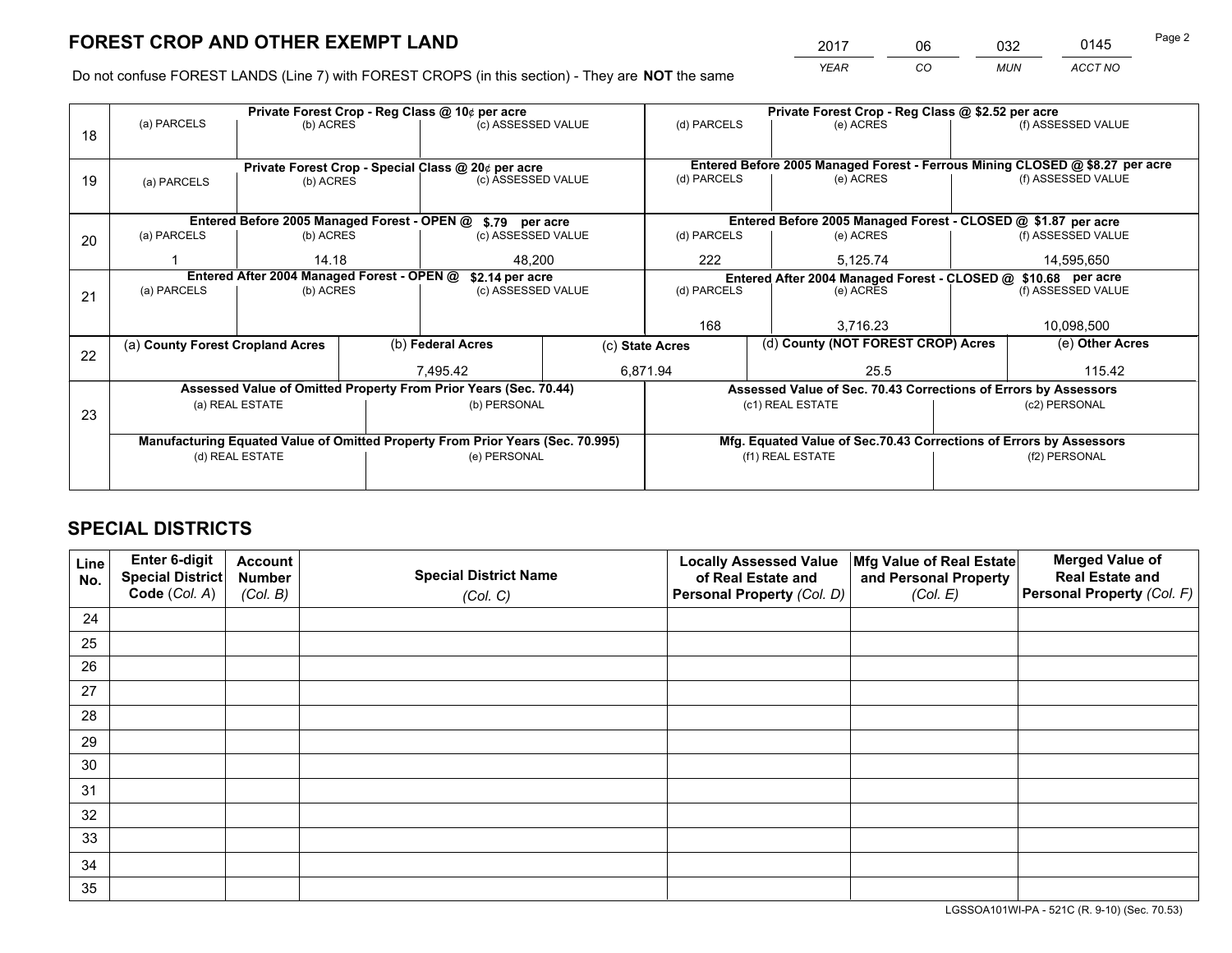|                 |                                                          |                                             |                                                         | <b>YEAR</b>                                                                       | CO<br><b>MUN</b>                                              | ACCT NO                                                                        |
|-----------------|----------------------------------------------------------|---------------------------------------------|---------------------------------------------------------|-----------------------------------------------------------------------------------|---------------------------------------------------------------|--------------------------------------------------------------------------------|
| Line<br>No.     | Enter 6-digit<br><b>School District</b><br>Code (Col. A) | <b>Account</b><br><b>Number</b><br>(Col. B) | <b>School District Name</b><br>(Col. C)                 | <b>Locally Assessed Value</b><br>of Real Estate and<br>Personal Property (Col. D) | Mfg Value of Real Estate<br>and Personal Property<br>(Col. E) | <b>Merged Value of</b><br><b>Real Estate and</b><br>Personal Property (Col. F) |
|                 | A. SCHOOL DISTRICTS (K-8 and K-12)                       |                                             |                                                         |                                                                                   |                                                               |                                                                                |
| 36              | 060084                                                   | 0041                                        | <b>SCH D OF ALMA</b>                                    | 33,753,518                                                                        |                                                               | 33,753,518                                                                     |
| 37              | 461499                                                   | 0278                                        | SCH D OF DURAND                                         | 30,834,923                                                                        | 542,200                                                       | 31,377,123                                                                     |
| 38              |                                                          |                                             |                                                         |                                                                                   |                                                               |                                                                                |
| 39              |                                                          |                                             |                                                         |                                                                                   |                                                               |                                                                                |
| 40              |                                                          |                                             |                                                         |                                                                                   |                                                               |                                                                                |
| 41              |                                                          |                                             |                                                         |                                                                                   |                                                               |                                                                                |
| 42              |                                                          |                                             |                                                         |                                                                                   |                                                               |                                                                                |
| 43              |                                                          |                                             |                                                         |                                                                                   |                                                               |                                                                                |
| 44<br>45        |                                                          |                                             |                                                         |                                                                                   |                                                               |                                                                                |
| $\overline{46}$ |                                                          |                                             |                                                         |                                                                                   |                                                               |                                                                                |
| 47              |                                                          |                                             |                                                         |                                                                                   |                                                               |                                                                                |
| 48              |                                                          |                                             |                                                         |                                                                                   |                                                               |                                                                                |
| 49              |                                                          |                                             |                                                         |                                                                                   |                                                               |                                                                                |
| 50              |                                                          |                                             | TOTAL ASSESSED VALUE OF SCHOOL DISTRICTS (K-8 and K-12) | 64,588,441                                                                        | 542,200                                                       | 65,130,641                                                                     |
|                 | <b>B.</b><br><b>UNION HIGH SCHOOL DISTRICTS</b>          |                                             |                                                         |                                                                                   |                                                               |                                                                                |
| 51              |                                                          |                                             |                                                         |                                                                                   |                                                               |                                                                                |
| 52              |                                                          |                                             |                                                         |                                                                                   |                                                               |                                                                                |
| 53              |                                                          |                                             |                                                         |                                                                                   |                                                               |                                                                                |
| 54              |                                                          |                                             |                                                         |                                                                                   |                                                               |                                                                                |
| 55              |                                                          |                                             | TOTAL ASSESSED VALUE OF UNION HIGH SCHOOLS              |                                                                                   |                                                               |                                                                                |
|                 | C.<br><b>TECHNICAL COLLEGE DISTRICTS</b>                 |                                             |                                                         |                                                                                   |                                                               |                                                                                |
| 56              | 000100                                                   | 0001                                        | CHIPPEWA VALLEY TECHNICAL COLLEGE EAUC                  | 64,588,441                                                                        | 542,200                                                       | 65,130,641                                                                     |
| 57              |                                                          |                                             |                                                         |                                                                                   |                                                               |                                                                                |
| 58              |                                                          |                                             |                                                         |                                                                                   |                                                               |                                                                                |
| 59              |                                                          |                                             | TOTAL ASSESSED VALUE OF TECHNICAL COLLEGES              | 64,588,441                                                                        | 542,200                                                       | 65,130,641                                                                     |

06

032

 *I hereby certify, to the best of my knowledge and belief, this form is complete and correct.*

**SCHOOL DISTRICTS**

| Print name of preparer | Title                    |                | Date (MM / DD / CCYY) |
|------------------------|--------------------------|----------------|-----------------------|
|                        |                          |                |                       |
| Signature of preparer  | Contact Telephone Number | E-mail address |                       |
|                        | $\sim$                   |                |                       |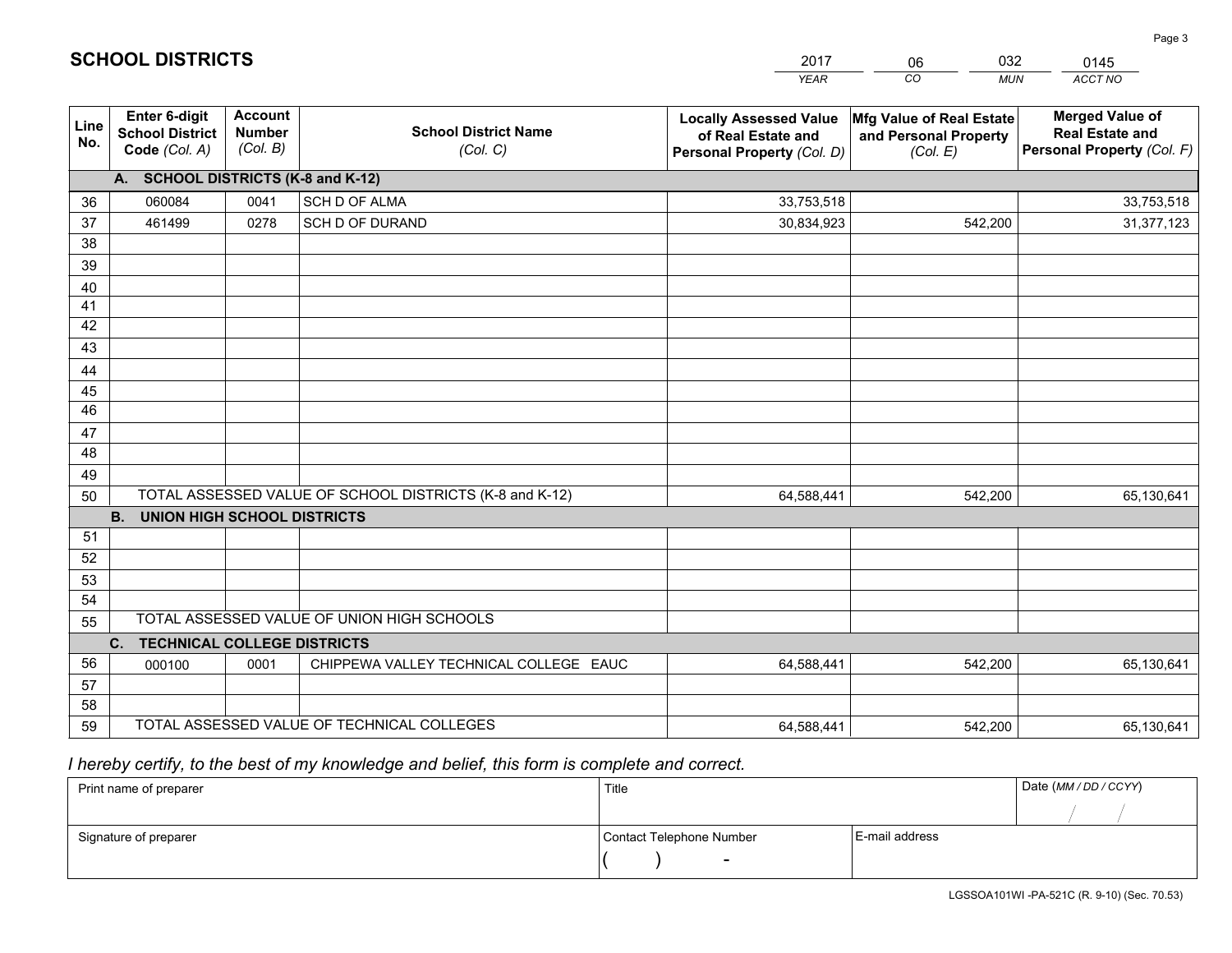## **HIGHLIGHTS**

- 1. Complete the Statement of Assessment after the Board of Review. Reflect any changes made there.
- 2. Use black ink to complete.

**NOTE: Please supply any correction to the name and address.**

NOTE: Please supply any correction to the name and address.

- 3. Line 16 must equal Line 50, Col D.
- 4. Line 55 must equal the total of K-8 schools listed on lines 36-49. Do not include K-12 schools in this comparision.
- 5. Line 59, Col. D must equal Line 16.
- 6. Special District, School District and Technical College District values must include both real estate and personal property. Examples of Special districts are: town sanitary districts, public inland lake protection and rehabilitation districts, and metropolitan sewerage districts.
- 7. DO NOT INCLUDE Manufacturing property values.DOR will print these values on the final SOA.
- 8. Accuracy of this form is very important. The values reported directly affect the equalized value DOR calculates for school and special districts.

#### **Page 1:**

 If not prefilled, enter the tax year,county and municipal code,municipal type, municipal name and county name on the top of form.

Check the Amended box, if filing an amended / corrected SOA.

 Report the parcel count, acres and assessed value of taxable general property, total parcel count, (real and personal), total acres, and values from final figures set by the Board of Review.

- A. Real Estate land and improvements (buildings, etc.) is reported on lines 1 8, total line 9.
- B. Personal Property is reported on lines 11 14, Column D, total line 15.
- C. To complete this report, use the computer produced summary of the assessment roll that shows these amounts.
- D. Use whole numbers only.
- E. Add each line across and each column down to verify entries.

## **Page 2:**

- A. Report Special Items (not subject to general property tax).
- 1. Private Forest Croplands and Managed Forest Lands are reported on lines 18,19, 20 and 21. Be sure to report assessed values **NOT** taxes.
- 2. You should have copies of the orders of entry, orders of withdrawal, etc., to update your assessment roll.
	- 3. Show hundredths of acres (e.g. 39.75).
- 4. Tax exempt lands are reported on line 22.
- 5. Omitted property and sec. 70.43, Wis. Stats., corrections of errors by assessor are reported on line 23. Report real estate and personal property separately. These should be for **prior years**, not something found on the current assessment roll after the board of review.
- B. Special District (Lines 24-35) Include the value of both real and personal property.

 The Department of Revenue (DOR) preprints much of the information regarding names and codes for schools, special districts,etc. If a district is not listed, enter the name and value only, DOR will enter the proper code.

## **Page 3 School Districts:**

Include the value of both real and personal property.

Report School District (regular, elementary, union high school, and technical college).

- 1. Regular (K-12) and Elementary (K-8) school values are reported on lines 36-49, total on line 50.
- 2. Union High School (UHS) (use only if elementary schools are listed on lines 36-49) are reported on lines 51-54. UHS total value (line 55) must equal to the total **elementary school** values reported on lines 36-49. Do notinclude K-12 schools in this comparison.
- 3. Technical College values are reported on lines 56-58, total on line 59.
- 4. Use the computer summary that shows these amounts to complete this report.

#### **This form is due the second Monday in June. File this report only after your Board of Review is complete.**

 *If you have questions: Return forms to:*

 Email: lgs@wisconsin.gov Wisconsin Department of RevenueCall:  $(608)$  266-2569 or  $(608)$  264-6892 Fax number: (608) 264-6887 PO Box 8971

Local Government Services Section 6-97 Madison WI 53708-8971

S643 COUNTY RD F TOWN OF NELSON WYRNA JOHNSON<br>TOWN OF NELSON MYRNA JOHNSON

S643 COUNTY RD F DURAND, WI 54736 - 8079

8079

**DURAND, WI 54736 -**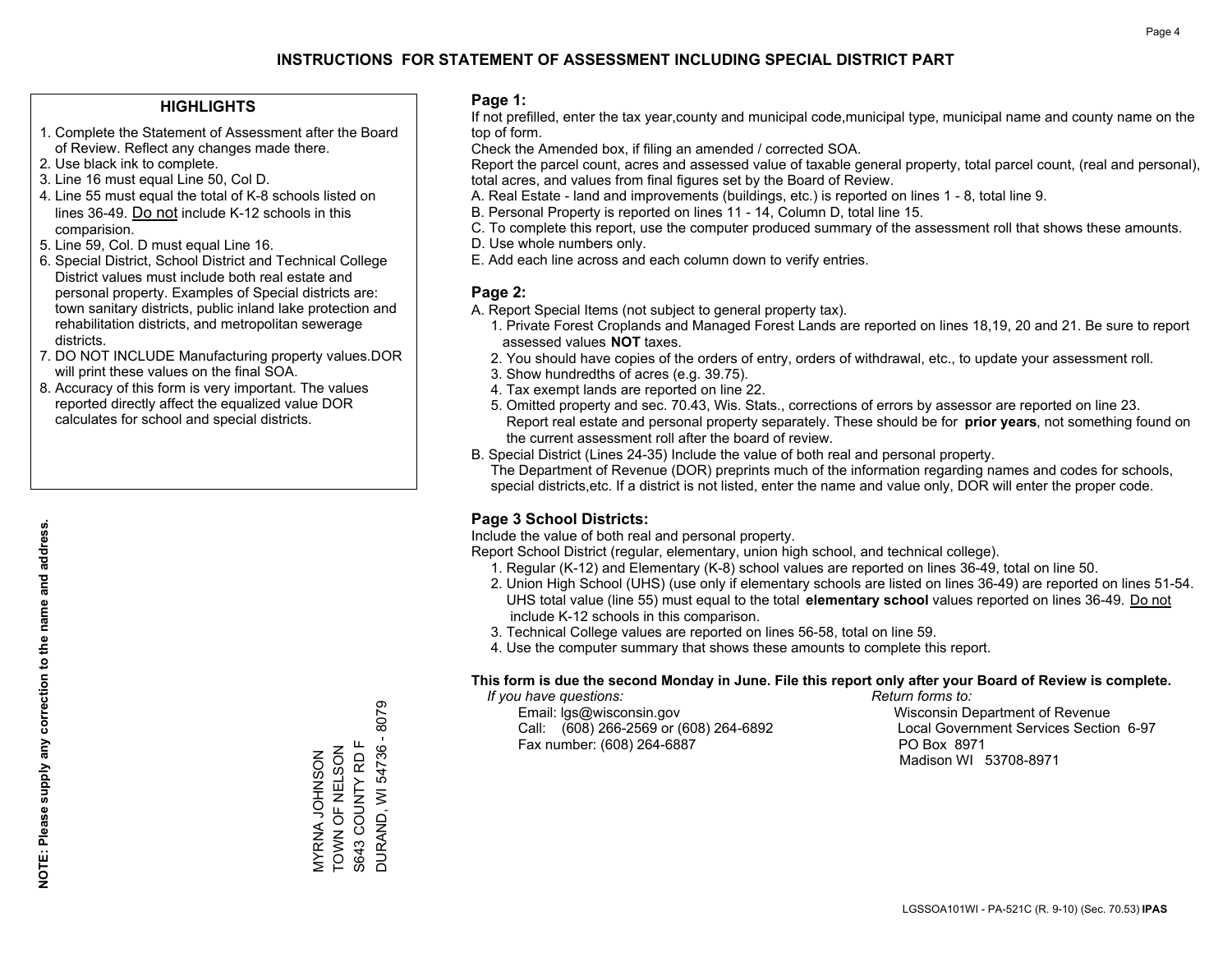**STATEMENT OF ASSESSMENT FOR 2017** 

**FINAL - EQUATED**

|   | Page 1                             |
|---|------------------------------------|
| 6 | Check if this is an Amended Return |
|   |                                    |

|                         | <b>FOR</b>                                                                                                                    | <b>TOWN OF</b><br>OF<br>Town - Village - City                                                                                                                                                | <b>WAUMANDEE</b><br><b>Municipality Name</b> |              | <b>BUFFALO COUNTY</b><br><b>County Name</b>                          |                                |                                        | <b>WHEN COMPLETING THIS DOCUMENT</b><br>DO NOT WRITE OVER X's OR IN SHADED AREAS |
|-------------------------|-------------------------------------------------------------------------------------------------------------------------------|----------------------------------------------------------------------------------------------------------------------------------------------------------------------------------------------|----------------------------------------------|--------------|----------------------------------------------------------------------|--------------------------------|----------------------------------------|----------------------------------------------------------------------------------|
| Line<br>No.             |                                                                                                                               | <b>REAL ESTATE</b><br>(See Lines 18 - 22 for<br>other Real Estate)                                                                                                                           |                                              | PARCEL COUNT | NO. OF ACRES<br><b>WHOLE</b><br>TOTAL LAND IMPROVEMENTS NUMBERS ONLY | <b>VALUE OF</b><br><b>LAND</b> | <b>VALUE OF</b><br><b>IMPROVEMENTS</b> | <b>TOTAL VALUE OF LAND</b><br>AND IMPROVEMENTS                                   |
|                         |                                                                                                                               |                                                                                                                                                                                              | Col. A                                       | Col. B       | Col. C                                                               | Col. D                         | Col. E                                 | Col. F                                                                           |
| $\mathbf 1$             |                                                                                                                               | <b>RESIDENTIAL - Class 1</b>                                                                                                                                                                 | 177                                          | 156          | 205                                                                  | 1,204,100                      | 14,650,100                             | 15,854,200                                                                       |
| $\overline{2}$          | <b>COMMERCIAL - Class 2</b>                                                                                                   |                                                                                                                                                                                              | 23                                           | 16           | 27                                                                   | 153,300                        | 2,260,500                              | 2,413,800                                                                        |
| 3                       |                                                                                                                               | <b>MANUFACTURING - Class 3</b>                                                                                                                                                               | $\Omega$                                     | $\Omega$     | $\Omega$                                                             | $\Omega$                       | $\Omega$                               | 0                                                                                |
| $\overline{\mathbf{4}}$ |                                                                                                                               | <b>AGRICULTURAL - Class 4</b>                                                                                                                                                                | 760                                          |              | 15,653                                                               | 2,038,850                      |                                        | 2,038,850                                                                        |
| 5                       |                                                                                                                               | <b>UNDEVELOPED - Class 5</b>                                                                                                                                                                 | 325                                          |              | 1,109                                                                | 793,450                        |                                        | 793,450                                                                          |
| 6                       | AGRICULTURAL FOREST - Class 5m<br>FOREST LANDS - Class 6                                                                      |                                                                                                                                                                                              | 308                                          |              | 3,683                                                                | 5,708,550                      |                                        | 5,708,550                                                                        |
| $\overline{7}$          |                                                                                                                               |                                                                                                                                                                                              | 74                                           |              | 833                                                                  | 2,617,250                      |                                        | 2,617,250                                                                        |
| 8                       |                                                                                                                               | OTHER - Class 7                                                                                                                                                                              | 118                                          | 116          | 282                                                                  | 1,101,200                      | 13,531,100                             | 14,632,300                                                                       |
| 9                       |                                                                                                                               | <b>TOTAL - ALL COLUMNS</b>                                                                                                                                                                   | 1,785                                        | 288          | 21,792                                                               | 13,616,700                     | 30,441,700                             | 44,058,400                                                                       |
| 10                      |                                                                                                                               | NUMBER OF PERSONAL PROPERTY ACCOUNTS IN ROLL                                                                                                                                                 |                                              |              | 23                                                                   | <b>LOCALLY ASSESSED</b>        | <b>MANUFACTURING</b>                   | <b>MERGED</b>                                                                    |
| 11                      |                                                                                                                               | BOATS AND OTHER WATERCRAFT NOT EXEMPT - Code 1                                                                                                                                               |                                              |              |                                                                      | 0                              | $\Omega$                               | 0                                                                                |
| 12                      |                                                                                                                               | MACHINERY, TOOLS AND PATTERNS - Code 2                                                                                                                                                       |                                              |              |                                                                      | 297,190                        | 44,900                                 | 342,090                                                                          |
| 13                      |                                                                                                                               | FURNITURE, FIXTURES AND EQUIPMENT - Code 3                                                                                                                                                   |                                              |              |                                                                      | 80,370                         | 1,500                                  | 81,870                                                                           |
| 14                      |                                                                                                                               | ALL OTHER PERSONAL PROPERTY NOT EXEMPT - Codes 4A, 4B, 4C                                                                                                                                    |                                              |              |                                                                      | 105,620                        | 171,500                                | 277,120                                                                          |
| 15                      |                                                                                                                               | TOTAL OF PERSONAL PROPERTY NOT EXEMPT (Total of Lines 11-14)                                                                                                                                 |                                              |              |                                                                      | 483,180                        | 217,900                                | 701,080                                                                          |
| 16                      |                                                                                                                               | AGGREGATE ASSESSED VALUE OF ALL PROPERTY SUBJECT TO THE GENERAL PROPERTY TAX (Total of Lines 9F and 15F)<br>MUST EQUAL TOTAL VALUE OF THE SCHOOL DISTRICTS (K-12 PLUS K-8) - Line 50, Col. F |                                              |              |                                                                      |                                |                                        | 44,759,480                                                                       |
| 17                      | Name of Assessor<br>Telephone #<br><b>BOARD OF REVIEW</b><br>DATE OF FINAL ADJOURNMENT<br>06/02/2017<br><b>DARRELL KLEVEN</b> |                                                                                                                                                                                              |                                              |              |                                                                      |                                | (715) 287-4737                         |                                                                                  |

*CO*

*MUN*

*ACCT NO0146*

*<sup>06</sup> <sup>034</sup>*

REMARKS

The Assessment Ratio to be used in calculating the estimated Fair Market Value on tax bills for this tax district is .915414131<br>This ratio should be used to convert assessed values to "Calculate Equalized Values" in Step 1 Commission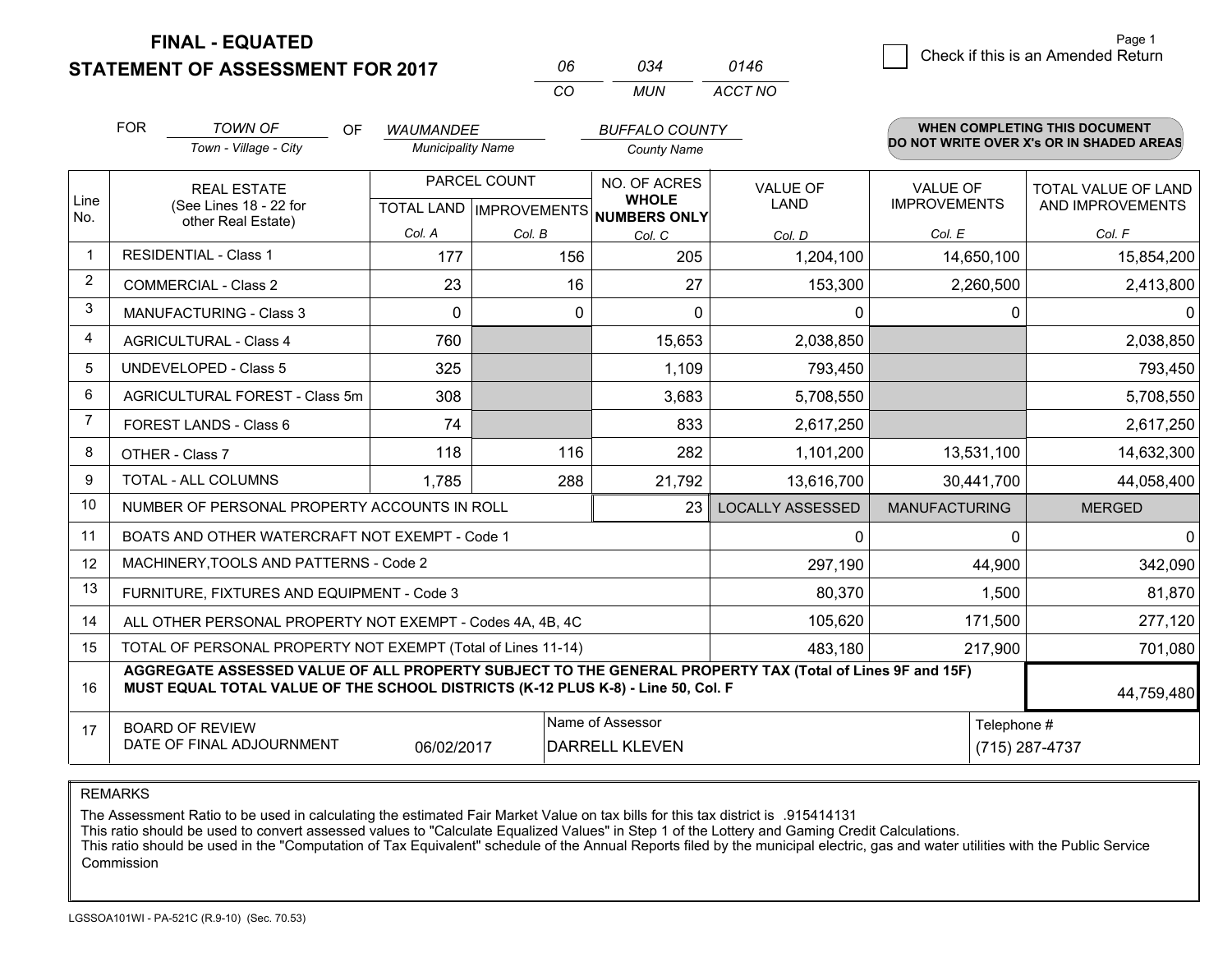*YEAR CO MUN ACCT NO* <sup>2017</sup> <sup>06</sup> <sup>034</sup> <sup>0146</sup> Page 2

Do not confuse FOREST LANDS (Line 7) with FOREST CROPS (in this section) - They are **NOT** the same

|    |                                            |                                                    |  | Private Forest Crop - Reg Class @ 10¢ per acre                                 |                 | Private Forest Crop - Reg Class @ \$2.52 per acre                                         |                                                                              |  |                    |  |
|----|--------------------------------------------|----------------------------------------------------|--|--------------------------------------------------------------------------------|-----------------|-------------------------------------------------------------------------------------------|------------------------------------------------------------------------------|--|--------------------|--|
| 18 | (a) PARCELS                                | (b) ACRES                                          |  | (c) ASSESSED VALUE                                                             |                 | (d) PARCELS                                                                               | (e) ACRES                                                                    |  | (f) ASSESSED VALUE |  |
|    |                                            |                                                    |  |                                                                                |                 |                                                                                           |                                                                              |  |                    |  |
|    |                                            | Private Forest Crop - Special Class @ 20¢ per acre |  |                                                                                |                 |                                                                                           | Entered Before 2005 Managed Forest - Ferrous Mining CLOSED @ \$8.27 per acre |  |                    |  |
| 19 | (a) PARCELS                                | (b) ACRES                                          |  | (c) ASSESSED VALUE                                                             |                 | (d) PARCELS                                                                               | (e) ACRES                                                                    |  | (f) ASSESSED VALUE |  |
|    |                                            |                                                    |  |                                                                                |                 |                                                                                           |                                                                              |  |                    |  |
|    |                                            |                                                    |  | Entered Before 2005 Managed Forest - OPEN @ \$.79 per acre                     |                 | Entered Before 2005 Managed Forest - CLOSED @ \$1.87 per acre                             |                                                                              |  |                    |  |
| 20 | (a) PARCELS                                | (b) ACRES                                          |  | (c) ASSESSED VALUE                                                             |                 | (d) PARCELS                                                                               | (e) ACRES                                                                    |  | (f) ASSESSED VALUE |  |
|    | $\mathfrak{p}$                             | 21.5                                               |  |                                                                                |                 | 199                                                                                       | 5,145.47                                                                     |  | 12,772,700         |  |
|    | Entered After 2004 Managed Forest - OPEN @ |                                                    |  | 65,600                                                                         |                 |                                                                                           |                                                                              |  |                    |  |
|    | (b) ACRES                                  |                                                    |  | \$2.14 per acre<br>(c) ASSESSED VALUE                                          |                 | Entered After 2004 Managed Forest - CLOSED @ \$10.68 per acre<br>(d) PARCELS<br>(e) ACRES |                                                                              |  | (f) ASSESSED VALUE |  |
| 21 | (a) PARCELS                                |                                                    |  |                                                                                |                 |                                                                                           |                                                                              |  |                    |  |
|    |                                            |                                                    |  |                                                                                |                 |                                                                                           |                                                                              |  |                    |  |
|    |                                            |                                                    |  |                                                                                |                 | 49                                                                                        | 1,052.92                                                                     |  | 2,582,200          |  |
| 22 | (a) County Forest Cropland Acres           |                                                    |  | (b) Federal Acres                                                              | (c) State Acres |                                                                                           | (d) County (NOT FOREST CROP) Acres                                           |  | (e) Other Acres    |  |
|    |                                            |                                                    |  |                                                                                | 19.04           |                                                                                           |                                                                              |  | 35.72              |  |
|    |                                            |                                                    |  | Assessed Value of Omitted Property From Prior Years (Sec. 70.44)               |                 |                                                                                           | Assessed Value of Sec. 70.43 Corrections of Errors by Assessors              |  |                    |  |
|    |                                            | (a) REAL ESTATE                                    |  | (b) PERSONAL                                                                   |                 |                                                                                           | (c1) REAL ESTATE                                                             |  | (c2) PERSONAL      |  |
| 23 |                                            |                                                    |  | 77,680                                                                         |                 |                                                                                           |                                                                              |  |                    |  |
|    |                                            |                                                    |  | Manufacturing Equated Value of Omitted Property From Prior Years (Sec. 70.995) |                 |                                                                                           | Mfg. Equated Value of Sec.70.43 Corrections of Errors by Assessors           |  |                    |  |
|    |                                            | (d) REAL ESTATE                                    |  | (e) PERSONAL                                                                   |                 |                                                                                           | (f1) REAL ESTATE                                                             |  | (f2) PERSONAL      |  |
|    |                                            |                                                    |  |                                                                                |                 |                                                                                           |                                                                              |  |                    |  |
|    |                                            |                                                    |  |                                                                                |                 |                                                                                           |                                                                              |  |                    |  |

## **SPECIAL DISTRICTS**

| Line<br>No. | Enter 6-digit<br>Special District<br>Code (Col. A) | <b>Account</b><br><b>Number</b><br>(Col. B) | <b>Special District Name</b><br>(Col. C) | <b>Locally Assessed Value</b><br>of Real Estate and<br>Personal Property (Col. D) | Mfg Value of Real Estate<br>and Personal Property<br>(Col. E) | <b>Merged Value of</b><br><b>Real Estate and</b><br>Personal Property (Col. F) |
|-------------|----------------------------------------------------|---------------------------------------------|------------------------------------------|-----------------------------------------------------------------------------------|---------------------------------------------------------------|--------------------------------------------------------------------------------|
| 24          | 067040                                             | 0511                                        | WAUMANDEE SANITARY DISTRICT #1           | 5,292,190                                                                         |                                                               | 5,292,190                                                                      |
| 25          |                                                    |                                             |                                          |                                                                                   |                                                               |                                                                                |
| 26          |                                                    |                                             |                                          |                                                                                   |                                                               |                                                                                |
| 27          |                                                    |                                             |                                          |                                                                                   |                                                               |                                                                                |
| 28          |                                                    |                                             |                                          |                                                                                   |                                                               |                                                                                |
| 29          |                                                    |                                             |                                          |                                                                                   |                                                               |                                                                                |
| 30          |                                                    |                                             |                                          |                                                                                   |                                                               |                                                                                |
| 31          |                                                    |                                             |                                          |                                                                                   |                                                               |                                                                                |
| 32          |                                                    |                                             |                                          |                                                                                   |                                                               |                                                                                |
| 33          |                                                    |                                             |                                          |                                                                                   |                                                               |                                                                                |
| 34          |                                                    |                                             |                                          |                                                                                   |                                                               |                                                                                |
| 35          |                                                    |                                             |                                          |                                                                                   |                                                               |                                                                                |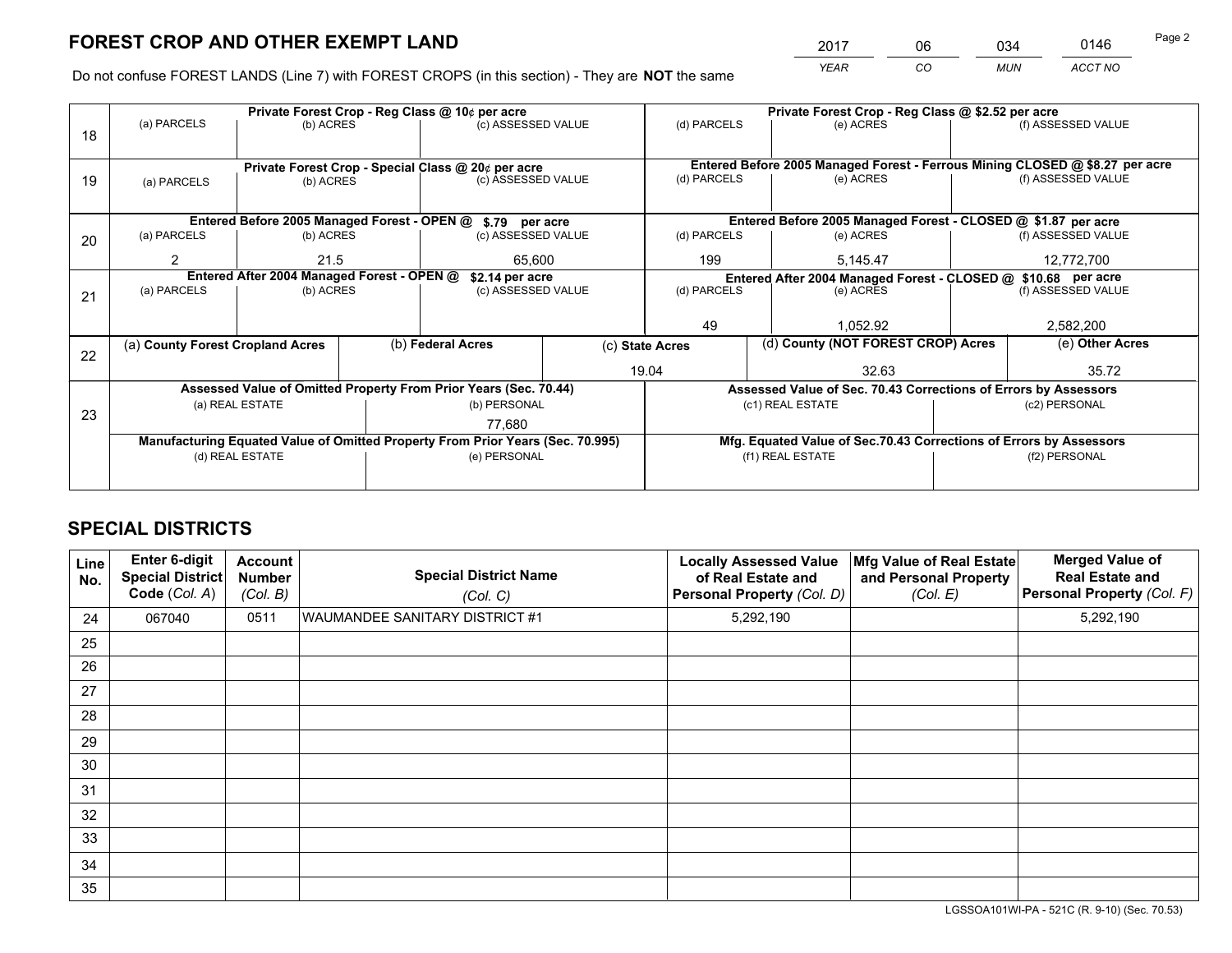|             |                                                                 |                                             |                                                         | <b>YEAR</b>                                                                       | CO<br><b>MUN</b>                                              | ACCT NO                                                                        |
|-------------|-----------------------------------------------------------------|---------------------------------------------|---------------------------------------------------------|-----------------------------------------------------------------------------------|---------------------------------------------------------------|--------------------------------------------------------------------------------|
| Line<br>No. | <b>Enter 6-digit</b><br><b>School District</b><br>Code (Col. A) | <b>Account</b><br><b>Number</b><br>(Col. B) | <b>School District Name</b><br>(Col. C)                 | <b>Locally Assessed Value</b><br>of Real Estate and<br>Personal Property (Col. D) | Mfg Value of Real Estate<br>and Personal Property<br>(Col. E) | <b>Merged Value of</b><br><b>Real Estate and</b><br>Personal Property (Col. F) |
|             | A. SCHOOL DISTRICTS (K-8 and K-12)                              |                                             |                                                         |                                                                                   |                                                               |                                                                                |
| 36          | 060084                                                          | 0041                                        | <b>SCH D OF ALMA</b>                                    | 678,500                                                                           |                                                               | 678,500                                                                        |
| 37          | 061155                                                          | 0042                                        | SCH D OF COCHRANE-FOUNTAIN CITY                         | 26,237,080                                                                        | 217,900                                                       | 26,454,980                                                                     |
| 38          | 610154                                                          | 0358                                        | <b>SCH D OF ARCADIA</b>                                 | 17,626,000                                                                        |                                                               | 17,626,000                                                                     |
| 39          |                                                                 |                                             |                                                         |                                                                                   |                                                               |                                                                                |
| 40          |                                                                 |                                             |                                                         |                                                                                   |                                                               |                                                                                |
| 41          |                                                                 |                                             |                                                         |                                                                                   |                                                               |                                                                                |
| 42          |                                                                 |                                             |                                                         |                                                                                   |                                                               |                                                                                |
| 43          |                                                                 |                                             |                                                         |                                                                                   |                                                               |                                                                                |
| 44          |                                                                 |                                             |                                                         |                                                                                   |                                                               |                                                                                |
| 45          |                                                                 |                                             |                                                         |                                                                                   |                                                               |                                                                                |
| 46          |                                                                 |                                             |                                                         |                                                                                   |                                                               |                                                                                |
| 47          |                                                                 |                                             |                                                         |                                                                                   |                                                               |                                                                                |
| 48          |                                                                 |                                             |                                                         |                                                                                   |                                                               |                                                                                |
| 49          |                                                                 |                                             |                                                         |                                                                                   |                                                               |                                                                                |
| 50          |                                                                 |                                             | TOTAL ASSESSED VALUE OF SCHOOL DISTRICTS (K-8 and K-12) | 44,541,580                                                                        | 217,900                                                       | 44,759,480                                                                     |
|             | <b>B.</b><br><b>UNION HIGH SCHOOL DISTRICTS</b>                 |                                             |                                                         |                                                                                   |                                                               |                                                                                |
| 51<br>52    |                                                                 |                                             |                                                         |                                                                                   |                                                               |                                                                                |
| 53          |                                                                 |                                             |                                                         |                                                                                   |                                                               |                                                                                |
| 54          |                                                                 |                                             |                                                         |                                                                                   |                                                               |                                                                                |
| 55          |                                                                 |                                             | TOTAL ASSESSED VALUE OF UNION HIGH SCHOOLS              |                                                                                   |                                                               |                                                                                |
|             | C.<br><b>TECHNICAL COLLEGE DISTRICTS</b>                        |                                             |                                                         |                                                                                   |                                                               |                                                                                |
| 56          | 000100                                                          | 0001                                        | CHIPPEWA VALLEY TECHNICAL COLLEGE EAUC                  | 678,500                                                                           |                                                               | 678,500                                                                        |
| 57          | 000200                                                          | 0002                                        | WESTERN TECHNICAL COLLEGE LACR                          | 43,863,080                                                                        | 217,900                                                       | 44,080,980                                                                     |
| 58          |                                                                 |                                             |                                                         |                                                                                   |                                                               |                                                                                |
| 59          |                                                                 |                                             | TOTAL ASSESSED VALUE OF TECHNICAL COLLEGES              | 44,541,580                                                                        | 217,900                                                       | 44,759,480                                                                     |

06

034

## *I hereby certify, to the best of my knowledge and belief, this form is complete and correct.*

**SCHOOL DISTRICTS**

| Print name of preparer | Title                    |                | Date (MM / DD / CCYY) |
|------------------------|--------------------------|----------------|-----------------------|
|                        |                          |                |                       |
| Signature of preparer  | Contact Telephone Number | E-mail address |                       |
|                        | $\overline{\phantom{0}}$ |                |                       |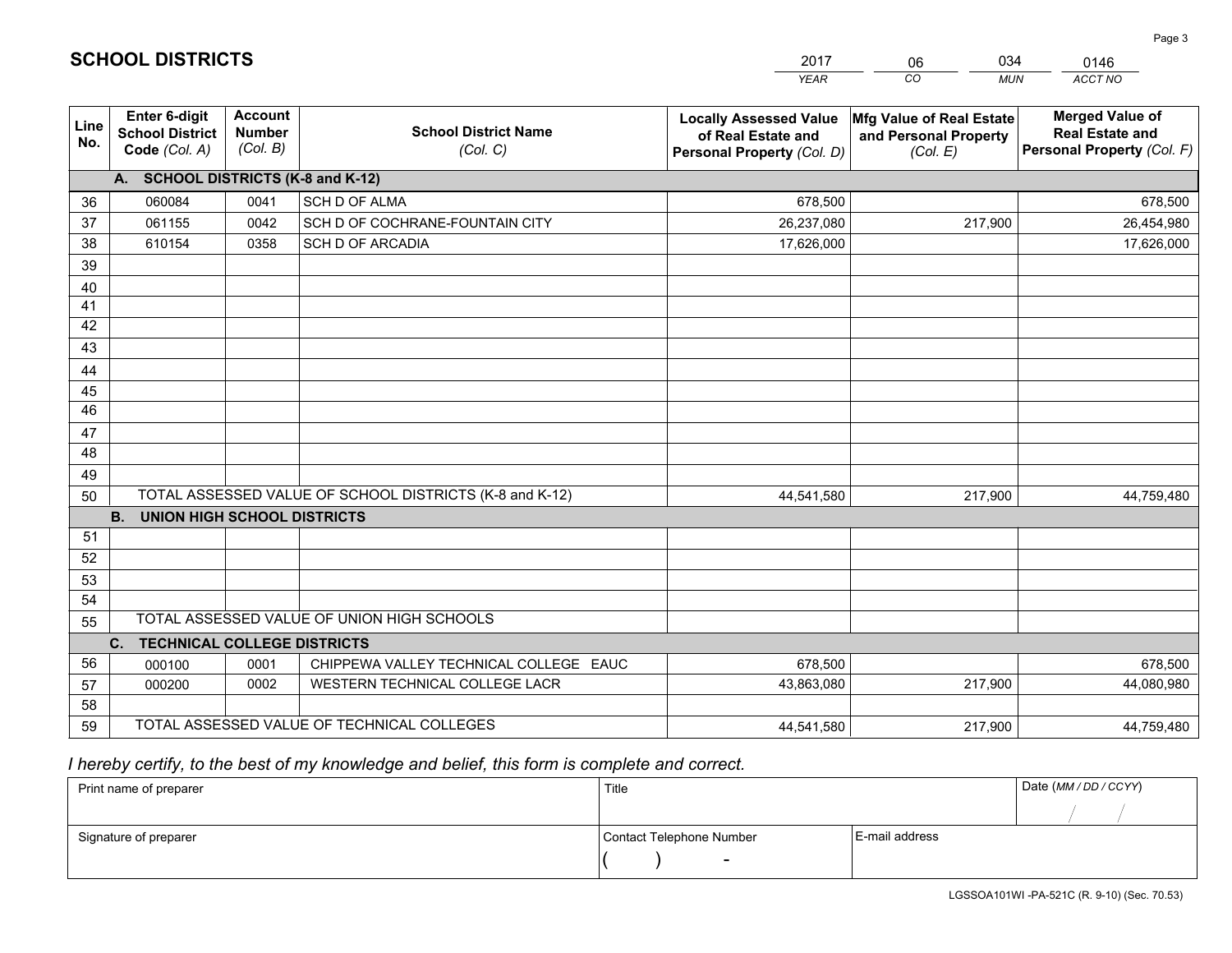## **HIGHLIGHTS**

- 1. Complete the Statement of Assessment after the Board of Review. Reflect any changes made there.
- 2. Use black ink to complete.
- 3. Line 16 must equal Line 50, Col D.
- 4. Line 55 must equal the total of K-8 schools listed on lines 36-49. Do not include K-12 schools in this comparision.
- 5. Line 59, Col. D must equal Line 16.
- 6. Special District, School District and Technical College District values must include both real estate and personal property. Examples of Special districts are: town sanitary districts, public inland lake protection and rehabilitation districts, and metropolitan sewerage districts.
- 7. DO NOT INCLUDE Manufacturing property values.DOR will print these values on the final SOA.
- 8. Accuracy of this form is very important. The values reported directly affect the equalized value DOR calculates for school and special districts.

#### **Page 1:**

 If not prefilled, enter the tax year,county and municipal code,municipal type, municipal name and county name on the top of form.

Check the Amended box, if filing an amended / corrected SOA.

 Report the parcel count, acres and assessed value of taxable general property, total parcel count, (real and personal), total acres, and values from final figures set by the Board of Review.

- A. Real Estate land and improvements (buildings, etc.) is reported on lines 1 8, total line 9.
- B. Personal Property is reported on lines 11 14, Column D, total line 15.
- C. To complete this report, use the computer produced summary of the assessment roll that shows these amounts.
- D. Use whole numbers only.
- E. Add each line across and each column down to verify entries.

## **Page 2:**

- A. Report Special Items (not subject to general property tax).
- 1. Private Forest Croplands and Managed Forest Lands are reported on lines 18,19, 20 and 21. Be sure to report assessed values **NOT** taxes.
- 2. You should have copies of the orders of entry, orders of withdrawal, etc., to update your assessment roll.
	- 3. Show hundredths of acres (e.g. 39.75).
- 4. Tax exempt lands are reported on line 22.
- 5. Omitted property and sec. 70.43, Wis. Stats., corrections of errors by assessor are reported on line 23. Report real estate and personal property separately. These should be for **prior years**, not something found on the current assessment roll after the board of review.
- B. Special District (Lines 24-35) Include the value of both real and personal property.

 The Department of Revenue (DOR) preprints much of the information regarding names and codes for schools, special districts,etc. If a district is not listed, enter the name and value only, DOR will enter the proper code.

## **Page 3 School Districts:**

Include the value of both real and personal property.

Report School District (regular, elementary, union high school, and technical college).

- 1. Regular (K-12) and Elementary (K-8) school values are reported on lines 36-49, total on line 50.
- 2. Union High School (UHS) (use only if elementary schools are listed on lines 36-49) are reported on lines 51-54. UHS total value (line 55) must equal to the total **elementary school** values reported on lines 36-49. Do notinclude K-12 schools in this comparison.
- 3. Technical College values are reported on lines 56-58, total on line 59.
- 4. Use the computer summary that shows these amounts to complete this report.

#### **This form is due the second Monday in June. File this report only after your Board of Review is complete.**

 *If you have questions: Return forms to:*

 Email: lgs@wisconsin.gov Wisconsin Department of RevenueCall:  $(608)$  266-2569 or  $(608)$  264-6892 Fax number: (608) 264-6887 PO Box 8971

Local Government Services Section 6-97 Madison WI 53708-8971

COCHRANE, WI 54622 - 8136 COCHRANE, WI 54622 - 8136 W649 HESCH VALLEY RD W649 HESCH VALLEY RD TOWN OF WAUMANDEE KIM PRONSCHINSKE<br>TOWN OF WAUMANDEE KIM PRONSCHINSKE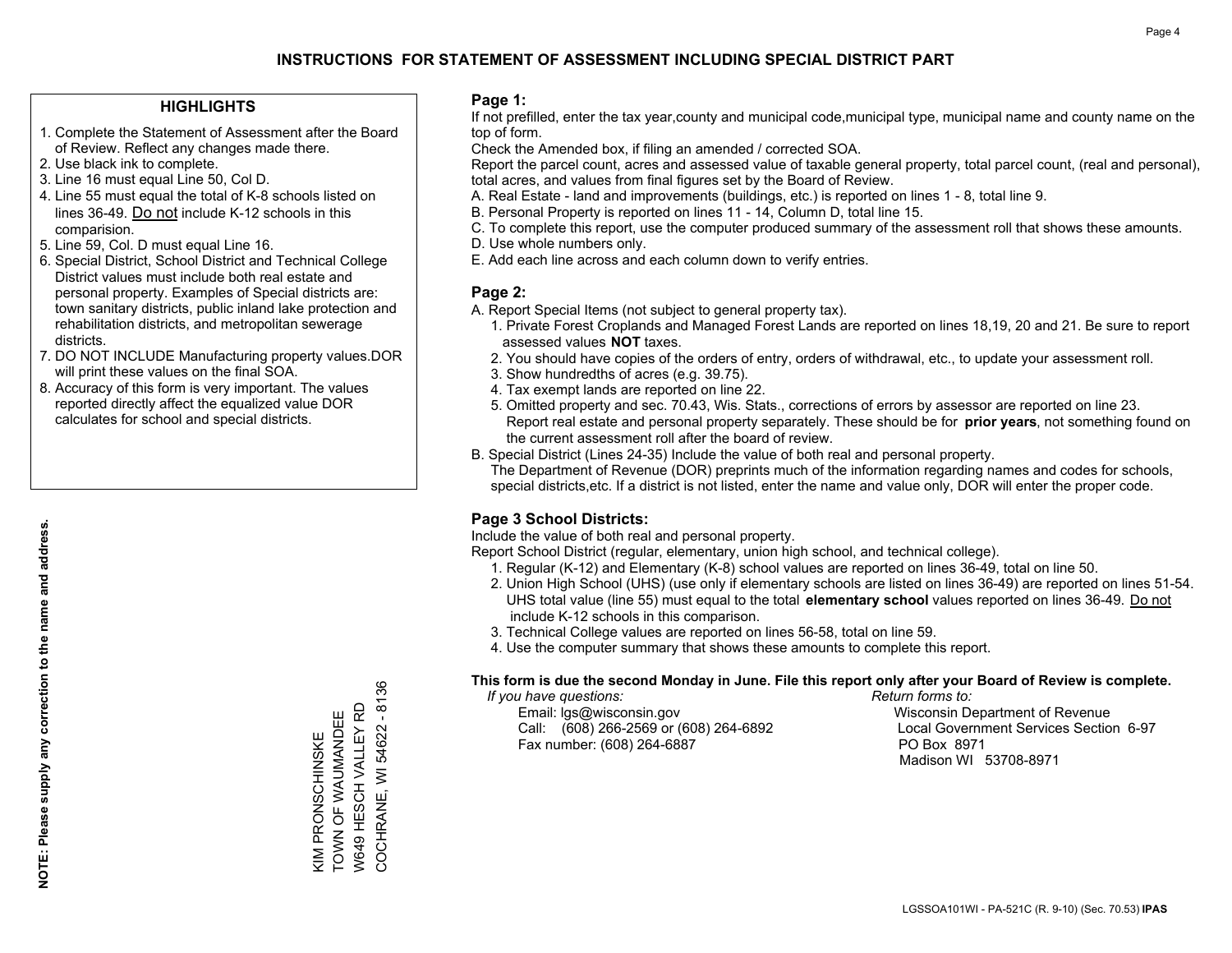**STATEMENT OF ASSESSMENT FOR 2017** 

**FINAL - EQUATED**

| Пĥ  | 111  | በ147    |
|-----|------|---------|
| ΓO. | MUN. | ACCT NO |

|                         | <b>FOR</b><br><b>VILLAGE OF</b><br><b>OF</b><br>Town - Village - City                                                                                                                                      | <b>COCHRANE</b><br><b>Municipality Name</b>          |                         | <b>BUFFALO COUNTY</b><br><b>County Name</b> |                                |                                        | WHEN COMPLETING THIS DOCUMENT<br>DO NOT WRITE OVER X's OR IN SHADED AREAS |
|-------------------------|------------------------------------------------------------------------------------------------------------------------------------------------------------------------------------------------------------|------------------------------------------------------|-------------------------|---------------------------------------------|--------------------------------|----------------------------------------|---------------------------------------------------------------------------|
| Line<br>No.             | <b>REAL ESTATE</b><br>(See Lines 18 - 22 for<br>other Real Estate)                                                                                                                                         | PARCEL COUNT<br>TOTAL LAND IMPROVEMENTS NUMBERS ONLY |                         | NO. OF ACRES<br><b>WHOLE</b>                | <b>VALUE OF</b><br><b>LAND</b> | <b>VALUE OF</b><br><b>IMPROVEMENTS</b> | TOTAL VALUE OF LAND<br>AND IMPROVEMENTS                                   |
|                         |                                                                                                                                                                                                            | Col. A                                               | Col. B                  | Col. C                                      | Col. D                         | Col. E                                 | Col. F                                                                    |
| $\overline{\mathbf{1}}$ | <b>RESIDENTIAL - Class 1</b>                                                                                                                                                                               | 258                                                  | 181                     | 12                                          | 2,237,300                      | 14,496,600                             | 16,733,900                                                                |
| 2                       | <b>COMMERCIAL - Class 2</b>                                                                                                                                                                                | 59                                                   | 38                      | 43                                          | 836,800                        | 3,296,000                              | 4,132,800                                                                 |
| 3                       | MANUFACTURING - Class 3                                                                                                                                                                                    | 3                                                    | 3                       | 6                                           | 127,900                        | 1,944,800                              | 2,072,700                                                                 |
| 4                       | <b>AGRICULTURAL - Class 4</b>                                                                                                                                                                              | 13                                                   |                         | 222                                         | 28,900                         |                                        | 28,900                                                                    |
| 5                       | UNDEVELOPED - Class 5                                                                                                                                                                                      | -1                                                   |                         | 34                                          | 16,900                         |                                        | 16,900                                                                    |
| 6                       | AGRICULTURAL FOREST - Class 5m                                                                                                                                                                             | $\mathbf{0}$                                         |                         | $\mathbf{0}$                                | 0                              |                                        | $\overline{0}$                                                            |
| $\overline{7}$          | FOREST LANDS - Class 6                                                                                                                                                                                     |                                                      |                         | 19                                          | 37,200                         |                                        | 37,200                                                                    |
| 8                       | OTHER - Class 7                                                                                                                                                                                            | $\overline{2}$                                       | $\overline{2}$          | 4                                           | 8,100                          | 163,200                                | 171,300                                                                   |
| 9                       | TOTAL - ALL COLUMNS                                                                                                                                                                                        | 224                                                  | 340                     | 3,293,100                                   | 19,900,600                     | 23,193,700                             |                                                                           |
| 10                      | NUMBER OF PERSONAL PROPERTY ACCOUNTS IN ROLL                                                                                                                                                               |                                                      | <b>LOCALLY ASSESSED</b> | <b>MANUFACTURING</b>                        | <b>MERGED</b>                  |                                        |                                                                           |
| 11                      | BOATS AND OTHER WATERCRAFT NOT EXEMPT - Code 1                                                                                                                                                             |                                                      |                         |                                             | 0                              | 0                                      | $\Omega$                                                                  |
| 12                      | MACHINERY, TOOLS AND PATTERNS - Code 2                                                                                                                                                                     |                                                      |                         |                                             | 69,100                         | 2,388,500                              | 2,457,600                                                                 |
| 13                      | FURNITURE, FIXTURES AND EQUIPMENT - Code 3                                                                                                                                                                 |                                                      | 102,000                 | 151,700                                     | 253,700                        |                                        |                                                                           |
| 14                      | ALL OTHER PERSONAL PROPERTY NOT EXEMPT - Codes 4A, 4B, 4C                                                                                                                                                  | 14,300                                               | 40,200                  | 54,500                                      |                                |                                        |                                                                           |
| 15                      | TOTAL OF PERSONAL PROPERTY NOT EXEMPT (Total of Lines 11-14)                                                                                                                                               |                                                      | 185,400                 | 2,580,400                                   | 2,765,800                      |                                        |                                                                           |
| 16                      | AGGREGATE ASSESSED VALUE OF ALL PROPERTY SUBJECT TO THE GENERAL PROPERTY TAX (Total of Lines 9F and 15F)<br>MUST EQUAL TOTAL VALUE OF THE SCHOOL DISTRICTS (K-12 PLUS K-8) - Line 50, Col. F<br>25,959,500 |                                                      |                         |                                             |                                |                                        |                                                                           |
| 17                      | Name of Assessor<br><b>BOARD OF REVIEW</b><br>DATE OF FINAL ADJOURNMENT<br>05/18/2017<br><b>ERIC KLEVEN</b>                                                                                                |                                                      |                         |                                             |                                | Telephone #                            | (715) 598-4599                                                            |

REMARKS

The Assessment Ratio to be used in calculating the estimated Fair Market Value on tax bills for this tax district is 1.014952959

This ratio should be used to convert assessed values to "Calculate Equalized Values" in Step 1 of the Lottery and Gaming Credit Calculations.<br>This ratio should be used in the "Computation of Tax Equivalent" schedule of the Commission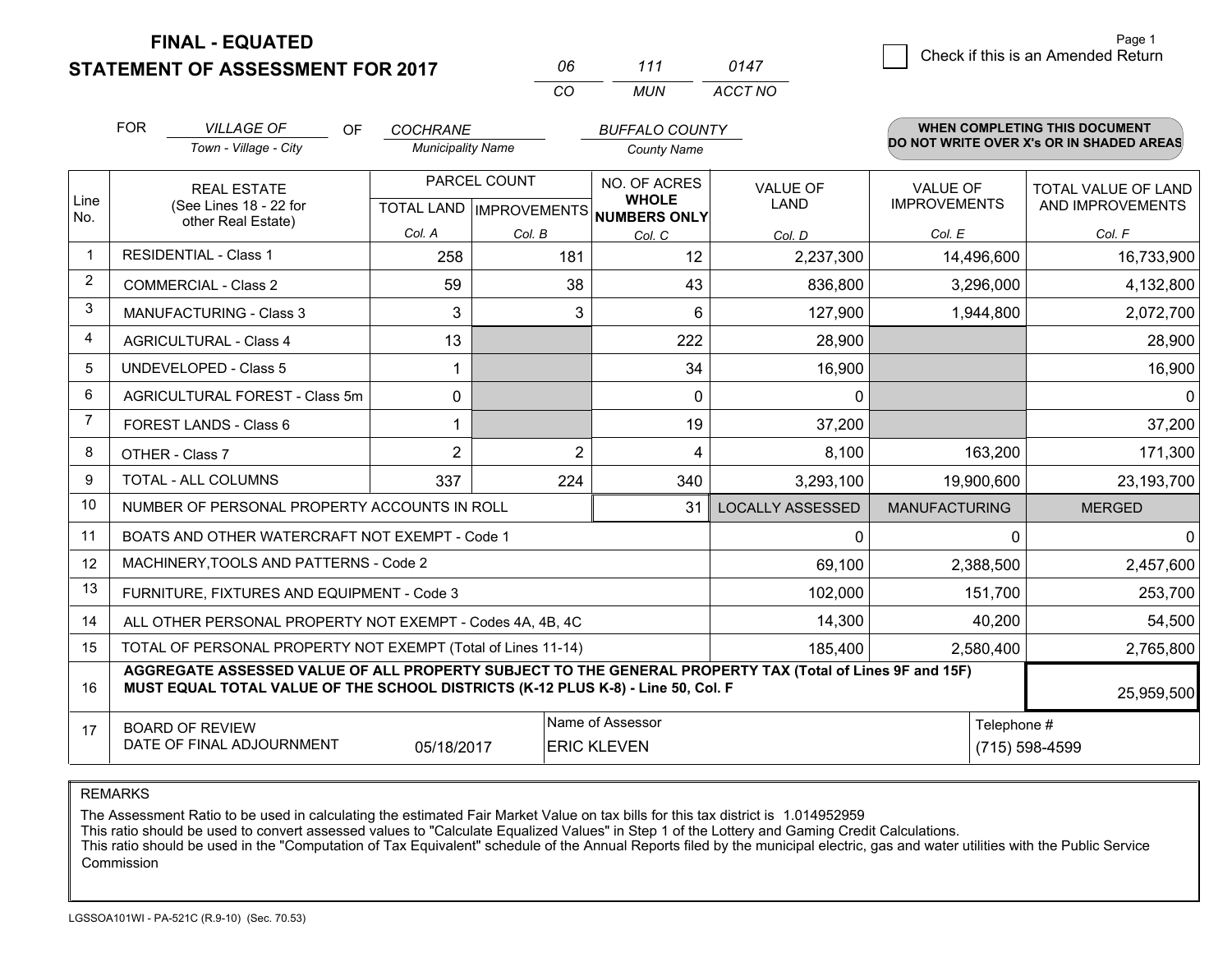*YEAR CO MUN ACCT NO* <sup>2017</sup> <sup>06</sup> <sup>111</sup> <sup>0147</sup>

Do not confuse FOREST LANDS (Line 7) with FOREST CROPS (in this section) - They are **NOT** the same

|    | Private Forest Crop - Reg Class @ 10¢ per acre                                 |                                                                  |              |                                      |                  | Private Forest Crop - Reg Class @ \$2.52 per acre                  |                                                                              |               |                    |  |
|----|--------------------------------------------------------------------------------|------------------------------------------------------------------|--------------|--------------------------------------|------------------|--------------------------------------------------------------------|------------------------------------------------------------------------------|---------------|--------------------|--|
| 18 | (a) PARCELS                                                                    | (b) ACRES                                                        |              | (c) ASSESSED VALUE                   |                  | (d) PARCELS                                                        | (e) ACRES                                                                    |               | (f) ASSESSED VALUE |  |
|    |                                                                                | Private Forest Crop - Special Class @ 20¢ per acre               |              |                                      |                  |                                                                    | Entered Before 2005 Managed Forest - Ferrous Mining CLOSED @ \$8.27 per acre |               |                    |  |
| 19 | (a) PARCELS                                                                    | (b) ACRES                                                        |              | (c) ASSESSED VALUE                   |                  | (d) PARCELS                                                        | (e) ACRES                                                                    |               | (f) ASSESSED VALUE |  |
|    |                                                                                |                                                                  |              |                                      |                  |                                                                    | Entered Before 2005 Managed Forest - CLOSED @ \$1.87 per acre                |               |                    |  |
| 20 | Entered Before 2005 Managed Forest - OPEN @<br>(a) PARCELS<br>(b) ACRES        |                                                                  |              | \$.79 per acre<br>(c) ASSESSED VALUE |                  | (d) PARCELS<br>(e) ACRES                                           |                                                                              |               | (f) ASSESSED VALUE |  |
|    | Entered After 2004 Managed Forest - OPEN @<br>\$2.14 per acre                  |                                                                  |              |                                      |                  | Entered After 2004 Managed Forest - CLOSED @ \$10.68 per acre      |                                                                              |               |                    |  |
| 21 | (a) PARCELS<br>(b) ACRES                                                       |                                                                  |              | (c) ASSESSED VALUE                   |                  | (d) PARCELS                                                        | (e) ACRES                                                                    |               | (f) ASSESSED VALUE |  |
|    | (a) County Forest Cropland Acres                                               |                                                                  |              | (b) Federal Acres                    |                  | (d) County (NOT FOREST CROP) Acres<br>(c) State Acres              |                                                                              |               | (e) Other Acres    |  |
| 22 |                                                                                |                                                                  |              |                                      |                  |                                                                    |                                                                              |               | 35.24              |  |
|    |                                                                                | Assessed Value of Omitted Property From Prior Years (Sec. 70.44) |              |                                      |                  |                                                                    | Assessed Value of Sec. 70.43 Corrections of Errors by Assessors              |               |                    |  |
| 23 |                                                                                | (b) PERSONAL<br>(a) REAL ESTATE                                  |              | (c1) REAL ESTATE<br>(c2) PERSONAL    |                  |                                                                    |                                                                              |               |                    |  |
|    | Manufacturing Equated Value of Omitted Property From Prior Years (Sec. 70.995) |                                                                  |              |                                      |                  | Mfg. Equated Value of Sec.70.43 Corrections of Errors by Assessors |                                                                              |               |                    |  |
|    | (d) REAL ESTATE                                                                |                                                                  | (e) PERSONAL |                                      | (f1) REAL ESTATE |                                                                    |                                                                              | (f2) PERSONAL |                    |  |
|    |                                                                                |                                                                  |              |                                      |                  |                                                                    |                                                                              |               |                    |  |

## **SPECIAL DISTRICTS**

| Line<br>No. | Enter 6-digit<br>Special District<br>Code (Col. A) | <b>Account</b><br><b>Number</b> | <b>Special District Name</b> | <b>Locally Assessed Value</b><br>of Real Estate and | Mfg Value of Real Estate<br>and Personal Property | <b>Merged Value of</b><br><b>Real Estate and</b><br>Personal Property (Col. F) |
|-------------|----------------------------------------------------|---------------------------------|------------------------------|-----------------------------------------------------|---------------------------------------------------|--------------------------------------------------------------------------------|
|             |                                                    | (Col. B)                        | (Col. C)                     | Personal Property (Col. D)                          | (Col. E)                                          |                                                                                |
| 24          |                                                    |                                 |                              |                                                     |                                                   |                                                                                |
| 25          |                                                    |                                 |                              |                                                     |                                                   |                                                                                |
| 26          |                                                    |                                 |                              |                                                     |                                                   |                                                                                |
| 27          |                                                    |                                 |                              |                                                     |                                                   |                                                                                |
| 28          |                                                    |                                 |                              |                                                     |                                                   |                                                                                |
| 29          |                                                    |                                 |                              |                                                     |                                                   |                                                                                |
| 30          |                                                    |                                 |                              |                                                     |                                                   |                                                                                |
| 31          |                                                    |                                 |                              |                                                     |                                                   |                                                                                |
| 32          |                                                    |                                 |                              |                                                     |                                                   |                                                                                |
| 33          |                                                    |                                 |                              |                                                     |                                                   |                                                                                |
| 34          |                                                    |                                 |                              |                                                     |                                                   |                                                                                |
| 35          |                                                    |                                 |                              |                                                     |                                                   |                                                                                |

LGSSOA101WI-PA - 521C (R. 9-10) (Sec. 70.53)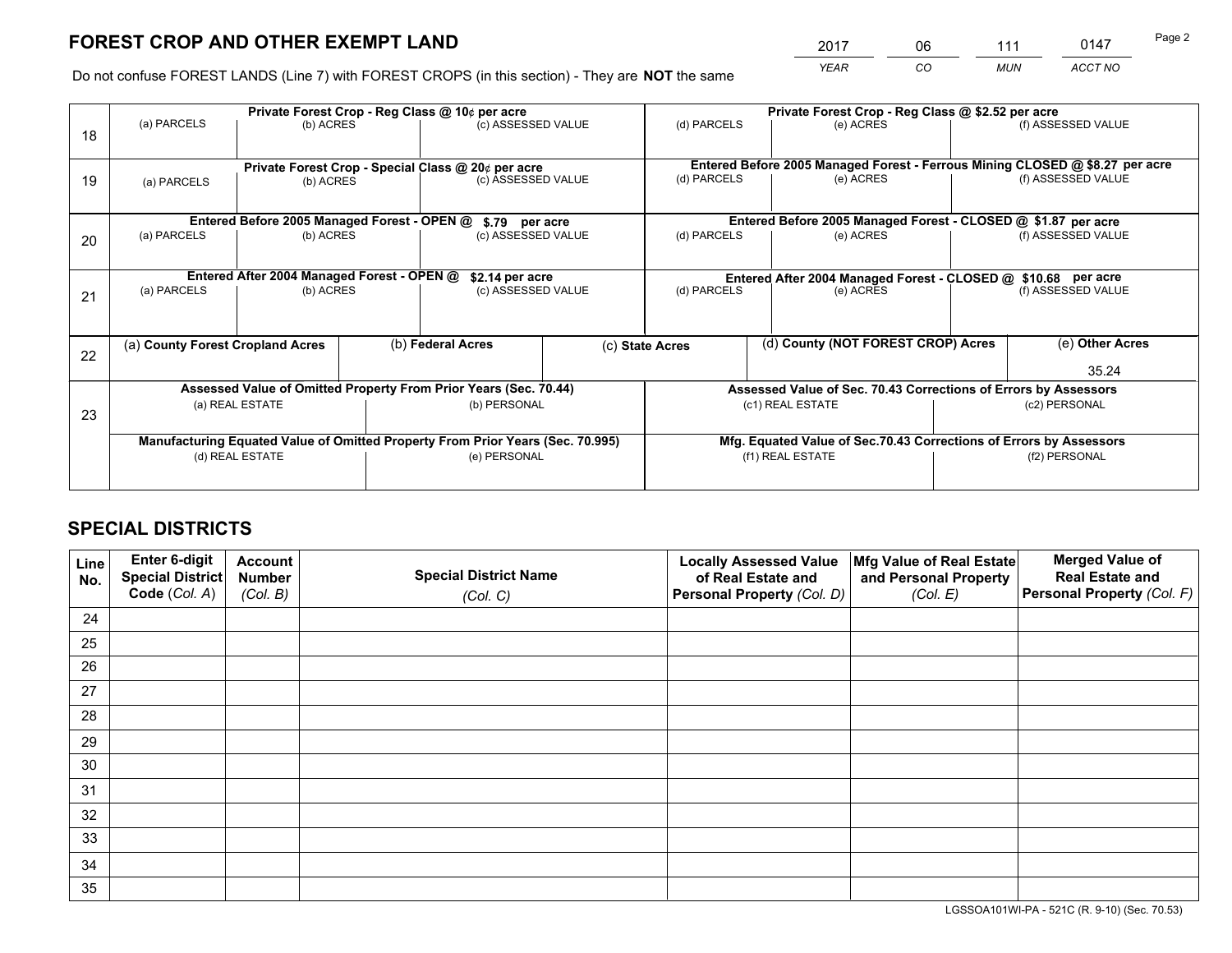|             |                                                          |                                             |                                                         | <b>YEAR</b>                                                                       | CO<br><b>MUN</b>                                              | ACCT NO                                                                        |  |  |
|-------------|----------------------------------------------------------|---------------------------------------------|---------------------------------------------------------|-----------------------------------------------------------------------------------|---------------------------------------------------------------|--------------------------------------------------------------------------------|--|--|
| Line<br>No. | Enter 6-digit<br><b>School District</b><br>Code (Col. A) | <b>Account</b><br><b>Number</b><br>(Col. B) | <b>School District Name</b><br>(Col. C)                 | <b>Locally Assessed Value</b><br>of Real Estate and<br>Personal Property (Col. D) | Mfg Value of Real Estate<br>and Personal Property<br>(Col. E) | <b>Merged Value of</b><br><b>Real Estate and</b><br>Personal Property (Col. F) |  |  |
|             | <b>SCHOOL DISTRICTS (K-8 and K-12)</b><br>A.             |                                             |                                                         |                                                                                   |                                                               |                                                                                |  |  |
| 36          | 061155                                                   | 0042                                        | SCH D OF COCHRANE-FOUNTAIN CITY                         | 21,306,400                                                                        | 4,653,100                                                     | 25,959,500                                                                     |  |  |
| 37          |                                                          |                                             |                                                         |                                                                                   |                                                               |                                                                                |  |  |
| 38          |                                                          |                                             |                                                         |                                                                                   |                                                               |                                                                                |  |  |
| 39          |                                                          |                                             |                                                         |                                                                                   |                                                               |                                                                                |  |  |
| 40          |                                                          |                                             |                                                         |                                                                                   |                                                               |                                                                                |  |  |
| 41<br>42    |                                                          |                                             |                                                         |                                                                                   |                                                               |                                                                                |  |  |
| 43          |                                                          |                                             |                                                         |                                                                                   |                                                               |                                                                                |  |  |
| 44          |                                                          |                                             |                                                         |                                                                                   |                                                               |                                                                                |  |  |
| 45          |                                                          |                                             |                                                         |                                                                                   |                                                               |                                                                                |  |  |
| 46          |                                                          |                                             |                                                         |                                                                                   |                                                               |                                                                                |  |  |
| 47          |                                                          |                                             |                                                         |                                                                                   |                                                               |                                                                                |  |  |
| 48          |                                                          |                                             |                                                         |                                                                                   |                                                               |                                                                                |  |  |
| 49          |                                                          |                                             |                                                         |                                                                                   |                                                               |                                                                                |  |  |
| 50          |                                                          |                                             | TOTAL ASSESSED VALUE OF SCHOOL DISTRICTS (K-8 and K-12) | 21,306,400                                                                        | 4,653,100                                                     | 25,959,500                                                                     |  |  |
|             | <b>B.</b><br><b>UNION HIGH SCHOOL DISTRICTS</b>          |                                             |                                                         |                                                                                   |                                                               |                                                                                |  |  |
| 51          |                                                          |                                             |                                                         |                                                                                   |                                                               |                                                                                |  |  |
| 52          |                                                          |                                             |                                                         |                                                                                   |                                                               |                                                                                |  |  |
| 53<br>54    |                                                          |                                             |                                                         |                                                                                   |                                                               |                                                                                |  |  |
| 55          |                                                          |                                             | TOTAL ASSESSED VALUE OF UNION HIGH SCHOOLS              |                                                                                   |                                                               |                                                                                |  |  |
|             | $C_{1}$<br><b>TECHNICAL COLLEGE DISTRICTS</b>            |                                             |                                                         |                                                                                   |                                                               |                                                                                |  |  |
| 56          | 000200                                                   | 0002                                        | WESTERN TECHNICAL COLLEGE LACR                          | 21,306,400                                                                        | 4,653,100                                                     | 25,959,500                                                                     |  |  |
| 57          |                                                          |                                             |                                                         |                                                                                   |                                                               |                                                                                |  |  |
| 58          |                                                          |                                             |                                                         |                                                                                   |                                                               |                                                                                |  |  |
| 59          |                                                          |                                             | TOTAL ASSESSED VALUE OF TECHNICAL COLLEGES              | 21,306,400                                                                        | 4,653,100                                                     | 25,959,500                                                                     |  |  |

06

111

 *I hereby certify, to the best of my knowledge and belief, this form is complete and correct.*

**SCHOOL DISTRICTS**

| Print name of preparer | Title                    |                | Date (MM / DD / CCYY) |
|------------------------|--------------------------|----------------|-----------------------|
|                        |                          |                |                       |
| Signature of preparer  | Contact Telephone Number | E-mail address |                       |
|                        | $\sim$                   |                |                       |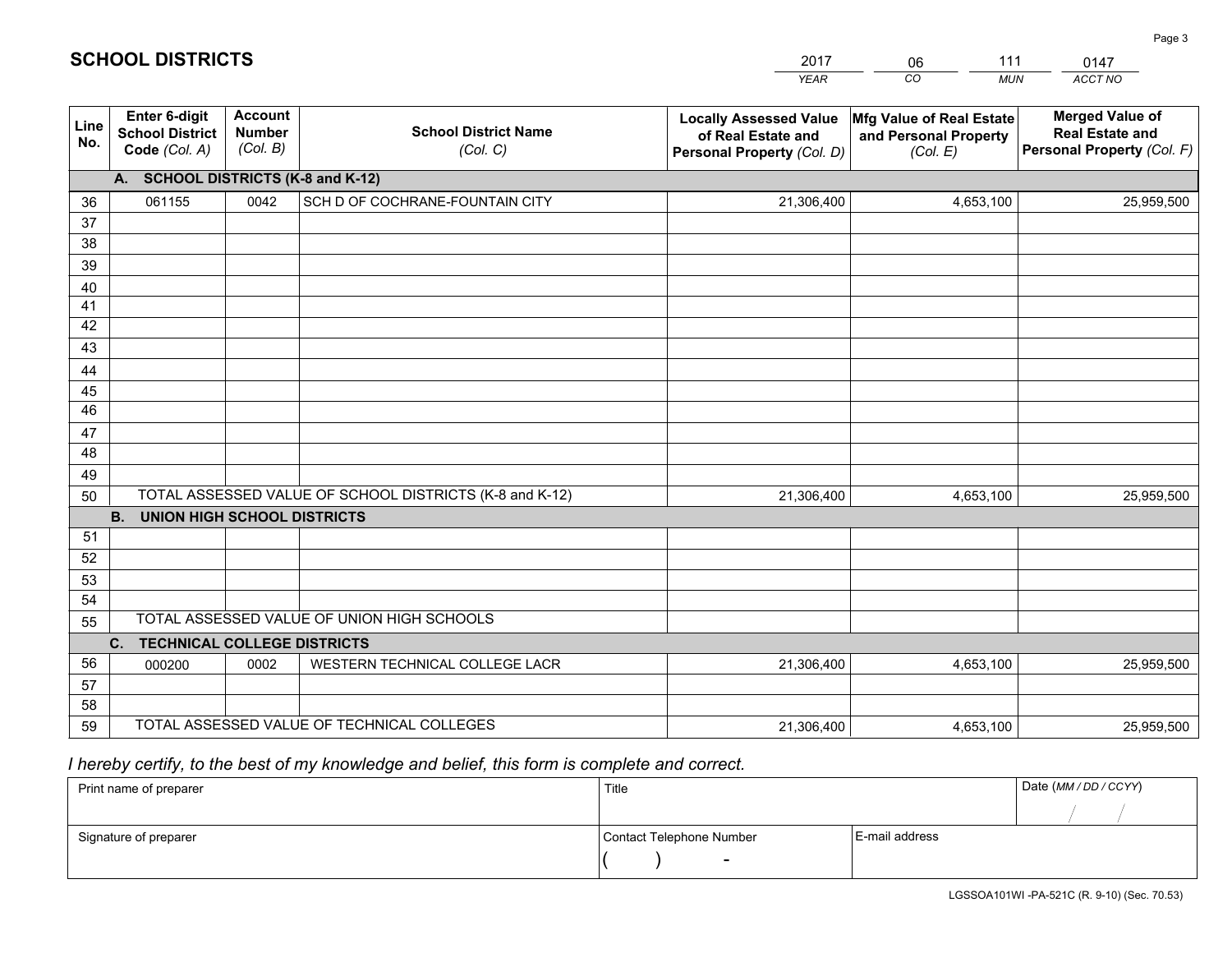## **HIGHLIGHTS**

- 1. Complete the Statement of Assessment after the Board of Review. Reflect any changes made there.
- 2. Use black ink to complete.
- 3. Line 16 must equal Line 50, Col D.
- 4. Line 55 must equal the total of K-8 schools listed on lines 36-49. Do not include K-12 schools in this comparision.
- 5. Line 59, Col. D must equal Line 16.
- 6. Special District, School District and Technical College District values must include both real estate and personal property. Examples of Special districts are: town sanitary districts, public inland lake protection and rehabilitation districts, and metropolitan sewerage districts.
- 7. DO NOT INCLUDE Manufacturing property values.DOR will print these values on the final SOA.

SHERRY LORENZ

VILLAGE OF COCHRANE

SHERRY LORENZ<br>VILLAGE OF COCHRANE

PO BOX 222

 $\overline{S}$ 

BOX 222

COCHRANE, WI 54622 - 0222

COCHRANE, WI 54622

 $-0222$ 

 8. Accuracy of this form is very important. The values reported directly affect the equalized value DOR calculates for school and special districts.

#### **Page 1:**

 If not prefilled, enter the tax year,county and municipal code,municipal type, municipal name and county name on the top of form.

Check the Amended box, if filing an amended / corrected SOA.

 Report the parcel count, acres and assessed value of taxable general property, total parcel count, (real and personal), total acres, and values from final figures set by the Board of Review.

- A. Real Estate land and improvements (buildings, etc.) is reported on lines 1 8, total line 9.
- B. Personal Property is reported on lines 11 14, Column D, total line 15.
- C. To complete this report, use the computer produced summary of the assessment roll that shows these amounts.
- D. Use whole numbers only.
- E. Add each line across and each column down to verify entries.

## **Page 2:**

- A. Report Special Items (not subject to general property tax).
- 1. Private Forest Croplands and Managed Forest Lands are reported on lines 18,19, 20 and 21. Be sure to report assessed values **NOT** taxes.
- 2. You should have copies of the orders of entry, orders of withdrawal, etc., to update your assessment roll.
	- 3. Show hundredths of acres (e.g. 39.75).
- 4. Tax exempt lands are reported on line 22.
- 5. Omitted property and sec. 70.43, Wis. Stats., corrections of errors by assessor are reported on line 23. Report real estate and personal property separately. These should be for **prior years**, not something found on the current assessment roll after the board of review.
- B. Special District (Lines 24-35) Include the value of both real and personal property.
- The Department of Revenue (DOR) preprints much of the information regarding names and codes for schools, special districts,etc. If a district is not listed, enter the name and value only, DOR will enter the proper code.

## **Page 3 School Districts:**

Include the value of both real and personal property.

Report School District (regular, elementary, union high school, and technical college).

- 1. Regular (K-12) and Elementary (K-8) school values are reported on lines 36-49, total on line 50.
- 2. Union High School (UHS) (use only if elementary schools are listed on lines 36-49) are reported on lines 51-54. UHS total value (line 55) must equal to the total **elementary school** values reported on lines 36-49. Do notinclude K-12 schools in this comparison.
- 3. Technical College values are reported on lines 56-58, total on line 59.
- 4. Use the computer summary that shows these amounts to complete this report.

#### **This form is due the second Monday in June. File this report only after your Board of Review is complete.**

 *If you have questions: Return forms to:*

 Email: lgs@wisconsin.gov Wisconsin Department of RevenueCall:  $(608)$  266-2569 or  $(608)$  264-6892 Fax number: (608) 264-6887 PO Box 8971

Local Government Services Section 6-97 Madison WI 53708-8971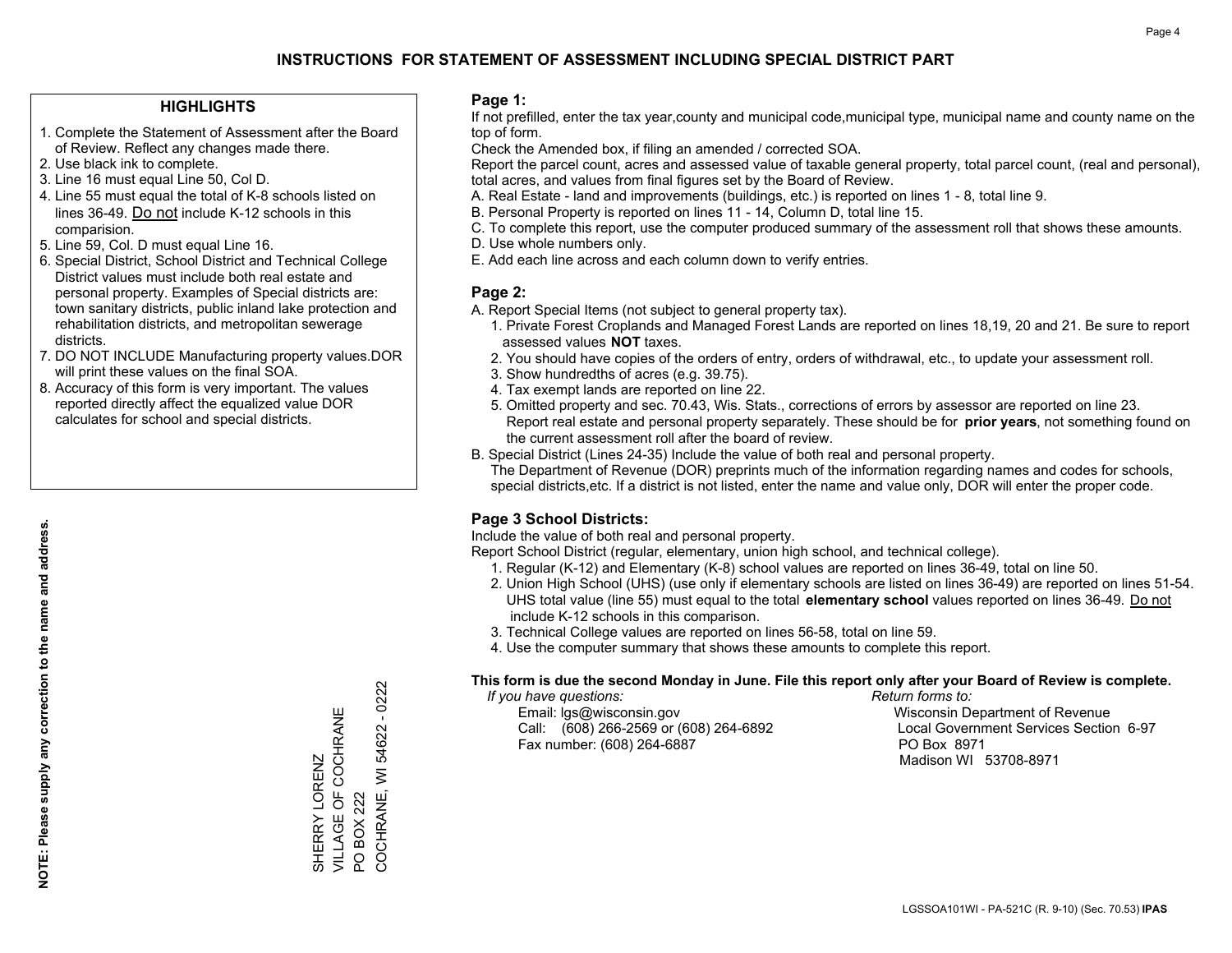**STATEMENT OF ASSESSMENT FOR 2017 FINAL - EQUATED**

|   |                                    | Page 1 |
|---|------------------------------------|--------|
| 8 | Check if this is an Amended Return |        |

|                | <b>FOR</b>                                                                                                                                                                                   | <b>VILLAGE OF</b><br>OF.                                     | <b>NELSON</b>            |                                  | <b>BUFFALO COUNTY</b>         |                         |                                          | <b>WHEN COMPLETING THIS DOCUMENT</b> |  |
|----------------|----------------------------------------------------------------------------------------------------------------------------------------------------------------------------------------------|--------------------------------------------------------------|--------------------------|----------------------------------|-------------------------------|-------------------------|------------------------------------------|--------------------------------------|--|
|                |                                                                                                                                                                                              | Town - Village - City                                        | <b>Municipality Name</b> |                                  | <b>County Name</b>            |                         | DO NOT WRITE OVER X's OR IN SHADED AREAS |                                      |  |
|                |                                                                                                                                                                                              | <b>REAL ESTATE</b>                                           |                          | PARCEL COUNT                     | NO. OF ACRES<br><b>WHOLE</b>  | <b>VALUE OF</b>         | <b>VALUE OF</b>                          | <b>TOTAL VALUE OF LAND</b>           |  |
| Line<br>No.    |                                                                                                                                                                                              | (See Lines 18 - 22 for<br>other Real Estate)                 |                          | <b>TOTAL LAND   IMPROVEMENTS</b> |                               | <b>LAND</b>             | <b>IMPROVEMENTS</b>                      | AND IMPROVEMENTS                     |  |
|                |                                                                                                                                                                                              |                                                              | Col. A                   | Col. B                           | <b>NUMBERS ONLY</b><br>Col. C | Col. D                  | Col. E                                   | Col. F                               |  |
|                |                                                                                                                                                                                              | <b>RESIDENTIAL - Class 1</b>                                 | 183                      | 150                              | 58                            | 2,222,700               | 12,318,000                               | 14,540,700                           |  |
| 2              |                                                                                                                                                                                              | <b>COMMERCIAL - Class 2</b>                                  | 26                       | 23                               | 38                            | 823,600                 | 3,098,000                                | 3,921,600                            |  |
| 3              |                                                                                                                                                                                              | <b>MANUFACTURING - Class 3</b>                               | 0                        | 0                                | 0                             | 0                       | 0                                        | $\mathbf{0}$                         |  |
| 4              |                                                                                                                                                                                              | <b>AGRICULTURAL - Class 4</b>                                | 27                       |                                  | 317                           | 46,500                  |                                          | 46,500                               |  |
| 5              |                                                                                                                                                                                              | <b>UNDEVELOPED - Class 5</b>                                 | 4                        |                                  | 5                             | 2,700                   |                                          | 2,700                                |  |
| 6              | AGRICULTURAL FOREST - Class 5m                                                                                                                                                               |                                                              | 5                        |                                  | 30                            | 34,900                  |                                          | 34,900                               |  |
| $\overline{7}$ |                                                                                                                                                                                              | FOREST LANDS - Class 6                                       | 3                        |                                  | 24                            | 54,300                  |                                          | 54,300                               |  |
| 8              |                                                                                                                                                                                              | OTHER - Class 7                                              | 3                        | 3                                | 6                             | 26,000                  | 436,300                                  | 462,300                              |  |
| 9              |                                                                                                                                                                                              | <b>TOTAL - ALL COLUMNS</b>                                   | 251                      | 176                              | 478                           | 3,210,700               | 15,852,300                               | 19,063,000                           |  |
| 10             |                                                                                                                                                                                              | NUMBER OF PERSONAL PROPERTY ACCOUNTS IN ROLL                 |                          |                                  | 20                            | <b>LOCALLY ASSESSED</b> | <b>MANUFACTURING</b>                     | <b>MERGED</b>                        |  |
| 11             |                                                                                                                                                                                              | BOATS AND OTHER WATERCRAFT NOT EXEMPT - Code 1               |                          |                                  |                               | 0                       | $\mathbf{0}$                             | $\mathbf{0}$                         |  |
| 12             |                                                                                                                                                                                              | MACHINERY, TOOLS AND PATTERNS - Code 2                       |                          |                                  |                               | 38,100                  | $\mathbf 0$                              | 38,100                               |  |
| 13             |                                                                                                                                                                                              | FURNITURE, FIXTURES AND EQUIPMENT - Code 3                   |                          |                                  |                               | 211,700                 | $\mathbf{0}$                             | 211,700                              |  |
| 14             |                                                                                                                                                                                              | ALL OTHER PERSONAL PROPERTY NOT EXEMPT - Codes 4A, 4B, 4C    |                          |                                  |                               | 23,000                  | $\Omega$                                 | 23,000                               |  |
| 15             |                                                                                                                                                                                              | TOTAL OF PERSONAL PROPERTY NOT EXEMPT (Total of Lines 11-14) |                          |                                  |                               | 272,800                 | $\mathbf{0}$                             | 272,800                              |  |
| 16             | AGGREGATE ASSESSED VALUE OF ALL PROPERTY SUBJECT TO THE GENERAL PROPERTY TAX (Total of Lines 9F and 15F)<br>MUST EQUAL TOTAL VALUE OF THE SCHOOL DISTRICTS (K-12 PLUS K-8) - Line 50, Col. F |                                                              |                          |                                  |                               |                         | 19,335,800                               |                                      |  |
| 17             |                                                                                                                                                                                              | <b>BOARD OF REVIEW</b>                                       |                          |                                  | Name of Assessor              |                         | Telephone #                              |                                      |  |
|                | DATE OF FINAL ADJOURNMENT<br><b>OWEN ASSESSING LLC</b><br>06/05/2017                                                                                                                         |                                                              |                          |                                  |                               |                         | (715) 643-2081                           |                                      |  |

*CO*

*MUN*

*ACCT NO0148*

*<sup>06</sup> <sup>154</sup>*

REMARKS

The Assessment Ratio to be used in calculating the estimated Fair Market Value on tax bills for this tax district is 1.019417425<br>This ratio should be used to convert assessed values to "Calculate Equalized Values" in Step Commission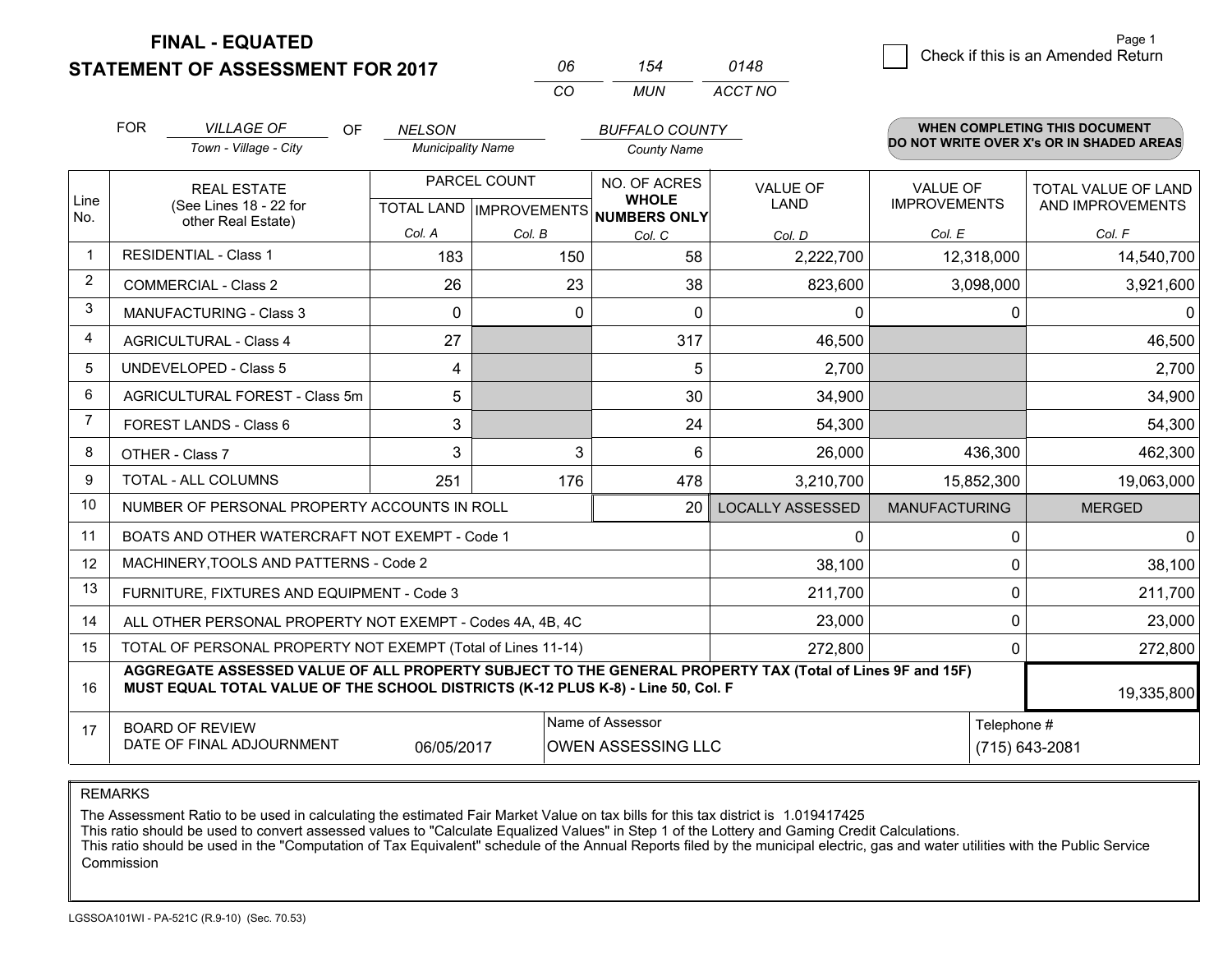*YEAR CO MUN ACCT NO* <sup>2017</sup> <sup>06</sup> <sup>154</sup> <sup>0148</sup>

Do not confuse FOREST LANDS (Line 7) with FOREST CROPS (in this section) - They are **NOT** the same

|    |                                  |                                             |  | Private Forest Crop - Reg Class @ 10¢ per acre                                 |  | Private Forest Crop - Reg Class @ \$2.52 per acre     |                                                                              |               |                    |  |
|----|----------------------------------|---------------------------------------------|--|--------------------------------------------------------------------------------|--|-------------------------------------------------------|------------------------------------------------------------------------------|---------------|--------------------|--|
| 18 | (a) PARCELS                      | (b) ACRES                                   |  | (c) ASSESSED VALUE                                                             |  | (d) PARCELS                                           | (e) ACRES                                                                    |               | (f) ASSESSED VALUE |  |
|    |                                  |                                             |  |                                                                                |  |                                                       |                                                                              |               |                    |  |
|    |                                  |                                             |  | Private Forest Crop - Special Class @ 20¢ per acre                             |  |                                                       | Entered Before 2005 Managed Forest - Ferrous Mining CLOSED @ \$8.27 per acre |               |                    |  |
| 19 | (a) PARCELS                      | (b) ACRES                                   |  | (c) ASSESSED VALUE                                                             |  | (d) PARCELS                                           | (e) ACRES                                                                    |               | (f) ASSESSED VALUE |  |
|    |                                  |                                             |  |                                                                                |  |                                                       |                                                                              |               |                    |  |
|    |                                  | Entered Before 2005 Managed Forest - OPEN @ |  | \$.79 per acre                                                                 |  |                                                       | Entered Before 2005 Managed Forest - CLOSED @ \$1.87 per acre                |               |                    |  |
| 20 | (a) PARCELS                      | (b) ACRES                                   |  | (c) ASSESSED VALUE                                                             |  | (d) PARCELS                                           | (e) ACRES                                                                    |               | (f) ASSESSED VALUE |  |
|    |                                  |                                             |  |                                                                                |  |                                                       |                                                                              |               |                    |  |
|    |                                  | Entered After 2004 Managed Forest - OPEN @  |  | \$2.14 per acre                                                                |  |                                                       | Entered After 2004 Managed Forest - CLOSED @ \$10.68 per acre                |               |                    |  |
| 21 | (a) PARCELS                      | (b) ACRES                                   |  | (c) ASSESSED VALUE                                                             |  | (d) PARCELS<br>(e) ACRES                              |                                                                              |               | (f) ASSESSED VALUE |  |
|    |                                  |                                             |  |                                                                                |  |                                                       |                                                                              |               |                    |  |
|    |                                  |                                             |  |                                                                                |  | 86.5<br>4                                             |                                                                              | 156,500       |                    |  |
| 22 | (a) County Forest Cropland Acres |                                             |  | (b) Federal Acres                                                              |  | (d) County (NOT FOREST CROP) Acres<br>(c) State Acres |                                                                              |               | (e) Other Acres    |  |
|    |                                  |                                             |  |                                                                                |  | 257.82                                                |                                                                              |               | 75.03              |  |
|    |                                  |                                             |  | Assessed Value of Omitted Property From Prior Years (Sec. 70.44)               |  |                                                       | Assessed Value of Sec. 70.43 Corrections of Errors by Assessors              |               |                    |  |
| 23 |                                  | (a) REAL ESTATE                             |  | (b) PERSONAL                                                                   |  |                                                       | (c1) REAL ESTATE                                                             |               | (c2) PERSONAL      |  |
|    |                                  |                                             |  |                                                                                |  |                                                       |                                                                              |               |                    |  |
|    |                                  |                                             |  | Manufacturing Equated Value of Omitted Property From Prior Years (Sec. 70.995) |  |                                                       | Mfg. Equated Value of Sec.70.43 Corrections of Errors by Assessors           |               |                    |  |
|    | (d) REAL ESTATE                  |                                             |  | (e) PERSONAL                                                                   |  | (f1) REAL ESTATE                                      |                                                                              | (f2) PERSONAL |                    |  |
|    |                                  |                                             |  |                                                                                |  |                                                       |                                                                              |               |                    |  |

# **SPECIAL DISTRICTS**

| Line<br>No. | Enter 6-digit<br>Special District<br>Code (Col. A) | <b>Account</b><br><b>Number</b> | <b>Special District Name</b> | <b>Locally Assessed Value</b><br>of Real Estate and | Mfg Value of Real Estate<br>and Personal Property | <b>Merged Value of</b><br><b>Real Estate and</b><br>Personal Property (Col. F) |
|-------------|----------------------------------------------------|---------------------------------|------------------------------|-----------------------------------------------------|---------------------------------------------------|--------------------------------------------------------------------------------|
|             |                                                    | (Col. B)                        | (Col. C)                     | Personal Property (Col. D)                          | (Col. E)                                          |                                                                                |
| 24          |                                                    |                                 |                              |                                                     |                                                   |                                                                                |
| 25          |                                                    |                                 |                              |                                                     |                                                   |                                                                                |
| 26          |                                                    |                                 |                              |                                                     |                                                   |                                                                                |
| 27          |                                                    |                                 |                              |                                                     |                                                   |                                                                                |
| 28          |                                                    |                                 |                              |                                                     |                                                   |                                                                                |
| 29          |                                                    |                                 |                              |                                                     |                                                   |                                                                                |
| 30          |                                                    |                                 |                              |                                                     |                                                   |                                                                                |
| 31          |                                                    |                                 |                              |                                                     |                                                   |                                                                                |
| 32          |                                                    |                                 |                              |                                                     |                                                   |                                                                                |
| 33          |                                                    |                                 |                              |                                                     |                                                   |                                                                                |
| 34          |                                                    |                                 |                              |                                                     |                                                   |                                                                                |
| 35          |                                                    |                                 |                              |                                                     |                                                   |                                                                                |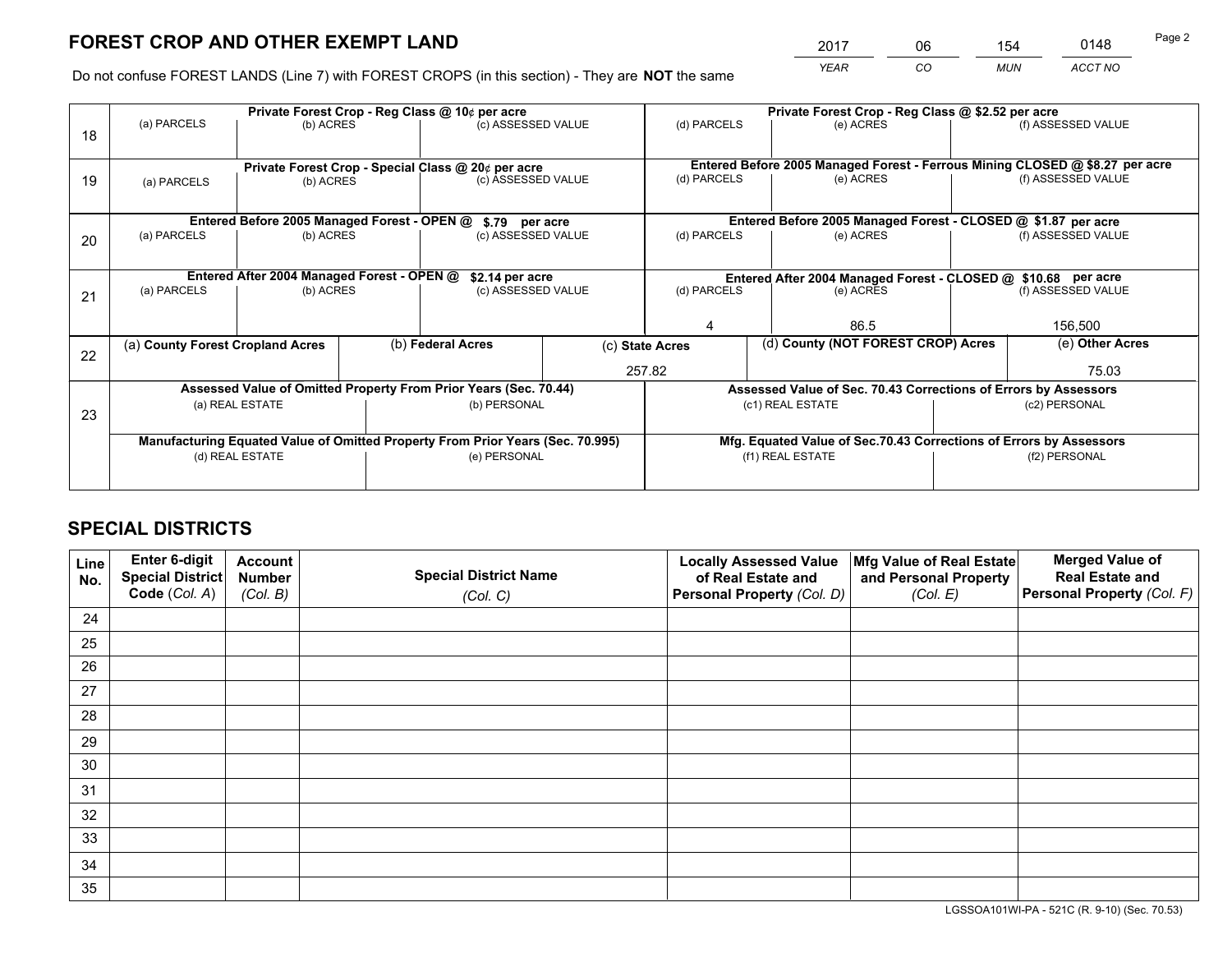|             |                                                          |                                             |                                                         | <b>YEAR</b>                                                                       | CO<br><b>MUN</b>                                              | ACCT NO                                                                        |
|-------------|----------------------------------------------------------|---------------------------------------------|---------------------------------------------------------|-----------------------------------------------------------------------------------|---------------------------------------------------------------|--------------------------------------------------------------------------------|
| Line<br>No. | Enter 6-digit<br><b>School District</b><br>Code (Col. A) | <b>Account</b><br><b>Number</b><br>(Col. B) | <b>School District Name</b><br>(Col. C)                 | <b>Locally Assessed Value</b><br>of Real Estate and<br>Personal Property (Col. D) | Mfg Value of Real Estate<br>and Personal Property<br>(Col. E) | <b>Merged Value of</b><br><b>Real Estate and</b><br>Personal Property (Col. F) |
|             | A. SCHOOL DISTRICTS (K-8 and K-12)                       |                                             |                                                         |                                                                                   |                                                               |                                                                                |
| 36          | 060084                                                   | 0041                                        | SCH D OF ALMA                                           | 12,001,700                                                                        |                                                               | 12,001,700                                                                     |
| 37          | 461499                                                   | 0278                                        | SCH D OF DURAND                                         | 7,334,100                                                                         |                                                               | 7,334,100                                                                      |
| 38          |                                                          |                                             |                                                         |                                                                                   |                                                               |                                                                                |
| 39          |                                                          |                                             |                                                         |                                                                                   |                                                               |                                                                                |
| 40          |                                                          |                                             |                                                         |                                                                                   |                                                               |                                                                                |
| 41          |                                                          |                                             |                                                         |                                                                                   |                                                               |                                                                                |
| 42          |                                                          |                                             |                                                         |                                                                                   |                                                               |                                                                                |
| 43          |                                                          |                                             |                                                         |                                                                                   |                                                               |                                                                                |
| 44          |                                                          |                                             |                                                         |                                                                                   |                                                               |                                                                                |
| 45          |                                                          |                                             |                                                         |                                                                                   |                                                               |                                                                                |
| 46          |                                                          |                                             |                                                         |                                                                                   |                                                               |                                                                                |
| 47          |                                                          |                                             |                                                         |                                                                                   |                                                               |                                                                                |
| 48          |                                                          |                                             |                                                         |                                                                                   |                                                               |                                                                                |
| 49          |                                                          |                                             | TOTAL ASSESSED VALUE OF SCHOOL DISTRICTS (K-8 and K-12) |                                                                                   |                                                               |                                                                                |
| 50          | <b>B.</b><br><b>UNION HIGH SCHOOL DISTRICTS</b>          |                                             |                                                         | 19,335,800                                                                        |                                                               | 19,335,800                                                                     |
| 51          |                                                          |                                             |                                                         |                                                                                   |                                                               |                                                                                |
| 52          |                                                          |                                             |                                                         |                                                                                   |                                                               |                                                                                |
| 53          |                                                          |                                             |                                                         |                                                                                   |                                                               |                                                                                |
| 54          |                                                          |                                             |                                                         |                                                                                   |                                                               |                                                                                |
| 55          |                                                          |                                             | TOTAL ASSESSED VALUE OF UNION HIGH SCHOOLS              |                                                                                   |                                                               |                                                                                |
|             | C. TECHNICAL COLLEGE DISTRICTS                           |                                             |                                                         |                                                                                   |                                                               |                                                                                |
| 56          | 000100                                                   | 0001                                        | CHIPPEWA VALLEY TECHNICAL COLLEGE EAUC                  | 19,335,800                                                                        |                                                               | 19,335,800                                                                     |
| 57          |                                                          |                                             |                                                         |                                                                                   |                                                               |                                                                                |
| 58          |                                                          |                                             |                                                         |                                                                                   |                                                               |                                                                                |
| 59          |                                                          |                                             | TOTAL ASSESSED VALUE OF TECHNICAL COLLEGES              | 19,335,800                                                                        |                                                               | 19,335,800                                                                     |

2017

06

154

 *I hereby certify, to the best of my knowledge and belief, this form is complete and correct.*

**SCHOOL DISTRICTS**

| Print name of preparer | Title                    |                | Date (MM / DD / CCYY) |
|------------------------|--------------------------|----------------|-----------------------|
|                        |                          |                |                       |
| Signature of preparer  | Contact Telephone Number | E-mail address |                       |
|                        | $\sim$                   |                |                       |

|  | LGSSOA101WL-PA-521C (R) 0-10) |  |  |
|--|-------------------------------|--|--|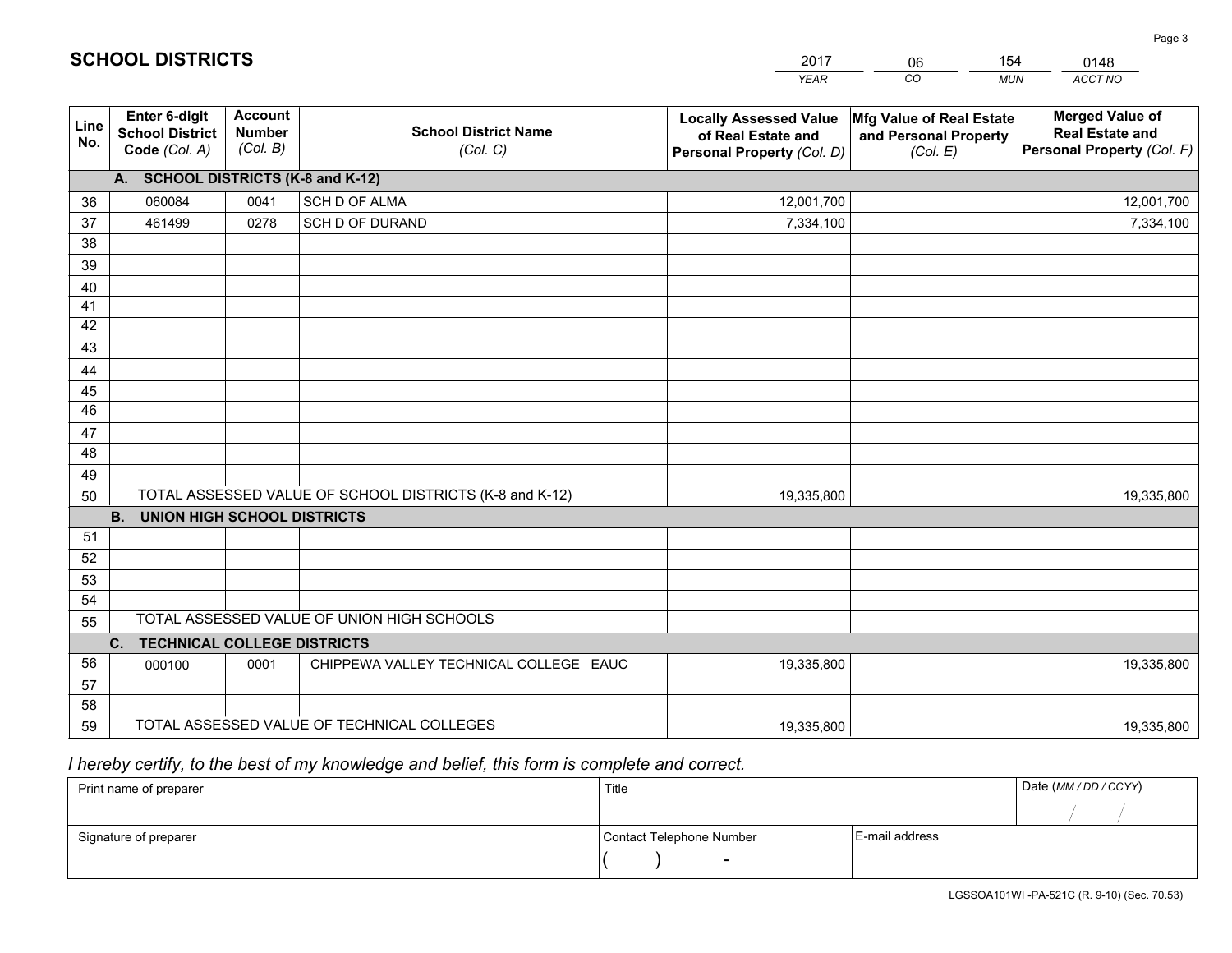### **HIGHLIGHTS**

- 1. Complete the Statement of Assessment after the Board of Review. Reflect any changes made there.
- 2. Use black ink to complete.
- 3. Line 16 must equal Line 50, Col D.
- 4. Line 55 must equal the total of K-8 schools listed on lines 36-49. Do not include K-12 schools in this comparision.
- 5. Line 59, Col. D must equal Line 16.
- 6. Special District, School District and Technical College District values must include both real estate and personal property. Examples of Special districts are: town sanitary districts, public inland lake protection and rehabilitation districts, and metropolitan sewerage districts.
- 7. DO NOT INCLUDE Manufacturing property values.DOR will print these values on the final SOA.
- 8. Accuracy of this form is very important. The values reported directly affect the equalized value DOR calculates for school and special districts.

#### **Page 1:**

 If not prefilled, enter the tax year,county and municipal code,municipal type, municipal name and county name on the top of form.

Check the Amended box, if filing an amended / corrected SOA.

 Report the parcel count, acres and assessed value of taxable general property, total parcel count, (real and personal), total acres, and values from final figures set by the Board of Review.

- A. Real Estate land and improvements (buildings, etc.) is reported on lines 1 8, total line 9.
- B. Personal Property is reported on lines 11 14, Column D, total line 15.
- C. To complete this report, use the computer produced summary of the assessment roll that shows these amounts.
- D. Use whole numbers only.
- E. Add each line across and each column down to verify entries.

### **Page 2:**

- A. Report Special Items (not subject to general property tax).
- 1. Private Forest Croplands and Managed Forest Lands are reported on lines 18,19, 20 and 21. Be sure to report assessed values **NOT** taxes.
- 2. You should have copies of the orders of entry, orders of withdrawal, etc., to update your assessment roll.
	- 3. Show hundredths of acres (e.g. 39.75).
- 4. Tax exempt lands are reported on line 22.
- 5. Omitted property and sec. 70.43, Wis. Stats., corrections of errors by assessor are reported on line 23. Report real estate and personal property separately. These should be for **prior years**, not something found on the current assessment roll after the board of review.
- B. Special District (Lines 24-35) Include the value of both real and personal property.

 The Department of Revenue (DOR) preprints much of the information regarding names and codes for schools, special districts,etc. If a district is not listed, enter the name and value only, DOR will enter the proper code.

## **Page 3 School Districts:**

Include the value of both real and personal property.

Report School District (regular, elementary, union high school, and technical college).

- 1. Regular (K-12) and Elementary (K-8) school values are reported on lines 36-49, total on line 50.
- 2. Union High School (UHS) (use only if elementary schools are listed on lines 36-49) are reported on lines 51-54. UHS total value (line 55) must equal to the total **elementary school** values reported on lines 36-49. Do notinclude K-12 schools in this comparison.
- 3. Technical College values are reported on lines 56-58, total on line 59.
- 4. Use the computer summary that shows these amounts to complete this report.

#### **This form is due the second Monday in June. File this report only after your Board of Review is complete.**

 *If you have questions: Return forms to:*

 Email: lgs@wisconsin.gov Wisconsin Department of RevenueCall:  $(608)$  266-2569 or  $(608)$  264-6892 Fax number: (608) 264-6887 PO Box 8971

Local Government Services Section 6-97 Madison WI 53708-8971

STATE HWY 35 S S616 STATE HWY 35 S VILLAGE OF NELSON CINDY HANSON<br>VILLAGE OF NELSON **NELSON, WI 54756** NELSON, WI 54756 CINDY HANSON S616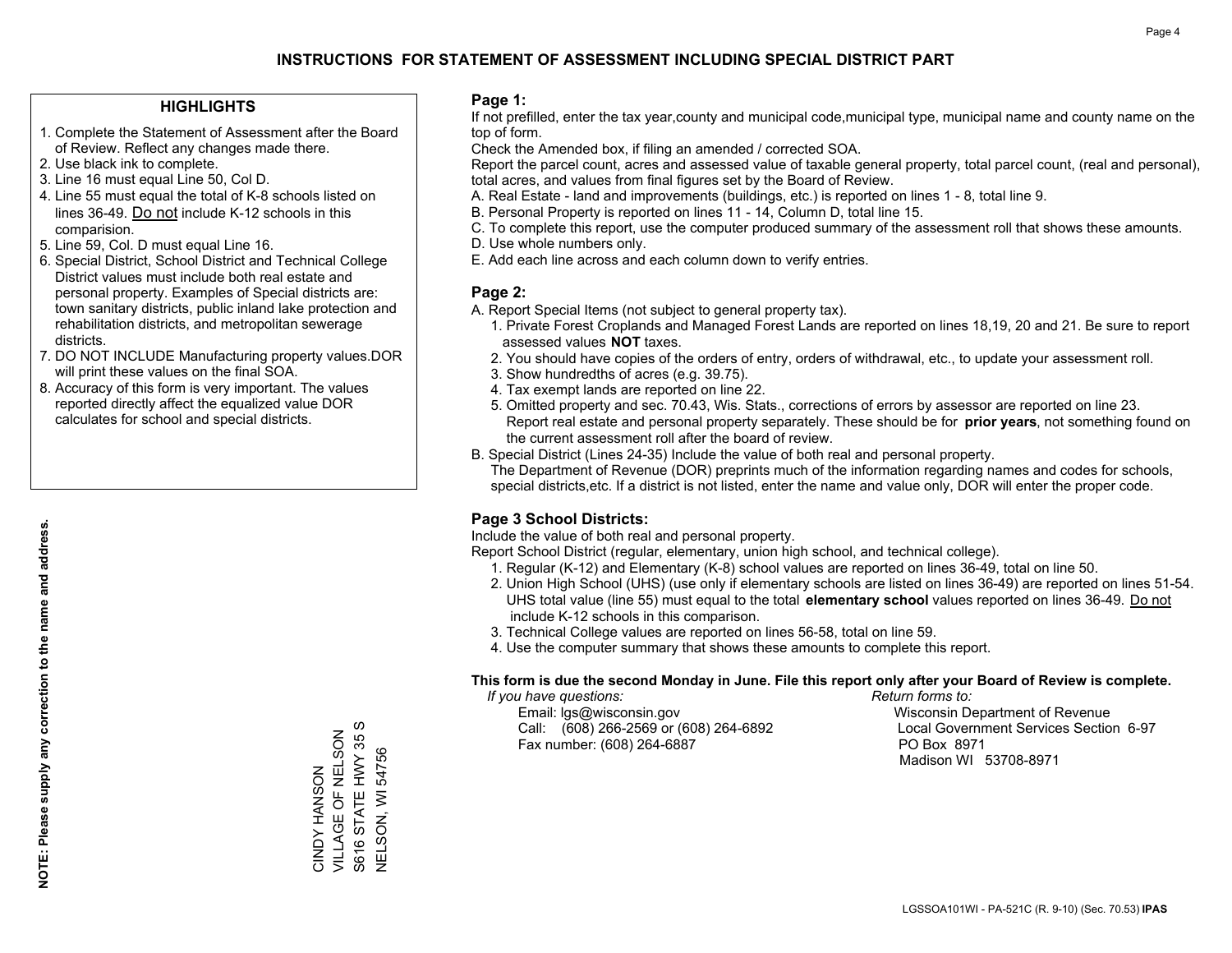**FINAL - EQUATED**

**STATEMENT OF ASSESSMENT FOR 2017** 

| 06  | 201 | 0149    |
|-----|-----|---------|
| CO. | MUN | ACCT NO |

|                | <b>FOR</b>                                                                                                                                                                                   | CITY OF<br>OF                                             | <b>ALMA</b>              |                           | <b>BUFFALO COUNTY</b>               |                         |                      | <b>WHEN COMPLETING THIS DOCUMENT</b>     |  |  |
|----------------|----------------------------------------------------------------------------------------------------------------------------------------------------------------------------------------------|-----------------------------------------------------------|--------------------------|---------------------------|-------------------------------------|-------------------------|----------------------|------------------------------------------|--|--|
|                |                                                                                                                                                                                              | Town - Village - City                                     | <b>Municipality Name</b> |                           | <b>County Name</b>                  |                         |                      | DO NOT WRITE OVER X's OR IN SHADED AREAS |  |  |
|                |                                                                                                                                                                                              | <b>REAL ESTATE</b>                                        |                          | PARCEL COUNT              | NO. OF ACRES                        | <b>VALUE OF</b>         | <b>VALUE OF</b>      | TOTAL VALUE OF LAND                      |  |  |
| Line<br>No.    |                                                                                                                                                                                              | (See Lines 18 - 22 for<br>other Real Estate)              |                          | TOTAL LAND   IMPROVEMENTS | <b>WHOLE</b><br><b>NUMBERS ONLY</b> | LAND                    | <b>IMPROVEMENTS</b>  | AND IMPROVEMENTS                         |  |  |
|                |                                                                                                                                                                                              |                                                           | Col. A                   | Col. B                    | Col. C                              | Col. D                  | Col. E               | Col. F                                   |  |  |
|                |                                                                                                                                                                                              | <b>RESIDENTIAL - Class 1</b>                              | 460                      | 355                       | 209                                 | 6,231,100               | 30,838,500           | 37,069,600                               |  |  |
| $\overline{2}$ |                                                                                                                                                                                              | <b>COMMERCIAL - Class 2</b>                               | 89                       | 78                        | 41                                  | 1,003,300               | 10,637,800           | 11,641,100                               |  |  |
| 3              |                                                                                                                                                                                              | <b>MANUFACTURING - Class 3</b>                            | 0                        | 0                         | 0                                   | 0                       | 0                    | $\Omega$                                 |  |  |
| 4              |                                                                                                                                                                                              | <b>AGRICULTURAL - Class 4</b>                             | 65                       |                           | 563                                 | 76,750                  |                      | 76,750                                   |  |  |
| 5              |                                                                                                                                                                                              | <b>UNDEVELOPED - Class 5</b>                              | 59                       |                           | 51                                  | 61,200                  |                      | 61,200                                   |  |  |
| 6              |                                                                                                                                                                                              | AGRICULTURAL FOREST - Class 5m                            | 24                       |                           | 299                                 | 559,100                 |                      | 559,100                                  |  |  |
| 7              | FOREST LANDS - Class 6                                                                                                                                                                       |                                                           | 48                       |                           | 470                                 | 1,765,300               |                      | 1,765,300                                |  |  |
| 8              |                                                                                                                                                                                              | OTHER - Class 7                                           | 8                        | $\overline{7}$            | 13                                  | 105,700                 | 799,500              | 905,200                                  |  |  |
| 9              |                                                                                                                                                                                              | TOTAL - ALL COLUMNS                                       | 753                      | 440                       | 1,646                               | 9,802,450               | 42,275,800           | 52,078,250                               |  |  |
| 10             |                                                                                                                                                                                              | NUMBER OF PERSONAL PROPERTY ACCOUNTS IN ROLL              |                          |                           | 87                                  | <b>LOCALLY ASSESSED</b> | <b>MANUFACTURING</b> | <b>MERGED</b>                            |  |  |
| 11             |                                                                                                                                                                                              | BOATS AND OTHER WATERCRAFT NOT EXEMPT - Code 1            |                          |                           |                                     | 270,000                 | 0                    | 270,000                                  |  |  |
| 12             |                                                                                                                                                                                              | MACHINERY, TOOLS AND PATTERNS - Code 2                    |                          |                           |                                     | 313,300                 | 0                    | 313,300                                  |  |  |
| 13             |                                                                                                                                                                                              | FURNITURE, FIXTURES AND EQUIPMENT - Code 3                |                          |                           |                                     | 630,500                 | 0                    | 630,500                                  |  |  |
| 14             |                                                                                                                                                                                              | ALL OTHER PERSONAL PROPERTY NOT EXEMPT - Codes 4A, 4B, 4C |                          |                           |                                     | 829,600                 | $\mathbf 0$          | 829,600                                  |  |  |
| 15             | TOTAL OF PERSONAL PROPERTY NOT EXEMPT (Total of Lines 11-14)<br>2,043,400                                                                                                                    |                                                           |                          |                           |                                     |                         |                      | 2,043,400                                |  |  |
| 16             | AGGREGATE ASSESSED VALUE OF ALL PROPERTY SUBJECT TO THE GENERAL PROPERTY TAX (Total of Lines 9F and 15F)<br>MUST EQUAL TOTAL VALUE OF THE SCHOOL DISTRICTS (K-12 PLUS K-8) - Line 50, Col. F |                                                           |                          |                           |                                     |                         |                      | 54,121,650                               |  |  |
| 17             |                                                                                                                                                                                              | <b>BOARD OF REVIEW</b>                                    |                          |                           | Name of Assessor                    |                         | Telephone #          |                                          |  |  |
|                |                                                                                                                                                                                              | DATE OF FINAL ADJOURNMENT                                 | 07/28/2017               |                           | <b>ERIC KLEVEN</b>                  |                         |                      | (715) 598-4599                           |  |  |

REMARKS

The Assessment Ratio to be used in calculating the estimated Fair Market Value on tax bills for this tax district is .971114181

This ratio should be used to convert assessed values to "Calculate Equalized Values" in Step 1 of the Lottery and Gaming Credit Calculations.<br>This ratio should be used in the "Computation of Tax Equivalent" schedule of the Commission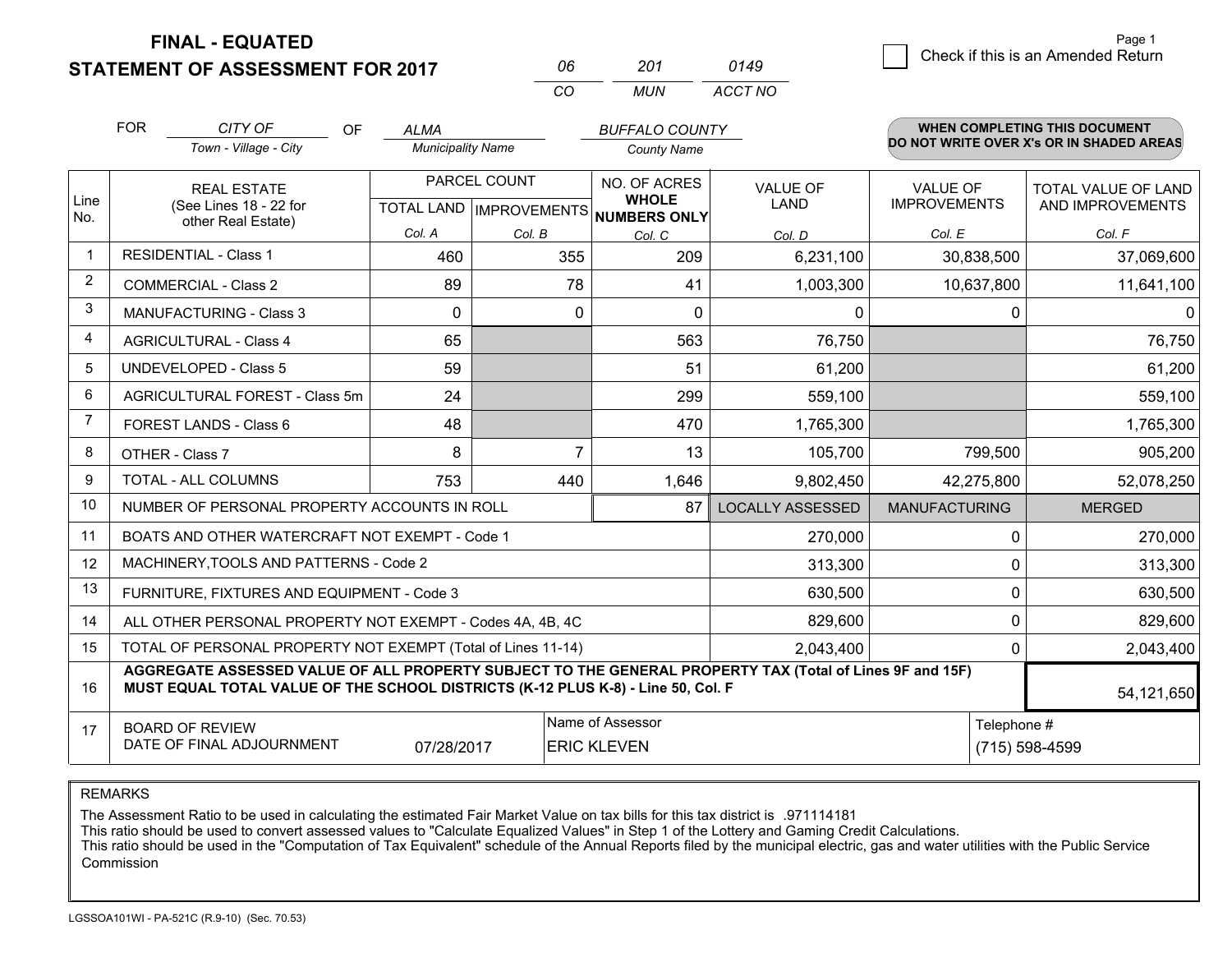*YEAR CO MUN ACCT NO* <sup>2017</sup> <sup>06</sup> <sup>201</sup> <sup>0149</sup> Page 2

Do not confuse FOREST LANDS (Line 7) with FOREST CROPS (in this section) - They are **NOT** the same

|    |                                  |                                                                 |                    | Private Forest Crop - Reg Class @ 10¢ per acre                                 |             | Private Forest Crop - Reg Class @ \$2.52 per acre |                                                                              |                    |                    |  |
|----|----------------------------------|-----------------------------------------------------------------|--------------------|--------------------------------------------------------------------------------|-------------|---------------------------------------------------|------------------------------------------------------------------------------|--------------------|--------------------|--|
| 18 | (a) PARCELS                      | (b) ACRES                                                       |                    | (c) ASSESSED VALUE                                                             |             | (d) PARCELS                                       | (e) ACRES                                                                    |                    | (f) ASSESSED VALUE |  |
|    |                                  |                                                                 |                    |                                                                                |             |                                                   | Entered Before 2005 Managed Forest - Ferrous Mining CLOSED @ \$8.27 per acre |                    |                    |  |
| 19 | (a) PARCELS                      | Private Forest Crop - Special Class @ 20¢ per acre<br>(b) ACRES |                    | (c) ASSESSED VALUE                                                             |             | (d) PARCELS                                       | (e) ACRES                                                                    |                    | (f) ASSESSED VALUE |  |
|    |                                  |                                                                 |                    |                                                                                |             |                                                   |                                                                              |                    |                    |  |
|    |                                  | Entered Before 2005 Managed Forest - OPEN @                     |                    | \$.79 per acre                                                                 |             |                                                   | Entered Before 2005 Managed Forest - CLOSED @ \$1.87 per acre                |                    |                    |  |
| 20 | (a) PARCELS<br>(b) ACRES         |                                                                 | (c) ASSESSED VALUE |                                                                                | (d) PARCELS | (e) ACRES                                         |                                                                              | (f) ASSESSED VALUE |                    |  |
|    |                                  | Entered After 2004 Managed Forest - OPEN @                      |                    | \$2.14 per acre                                                                |             |                                                   | Entered After 2004 Managed Forest - CLOSED @ \$10.68 per acre                |                    |                    |  |
| 21 | (a) PARCELS                      | (b) ACRES                                                       |                    | (c) ASSESSED VALUE                                                             | (d) PARCELS |                                                   | (e) ACRES                                                                    | (f) ASSESSED VALUE |                    |  |
|    |                                  |                                                                 |                    |                                                                                |             |                                                   |                                                                              |                    |                    |  |
|    |                                  | .33                                                             |                    | 600                                                                            |             | 19                                                | 440                                                                          |                    | 1,285,700          |  |
|    | (a) County Forest Cropland Acres |                                                                 |                    | (b) Federal Acres                                                              |             |                                                   | (d) County (NOT FOREST CROP) Acres<br>(c) State Acres                        |                    | (e) Other Acres    |  |
| 22 |                                  |                                                                 |                    | 21.88<br>1.122.66                                                              |             | 16.46                                             |                                                                              |                    | 703.9              |  |
|    |                                  |                                                                 |                    | Assessed Value of Omitted Property From Prior Years (Sec. 70.44)               |             |                                                   | Assessed Value of Sec. 70.43 Corrections of Errors by Assessors              |                    |                    |  |
|    |                                  | (a) REAL ESTATE                                                 |                    | (b) PERSONAL                                                                   |             |                                                   | (c1) REAL ESTATE                                                             |                    | (c2) PERSONAL      |  |
| 23 |                                  |                                                                 |                    |                                                                                |             |                                                   |                                                                              |                    |                    |  |
|    |                                  |                                                                 |                    | Manufacturing Equated Value of Omitted Property From Prior Years (Sec. 70.995) |             |                                                   | Mfg. Equated Value of Sec.70.43 Corrections of Errors by Assessors           |                    |                    |  |
|    |                                  | (d) REAL ESTATE                                                 |                    | (e) PERSONAL                                                                   |             | (f1) REAL ESTATE                                  |                                                                              |                    | (f2) PERSONAL      |  |
|    |                                  |                                                                 |                    |                                                                                |             |                                                   |                                                                              |                    |                    |  |

# **SPECIAL DISTRICTS**

| Line<br>No. | Enter 6-digit<br><b>Special District</b> | <b>Account</b><br><b>Number</b> | <b>Special District Name</b> | <b>Locally Assessed Value</b><br>of Real Estate and | Mfg Value of Real Estate<br>and Personal Property | <b>Merged Value of</b><br><b>Real Estate and</b> |
|-------------|------------------------------------------|---------------------------------|------------------------------|-----------------------------------------------------|---------------------------------------------------|--------------------------------------------------|
|             | Code (Col. A)                            | (Col. B)                        | (Col. C)                     | Personal Property (Col. D)                          | (Col. E)                                          | Personal Property (Col. F)                       |
| 24          |                                          |                                 |                              |                                                     |                                                   |                                                  |
| 25          |                                          |                                 |                              |                                                     |                                                   |                                                  |
| 26          |                                          |                                 |                              |                                                     |                                                   |                                                  |
| 27          |                                          |                                 |                              |                                                     |                                                   |                                                  |
| 28          |                                          |                                 |                              |                                                     |                                                   |                                                  |
| 29          |                                          |                                 |                              |                                                     |                                                   |                                                  |
| 30          |                                          |                                 |                              |                                                     |                                                   |                                                  |
| 31          |                                          |                                 |                              |                                                     |                                                   |                                                  |
| 32          |                                          |                                 |                              |                                                     |                                                   |                                                  |
| 33          |                                          |                                 |                              |                                                     |                                                   |                                                  |
| 34          |                                          |                                 |                              |                                                     |                                                   |                                                  |
| 35          |                                          |                                 |                              |                                                     |                                                   |                                                  |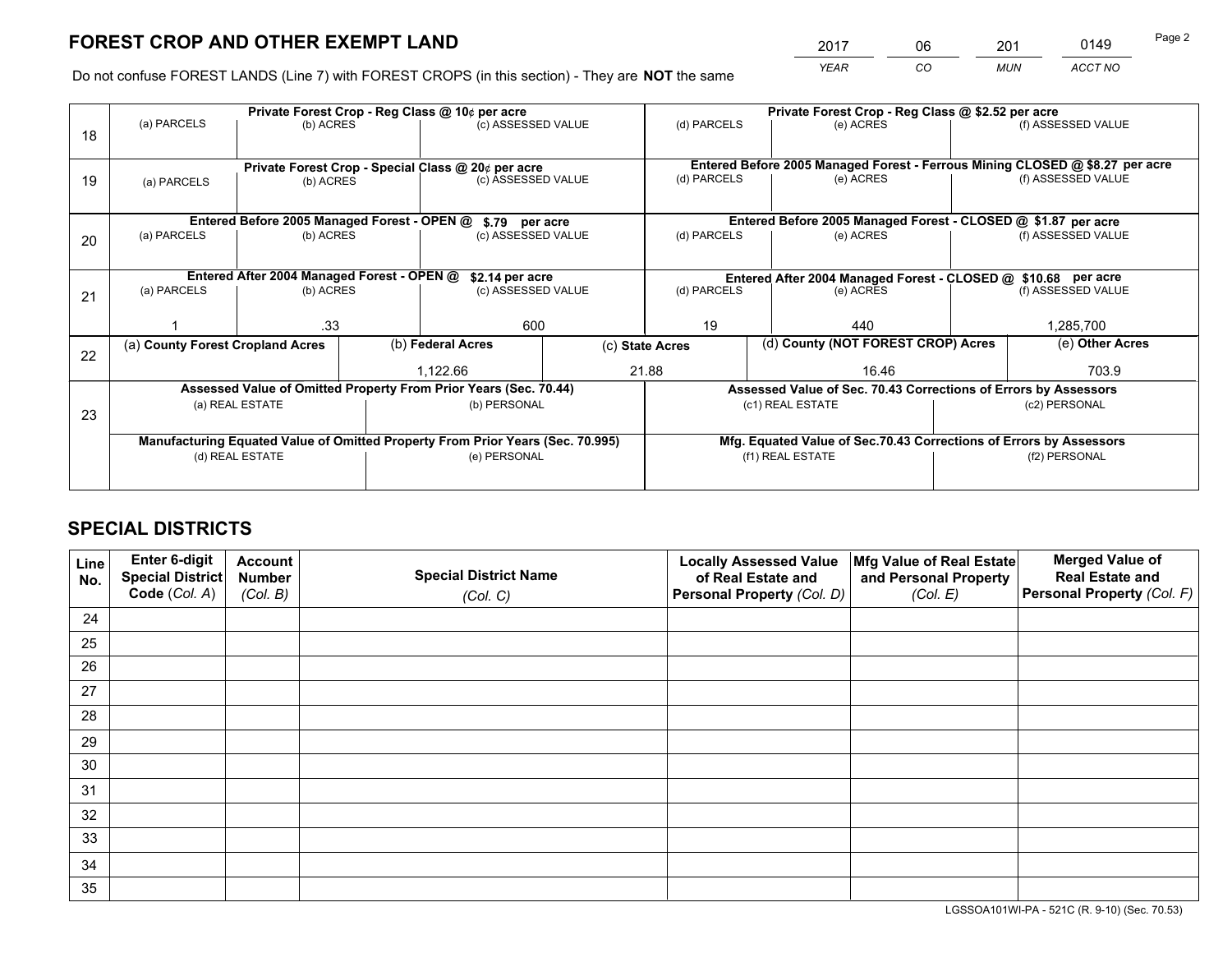|             |                                                          |                                             |                                                         | <b>YEAR</b>                                                                       | CO<br><b>MUN</b>                                              | ACCT NO                                                                        |
|-------------|----------------------------------------------------------|---------------------------------------------|---------------------------------------------------------|-----------------------------------------------------------------------------------|---------------------------------------------------------------|--------------------------------------------------------------------------------|
| Line<br>No. | Enter 6-digit<br><b>School District</b><br>Code (Col. A) | <b>Account</b><br><b>Number</b><br>(Col. B) | <b>School District Name</b><br>(Col. C)                 | <b>Locally Assessed Value</b><br>of Real Estate and<br>Personal Property (Col. D) | Mfg Value of Real Estate<br>and Personal Property<br>(Col. E) | <b>Merged Value of</b><br><b>Real Estate and</b><br>Personal Property (Col. F) |
|             | A. SCHOOL DISTRICTS (K-8 and K-12)                       |                                             |                                                         |                                                                                   |                                                               |                                                                                |
| 36          | 060084                                                   | 0041                                        | SCH D OF ALMA                                           | 54,042,450                                                                        |                                                               | 54,042,450                                                                     |
| 37          | 061155                                                   | 0042                                        | SCH D OF COCHRANE-FOUNTAIN CITY                         | 79,200                                                                            |                                                               | 79,200                                                                         |
| 38          |                                                          |                                             |                                                         |                                                                                   |                                                               |                                                                                |
| 39          |                                                          |                                             |                                                         |                                                                                   |                                                               |                                                                                |
| 40          |                                                          |                                             |                                                         |                                                                                   |                                                               |                                                                                |
| 41          |                                                          |                                             |                                                         |                                                                                   |                                                               |                                                                                |
| 42          |                                                          |                                             |                                                         |                                                                                   |                                                               |                                                                                |
| 43          |                                                          |                                             |                                                         |                                                                                   |                                                               |                                                                                |
| 44          |                                                          |                                             |                                                         |                                                                                   |                                                               |                                                                                |
| 45          |                                                          |                                             |                                                         |                                                                                   |                                                               |                                                                                |
| 46          |                                                          |                                             |                                                         |                                                                                   |                                                               |                                                                                |
| 47          |                                                          |                                             |                                                         |                                                                                   |                                                               |                                                                                |
| 48          |                                                          |                                             |                                                         |                                                                                   |                                                               |                                                                                |
| 49          |                                                          |                                             |                                                         |                                                                                   |                                                               |                                                                                |
| 50          |                                                          |                                             | TOTAL ASSESSED VALUE OF SCHOOL DISTRICTS (K-8 and K-12) | 54,121,650                                                                        |                                                               | 54,121,650                                                                     |
|             | <b>B.</b><br><b>UNION HIGH SCHOOL DISTRICTS</b>          |                                             |                                                         |                                                                                   |                                                               |                                                                                |
| 51          |                                                          |                                             |                                                         |                                                                                   |                                                               |                                                                                |
| 52          |                                                          |                                             |                                                         |                                                                                   |                                                               |                                                                                |
| 53          |                                                          |                                             |                                                         |                                                                                   |                                                               |                                                                                |
| 54          |                                                          |                                             |                                                         |                                                                                   |                                                               |                                                                                |
| 55          |                                                          |                                             | TOTAL ASSESSED VALUE OF UNION HIGH SCHOOLS              |                                                                                   |                                                               |                                                                                |
|             | C. TECHNICAL COLLEGE DISTRICTS                           |                                             |                                                         |                                                                                   |                                                               |                                                                                |
| 56          | 000100                                                   | 0001                                        | CHIPPEWA VALLEY TECHNICAL COLLEGE EAUC                  | 54,042,450                                                                        |                                                               | 54,042,450                                                                     |
| 57          | 000200                                                   | 0002                                        | WESTERN TECHNICAL COLLEGE LACR                          | 79,200                                                                            |                                                               | 79,200                                                                         |
| 58          |                                                          |                                             |                                                         |                                                                                   |                                                               |                                                                                |
| 59          |                                                          |                                             | TOTAL ASSESSED VALUE OF TECHNICAL COLLEGES              | 54,121,650                                                                        |                                                               | 54,121,650                                                                     |

2017

06

201

# *I hereby certify, to the best of my knowledge and belief, this form is complete and correct.*

**SCHOOL DISTRICTS**

| Print name of preparer | Title                    |                | Date (MM / DD / CCYY) |
|------------------------|--------------------------|----------------|-----------------------|
|                        |                          |                |                       |
| Signature of preparer  | Contact Telephone Number | E-mail address |                       |
|                        | $\overline{\phantom{0}}$ |                |                       |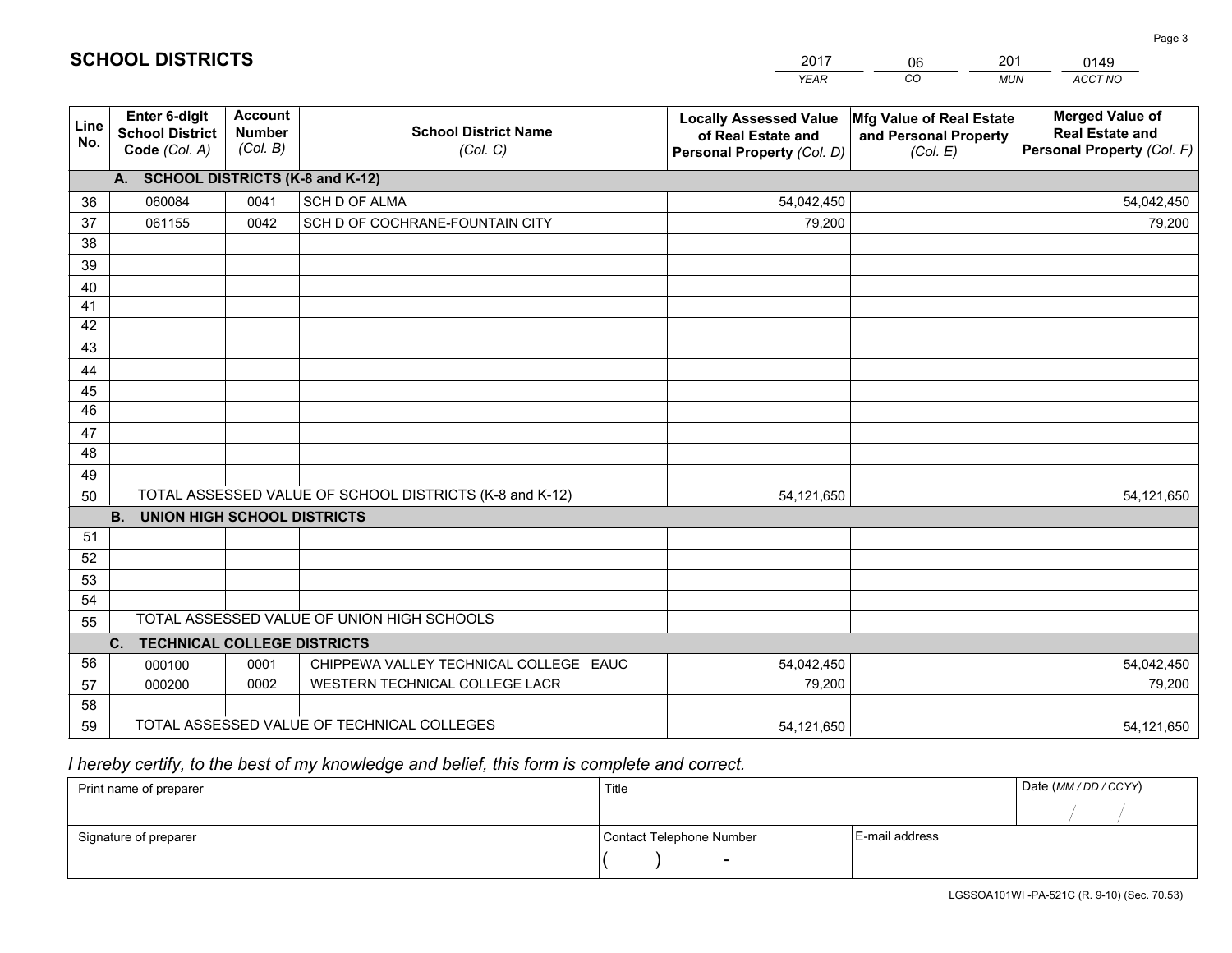### **HIGHLIGHTS**

- 1. Complete the Statement of Assessment after the Board of Review. Reflect any changes made there.
- 2. Use black ink to complete.
- 3. Line 16 must equal Line 50, Col D.
- 4. Line 55 must equal the total of K-8 schools listed on lines 36-49. Do not include K-12 schools in this comparision.
- 5. Line 59, Col. D must equal Line 16.
- 6. Special District, School District and Technical College District values must include both real estate and personal property. Examples of Special districts are: town sanitary districts, public inland lake protection and rehabilitation districts, and metropolitan sewerage districts.
- 7. DO NOT INCLUDE Manufacturing property values.DOR will print these values on the final SOA.

LINDA M. TORGERSON

LINDA M. TORGERSON<br>CITY OF ALMA

CITY OF ALMA PO BOX 277 ALMA, WI 54610 - 0277

ALMA, WI 54610 PO BOX 277

 $-0277$ 

 8. Accuracy of this form is very important. The values reported directly affect the equalized value DOR calculates for school and special districts.

#### **Page 1:**

 If not prefilled, enter the tax year,county and municipal code,municipal type, municipal name and county name on the top of form.

Check the Amended box, if filing an amended / corrected SOA.

 Report the parcel count, acres and assessed value of taxable general property, total parcel count, (real and personal), total acres, and values from final figures set by the Board of Review.

- A. Real Estate land and improvements (buildings, etc.) is reported on lines 1 8, total line 9.
- B. Personal Property is reported on lines 11 14, Column D, total line 15.
- C. To complete this report, use the computer produced summary of the assessment roll that shows these amounts.
- D. Use whole numbers only.
- E. Add each line across and each column down to verify entries.

### **Page 2:**

- A. Report Special Items (not subject to general property tax).
- 1. Private Forest Croplands and Managed Forest Lands are reported on lines 18,19, 20 and 21. Be sure to report assessed values **NOT** taxes.
- 2. You should have copies of the orders of entry, orders of withdrawal, etc., to update your assessment roll.
	- 3. Show hundredths of acres (e.g. 39.75).
- 4. Tax exempt lands are reported on line 22.
- 5. Omitted property and sec. 70.43, Wis. Stats., corrections of errors by assessor are reported on line 23. Report real estate and personal property separately. These should be for **prior years**, not something found on the current assessment roll after the board of review.
- B. Special District (Lines 24-35) Include the value of both real and personal property.

 The Department of Revenue (DOR) preprints much of the information regarding names and codes for schools, special districts,etc. If a district is not listed, enter the name and value only, DOR will enter the proper code.

## **Page 3 School Districts:**

Include the value of both real and personal property.

Report School District (regular, elementary, union high school, and technical college).

- 1. Regular (K-12) and Elementary (K-8) school values are reported on lines 36-49, total on line 50.
- 2. Union High School (UHS) (use only if elementary schools are listed on lines 36-49) are reported on lines 51-54. UHS total value (line 55) must equal to the total **elementary school** values reported on lines 36-49. Do notinclude K-12 schools in this comparison.
- 3. Technical College values are reported on lines 56-58, total on line 59.
- 4. Use the computer summary that shows these amounts to complete this report.

### **This form is due the second Monday in June. File this report only after your Board of Review is complete.**

 *If you have questions: Return forms to:*

 Email: lgs@wisconsin.gov Wisconsin Department of RevenueCall:  $(608)$  266-2569 or  $(608)$  264-6892 Fax number: (608) 264-6887 PO Box 8971

Local Government Services Section 6-97

Madison WI 53708-8971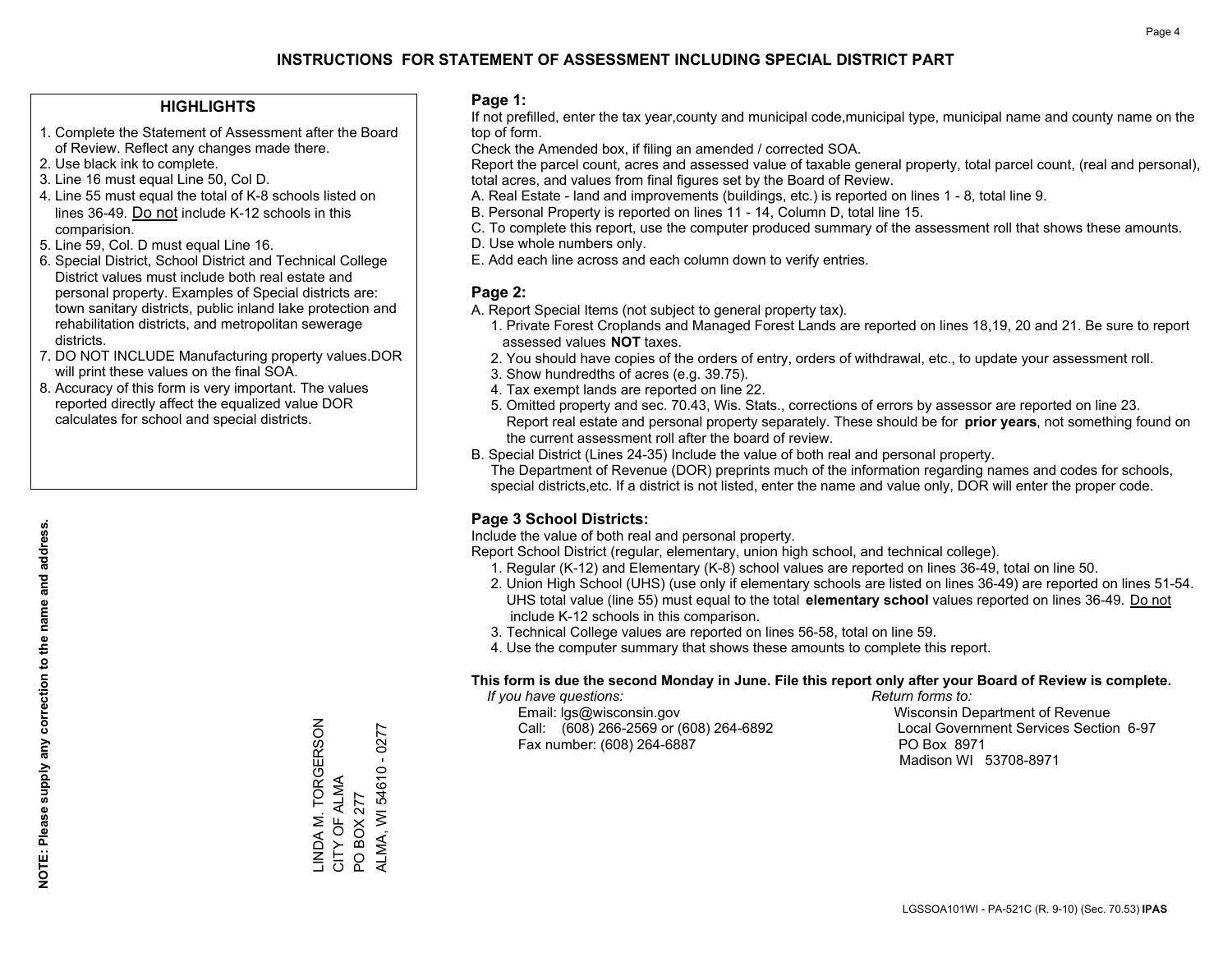**STATEMENT OF ASSESSMENT FOR 2017** 

**FINAL - EQUATED**

|   |                                    | Page 1 |
|---|------------------------------------|--------|
| 0 | Check if this is an Amended Return |        |
|   |                                    |        |

|                                                                                                                                                    | <b>FOR</b>                                                   | CITY OF<br><b>OF</b><br>Town - Village - City                                                                                                                                                | <b>BUFFALO CITY</b><br><b>Municipality Name</b> |                           | <b>BUFFALO COUNTY</b><br><b>County Name</b> |                         |                      | <b>WHEN COMPLETING THIS DOCUMENT</b><br>DO NOT WRITE OVER X's OR IN SHADED AREAS |
|----------------------------------------------------------------------------------------------------------------------------------------------------|--------------------------------------------------------------|----------------------------------------------------------------------------------------------------------------------------------------------------------------------------------------------|-------------------------------------------------|---------------------------|---------------------------------------------|-------------------------|----------------------|----------------------------------------------------------------------------------|
| Line                                                                                                                                               |                                                              | <b>REAL ESTATE</b>                                                                                                                                                                           |                                                 | PARCEL COUNT              | NO. OF ACRES<br><b>WHOLE</b>                | <b>VALUE OF</b><br>LAND | <b>VALUE OF</b>      | <b>TOTAL VALUE OF LAND</b>                                                       |
| No.                                                                                                                                                |                                                              | (See Lines 18 - 22 for<br>other Real Estate)                                                                                                                                                 | Col. A                                          | TOTAL LAND   IMPROVEMENTS | NUMBERS ONLY                                |                         | <b>IMPROVEMENTS</b>  | AND IMPROVEMENTS                                                                 |
| $\mathbf 1$                                                                                                                                        |                                                              | <b>RESIDENTIAL - Class 1</b>                                                                                                                                                                 | 773                                             | Col. B<br>551             | Col. C<br>44                                | Col. D<br>13,244,600    | Col. E<br>52,561,100 | Col. F<br>65,805,700                                                             |
| $\overline{2}$                                                                                                                                     |                                                              | <b>COMMERCIAL - Class 2</b>                                                                                                                                                                  | 14                                              | 12                        | 12                                          | 865,500                 | 1,367,900            | 2,233,400                                                                        |
| 3                                                                                                                                                  |                                                              | <b>MANUFACTURING - Class 3</b>                                                                                                                                                               | $\Omega$                                        | 0                         | $\Omega$                                    | $\mathbf{0}$            | 0                    | 0                                                                                |
| 4                                                                                                                                                  |                                                              | <b>AGRICULTURAL - Class 4</b>                                                                                                                                                                | 39                                              |                           | 364                                         | 73,300                  |                      | 73,300                                                                           |
| 5                                                                                                                                                  |                                                              | <b>UNDEVELOPED - Class 5</b>                                                                                                                                                                 | 0                                               |                           | $\mathbf{0}$                                | $\mathbf{0}$            |                      | $\Omega$                                                                         |
| 6                                                                                                                                                  | AGRICULTURAL FOREST - Class 5m                               |                                                                                                                                                                                              | $\Omega$                                        |                           | 0                                           | $\mathbf{0}$            |                      | 0                                                                                |
| 7                                                                                                                                                  |                                                              | FOREST LANDS - Class 6                                                                                                                                                                       | $\mathbf{0}$                                    |                           | 0                                           | $\mathbf{0}$            |                      | $\Omega$                                                                         |
| 8                                                                                                                                                  |                                                              | OTHER - Class 7                                                                                                                                                                              | $\overline{2}$                                  | $\overline{2}$            | 8                                           | 135,000                 | 356,000              | 491,000                                                                          |
| 9                                                                                                                                                  |                                                              | TOTAL - ALL COLUMNS                                                                                                                                                                          | 828                                             | 565                       | 428                                         | 14,318,400              | 54,285,000           | 68,603,400                                                                       |
| 10                                                                                                                                                 |                                                              | NUMBER OF PERSONAL PROPERTY ACCOUNTS IN ROLL                                                                                                                                                 |                                                 |                           | 12                                          | <b>LOCALLY ASSESSED</b> | <b>MANUFACTURING</b> | <b>MERGED</b>                                                                    |
| 11                                                                                                                                                 |                                                              | BOATS AND OTHER WATERCRAFT NOT EXEMPT - Code 1                                                                                                                                               |                                                 |                           |                                             | $\mathbf{0}$            | 0                    | $\Omega$                                                                         |
| 12                                                                                                                                                 |                                                              | MACHINERY, TOOLS AND PATTERNS - Code 2                                                                                                                                                       |                                                 |                           |                                             | 40,300                  | $\Omega$             | 40,300                                                                           |
| 13                                                                                                                                                 |                                                              | FURNITURE, FIXTURES AND EQUIPMENT - Code 3                                                                                                                                                   |                                                 |                           |                                             | 55,000                  | 0                    | 55,000                                                                           |
| 14                                                                                                                                                 | ALL OTHER PERSONAL PROPERTY NOT EXEMPT - Codes 4A, 4B, 4C    |                                                                                                                                                                                              |                                                 |                           |                                             | 17,600                  | $\Omega$             | 17,600                                                                           |
| 15                                                                                                                                                 | TOTAL OF PERSONAL PROPERTY NOT EXEMPT (Total of Lines 11-14) |                                                                                                                                                                                              |                                                 |                           | 112,900                                     | 0                       | 112,900              |                                                                                  |
| 16                                                                                                                                                 |                                                              | AGGREGATE ASSESSED VALUE OF ALL PROPERTY SUBJECT TO THE GENERAL PROPERTY TAX (Total of Lines 9F and 15F)<br>MUST EQUAL TOTAL VALUE OF THE SCHOOL DISTRICTS (K-12 PLUS K-8) - Line 50, Col. F |                                                 |                           |                                             |                         |                      | 68,716,300                                                                       |
| Name of Assessor<br>Telephone #<br><b>BOARD OF REVIEW</b><br>17<br>DATE OF FINAL ADJOURNMENT<br>06/12/2017<br><b>KEVIN IRWIN</b><br>(715) 836-0966 |                                                              |                                                                                                                                                                                              |                                                 |                           |                                             |                         |                      |                                                                                  |

*CO*

*MUN*

*ACCT NO0150*

*<sup>06</sup> <sup>206</sup>*

REMARKS

The Assessment Ratio to be used in calculating the estimated Fair Market Value on tax bills for this tax district is .920902887<br>This ratio should be used to convert assessed values to "Calculate Equalized Values" in Step 1 Commission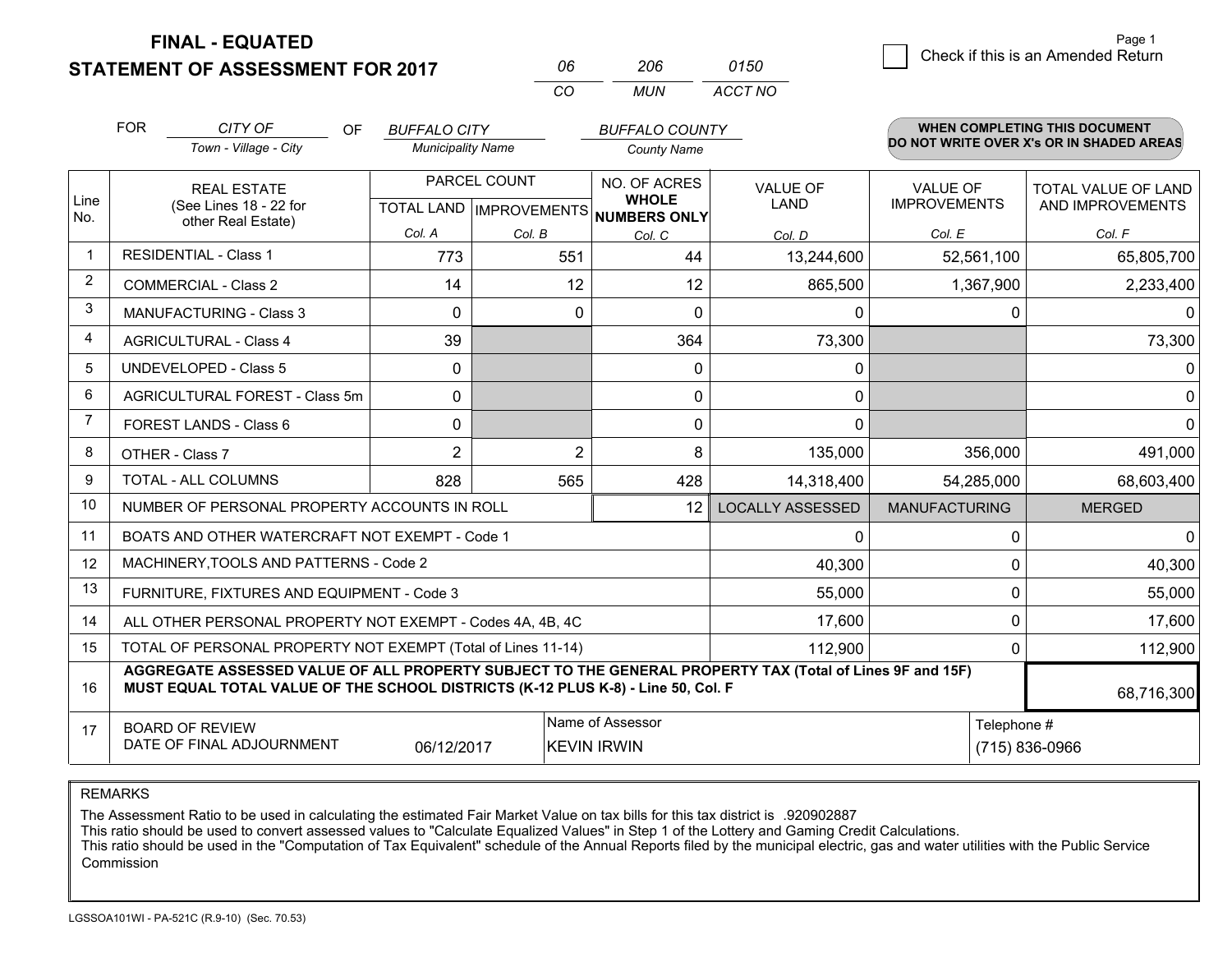*YEAR CO MUN ACCT NO* <sup>2017</sup> <sup>06</sup> <sup>206</sup> <sup>0150</sup>

Do not confuse FOREST LANDS (Line 7) with FOREST CROPS (in this section) - They are **NOT** the same

|    | Private Forest Crop - Reg Class @ 10¢ per acre                                 |                                             |  |                                                                  |                                                                    | Private Forest Crop - Reg Class @ \$2.52 per acre |                                                                              |               |                    |
|----|--------------------------------------------------------------------------------|---------------------------------------------|--|------------------------------------------------------------------|--------------------------------------------------------------------|---------------------------------------------------|------------------------------------------------------------------------------|---------------|--------------------|
| 18 | (a) PARCELS                                                                    | (b) ACRES                                   |  | (c) ASSESSED VALUE                                               |                                                                    | (d) PARCELS                                       | (e) ACRES                                                                    |               | (f) ASSESSED VALUE |
|    |                                                                                |                                             |  |                                                                  |                                                                    |                                                   |                                                                              |               |                    |
|    |                                                                                |                                             |  | Private Forest Crop - Special Class @ 20¢ per acre               |                                                                    |                                                   | Entered Before 2005 Managed Forest - Ferrous Mining CLOSED @ \$8.27 per acre |               |                    |
| 19 | (a) PARCELS                                                                    | (b) ACRES                                   |  | (c) ASSESSED VALUE                                               |                                                                    | (d) PARCELS                                       | (e) ACRES                                                                    |               | (f) ASSESSED VALUE |
|    |                                                                                |                                             |  |                                                                  |                                                                    |                                                   |                                                                              |               |                    |
|    |                                                                                | Entered Before 2005 Managed Forest - OPEN @ |  | \$.79 per acre                                                   |                                                                    |                                                   | Entered Before 2005 Managed Forest - CLOSED @ \$1.87 per acre                |               |                    |
| 20 | (a) PARCELS                                                                    | (b) ACRES                                   |  | (c) ASSESSED VALUE                                               |                                                                    | (d) PARCELS                                       | (e) ACRES                                                                    |               | (f) ASSESSED VALUE |
|    |                                                                                |                                             |  |                                                                  |                                                                    |                                                   |                                                                              |               |                    |
|    | Entered After 2004 Managed Forest - OPEN @<br>\$2.14 per acre                  |                                             |  |                                                                  | Entered After 2004 Managed Forest - CLOSED @ \$10.68 per acre      |                                                   |                                                                              |               |                    |
| 21 | (a) PARCELS                                                                    | (b) ACRES                                   |  | (c) ASSESSED VALUE                                               |                                                                    | (d) PARCELS<br>(e) ACRES                          |                                                                              |               | (f) ASSESSED VALUE |
|    |                                                                                |                                             |  |                                                                  |                                                                    |                                                   |                                                                              |               |                    |
|    |                                                                                |                                             |  |                                                                  |                                                                    |                                                   |                                                                              |               |                    |
| 22 | (a) County Forest Cropland Acres                                               |                                             |  | (b) Federal Acres                                                |                                                                    | (c) State Acres                                   | (d) County (NOT FOREST CROP) Acres                                           |               | (e) Other Acres    |
|    |                                                                                |                                             |  | 536.27                                                           |                                                                    |                                                   |                                                                              |               | 93.35              |
|    |                                                                                |                                             |  | Assessed Value of Omitted Property From Prior Years (Sec. 70.44) |                                                                    |                                                   | Assessed Value of Sec. 70.43 Corrections of Errors by Assessors              |               |                    |
| 23 |                                                                                | (a) REAL ESTATE                             |  | (b) PERSONAL                                                     |                                                                    |                                                   | (c1) REAL ESTATE                                                             | (c2) PERSONAL |                    |
|    |                                                                                |                                             |  |                                                                  |                                                                    |                                                   |                                                                              |               |                    |
|    | Manufacturing Equated Value of Omitted Property From Prior Years (Sec. 70.995) |                                             |  |                                                                  | Mfg. Equated Value of Sec.70.43 Corrections of Errors by Assessors |                                                   |                                                                              |               |                    |
|    | (e) PERSONAL<br>(d) REAL ESTATE                                                |                                             |  | (f1) REAL ESTATE<br>(f2) PERSONAL                                |                                                                    |                                                   |                                                                              |               |                    |
|    |                                                                                |                                             |  |                                                                  |                                                                    |                                                   |                                                                              |               |                    |

# **SPECIAL DISTRICTS**

| Line<br>No. | Enter 6-digit<br>Special District<br>Code (Col. A) | <b>Account</b><br><b>Number</b> | <b>Special District Name</b> | <b>Locally Assessed Value</b><br>of Real Estate and | Mfg Value of Real Estate<br>and Personal Property | <b>Merged Value of</b><br><b>Real Estate and</b><br>Personal Property (Col. F) |
|-------------|----------------------------------------------------|---------------------------------|------------------------------|-----------------------------------------------------|---------------------------------------------------|--------------------------------------------------------------------------------|
|             |                                                    | (Col. B)                        | (Col. C)                     | Personal Property (Col. D)                          | (Col. E)                                          |                                                                                |
| 24          |                                                    |                                 |                              |                                                     |                                                   |                                                                                |
| 25          |                                                    |                                 |                              |                                                     |                                                   |                                                                                |
| 26          |                                                    |                                 |                              |                                                     |                                                   |                                                                                |
| 27          |                                                    |                                 |                              |                                                     |                                                   |                                                                                |
| 28          |                                                    |                                 |                              |                                                     |                                                   |                                                                                |
| 29          |                                                    |                                 |                              |                                                     |                                                   |                                                                                |
| 30          |                                                    |                                 |                              |                                                     |                                                   |                                                                                |
| 31          |                                                    |                                 |                              |                                                     |                                                   |                                                                                |
| 32          |                                                    |                                 |                              |                                                     |                                                   |                                                                                |
| 33          |                                                    |                                 |                              |                                                     |                                                   |                                                                                |
| 34          |                                                    |                                 |                              |                                                     |                                                   |                                                                                |
| 35          |                                                    |                                 |                              |                                                     |                                                   |                                                                                |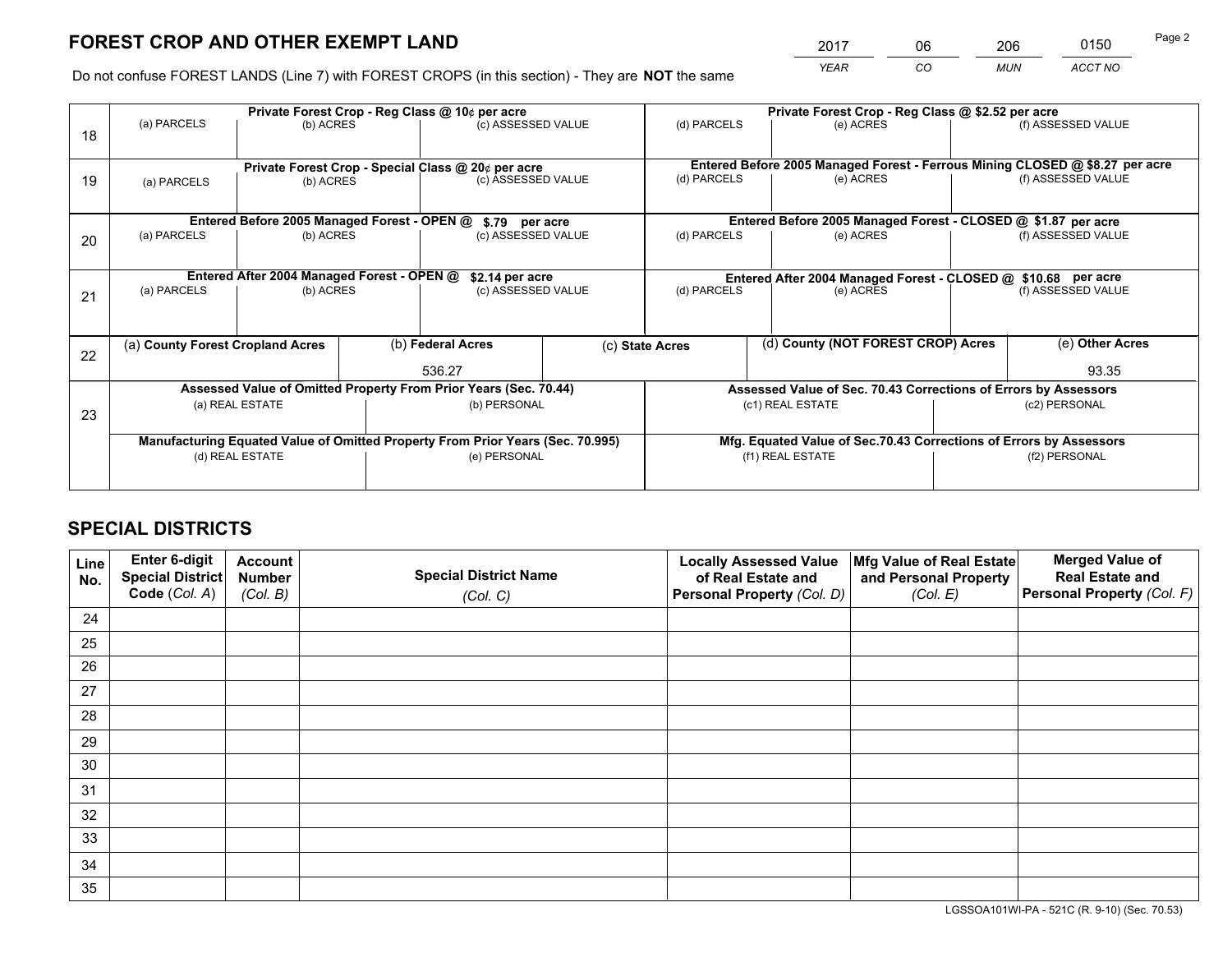|             |                                                          |                                             |                                                         | <b>YEAR</b>                                                                       | CO<br><b>MUN</b>                                              | <b>ACCT NO</b>                                                                 |
|-------------|----------------------------------------------------------|---------------------------------------------|---------------------------------------------------------|-----------------------------------------------------------------------------------|---------------------------------------------------------------|--------------------------------------------------------------------------------|
| Line<br>No. | Enter 6-digit<br><b>School District</b><br>Code (Col. A) | <b>Account</b><br><b>Number</b><br>(Col. B) | <b>School District Name</b><br>(Col. C)                 | <b>Locally Assessed Value</b><br>of Real Estate and<br>Personal Property (Col. D) | Mfg Value of Real Estate<br>and Personal Property<br>(Col. E) | <b>Merged Value of</b><br><b>Real Estate and</b><br>Personal Property (Col. F) |
|             | A. SCHOOL DISTRICTS (K-8 and K-12)                       |                                             |                                                         |                                                                                   |                                                               |                                                                                |
| 36          | 061155                                                   | 0042                                        | SCH D OF COCHRANE-FOUNTAIN CITY                         | 68,716,300                                                                        |                                                               | 68,716,300                                                                     |
| 37          |                                                          |                                             |                                                         |                                                                                   |                                                               |                                                                                |
| 38          |                                                          |                                             |                                                         |                                                                                   |                                                               |                                                                                |
| 39          |                                                          |                                             |                                                         |                                                                                   |                                                               |                                                                                |
| 40          |                                                          |                                             |                                                         |                                                                                   |                                                               |                                                                                |
| 41<br>42    |                                                          |                                             |                                                         |                                                                                   |                                                               |                                                                                |
| 43          |                                                          |                                             |                                                         |                                                                                   |                                                               |                                                                                |
| 44          |                                                          |                                             |                                                         |                                                                                   |                                                               |                                                                                |
| 45          |                                                          |                                             |                                                         |                                                                                   |                                                               |                                                                                |
| 46          |                                                          |                                             |                                                         |                                                                                   |                                                               |                                                                                |
| 47          |                                                          |                                             |                                                         |                                                                                   |                                                               |                                                                                |
| 48          |                                                          |                                             |                                                         |                                                                                   |                                                               |                                                                                |
| 49          |                                                          |                                             |                                                         |                                                                                   |                                                               |                                                                                |
| 50          |                                                          |                                             | TOTAL ASSESSED VALUE OF SCHOOL DISTRICTS (K-8 and K-12) | 68,716,300                                                                        |                                                               | 68,716,300                                                                     |
|             | <b>B.</b><br><b>UNION HIGH SCHOOL DISTRICTS</b>          |                                             |                                                         |                                                                                   |                                                               |                                                                                |
| 51          |                                                          |                                             |                                                         |                                                                                   |                                                               |                                                                                |
| 52          |                                                          |                                             |                                                         |                                                                                   |                                                               |                                                                                |
| 53<br>54    |                                                          |                                             |                                                         |                                                                                   |                                                               |                                                                                |
| 55          |                                                          |                                             | TOTAL ASSESSED VALUE OF UNION HIGH SCHOOLS              |                                                                                   |                                                               |                                                                                |
|             | C. TECHNICAL COLLEGE DISTRICTS                           |                                             |                                                         |                                                                                   |                                                               |                                                                                |
| 56          | 000200                                                   | 0002                                        | WESTERN TECHNICAL COLLEGE LACR                          | 68,716,300                                                                        |                                                               | 68,716,300                                                                     |
| 57          |                                                          |                                             |                                                         |                                                                                   |                                                               |                                                                                |
| 58          |                                                          |                                             |                                                         |                                                                                   |                                                               |                                                                                |
| 59          |                                                          |                                             | TOTAL ASSESSED VALUE OF TECHNICAL COLLEGES              | 68,716,300                                                                        |                                                               | 68,716,300                                                                     |

2017

06

206

# *I hereby certify, to the best of my knowledge and belief, this form is complete and correct.*

**SCHOOL DISTRICTS**

| Print name of preparer | Title                    |                | Date (MM / DD / CCYY) |
|------------------------|--------------------------|----------------|-----------------------|
|                        |                          |                |                       |
| Signature of preparer  | Contact Telephone Number | E-mail address |                       |
|                        | $\overline{\phantom{0}}$ |                |                       |

Page 3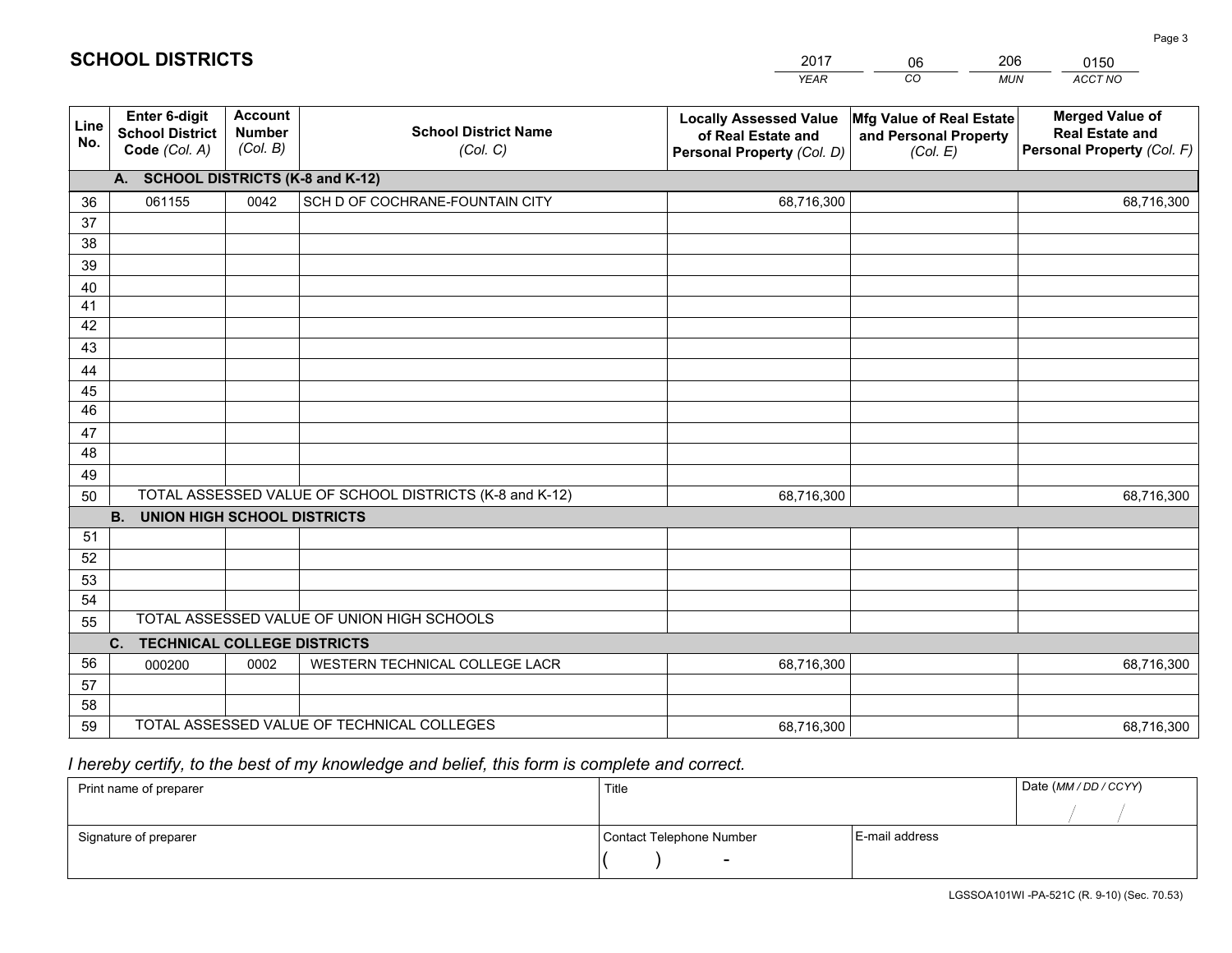### **HIGHLIGHTS**

- 1. Complete the Statement of Assessment after the Board of Review. Reflect any changes made there.
- 2. Use black ink to complete.
- 3. Line 16 must equal Line 50, Col D.
- 4. Line 55 must equal the total of K-8 schools listed on lines 36-49. Do not include K-12 schools in this comparision.
- 5. Line 59, Col. D must equal Line 16.
- 6. Special District, School District and Technical College District values must include both real estate and personal property. Examples of Special districts are: town sanitary districts, public inland lake protection and rehabilitation districts, and metropolitan sewerage districts.
- 7. DO NOT INCLUDE Manufacturing property values.DOR will print these values on the final SOA.
- 8. Accuracy of this form is very important. The values reported directly affect the equalized value DOR calculates for school and special districts.

#### **Page 1:**

 If not prefilled, enter the tax year,county and municipal code,municipal type, municipal name and county name on the top of form.

Check the Amended box, if filing an amended / corrected SOA.

 Report the parcel count, acres and assessed value of taxable general property, total parcel count, (real and personal), total acres, and values from final figures set by the Board of Review.

- A. Real Estate land and improvements (buildings, etc.) is reported on lines 1 8, total line 9.
- B. Personal Property is reported on lines 11 14, Column D, total line 15.
- C. To complete this report, use the computer produced summary of the assessment roll that shows these amounts.
- D. Use whole numbers only.
- E. Add each line across and each column down to verify entries.

### **Page 2:**

- A. Report Special Items (not subject to general property tax).
- 1. Private Forest Croplands and Managed Forest Lands are reported on lines 18,19, 20 and 21. Be sure to report assessed values **NOT** taxes.
- 2. You should have copies of the orders of entry, orders of withdrawal, etc., to update your assessment roll.
	- 3. Show hundredths of acres (e.g. 39.75).
- 4. Tax exempt lands are reported on line 22.
- 5. Omitted property and sec. 70.43, Wis. Stats., corrections of errors by assessor are reported on line 23. Report real estate and personal property separately. These should be for **prior years**, not something found on the current assessment roll after the board of review.
- B. Special District (Lines 24-35) Include the value of both real and personal property.

 The Department of Revenue (DOR) preprints much of the information regarding names and codes for schools, special districts,etc. If a district is not listed, enter the name and value only, DOR will enter the proper code.

## **Page 3 School Districts:**

Include the value of both real and personal property.

Report School District (regular, elementary, union high school, and technical college).

- 1. Regular (K-12) and Elementary (K-8) school values are reported on lines 36-49, total on line 50.
- 2. Union High School (UHS) (use only if elementary schools are listed on lines 36-49) are reported on lines 51-54. UHS total value (line 55) must equal to the total **elementary school** values reported on lines 36-49. Do notinclude K-12 schools in this comparison.
- 3. Technical College values are reported on lines 56-58, total on line 59.
- 4. Use the computer summary that shows these amounts to complete this report.

#### **This form is due the second Monday in June. File this report only after your Board of Review is complete.**

 *If you have questions: Return forms to:*

 Email: lgs@wisconsin.gov Wisconsin Department of RevenueCall:  $(608)$  266-2569 or  $(608)$  264-6892 Fax number: (608) 264-6887 PO Box 8971

Local Government Services Section 6-97 Madison WI 53708-8971

 $-7324$ BUFFALO CITY, WI 54622 - 7324 BUFFALO CITY, WI 54622 **JENNIFER EHLENFELDT**<br>CITY OF BUFFALO CITY JENNIFER EHLENFELDT CITY OF BUFFALO CITY 245 E 10TH ST 245 E 10TH ST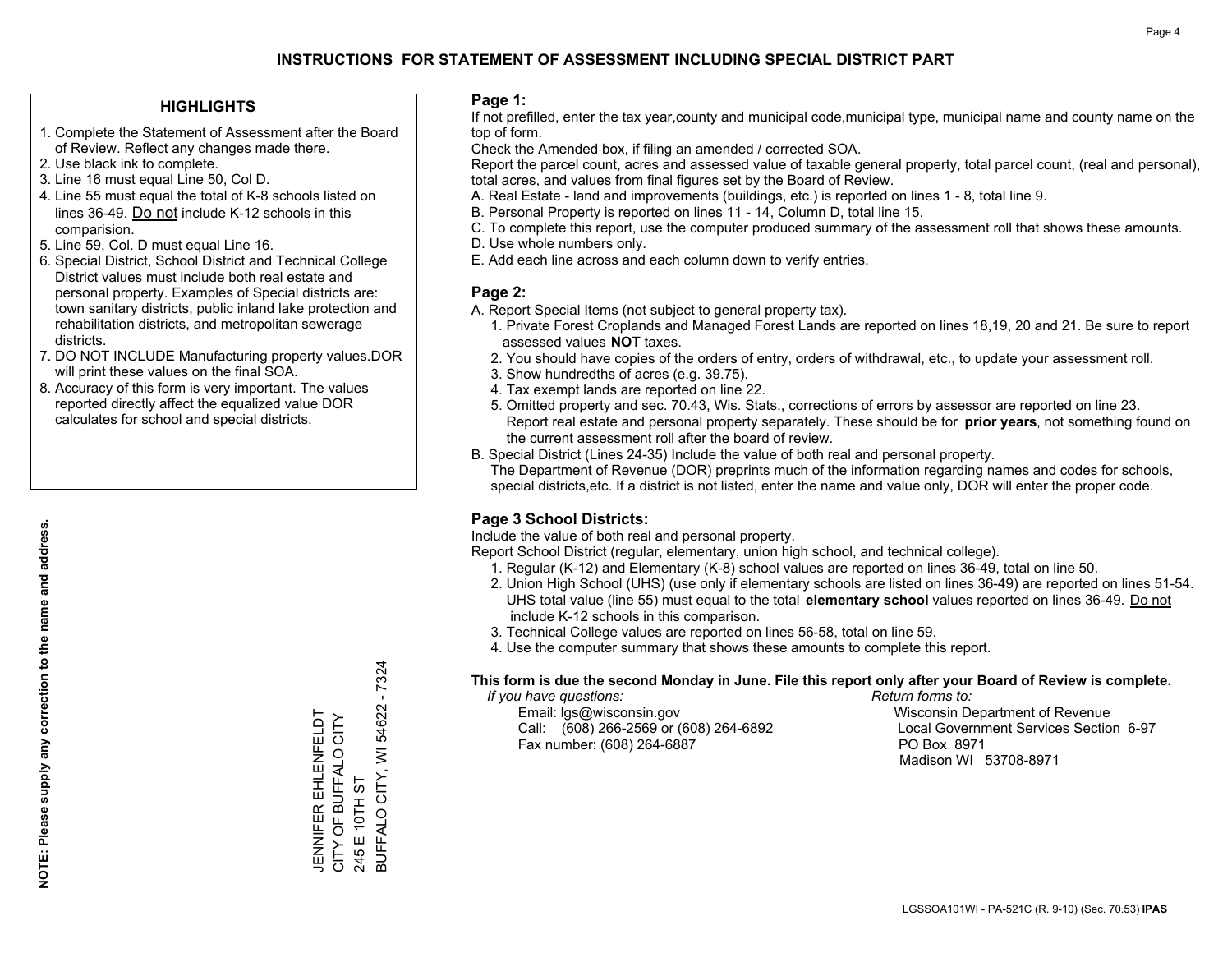**STATEMENT OF ASSESSMENT FOR 2017** 

**FINAL - EQUATED**

|                | <b>FOR</b>                                                         | CITY OF<br>OF<br>Town - Village - City                                                                                                                                                       | <b>FOUNTAIN CITY</b><br><b>Municipality Name</b>     |                                        | <b>BUFFALO COUNTY</b><br><b>County Name</b> |                              |                                | <b>WHEN COMPLETING THIS DOCUMENT</b><br>DO NOT WRITE OVER X's OR IN SHADED AREAS |                                         |
|----------------|--------------------------------------------------------------------|----------------------------------------------------------------------------------------------------------------------------------------------------------------------------------------------|------------------------------------------------------|----------------------------------------|---------------------------------------------|------------------------------|--------------------------------|----------------------------------------------------------------------------------|-----------------------------------------|
| Line<br>No.    | <b>REAL ESTATE</b><br>(See Lines 18 - 22 for<br>other Real Estate) |                                                                                                                                                                                              | PARCEL COUNT<br>TOTAL LAND IMPROVEMENTS NUMBERS ONLY |                                        |                                             | NO. OF ACRES<br><b>WHOLE</b> | <b>VALUE OF</b><br><b>LAND</b> | <b>VALUE OF</b><br><b>IMPROVEMENTS</b>                                           | TOTAL VALUE OF LAND<br>AND IMPROVEMENTS |
|                |                                                                    |                                                                                                                                                                                              | Col. A                                               | Col. B                                 | Col. C                                      | Col. D                       | Col. E                         | Col. F                                                                           |                                         |
| $\mathbf 1$    |                                                                    | <b>RESIDENTIAL - Class 1</b>                                                                                                                                                                 | 432                                                  | 313                                    | 310                                         | 10,784,700                   | 31,142,300                     | 41,927,000                                                                       |                                         |
| $\overline{2}$ |                                                                    | <b>COMMERCIAL - Class 2</b>                                                                                                                                                                  | 85                                                   | 64                                     | 85                                          | 1,805,000                    | 6,584,300                      | 8,389,300                                                                        |                                         |
| 3              |                                                                    | <b>MANUFACTURING - Class 3</b>                                                                                                                                                               | $\Omega$                                             | 0                                      | $\Omega$                                    | $\mathbf{0}$                 | 0                              | 0                                                                                |                                         |
| $\overline{4}$ |                                                                    | <b>AGRICULTURAL - Class 4</b>                                                                                                                                                                | 43                                                   |                                        | 574                                         | 78,800                       |                                | 78,800                                                                           |                                         |
| 5              | <b>UNDEVELOPED - Class 5</b>                                       |                                                                                                                                                                                              | 17                                                   |                                        | 103                                         | 80,200                       |                                | 80,200                                                                           |                                         |
| 6              | AGRICULTURAL FOREST - Class 5m                                     |                                                                                                                                                                                              | 37                                                   |                                        | 448                                         | 521,100                      |                                | 521,100                                                                          |                                         |
| $\overline{7}$ | FOREST LANDS - Class 6                                             |                                                                                                                                                                                              | 70                                                   |                                        | 514                                         | 1,093,300                    |                                | 1,093,300                                                                        |                                         |
| 8              |                                                                    | OTHER - Class 7                                                                                                                                                                              | 3                                                    | 3                                      | 4                                           | 38,000                       | 98,800                         | 136,800                                                                          |                                         |
| 9              |                                                                    | <b>TOTAL - ALL COLUMNS</b>                                                                                                                                                                   | 687                                                  | 380                                    | 2,038                                       | 14,401,100                   | 37,825,400                     | 52,226,500                                                                       |                                         |
| 10             |                                                                    | NUMBER OF PERSONAL PROPERTY ACCOUNTS IN ROLL                                                                                                                                                 |                                                      |                                        | 57                                          | <b>LOCALLY ASSESSED</b>      | <b>MANUFACTURING</b>           | <b>MERGED</b>                                                                    |                                         |
| 11             |                                                                    | BOATS AND OTHER WATERCRAFT NOT EXEMPT - Code 1                                                                                                                                               |                                                      |                                        |                                             | 2,300                        | 0                              | 2,300                                                                            |                                         |
| 12             |                                                                    | MACHINERY, TOOLS AND PATTERNS - Code 2                                                                                                                                                       |                                                      |                                        |                                             | 154,000                      | $\Omega$                       | 154,000                                                                          |                                         |
| 13             |                                                                    | FURNITURE, FIXTURES AND EQUIPMENT - Code 3                                                                                                                                                   |                                                      |                                        |                                             | 343,500                      | 0                              | 343,500                                                                          |                                         |
| 14             |                                                                    | ALL OTHER PERSONAL PROPERTY NOT EXEMPT - Codes 4A, 4B, 4C                                                                                                                                    |                                                      |                                        |                                             | 89,400                       | 0                              | 89,400                                                                           |                                         |
| 15             | TOTAL OF PERSONAL PROPERTY NOT EXEMPT (Total of Lines 11-14)       |                                                                                                                                                                                              |                                                      |                                        |                                             | 589,200                      | 0                              | 589,200                                                                          |                                         |
| 16             |                                                                    | AGGREGATE ASSESSED VALUE OF ALL PROPERTY SUBJECT TO THE GENERAL PROPERTY TAX (Total of Lines 9F and 15F)<br>MUST EQUAL TOTAL VALUE OF THE SCHOOL DISTRICTS (K-12 PLUS K-8) - Line 50, Col. F |                                                      |                                        |                                             |                              |                                | 52,815,700                                                                       |                                         |
| 17             | <b>BOARD OF REVIEW</b><br>DATE OF FINAL ADJOURNMENT<br>06/12/2017  |                                                                                                                                                                                              |                                                      | Name of Assessor<br><b>KEVIN IRWIN</b> |                                             | Telephone #                  | (715) 836-0966                 |                                                                                  |                                         |

*CO*

*MUN*

*ACCT NO0151*

*<sup>06</sup> <sup>226</sup>*

REMARKS

The Assessment Ratio to be used in calculating the estimated Fair Market Value on tax bills for this tax district is .976390573<br>This ratio should be used to convert assessed values to "Calculate Equalized Values" in Step 1 Commission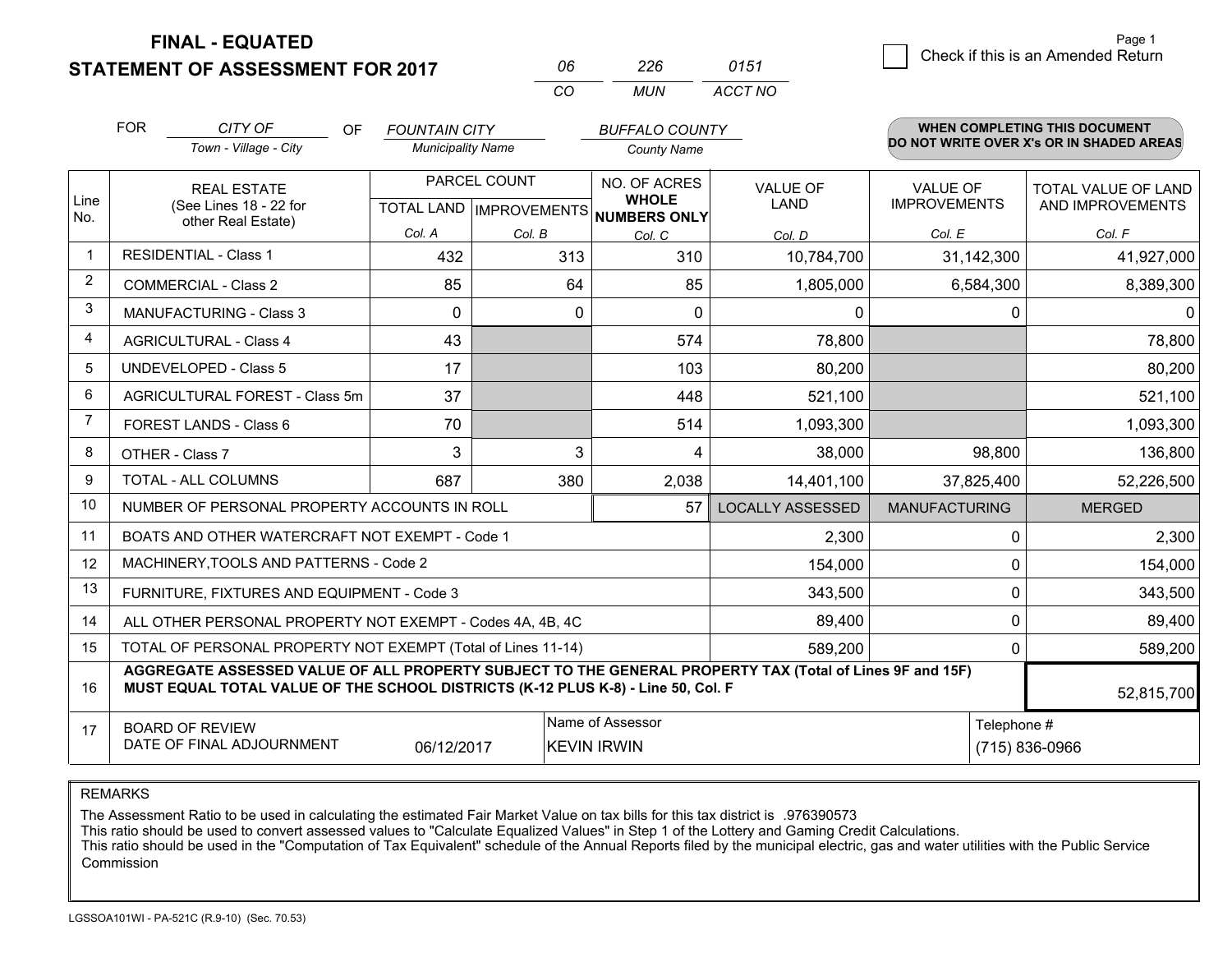*YEAR CO MUN ACCT NO* <sup>2017</sup> <sup>06</sup> <sup>226</sup> <sup>0151</sup>

Do not confuse FOREST LANDS (Line 7) with FOREST CROPS (in this section) - They are **NOT** the same

|    | Private Forest Crop - Reg Class @ 10¢ per acre                                 |                                                                                       |  |                                                                    |                          | Private Forest Crop - Reg Class @ \$2.52 per acre             |                                                                              |                    |                    |  |
|----|--------------------------------------------------------------------------------|---------------------------------------------------------------------------------------|--|--------------------------------------------------------------------|--------------------------|---------------------------------------------------------------|------------------------------------------------------------------------------|--------------------|--------------------|--|
| 18 | (a) PARCELS                                                                    | (b) ACRES                                                                             |  | (c) ASSESSED VALUE                                                 |                          | (d) PARCELS                                                   | (e) ACRES                                                                    |                    | (f) ASSESSED VALUE |  |
|    |                                                                                |                                                                                       |  |                                                                    |                          |                                                               | Entered Before 2005 Managed Forest - Ferrous Mining CLOSED @ \$8.27 per acre |                    |                    |  |
| 19 | (a) PARCELS                                                                    | Private Forest Crop - Special Class @ 20¢ per acre<br>(c) ASSESSED VALUE<br>(b) ACRES |  |                                                                    | (d) PARCELS<br>(e) ACRES |                                                               |                                                                              | (f) ASSESSED VALUE |                    |  |
|    |                                                                                | Entered Before 2005 Managed Forest - OPEN @                                           |  |                                                                    |                          |                                                               | Entered Before 2005 Managed Forest - CLOSED @ \$1.87 per acre                |                    |                    |  |
|    | (a) PARCELS                                                                    | (b) ACRES                                                                             |  | \$.79 per acre                                                     |                          | (d) PARCELS                                                   | (e) ACRES                                                                    |                    | (f) ASSESSED VALUE |  |
| 20 |                                                                                |                                                                                       |  | (c) ASSESSED VALUE                                                 |                          |                                                               |                                                                              |                    |                    |  |
|    | Entered After 2004 Managed Forest - OPEN @<br>\$2.14 per acre                  |                                                                                       |  |                                                                    |                          | Entered After 2004 Managed Forest - CLOSED @ \$10.68 per acre |                                                                              |                    |                    |  |
| 21 | (a) PARCELS                                                                    | (b) ACRES                                                                             |  | (c) ASSESSED VALUE                                                 |                          | (d) PARCELS<br>(e) ACRES                                      |                                                                              |                    | (f) ASSESSED VALUE |  |
|    |                                                                                |                                                                                       |  |                                                                    |                          |                                                               |                                                                              |                    |                    |  |
|    |                                                                                |                                                                                       |  |                                                                    |                          | 10<br>152.7                                                   |                                                                              | 317,900            |                    |  |
| 22 | (a) County Forest Cropland Acres                                               |                                                                                       |  | (b) Federal Acres                                                  |                          | (d) County (NOT FOREST CROP) Acres<br>(c) State Acres         |                                                                              | (e) Other Acres    |                    |  |
|    |                                                                                |                                                                                       |  | 445.94                                                             |                          | 4.28                                                          | 9.69                                                                         |                    | 90.74              |  |
|    |                                                                                |                                                                                       |  | Assessed Value of Omitted Property From Prior Years (Sec. 70.44)   |                          |                                                               | Assessed Value of Sec. 70.43 Corrections of Errors by Assessors              |                    |                    |  |
|    |                                                                                | (a) REAL ESTATE                                                                       |  | (b) PERSONAL                                                       |                          |                                                               | (c1) REAL ESTATE                                                             |                    | (c2) PERSONAL      |  |
| 23 |                                                                                |                                                                                       |  |                                                                    |                          |                                                               |                                                                              |                    |                    |  |
|    | Manufacturing Equated Value of Omitted Property From Prior Years (Sec. 70.995) |                                                                                       |  | Mfg. Equated Value of Sec.70.43 Corrections of Errors by Assessors |                          |                                                               |                                                                              |                    |                    |  |
|    | (d) REAL ESTATE<br>(e) PERSONAL                                                |                                                                                       |  |                                                                    | (f1) REAL ESTATE         | (f2) PERSONAL                                                 |                                                                              |                    |                    |  |
|    |                                                                                |                                                                                       |  |                                                                    |                          |                                                               |                                                                              |                    |                    |  |

# **SPECIAL DISTRICTS**

| Line<br>No. | Enter 6-digit<br><b>Special District</b> | <b>Account</b><br><b>Number</b> | <b>Special District Name</b> | <b>Locally Assessed Value</b><br>of Real Estate and | Mfg Value of Real Estate<br>and Personal Property | <b>Merged Value of</b><br><b>Real Estate and</b> |
|-------------|------------------------------------------|---------------------------------|------------------------------|-----------------------------------------------------|---------------------------------------------------|--------------------------------------------------|
|             | Code (Col. A)                            | (Col. B)                        | (Col. C)                     | Personal Property (Col. D)                          | (Col. E)                                          | Personal Property (Col. F)                       |
| 24          |                                          |                                 |                              |                                                     |                                                   |                                                  |
| 25          |                                          |                                 |                              |                                                     |                                                   |                                                  |
| 26          |                                          |                                 |                              |                                                     |                                                   |                                                  |
| 27          |                                          |                                 |                              |                                                     |                                                   |                                                  |
| 28          |                                          |                                 |                              |                                                     |                                                   |                                                  |
| 29          |                                          |                                 |                              |                                                     |                                                   |                                                  |
| 30          |                                          |                                 |                              |                                                     |                                                   |                                                  |
| 31          |                                          |                                 |                              |                                                     |                                                   |                                                  |
| 32          |                                          |                                 |                              |                                                     |                                                   |                                                  |
| 33          |                                          |                                 |                              |                                                     |                                                   |                                                  |
| 34          |                                          |                                 |                              |                                                     |                                                   |                                                  |
| 35          |                                          |                                 |                              |                                                     |                                                   |                                                  |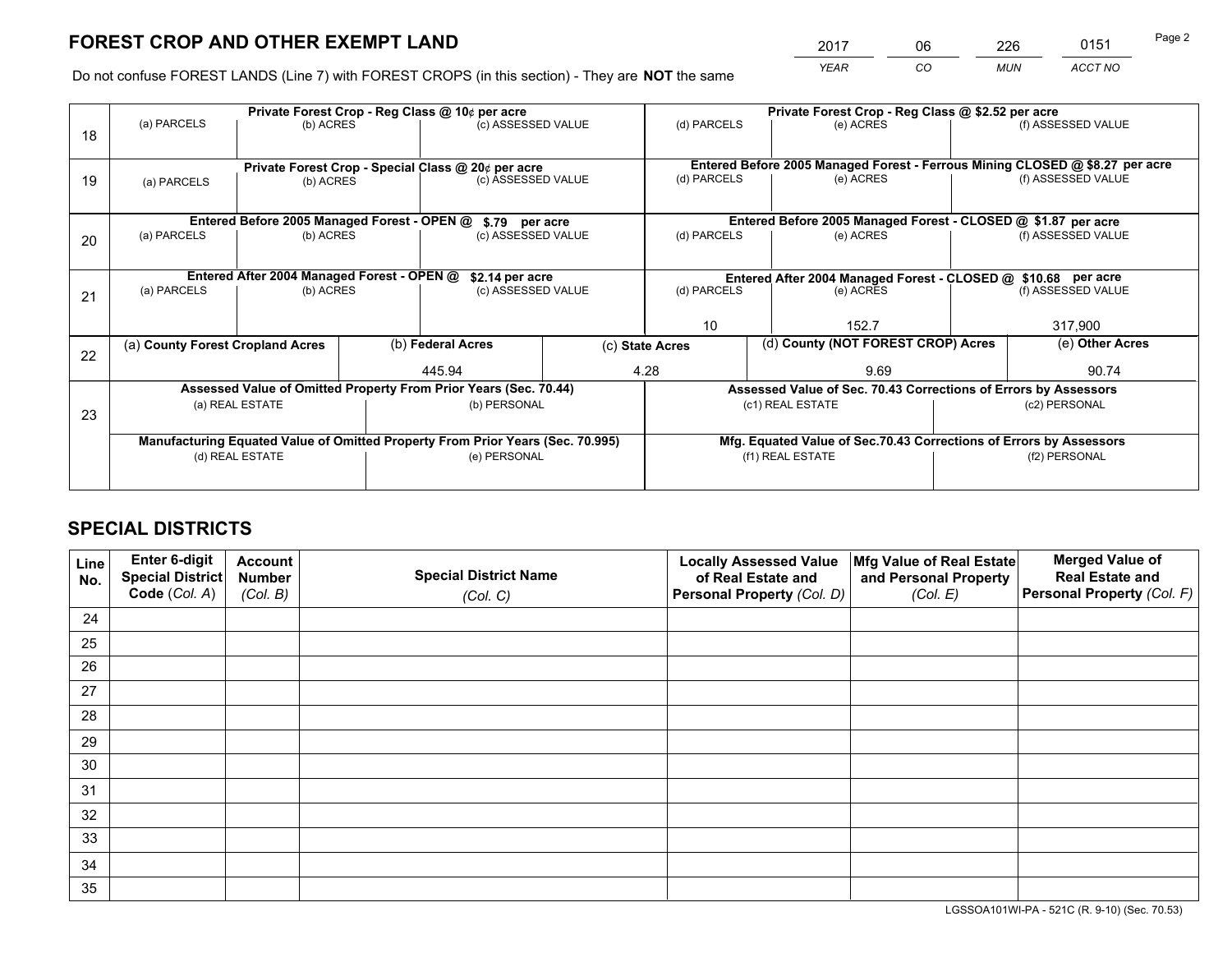|             |                                                          |                                             |                                                         | <b>YEAR</b>                                                                       | CO<br><b>MUN</b>                                              | ACCT NO                                                                        |
|-------------|----------------------------------------------------------|---------------------------------------------|---------------------------------------------------------|-----------------------------------------------------------------------------------|---------------------------------------------------------------|--------------------------------------------------------------------------------|
| Line<br>No. | Enter 6-digit<br><b>School District</b><br>Code (Col. A) | <b>Account</b><br><b>Number</b><br>(Col. B) | <b>School District Name</b><br>(Col. C)                 | <b>Locally Assessed Value</b><br>of Real Estate and<br>Personal Property (Col. D) | Mfg Value of Real Estate<br>and Personal Property<br>(Col. E) | <b>Merged Value of</b><br><b>Real Estate and</b><br>Personal Property (Col. F) |
|             | A. SCHOOL DISTRICTS (K-8 and K-12)                       |                                             |                                                         |                                                                                   |                                                               |                                                                                |
| 36          | 061155                                                   | 0042                                        | SCH D OF COCHRANE-FOUNTAIN CITY                         | 52,815,700                                                                        |                                                               | 52,815,700                                                                     |
| 37          |                                                          |                                             |                                                         |                                                                                   |                                                               |                                                                                |
| 38          |                                                          |                                             |                                                         |                                                                                   |                                                               |                                                                                |
| 39          |                                                          |                                             |                                                         |                                                                                   |                                                               |                                                                                |
| 40          |                                                          |                                             |                                                         |                                                                                   |                                                               |                                                                                |
| 41<br>42    |                                                          |                                             |                                                         |                                                                                   |                                                               |                                                                                |
| 43          |                                                          |                                             |                                                         |                                                                                   |                                                               |                                                                                |
| 44          |                                                          |                                             |                                                         |                                                                                   |                                                               |                                                                                |
| 45          |                                                          |                                             |                                                         |                                                                                   |                                                               |                                                                                |
| 46          |                                                          |                                             |                                                         |                                                                                   |                                                               |                                                                                |
| 47          |                                                          |                                             |                                                         |                                                                                   |                                                               |                                                                                |
| 48          |                                                          |                                             |                                                         |                                                                                   |                                                               |                                                                                |
| 49          |                                                          |                                             |                                                         |                                                                                   |                                                               |                                                                                |
| 50          |                                                          |                                             | TOTAL ASSESSED VALUE OF SCHOOL DISTRICTS (K-8 and K-12) | 52,815,700                                                                        |                                                               | 52,815,700                                                                     |
|             | <b>B.</b><br><b>UNION HIGH SCHOOL DISTRICTS</b>          |                                             |                                                         |                                                                                   |                                                               |                                                                                |
| 51          |                                                          |                                             |                                                         |                                                                                   |                                                               |                                                                                |
| 52          |                                                          |                                             |                                                         |                                                                                   |                                                               |                                                                                |
| 53<br>54    |                                                          |                                             |                                                         |                                                                                   |                                                               |                                                                                |
| 55          |                                                          |                                             | TOTAL ASSESSED VALUE OF UNION HIGH SCHOOLS              |                                                                                   |                                                               |                                                                                |
|             | C. TECHNICAL COLLEGE DISTRICTS                           |                                             |                                                         |                                                                                   |                                                               |                                                                                |
| 56          | 000200                                                   | 0002                                        | WESTERN TECHNICAL COLLEGE LACR                          | 52,815,700                                                                        |                                                               | 52,815,700                                                                     |
| 57          |                                                          |                                             |                                                         |                                                                                   |                                                               |                                                                                |
| 58          |                                                          |                                             |                                                         |                                                                                   |                                                               |                                                                                |
| 59          |                                                          |                                             | TOTAL ASSESSED VALUE OF TECHNICAL COLLEGES              | 52,815,700                                                                        |                                                               | 52,815,700                                                                     |

# *I hereby certify, to the best of my knowledge and belief, this form is complete and correct.*

| Print name of preparer | Title                    | Date (MM / DD / CCYY) |
|------------------------|--------------------------|-----------------------|
|                        |                          |                       |
| Signature of preparer  | Contact Telephone Number | E-mail address        |
|                        | $\overline{\phantom{0}}$ |                       |

#### Page 3

| <b>SCHOOL DISTRICTS</b> |  |
|-------------------------|--|
|-------------------------|--|

201706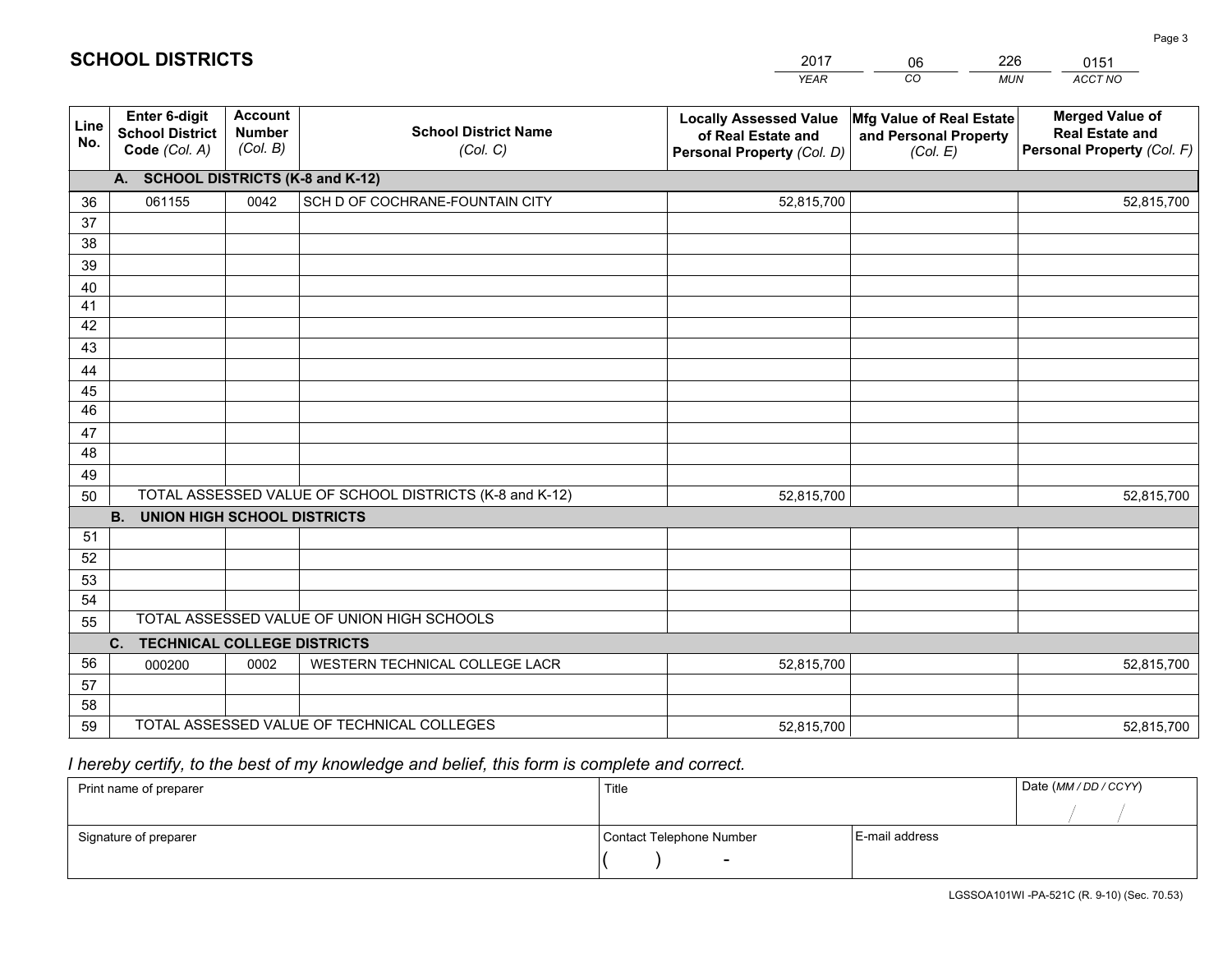### **HIGHLIGHTS**

- 1. Complete the Statement of Assessment after the Board of Review. Reflect any changes made there.
- 2. Use black ink to complete.
- 3. Line 16 must equal Line 50, Col D.
- 4. Line 55 must equal the total of K-8 schools listed on lines 36-49. Do not include K-12 schools in this comparision.
- 5. Line 59, Col. D must equal Line 16.
- 6. Special District, School District and Technical College District values must include both real estate and personal property. Examples of Special districts are: town sanitary districts, public inland lake protection and rehabilitation districts, and metropolitan sewerage districts.
- 7. DO NOT INCLUDE Manufacturing property values.DOR will print these values on the final SOA.

JANET LA DUKE

JANET LA DUKE

CITY OF FOUNTAIN CITY

CITY OF FOUNTAIN CITY

PO BOX 85

PO BOX 85

FOUNTAIN CITY, WI 54629 - 0085

FOUNTAIN CITY, WI

54629 - 0085

 8. Accuracy of this form is very important. The values reported directly affect the equalized value DOR calculates for school and special districts.

#### **Page 1:**

 If not prefilled, enter the tax year,county and municipal code,municipal type, municipal name and county name on the top of form.

Check the Amended box, if filing an amended / corrected SOA.

 Report the parcel count, acres and assessed value of taxable general property, total parcel count, (real and personal), total acres, and values from final figures set by the Board of Review.

- A. Real Estate land and improvements (buildings, etc.) is reported on lines 1 8, total line 9.
- B. Personal Property is reported on lines 11 14, Column D, total line 15.
- C. To complete this report, use the computer produced summary of the assessment roll that shows these amounts.
- D. Use whole numbers only.
- E. Add each line across and each column down to verify entries.

#### **Page 2:**

- A. Report Special Items (not subject to general property tax).
- 1. Private Forest Croplands and Managed Forest Lands are reported on lines 18,19, 20 and 21. Be sure to report assessed values **NOT** taxes.
- 2. You should have copies of the orders of entry, orders of withdrawal, etc., to update your assessment roll.
	- 3. Show hundredths of acres (e.g. 39.75).
- 4. Tax exempt lands are reported on line 22.
- 5. Omitted property and sec. 70.43, Wis. Stats., corrections of errors by assessor are reported on line 23. Report real estate and personal property separately. These should be for **prior years**, not something found on the current assessment roll after the board of review.
- B. Special District (Lines 24-35) Include the value of both real and personal property.
- The Department of Revenue (DOR) preprints much of the information regarding names and codes for schools, special districts,etc. If a district is not listed, enter the name and value only, DOR will enter the proper code.

## **Page 3 School Districts:**

Include the value of both real and personal property.

Report School District (regular, elementary, union high school, and technical college).

- 1. Regular (K-12) and Elementary (K-8) school values are reported on lines 36-49, total on line 50.
- 2. Union High School (UHS) (use only if elementary schools are listed on lines 36-49) are reported on lines 51-54. UHS total value (line 55) must equal to the total **elementary school** values reported on lines 36-49. Do notinclude K-12 schools in this comparison.
- 3. Technical College values are reported on lines 56-58, total on line 59.
- 4. Use the computer summary that shows these amounts to complete this report.

#### **This form is due the second Monday in June. File this report only after your Board of Review is complete.**

 *If you have questions: Return forms to:*

 Email: lgs@wisconsin.gov Wisconsin Department of RevenueCall:  $(608)$  266-2569 or  $(608)$  264-6892 Fax number: (608) 264-6887 PO Box 8971

Local Government Services Section 6-97 Madison WI 53708-8971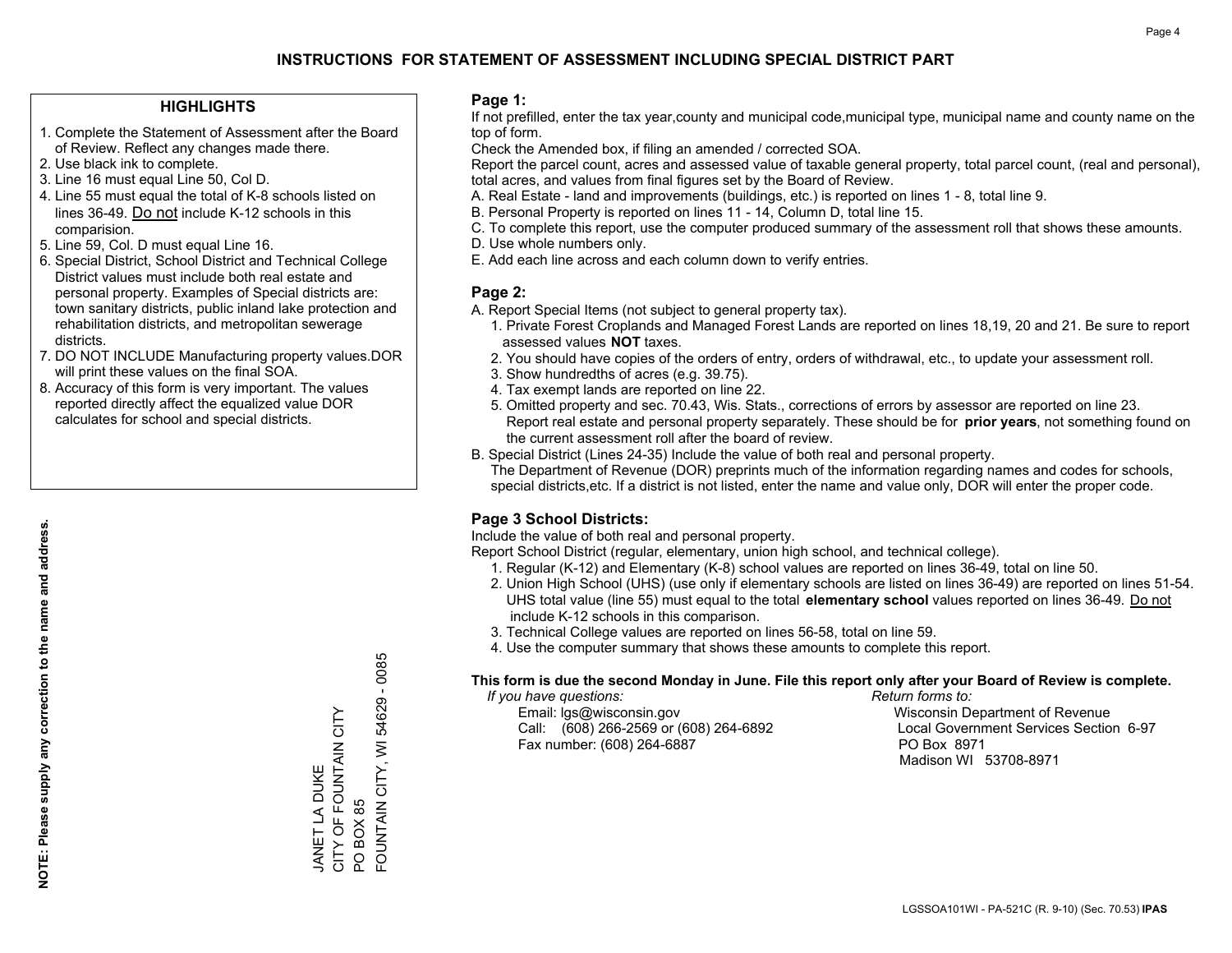**FINAL - EQUATED**

**STATEMENT OF ASSESSMENT FOR 2017** 

| NR  | 251 | 0152    |
|-----|-----|---------|
| CO. | MUN | ACCT NO |

|                | <b>FOR</b>                                                   | CITY OF<br>OF<br>Town - Village - City                                                                                                                                                       | <b>MONDOVI</b><br><b>Municipality Name</b>          |                | <b>BUFFALO COUNTY</b><br><b>County Name</b>    |                                |                                        | <b>WHEN COMPLETING THIS DOCUMENT</b><br>DO NOT WRITE OVER X's OR IN SHADED AREAS |
|----------------|--------------------------------------------------------------|----------------------------------------------------------------------------------------------------------------------------------------------------------------------------------------------|-----------------------------------------------------|----------------|------------------------------------------------|--------------------------------|----------------------------------------|----------------------------------------------------------------------------------|
| Line<br>No.    | <b>REAL ESTATE</b><br>(See Lines 18 - 22 for                 |                                                                                                                                                                                              | PARCEL COUNT<br>TOTAL LAND MPROVEMENTS NUMBERS ONLY |                | NO. OF ACRES<br><b>WHOLE</b>                   | <b>VALUE OF</b><br><b>LAND</b> | <b>VALUE OF</b><br><b>IMPROVEMENTS</b> | <b>TOTAL VALUE OF LAND</b><br>AND IMPROVEMENTS                                   |
|                |                                                              | other Real Estate)                                                                                                                                                                           | Col. A                                              | Col. B         | Col. C                                         | Col. D                         | Col. E                                 | Col. F                                                                           |
| $\mathbf 1$    |                                                              | <b>RESIDENTIAL - Class 1</b>                                                                                                                                                                 | 1,220                                               | 1,010          | 250                                            | 15,676,300                     | 84,479,600                             | 100,155,900                                                                      |
| 2              |                                                              | <b>COMMERCIAL - Class 2</b>                                                                                                                                                                  | 190                                                 | 147            | 159                                            | 5,223,000                      | 23,993,800                             | 29,216,800                                                                       |
| 3              |                                                              | MANUFACTURING - Class 3                                                                                                                                                                      | 5                                                   | 4              | 11                                             | 143,100                        | 1,764,400                              | 1,907,500                                                                        |
| $\overline{4}$ |                                                              | <b>AGRICULTURAL - Class 4</b>                                                                                                                                                                | 50                                                  |                | 931                                            | 179,700                        |                                        | 179,700                                                                          |
| 5              |                                                              | <b>UNDEVELOPED - Class 5</b>                                                                                                                                                                 | $\overline{2}$                                      |                | 8                                              | 7,200                          |                                        | 7,200                                                                            |
| 6              |                                                              | AGRICULTURAL FOREST - Class 5m                                                                                                                                                               | $\overline{2}$                                      |                | 26                                             | 13,000                         |                                        | 13,000                                                                           |
| $\overline{7}$ |                                                              | FOREST LANDS - Class 6                                                                                                                                                                       | $\overline{2}$                                      |                | 37                                             | 66,400                         |                                        | 66,400                                                                           |
| 8              |                                                              | OTHER - Class 7                                                                                                                                                                              | $\overline{2}$                                      | $\overline{2}$ | $\overline{2}$                                 | 36,000                         | 556,200                                | 592,200                                                                          |
| 9              |                                                              | TOTAL - ALL COLUMNS                                                                                                                                                                          | 1,473                                               | 1,163          | 1,424                                          | 21,344,700                     | 110,794,000                            | 132,138,700                                                                      |
| 10             | NUMBER OF PERSONAL PROPERTY ACCOUNTS IN ROLL                 |                                                                                                                                                                                              |                                                     |                | 143                                            | <b>LOCALLY ASSESSED</b>        | <b>MANUFACTURING</b>                   | <b>MERGED</b>                                                                    |
| 11             | BOATS AND OTHER WATERCRAFT NOT EXEMPT - Code 1               |                                                                                                                                                                                              |                                                     |                |                                                | 0                              | 0                                      | $\Omega$                                                                         |
| 12             | MACHINERY, TOOLS AND PATTERNS - Code 2                       |                                                                                                                                                                                              |                                                     |                |                                                | 2,187,500                      | 258,400                                | 2,445,900                                                                        |
| 13             | FURNITURE, FIXTURES AND EQUIPMENT - Code 3                   |                                                                                                                                                                                              |                                                     |                |                                                | 2,299,500                      | 61,900                                 | 2,361,400                                                                        |
| 14             | ALL OTHER PERSONAL PROPERTY NOT EXEMPT - Codes 4A, 4B, 4C    |                                                                                                                                                                                              |                                                     |                |                                                | 177,500                        | 6,800                                  | 184,300                                                                          |
| 15             | TOTAL OF PERSONAL PROPERTY NOT EXEMPT (Total of Lines 11-14) |                                                                                                                                                                                              |                                                     |                | 4,664,500                                      | 327,100                        | 4,991,600                              |                                                                                  |
| 16             |                                                              | AGGREGATE ASSESSED VALUE OF ALL PROPERTY SUBJECT TO THE GENERAL PROPERTY TAX (Total of Lines 9F and 15F)<br>MUST EQUAL TOTAL VALUE OF THE SCHOOL DISTRICTS (K-12 PLUS K-8) - Line 50, Col. F |                                                     |                |                                                |                                |                                        | 137,130,300                                                                      |
| 17             |                                                              | <b>BOARD OF REVIEW</b><br>DATE OF FINAL ADJOURNMENT                                                                                                                                          | 05/18/2017                                          |                | Name of Assessor<br>RIGLEMON APPRAISAL SERVICE |                                | Telephone #                            | (608) 378-3003                                                                   |

REMARKS

The Assessment Ratio to be used in calculating the estimated Fair Market Value on tax bills for this tax district is .886901643<br>This ratio should be used to convert assessed values to "Calculate Equalized Values" in Step 1 Commission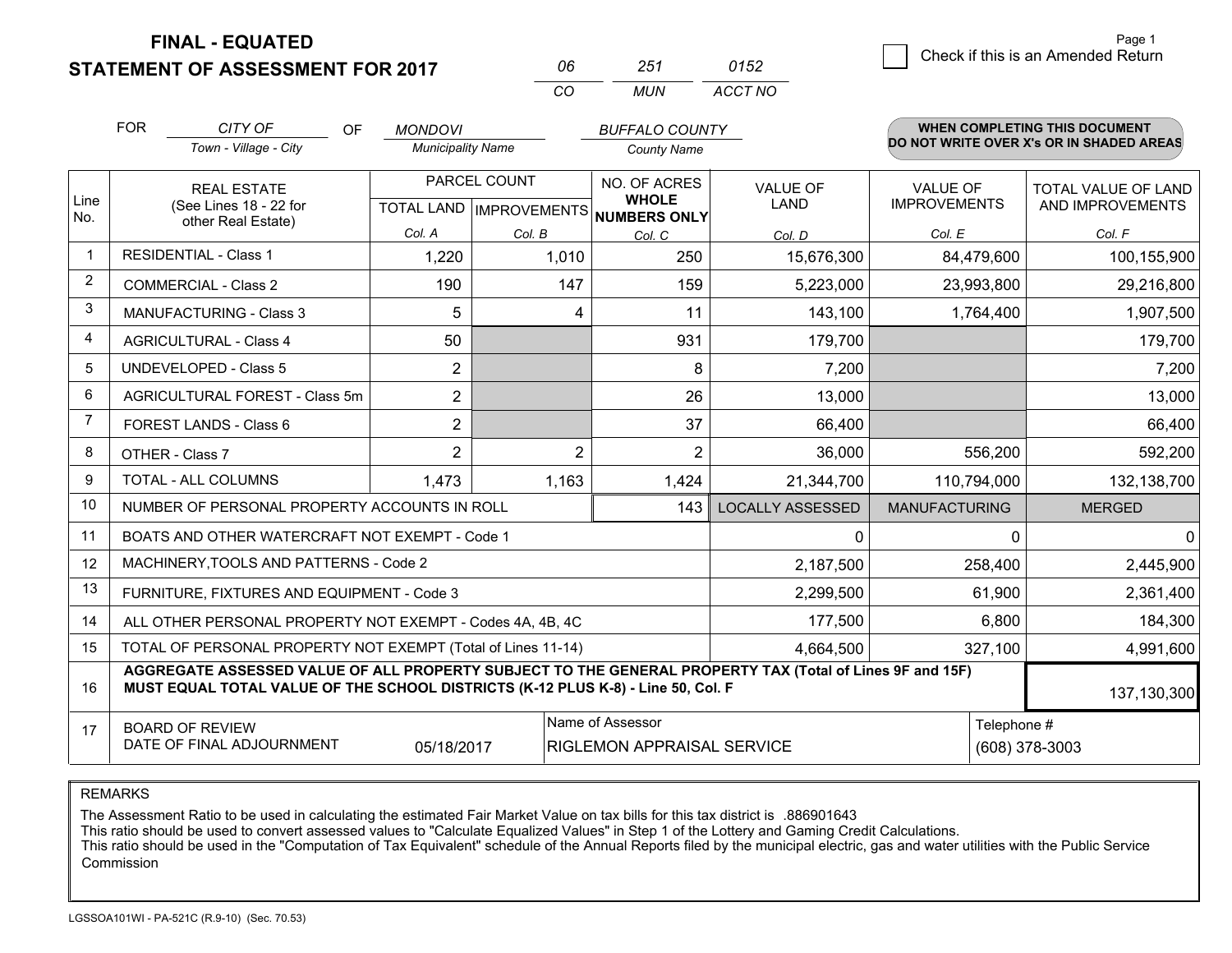*YEAR CO MUN ACCT NO* <sup>2017</sup> <sup>06</sup> <sup>251</sup> <sup>0152</sup> Page 2

Do not confuse FOREST LANDS (Line 7) with FOREST CROPS (in this section) - They are **NOT** the same

|    | Private Forest Crop - Reg Class @ 10¢ per acre                                 |                                             |  |                                                                    | Private Forest Crop - Reg Class @ \$2.52 per acre |                                                                 |                                                                              |               |                    |
|----|--------------------------------------------------------------------------------|---------------------------------------------|--|--------------------------------------------------------------------|---------------------------------------------------|-----------------------------------------------------------------|------------------------------------------------------------------------------|---------------|--------------------|
| 18 | (a) PARCELS                                                                    | (b) ACRES                                   |  | (c) ASSESSED VALUE                                                 |                                                   | (d) PARCELS                                                     | (e) ACRES                                                                    |               | (f) ASSESSED VALUE |
|    |                                                                                |                                             |  |                                                                    |                                                   |                                                                 |                                                                              |               |                    |
|    | Private Forest Crop - Special Class @ 20¢ per acre                             |                                             |  |                                                                    |                                                   |                                                                 | Entered Before 2005 Managed Forest - Ferrous Mining CLOSED @ \$8.27 per acre |               |                    |
| 19 | (a) PARCELS                                                                    | (b) ACRES                                   |  | (c) ASSESSED VALUE                                                 |                                                   | (d) PARCELS                                                     | (e) ACRES                                                                    |               | (f) ASSESSED VALUE |
|    |                                                                                |                                             |  |                                                                    |                                                   |                                                                 |                                                                              |               |                    |
|    |                                                                                |                                             |  |                                                                    |                                                   |                                                                 |                                                                              |               |                    |
|    |                                                                                | Entered Before 2005 Managed Forest - OPEN @ |  | \$.79 per acre                                                     |                                                   |                                                                 | Entered Before 2005 Managed Forest - CLOSED @ \$1.87 per acre                |               |                    |
| 20 | (a) PARCELS                                                                    | (b) ACRES                                   |  | (c) ASSESSED VALUE                                                 |                                                   | (d) PARCELS                                                     | (e) ACRES                                                                    |               | (f) ASSESSED VALUE |
|    |                                                                                |                                             |  |                                                                    |                                                   |                                                                 |                                                                              |               |                    |
|    |                                                                                | Entered After 2004 Managed Forest - OPEN @  |  | \$2.14 per acre                                                    |                                                   | Entered After 2004 Managed Forest - CLOSED @ \$10.68 per acre   |                                                                              |               |                    |
| 21 | (a) PARCELS                                                                    | (b) ACRES                                   |  | (c) ASSESSED VALUE                                                 |                                                   | (d) PARCELS                                                     | (e) ACRES                                                                    |               | (f) ASSESSED VALUE |
|    |                                                                                |                                             |  |                                                                    |                                                   |                                                                 |                                                                              |               |                    |
|    |                                                                                |                                             |  |                                                                    |                                                   |                                                                 |                                                                              |               |                    |
|    | (a) County Forest Cropland Acres                                               |                                             |  | (b) Federal Acres                                                  |                                                   | (c) State Acres                                                 | (d) County (NOT FOREST CROP) Acres                                           |               | (e) Other Acres    |
| 22 |                                                                                |                                             |  |                                                                    |                                                   |                                                                 |                                                                              |               |                    |
|    |                                                                                |                                             |  |                                                                    |                                                   | .01                                                             |                                                                              |               | 145.9              |
|    |                                                                                |                                             |  | Assessed Value of Omitted Property From Prior Years (Sec. 70.44)   |                                                   | Assessed Value of Sec. 70.43 Corrections of Errors by Assessors |                                                                              |               |                    |
| 23 |                                                                                | (a) REAL ESTATE                             |  | (b) PERSONAL                                                       |                                                   | (c1) REAL ESTATE                                                |                                                                              | (c2) PERSONAL |                    |
|    |                                                                                |                                             |  |                                                                    |                                                   |                                                                 |                                                                              |               |                    |
|    | Manufacturing Equated Value of Omitted Property From Prior Years (Sec. 70.995) |                                             |  | Mfg. Equated Value of Sec.70.43 Corrections of Errors by Assessors |                                                   |                                                                 |                                                                              |               |                    |
|    |                                                                                | (d) REAL ESTATE                             |  | (e) PERSONAL                                                       |                                                   |                                                                 | (f1) REAL ESTATE                                                             |               | (f2) PERSONAL      |
|    |                                                                                |                                             |  |                                                                    |                                                   |                                                                 |                                                                              |               |                    |
|    |                                                                                |                                             |  |                                                                    |                                                   |                                                                 |                                                                              |               |                    |

# **SPECIAL DISTRICTS**

| Line<br>No. | Enter 6-digit<br>Special District<br>Code (Col. A) | <b>Account</b><br><b>Number</b> | <b>Special District Name</b> | <b>Locally Assessed Value</b><br>of Real Estate and | Mfg Value of Real Estate<br>and Personal Property | <b>Merged Value of</b><br><b>Real Estate and</b><br>Personal Property (Col. F) |
|-------------|----------------------------------------------------|---------------------------------|------------------------------|-----------------------------------------------------|---------------------------------------------------|--------------------------------------------------------------------------------|
|             |                                                    | (Col. B)                        | (Col. C)                     | Personal Property (Col. D)                          | (Col. E)                                          |                                                                                |
| 24          |                                                    |                                 |                              |                                                     |                                                   |                                                                                |
| 25          |                                                    |                                 |                              |                                                     |                                                   |                                                                                |
| 26          |                                                    |                                 |                              |                                                     |                                                   |                                                                                |
| 27          |                                                    |                                 |                              |                                                     |                                                   |                                                                                |
| 28          |                                                    |                                 |                              |                                                     |                                                   |                                                                                |
| 29          |                                                    |                                 |                              |                                                     |                                                   |                                                                                |
| 30          |                                                    |                                 |                              |                                                     |                                                   |                                                                                |
| 31          |                                                    |                                 |                              |                                                     |                                                   |                                                                                |
| 32          |                                                    |                                 |                              |                                                     |                                                   |                                                                                |
| 33          |                                                    |                                 |                              |                                                     |                                                   |                                                                                |
| 34          |                                                    |                                 |                              |                                                     |                                                   |                                                                                |
| 35          |                                                    |                                 |                              |                                                     |                                                   |                                                                                |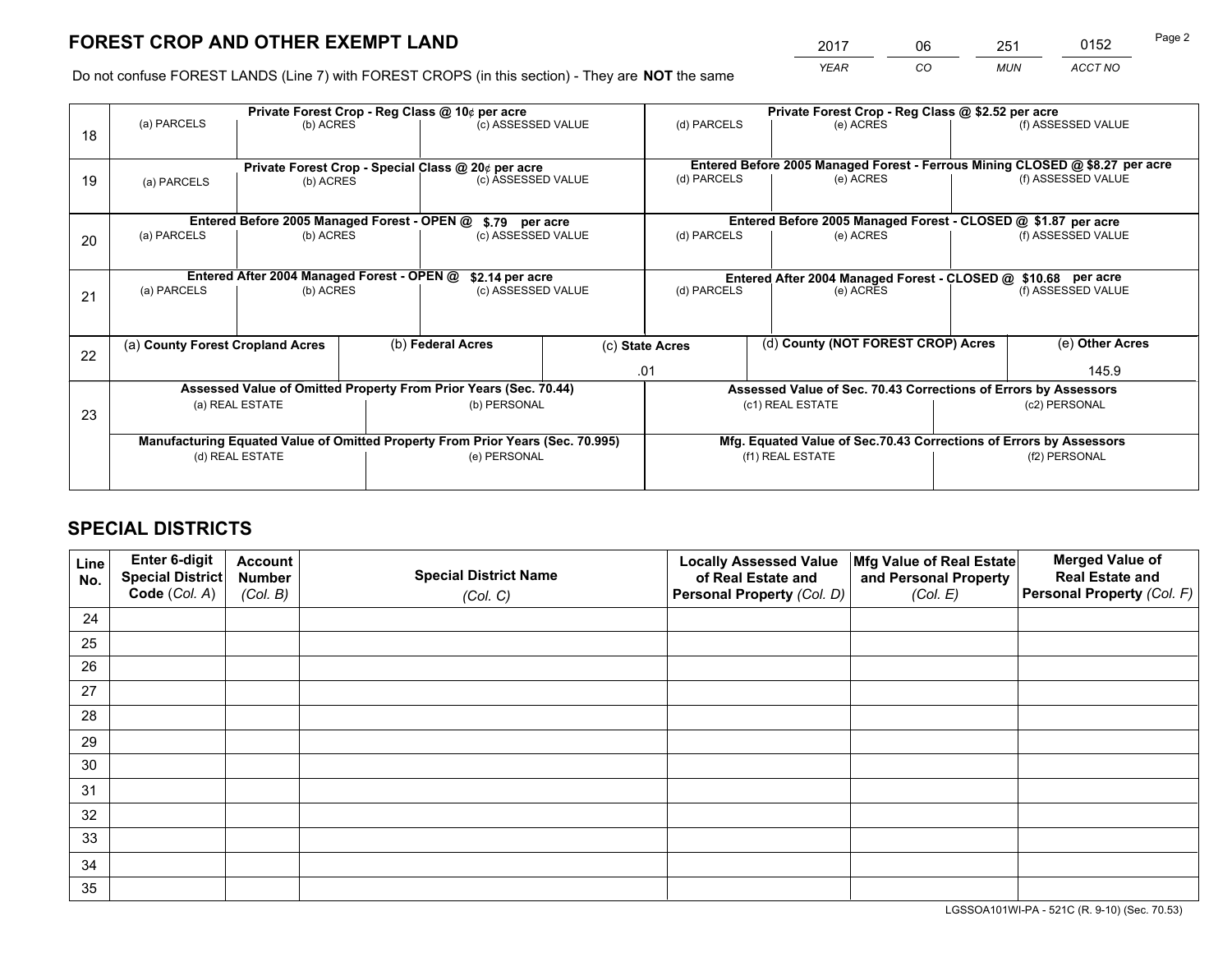|             |                                                                 |                                             |                                                         | <b>YEAR</b>                                                                       | CO<br><b>MUN</b>                                              | ACCT NO                                                                        |
|-------------|-----------------------------------------------------------------|---------------------------------------------|---------------------------------------------------------|-----------------------------------------------------------------------------------|---------------------------------------------------------------|--------------------------------------------------------------------------------|
| Line<br>No. | <b>Enter 6-digit</b><br><b>School District</b><br>Code (Col. A) | <b>Account</b><br><b>Number</b><br>(Col. B) | <b>School District Name</b><br>(Col. C)                 | <b>Locally Assessed Value</b><br>of Real Estate and<br>Personal Property (Col. D) | Mfg Value of Real Estate<br>and Personal Property<br>(Col. E) | <b>Merged Value of</b><br><b>Real Estate and</b><br>Personal Property (Col. F) |
|             | A. SCHOOL DISTRICTS (K-8 and K-12)                              |                                             |                                                         |                                                                                   |                                                               |                                                                                |
| 36          | 063668                                                          | 0044                                        | SCH D OF MONDOVI                                        | 134,895,700                                                                       | 2,234,600                                                     | 137,130,300                                                                    |
| 37          |                                                                 |                                             |                                                         |                                                                                   |                                                               |                                                                                |
| 38          |                                                                 |                                             |                                                         |                                                                                   |                                                               |                                                                                |
| 39          |                                                                 |                                             |                                                         |                                                                                   |                                                               |                                                                                |
| 40          |                                                                 |                                             |                                                         |                                                                                   |                                                               |                                                                                |
| 41<br>42    |                                                                 |                                             |                                                         |                                                                                   |                                                               |                                                                                |
| 43          |                                                                 |                                             |                                                         |                                                                                   |                                                               |                                                                                |
| 44          |                                                                 |                                             |                                                         |                                                                                   |                                                               |                                                                                |
| 45          |                                                                 |                                             |                                                         |                                                                                   |                                                               |                                                                                |
| 46          |                                                                 |                                             |                                                         |                                                                                   |                                                               |                                                                                |
| 47          |                                                                 |                                             |                                                         |                                                                                   |                                                               |                                                                                |
| 48          |                                                                 |                                             |                                                         |                                                                                   |                                                               |                                                                                |
| 49          |                                                                 |                                             |                                                         |                                                                                   |                                                               |                                                                                |
| 50          |                                                                 |                                             | TOTAL ASSESSED VALUE OF SCHOOL DISTRICTS (K-8 and K-12) | 134,895,700                                                                       | 2,234,600                                                     | 137,130,300                                                                    |
|             | <b>B.</b><br><b>UNION HIGH SCHOOL DISTRICTS</b>                 |                                             |                                                         |                                                                                   |                                                               |                                                                                |
| 51          |                                                                 |                                             |                                                         |                                                                                   |                                                               |                                                                                |
| 52          |                                                                 |                                             |                                                         |                                                                                   |                                                               |                                                                                |
| 53<br>54    |                                                                 |                                             |                                                         |                                                                                   |                                                               |                                                                                |
| 55          |                                                                 |                                             | TOTAL ASSESSED VALUE OF UNION HIGH SCHOOLS              |                                                                                   |                                                               |                                                                                |
|             | $C_{1}$<br><b>TECHNICAL COLLEGE DISTRICTS</b>                   |                                             |                                                         |                                                                                   |                                                               |                                                                                |
| 56          | 000100                                                          | 0001                                        | CHIPPEWA VALLEY TECHNICAL COLLEGE EAUC                  | 134,895,700                                                                       | 2,234,600                                                     | 137,130,300                                                                    |
| 57          |                                                                 |                                             |                                                         |                                                                                   |                                                               |                                                                                |
| 58          |                                                                 |                                             |                                                         |                                                                                   |                                                               |                                                                                |
| 59          |                                                                 |                                             | TOTAL ASSESSED VALUE OF TECHNICAL COLLEGES              | 134,895,700                                                                       | 2,234,600                                                     | 137,130,300                                                                    |

 *I hereby certify, to the best of my knowledge and belief, this form is complete and correct.*

| Print name of preparer | Title                    |                | Date (MM/DD/CCYY) |
|------------------------|--------------------------|----------------|-------------------|
|                        |                          |                |                   |
| Signature of preparer  | Contact Telephone Number | E-mail address |                   |
|                        | $\overline{\phantom{0}}$ |                |                   |

Page 3

| <b>SCHOOL DISTRICTS</b> |  |
|-------------------------|--|
|-------------------------|--|

201706